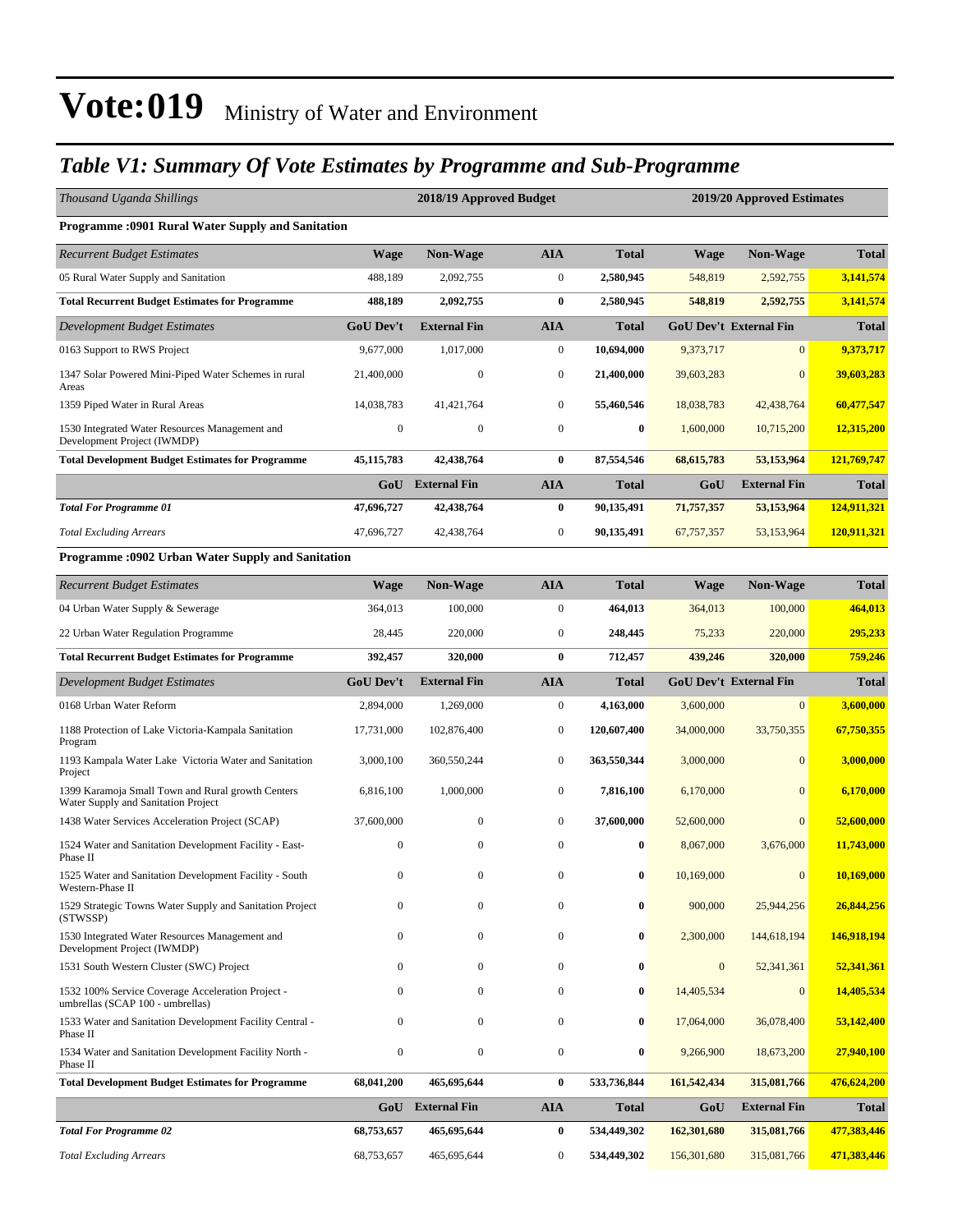#### **Programme :0903 Water for Production** *Recurrent Budget Estimates* **Wage Non-Wage AIA Total Wage Non-Wage Total** 13 Water for Production 490,496 35,260 0 **525,756** 210,353 35,260 **245,613 Total Recurrent Budget Estimates for Programme 490,496 35,260 0 525,756 210,353 35,260 245,613** *Development Budget Estimates* **GoU Dev't External Fin AIA Total GoU Dev't External Fin Total** 1396 Water for Production Regional Center-North (WfPRC-N) based in Lira 13,456,960 0 0 **13,456,960** 22,126,960 0 **22,126,960** 1397 Water for Production Regional Center-East (WfPRC\_E) based in Mbale 16,023,596 0 0 **16,023,596** 25,341,995 0 **25,341,995** 1398 Water for Production Regional Centre-West (WfPRC-W) based in Mbarara 17,804,651 0 0 **17,804,651** 25,004,651 0 **25,004,651** 1523 Water for Production Phase II 0 0 0 **0** 38,586,643 10,398,000 **48,984,643 Total Development Budget Estimates for Programme 47,285,207 0 0 47,285,207 111,060,250 10,398,000 121,458,250 GoU External Fin AIA Total GoU External Fin Total** *Total For Programme 03* **47,810,963 0 0 47,810,963 111,305,862 10,398,000 121,703,862** *Total Excluding Arrears* 47,810,963 0 0 **47,810,963** 109,805,862 10,398,000 **120,203,862 Programme :0904 Water Resources Management** *Recurrent Budget Estimates* **Wage Non-Wage AIA Total Wage Non-Wage Total** 10 Water Resources M & A 535,750 **605,750** 535,747 550,000 570,747 570,750 35,000 570,750 505,750 505,750 505,750 11 Water Resources Regulation 286,838 33,672 0 **320,510** 320,510 33,672 **354,182** 12 Water Quality Management 324,071 100,910 0 **424,982** 235,400 100,910 **336,311** 21 Trans-Boundary Water Resource Management Programme 62,374 20,009 0 **82,383** 82,370 20,009 **102,379 Total Recurrent Budget Estimates for Programme 1,209,030 189,591 0 1,398,621 1,209,030 189,591 1,398,621** *Development Budget Estimates* **GoU Dev't External Fin AIA Total GoU Dev't External Fin Total** 1302 Support for Hydro-Power Devt and Operations on River Nile 2,500,000 0 0 **2,500,000** 4,668,000 510,000 **5,178,000** 1348 Water Management Zones Project 4,070,000 208,000 0 **4,278,000** 3,370,000 718,000 **4,088,000** 1424 Multi-Lateral Lakes Edward & Albert Integrated Fisheries and Water Resources Management (LEAFII) 2,500,000 7,735,127 0 **10,235,127** 3,350,000 10,449,445 **13,799,445** 1487 Enhancing Resilience of Communities to Climate Change 1,000,000 2,526,026 0 **3,526,026** 1,500,000 2,526,026 **4,026,026** 1522 Inner Murchison Bay Cleanup Project 0 0 0 **0** 932,500 0 **932,500** 1530 Integrated Water Resources Management and Development Project (IWMDP) 0 0 0 **0** 660,000 16,165,529 **16,825,529 Total Development Budget Estimates for Programme 10,070,000 10,469,153 0 20,539,153 14,480,500 30,369,000 44,849,500 GoU External Fin AIA Total GoU External Fin Total** *Total For Programme 04* **11,468,621 10,469,153 0 21,937,774 15,879,121 30,369,000 46,248,121** *Total Excluding Arrears* 11,468,621 10,469,153 0 **21,937,774** 15,879,121 30,369,000 **46,248,121**

#### **Programme :0905 Natural Resources Management**

| <b>Recurrent Budget Estimates</b>                     | <b>Wage</b>      | <b>Non-Wage</b>     | <b>AIA</b>   | <b>Total</b> | <b>Wage</b>                   | <b>Non-Wage</b> | <b>Total</b> |
|-------------------------------------------------------|------------------|---------------------|--------------|--------------|-------------------------------|-----------------|--------------|
| 14 Environment Support Services                       | 159,455          | 685,062             | $\mathbf{0}$ | 844,517      | 159,455                       | 685,062         | 844,517      |
| 15 Forestry Support Services                          | 166,832          | 2,453,471           | $\mathbf{0}$ | 2,620,303    | 166,832                       | 2,253,471       | 2,420,303    |
| 16 Wetland Management Services                        | 461.727          | 2.687.329           | $\mathbf{0}$ | 3,149,056    | 461,727                       | 742,814         | 1,204,540    |
| <b>Total Recurrent Budget Estimates for Programme</b> | 788,014          | 5,825,862           | $\bf{0}$     | 6,613,876    | 788,014                       | 3,681,346       | 4,469,360    |
| Development Budget Estimates                          | <b>GoU</b> Dev't | <b>External Fin</b> | <b>AIA</b>   | <b>Total</b> | <b>GoU Dev't External Fin</b> |                 | <b>Total</b> |
| 1301 The National REDD-Plus Project                   | 3,000,000        | $\mathbf{0}$        | $\mathbf{0}$ | 3,000,000    | 3.598.442                     | $\Omega$        | 3,598,442    |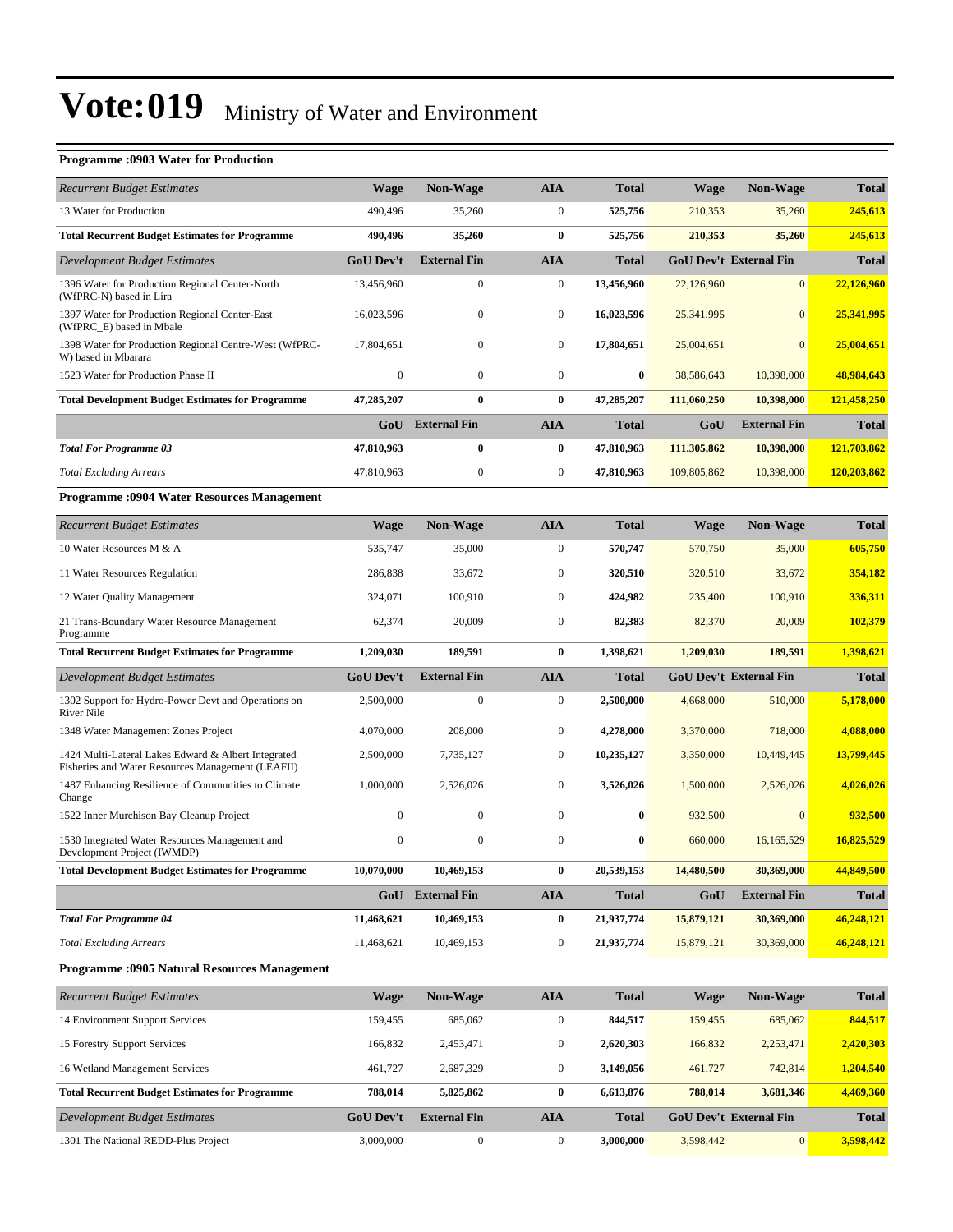| 1417 Farm Income Enhancement and Forestry Conservation<br>Project Phase II (FIEFOC II)         | 32,141,460       | 98,605,003          | $\mathbf{0}$     | 130,746,463      | 23,780,000  | 98,605,003                    | 122,385,003  |
|------------------------------------------------------------------------------------------------|------------------|---------------------|------------------|------------------|-------------|-------------------------------|--------------|
| 1520 Building Resilient Communities, Wetland Ecosystems<br>and Associated Catchments in Uganda | 20,000           | $\boldsymbol{0}$    | $\boldsymbol{0}$ | 20,000           | 3,301,000   | $\overline{0}$                | 3,301,000    |
| <b>Total Development Budget Estimates for Programme</b>                                        | 35,161,460       | 98,605,003          | $\bf{0}$         | 133,766,463      | 30,679,442  | 98,605,003                    | 129,284,445  |
|                                                                                                | GoU              | <b>External Fin</b> | <b>AIA</b>       | <b>Total</b>     | GoU         | <b>External Fin</b>           | <b>Total</b> |
| <b>Total For Programme 05</b>                                                                  | 41,775,336       | 98,605,003          | $\bf{0}$         | 140,380,338      | 35,148,802  | 98,605,003                    | 133,753,805  |
| <b>Total Excluding Arrears</b>                                                                 | 41,775,336       | 98,605,003          | $\boldsymbol{0}$ | 140,380,338      | 35,148,802  | 98,605,003                    | 133,753,805  |
| <b>Programme: 0906 Weather, Climate and Climate Change</b>                                     |                  |                     |                  |                  |             |                               |              |
| <b>Recurrent Budget Estimates</b>                                                              | <b>Wage</b>      | <b>Non-Wage</b>     | <b>AIA</b>       | <b>Total</b>     | <b>Wage</b> | <b>Non-Wage</b>               | <b>Total</b> |
| 24 Climate Change Programme                                                                    | 522,654          | 117,228             | $\boldsymbol{0}$ | 639,882          | 522,654     | 137,228                       | 659,882      |
| <b>Total Recurrent Budget Estimates for Programme</b>                                          | 522,654          | 117,228             | $\bf{0}$         | 639,882          | 522,654     | 137,228                       | 659,882      |
|                                                                                                | GoU              | <b>External Fin</b> | <b>AIA</b>       | <b>Total</b>     | GoU         | <b>External Fin</b>           | <b>Total</b> |
| <b>Total For Programme 06</b>                                                                  | 639,882          | $\bf{0}$            | $\bf{0}$         | 639,882          | 659,882     | $\bf{0}$                      | 659,882      |
| <b>Total Excluding Arrears</b>                                                                 | 639,882          | $\boldsymbol{0}$    | $\boldsymbol{0}$ | 639,882          | 659,882     | $\mathbf{0}$                  | 659,882      |
| <b>Programme: 0949 Policy, Planning and Support Services</b>                                   |                  |                     |                  |                  |             |                               |              |
| <b>Recurrent Budget Estimates</b>                                                              | <b>Wage</b>      | Non-Wage            | <b>AIA</b>       | <b>Total</b>     | <b>Wage</b> | <b>Non-Wage</b>               | <b>Total</b> |
| 01 Finance and Administration                                                                  | 2,692,631        | 4,011,894           | $\boldsymbol{0}$ | 6,704,525        | 2,865,356   | 5,104,517                     | 7,969,873    |
| 08 Office of Director DWD                                                                      | 37,564           | 168,376             | $\boldsymbol{0}$ | 205,939          | 37,564      | 168,376                       | 205,939      |
| 09 Planning                                                                                    | 165,748          | 1,012,060           | $\boldsymbol{0}$ | 1,177,807        | 165,748     | 1,377,810                     | 1,543,558    |
| 17 Office of Director DWRM                                                                     | 47,093           | 150,000             | $\boldsymbol{0}$ | 197,093          | 47,093      | 150,000                       | 197,093      |
| 18 Office of the Director DEA                                                                  | 37,564           | 150,000             | $\boldsymbol{0}$ | 187,564          | 37,564      | 150,000                       | 187,564      |
| 19 Internal Audit                                                                              | 46,150           | 179,483             | $\boldsymbol{0}$ | 225,632          | 46,150      | 329,483                       | 375,632      |
| 20 Nabyeya Forestry College                                                                    | 172,828          | 349,475             | $\boldsymbol{0}$ | 522,304          | 172,828     | 349,475                       | 522,304      |
| 23 Water and Environment Liaison Programme                                                     | 91,482           | 100,000             | $\boldsymbol{0}$ | 191,482          | 91,482      | 100,000                       | 191,482      |
| <b>Total Recurrent Budget Estimates for Programme</b>                                          | 3,291,059        | 6,121,287           | $\bf{0}$         | 9,412,346        | 3,463,784   | 7,729,660                     | 11,193,444   |
| Development Budget Estimates                                                                   | <b>GoU Dev't</b> | <b>External Fin</b> | <b>AIA</b>       | <b>Total</b>     |             | <b>GoU Dev't External Fin</b> | <b>Total</b> |
| 0151 Policy and Management Support                                                             | 5,357,000        | 6,995,372           | $\boldsymbol{0}$ | 12,352,372       | 8,677,743   | 9,571,000                     | 18,248,743   |
| 1190 Support to Nabyeya Forestry College Project                                               | 2,148,397        | $\boldsymbol{0}$    | $\boldsymbol{0}$ | 2,148,397        | 2,198,108   | $\mathbf{0}$                  | 2,198,108    |
| 1530 Integrated Water Resources Management and<br>Development Project (IWMDP)                  | $\boldsymbol{0}$ | $\boldsymbol{0}$    | $\boldsymbol{0}$ | $\boldsymbol{0}$ | 2,429,992   | 6,108,707                     | 8,538,699    |
| <b>Total Development Budget Estimates for Programme</b>                                        | 7,505,397        | 6,995,372           | $\bf{0}$         | 14,500,769       | 13,305,843  | 15,679,707                    | 28,985,550   |
|                                                                                                |                  | GoU External Fin    | <b>AIA</b>       | <b>Total</b>     | GoU         | <b>External Fin</b>           | <b>Total</b> |
| <b>Total For Programme 49</b>                                                                  | 16,917,744       | 6,995,372           | $\bf{0}$         | 23,913,116       | 24,499,287  | 15,679,707                    | 40,178,995   |
| <b>Total Excluding Arrears</b>                                                                 | 16,815,391       | 6,995,372           | $\boldsymbol{0}$ | 23,810,763       | 23,074,196  | 15,679,707                    | 38,753,903   |
| <b>Total Vote 019</b>                                                                          | 235,062,929      | 624,203,936         | $\bf{0}$         | 859,266,865      | 421,551,992 | 523,287,440                   | 944,839,431  |
| <b>Total Excluding Arrears</b>                                                                 | 234,960,576      | 624,203,936         | $\boldsymbol{0}$ | 859,164,512      | 408,626,900 | 523, 287, 440                 | 931,914,340  |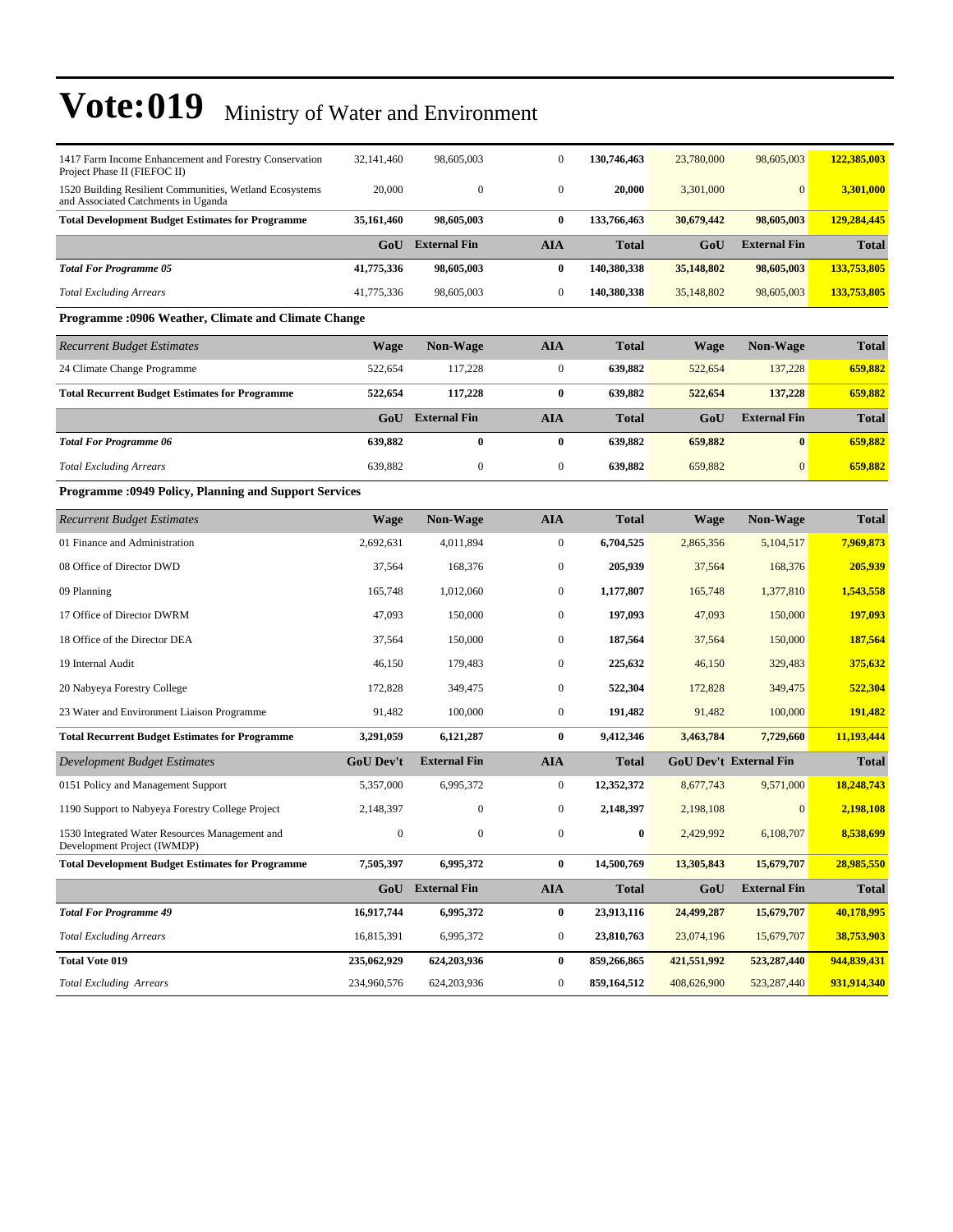### *Table V2: Summary Vote Estimates by Item*

| Thousand Uganda Shillings                                                |            | 2018/19 Approved Budget |            |            | 2019/20Approved Estimates |                     |              |  |
|--------------------------------------------------------------------------|------------|-------------------------|------------|------------|---------------------------|---------------------|--------------|--|
|                                                                          | GoU        | <b>External Fin</b>     | <b>AIA</b> | Total      | GoU                       | <b>External Fin</b> | <b>Total</b> |  |
| <b>Employees, Goods and Services (Outputs Provided)</b>                  | 44,086,578 | 45,542,075              | $\bf{0}$   | 89,628,653 | 73,430,637                | 57,658,364          | 131,089,001  |  |
| 211101 General Staff Salaries                                            | 6,581,899  | $\bf{0}$                | $\bf{0}$   | 6,581,899  | 6,781,899                 | $\bf{0}$            | 6,781,899    |  |
| 211102 Contract Staff Salaries                                           | 6,202,863  | 1,423,387               | $\bf{0}$   | 7,626,250  | 13,754,710                | $\bf{0}$            | 13,754,710   |  |
| 211103 Allowances (Inc. Casuals, Temporary)                              | 1,788,717  | 1,299,500               | $\bf{0}$   | 3,088,217  | 2,711,499                 | 1,235,739           | 3,947,238    |  |
| 212101 Social Security Contributions                                     | 533,745    | 49,293                  | $\bf{0}$   | 583,038    | 1,378,195                 | $\bf{0}$            | 1,378,195    |  |
| 212102 Pension for General Civil Service                                 | 2,961,290  | 0                       | $\bf{0}$   | 2,961,290  | 3,304,872                 | $\bf{0}$            | 3,304,872    |  |
| 212106 Validation of old Pensioners                                      | $\bf{0}$   | 0                       | $\bf{0}$   | $\bf{0}$   | 173,500                   | $\bf{0}$            | 173,500      |  |
| 212201 Social Security Contributions                                     | 135,313    | 0                       | $\bf{0}$   | 135,313    | 168,878                   | $\bf{0}$            | 168,878      |  |
| 213001 Medical expenses (To employees)                                   | 11,000     | 0                       | $\bf{0}$   | 11,000     | 30,000                    | $\bf{0}$            | 30,000       |  |
| 213002 Incapacity, death benefits and funeral expenses                   | 7,898      | $\bf{0}$                | $\bf{0}$   | 7,898      | 20,050                    | $\bf{0}$            | 20,050       |  |
| 213004 Gratuity Expenses                                                 | 636,189    | $\bf{0}$                | $\bf{0}$   | 636,189    | 636,189                   | $\bf{0}$            | 636,189      |  |
| 221001 Advertising and Public Relations                                  | 649,364    | 535,000                 | $\bf{0}$   | 1,184,364  | 682,425                   | 668,800             | 1,351,225    |  |
| 221002 Workshops and Seminars                                            | 591,900    | 3,735,119               | $\bf{0}$   | 4,327,019  | 1,888,675                 | 718,370             | 2,607,045    |  |
| 221003 Staff Training                                                    | 565,099    | 1,313,641               | $\bf{0}$   | 1,878,740  | 1,459,449                 | 691,040             | 2,150,489    |  |
| 221004 Recruitment Expenses                                              | 34,000     | $\bf{0}$                | $\bf{0}$   | 34,000     | 61,000                    | $\bf{0}$            | 61,000       |  |
| 221005 Hire of Venue (chairs, projector, etc)                            | 15,000     | 8,000                   | $\bf{0}$   | 23,000     | 83,000                    | $\mathbf{0}$        | 83,000       |  |
| 221006 Commissions and related charges                                   | 10,000     | 0                       | $\bf{0}$   | 10,000     | $\bf{0}$                  | $\bf{0}$            | $\bf{0}$     |  |
| 221007 Books, Periodicals & Newspapers                                   | 141,488    | 30,000                  | $\bf{0}$   | 171,488    | 219,212                   | 144,000             | 363,212      |  |
| 221008 Computer supplies and Information Technology<br>(TT)              | 291,500    | 180,150                 | $\bf{0}$   | 471,650    | 814,370                   | 457,879             | 1,272,249    |  |
| 221009 Welfare and Entertainment                                         | 424,378    | 225,000                 | $\bf{0}$   | 649,378    | 855,084                   | 146,000             | 1,001,084    |  |
| 221011 Printing, Stationery, Photocopying and Binding                    | 940,171    | 1,535,800               | $\bf{0}$   | 2,475,971  | 1,442,375                 | 731,900             | 2,174,275    |  |
| 221012 Small Office Equipment                                            | 169,880    | 301,400                 | $\bf{0}$   | 471,280    | 251,897                   | 124,600             | 376,497      |  |
| 221014 Bank Charges and other Bank related costs                         | 3,000      | 1,200                   | $\bf{0}$   | 4,200      | 18,606                    | 23,608              | 42,214       |  |
| 221015 Financial and related costs (e.g. shortages,<br>pilferages, etc.) | 0          | 0                       | $\bf{0}$   | 0          | 2,000                     | $\bf{0}$            | 2,000        |  |
| 221016 IFMS Recurrent costs                                              | 10,000     | 0                       | $\bf{0}$   | 10,000     | 27,250                    | $\bf{0}$            | 27,250       |  |
| 221017 Subscriptions                                                     | 13,000     | $\bf{0}$                | $\bf{0}$   | 13,000     | 34,000                    | $\bf{0}$            | 34,000       |  |
| 221020 IPPS Recurrent Costs                                              | 30,000     | $\bf{0}$                | $\bf{0}$   | 30,000     | 133,351                   | $\mathbf{0}$        | 133,351      |  |
| 222001 Telecommunications                                                | 76,713     | 69,050                  | $\bf{0}$   | 145,763    | 351,843                   | 9,174               | 361,017      |  |
| 222002 Postage and Courier                                               | 13,000     | 0                       | $\bf{0}$   | 13,000     | 14,650                    | $\bf{0}$            | 14,650       |  |
| 222003 Information and communications technology<br>(ICT)                | 80,428     | 0                       | $\bf{0}$   | 80,428     | 88,000                    | 50,000              | 138,000      |  |
| 223001 Property Expenses                                                 | 1,223,086  | $\boldsymbol{0}$        | $\bf{0}$   | 1,223,086  | 2,354,486                 | $\bf{0}$            | 2,354,486    |  |
| 223004 Guard and Security services                                       | 109,660    | $\bf{0}$                | $\bf{0}$   | 109,660    | 357,020                   | $\bf{0}$            | 357,020      |  |
| 223005 Electricity                                                       | 143,600    | 0                       | $\bf{0}$   | 143,600    | 330,800                   | $\bf{0}$            | 330,800      |  |
| 223006 Water                                                             | 90,932     | 0                       | $\bf{0}$   | 90,932     | 147,600                   | $\bf{0}$            | 147,600      |  |
| 223007 Other Utilities- (fuel, gas, firewood, charcoal)                  | $\bf{0}$   | 0                       | $\bf{0}$   | $\bf{0}$   | 6,000                     | $\bf{0}$            | 6,000        |  |
| 224004 Cleaning and Sanitation                                           | 61,000     | $\bf{0}$                | $\bf{0}$   | 61,000     | 281,394                   | $\bf{0}$            | 281,394      |  |
| 224005 Uniforms, Beddings and Protective Gear                            | 3,000      | $\bf{0}$                | $\bf{0}$   | 3,000      | 188,500                   | $\bf{0}$            | 188,500      |  |
| 224006 Agricultural Supplies                                             | 2,137,000  | $\bf{0}$                | $\bf{0}$   | 2,137,000  | 2,970,910                 | 739,980             | 3,710,890    |  |
| 225001 Consultancy Services- Short term                                  | 4,541,417  | 11,243,915              | $\bf{0}$   | 15,785,332 | 2,908,462                 | 18,092,627          | 21,001,089   |  |
| 225002 Consultancy Services-Long-term                                    | 5,579,826  | 18,900,932              | $\bf{0}$   | 24,480,758 | 12,458,386                | 30,515,653          | 42,974,039   |  |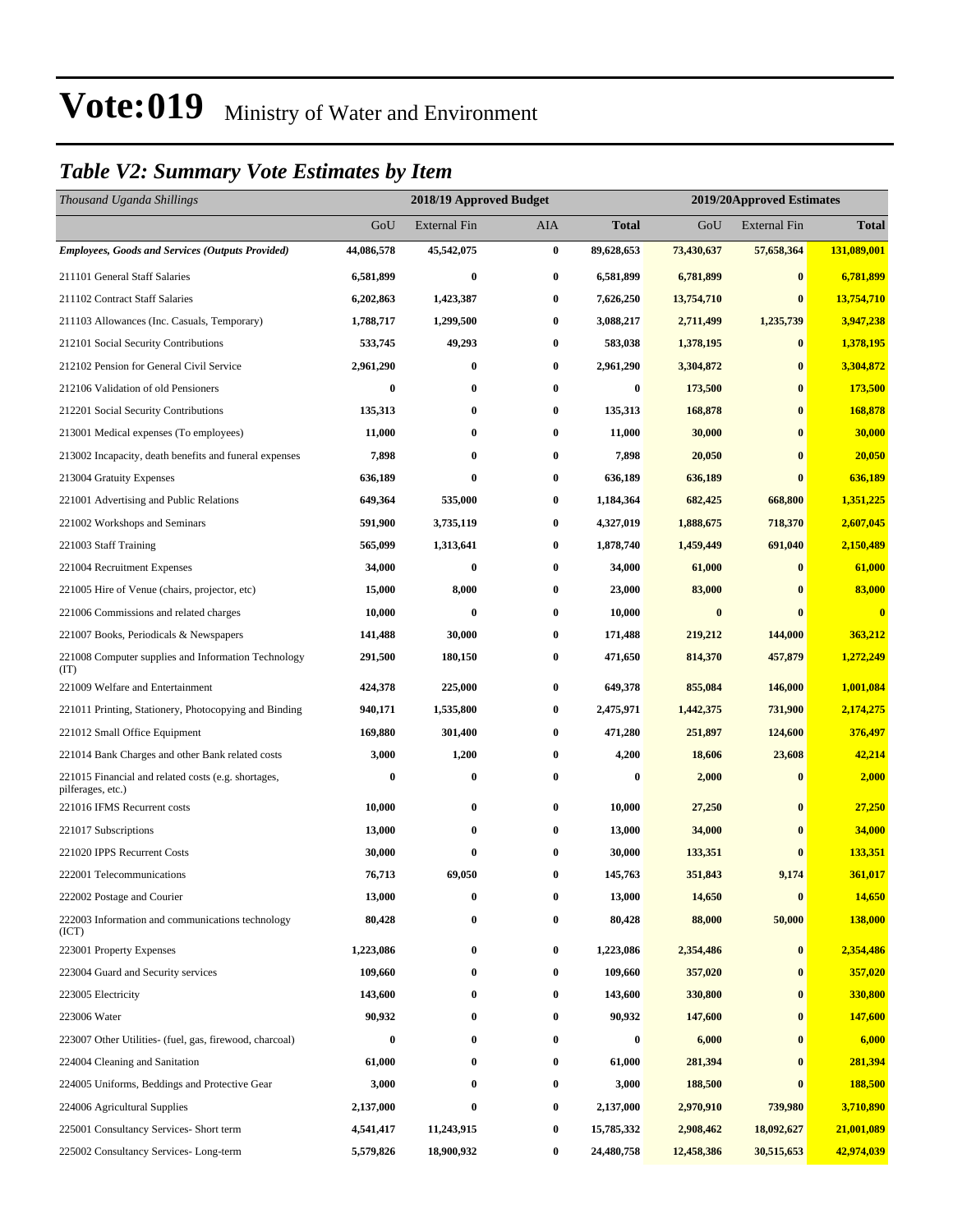| 226002 Licenses                                                    | 14,960           | $\bf{0}$    | $\bf{0}$         | 14,960           | $\bf{0}$    | $\mathbf{0}$  | $\bf{0}$    |
|--------------------------------------------------------------------|------------------|-------------|------------------|------------------|-------------|---------------|-------------|
| 227001 Travel inland                                               | 2,617,557        | 2,656,660   | 0                | 5,274,217        | 5,966,935   | 1,419,900     | 7,386,835   |
| 227002 Travel abroad                                               | 168,270          | 271,400     | $\bf{0}$         | 439,670          | 493,160     | 272,280       | 765,440     |
| 227004 Fuel, Lubricants and Oils                                   | 2,907,211        | 969,305     | $\bf{0}$         | 3,876,516        | 4,833,015   | 981,582       | 5,814,597   |
| 228001 Maintenance - Civil                                         | 407.080          | $\bf{0}$    | $\bf{0}$         | 407,080          | 710,161     | $\bf{0}$      | 710,161     |
| 228002 Maintenance - Vehicles                                      | 1,083,143        | 725,874     | $\bf{0}$         | 1,809,018        | 1,743,827   | 571,490       | 2,315,317   |
| 228003 Maintenance – Machinery, Equipment $\&$<br>Furniture        | 7,000            | 52,000      | 0                | 59,000           | 251,000     | 17,000        | 268,000     |
| 228004 Maintenance – Other                                         | 74,000           | 15,450      | $\bf{0}$         | 89,450           | 12,000      | 46,742        | 58,742      |
| 282103 Scholarships and related costs                              | $\bf{0}$         | $\bf{0}$    | $\bf{0}$         | 0                | 30,000      | $\bf{0}$      | 30,000      |
| <b>Grants, Transfers and Subsides (Outputs Funded)</b>             | 3,661,060        | $\bf{0}$    | $\bf{0}$         | 3,661,060        | 5,432,535   | $\bf{0}$      | 5,432,535   |
| 262101 Contributions to International Organisations<br>(Current)   | 23,000           | $\bf{0}$    | $\bf{0}$         | 23,000           | 667,000     | $\bf{0}$      | 667,000     |
| 262201 Contributions to International Organisations<br>(Capital)   | $\bf{0}$         | $\bf{0}$    | 0                | $\boldsymbol{0}$ | 568,000     | $\bf{0}$      | 568,000     |
| 263104 Transfers to other govt. Units (Current)                    | 3,638,060        | $\bf{0}$    | 0                | 3,638,060        | 1,697,535   | $\bf{0}$      | 1,697,535   |
| 263204 Transfers to other govt. Units (Capital)                    | $\bf{0}$         | $\bf{0}$    | $\bf{0}$         | 0                | 2,500,000   | $\bf{0}$      | 2,500,000   |
| <b>Investment</b> (Capital Purchases)                              | 187,212,939      | 578,661,860 | $\bf{0}$         | 765,874,799      | 329,763,729 | 465,629,075   | 795,392,805 |
| 281501 Environment Impact Assessment for Capital<br>Works          | 240,000          | $\bf{0}$    | $\bf{0}$         | 240,000          | 120,000     | 2,000,000     | 2,120,000   |
| 281502 Feasibility Studies for Capital Works                       | 1,200,000        | 98,999      | 0                | 1,298,999        | 7,980,000   | 1,400,000     | 9,380,000   |
| 281503 Engineering and Design Studies & Plans for<br>capital works | 4,926,000        | 2,500,000   | $\bf{0}$         | 7,426,000        | 19,982,961  | 7,455,300     | 27,438,261  |
| 281504 Monitoring, Supervision & Appraisal of capital<br>works     | 596,200          | 48,006      | 0                | 644,206          | 725,000     | 6,150,000     | 6,875,000   |
| 311101 Land                                                        | 560,000          | $\bf{0}$    | 0                | 560,000          | 3,500,000   | $\bf{0}$      | 3,500,000   |
| 312101 Non-Residential Buildings                                   | 1,406,397        | 645,000     | $\bf{0}$         | 2,051,397        | 5,703,629   | 3,101,769     | 8,805,398   |
| 312104 Other Structures                                            | 166,657,652      | 565,718,759 | 0                | 732,376,411      | 274,052,922 | 437,610,786   | 711,663,708 |
| 312201 Transport Equipment                                         | 2,789,520        | 1,954,888   | $\bf{0}$         | 4,744,408        | 510,000     | 3,483,480     | 3,993,480   |
| 312202 Machinery and Equipment                                     | 1,469,170        | 5,646,208   | $\bf{0}$         | 7,115,378        | 6,941,608   | 3,041,140     | 9,982,748   |
| 312203 Furniture & Fixtures                                        | 133,000          | 50,000      | 0                | 183,000          | 982,050     | 25,000        | 1,007,050   |
| 312211 Office Equipment                                            | $\bf{0}$         | 800,000     | $\bf{0}$         | 800,000          | $\bf{0}$    |               | $\bf{0}$    |
| 312213 ICT Equipment                                               | 435,000          | $\bf{0}$    | 0                | 435,000          | 1,230,505   | 50,000        | 1,280,505   |
| 312301 Cultivated Assets                                           | 6,800,000        | 1,200,000   | 0                | 8,000,000        | 8,035,053   | 1,200,000     | 9,235,053   |
| 314201 Materials and supplies                                      | $\bf{0}$         | $\bf{0}$    | $\bf{0}$         | $\bf{0}$         | $\bf{0}$    | 111,600       | 111,600     |
| <b>Arrears</b>                                                     | 102,353          | $\bf{0}$    | $\bf{0}$         | 102,353          | 12,925,091  | $\bf{0}$      | 12,925,091  |
| 321605 Domestic arrears (Budgeting)                                | $\boldsymbol{0}$ | $\bf{0}$    | $\bf{0}$         | 0                | 12,920,743  | $\bf{0}$      | 12,920,743  |
| 321608 General Public Service Pension arrears<br>(Budgeting)       | 102,353          | $\pmb{0}$   | $\bf{0}$         | 102,353          | 4,348       |               | 4,348       |
| <b>Grand Total Vote 019</b>                                        | 235,062,929      | 624,203,936 | $\bf{0}$         | 859,266,865      | 421,551,992 | 523, 287, 440 | 944,839,431 |
| <b>Total Excluding Arrears</b>                                     | 234,960,576      | 624,203,936 | $\boldsymbol{0}$ | 859,164,512      | 408,626,900 | 523, 287, 440 | 931,914,340 |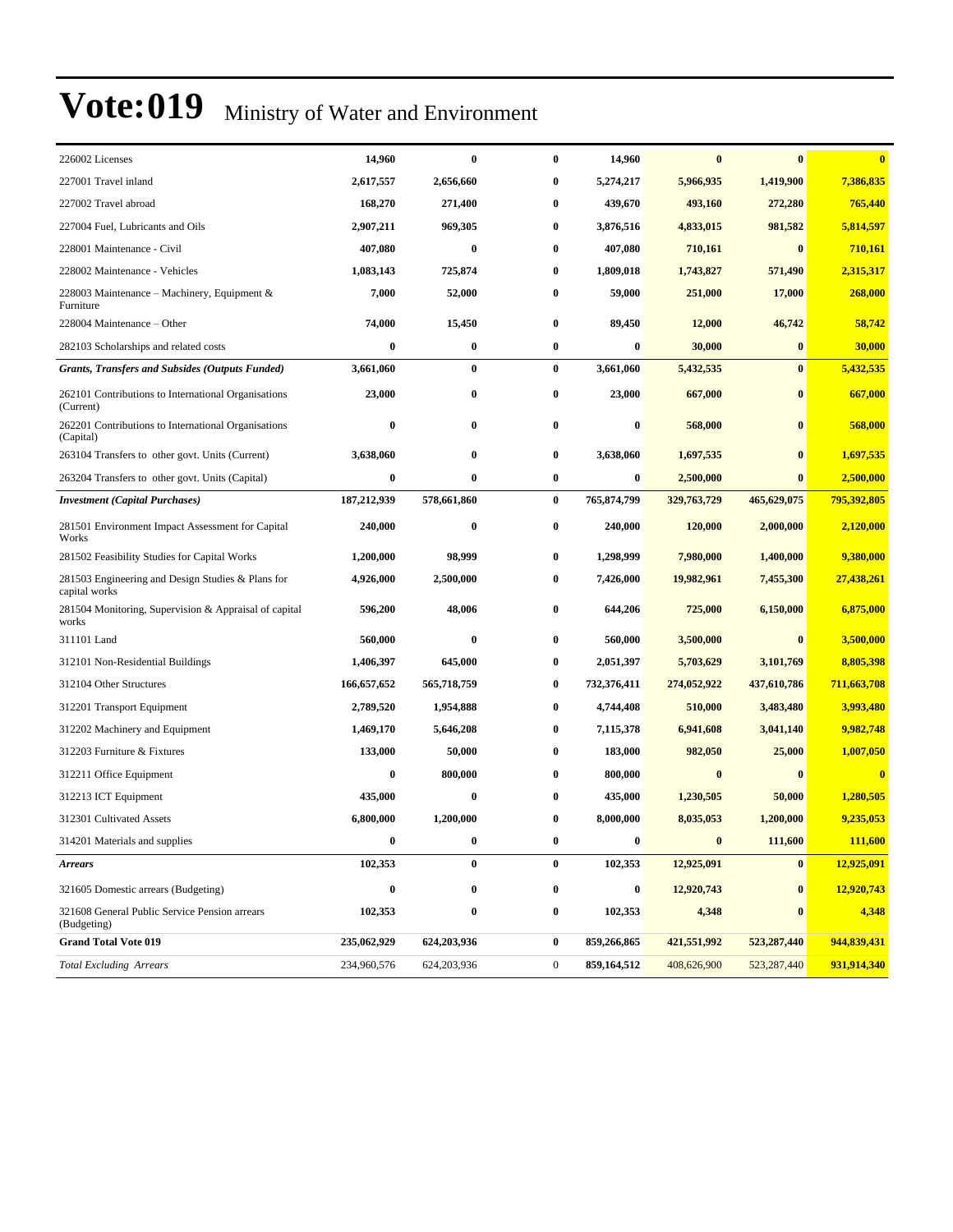### *Table V3: Detailed Estimates by Programme, Sub Programme, Output and Item*

#### *Programme :0901 Rural Water Supply and Sanitation*

*Recurrent Budget Estimates*

#### **SubProgramme 05 Rural Water Supply and Sanitation**

| Thousand Uganda Shillings                                                               |                       | 2018/19 Approved Budget |                  |              |                       | 2019/20 Approved Estimates |               |
|-----------------------------------------------------------------------------------------|-----------------------|-------------------------|------------------|--------------|-----------------------|----------------------------|---------------|
| <b>Outputs Provided</b>                                                                 | Wage                  | Non Wage                | AIA              | <b>Total</b> | Wage                  | Non Wage                   | <b>Total</b>  |
| Output 090101 Back up support for O & M of Rural Water                                  |                       |                         |                  |              |                       |                            |               |
| 211103 Allowances (Inc. Casuals, Temporary)                                             | $\boldsymbol{0}$      | 1,001                   | $\boldsymbol{0}$ | 1,001        | $\mathbf{0}$          | 1,000                      | 1,000         |
| 221011 Printing, Stationery, Photocopying and Binding                                   | $\mathbf{0}$          | 1,499                   | $\boldsymbol{0}$ | 1,499        | $\mathbf{0}$          | 1,500                      | 1,500         |
| 227001 Travel inland                                                                    | $\boldsymbol{0}$      | 8,000                   | $\boldsymbol{0}$ | 8,000        | $\mathbf{0}$          | 5,000                      | 5,000         |
| <b>Total Cost of Output 01</b>                                                          | $\boldsymbol{\theta}$ | 10,500                  | 0                | 10,500       | $\boldsymbol{\theta}$ | 7,500                      | 7,500         |
| Output 090102 Administration and Management services                                    |                       |                         |                  |              |                       |                            |               |
| 211101 General Staff Salaries                                                           | 488,189               | $\boldsymbol{0}$        | $\boldsymbol{0}$ | 488,189      | 548,819               | $\boldsymbol{0}$           | 548,819       |
| 221008 Computer supplies and Information Technology (IT)                                | $\boldsymbol{0}$      | 2,000                   | $\boldsymbol{0}$ | 2,000        | $\mathbf{0}$          | 2,000                      | 2,000         |
| 221012 Small Office Equipment                                                           | $\boldsymbol{0}$      | 5,000                   | $\boldsymbol{0}$ | 5,000        | $\mathbf{0}$          | 4,000                      | 4,000         |
| 221017 Subscriptions                                                                    | $\boldsymbol{0}$      | 13,000                  | $\boldsymbol{0}$ | 13,000       | $\mathbf{0}$          | 11,000                     | 11,000        |
| 222001 Telecommunications                                                               | $\mathbf{0}$          | 6,000                   | $\boldsymbol{0}$ | 6,000        | $\mathbf{0}$          | 5,000                      | 5,000         |
| 227001 Travel inland                                                                    | $\theta$              | 3,245                   | $\boldsymbol{0}$ | 3,245        | $\mathbf{0}$          | 3,245                      | 3,245         |
| 227004 Fuel, Lubricants and Oils                                                        | $\boldsymbol{0}$      | 5,000                   | $\boldsymbol{0}$ | 5,000        | $\mathbf{0}$          | 3,000                      | 3,000         |
| <b>Total Cost of Output 02</b>                                                          | 488,189               | 34,245                  | 0                | 522,435      | 548,819               | 28,245                     | 577,064       |
| Output 090103 Promotion of sanitation and hygiene education                             |                       |                         |                  |              |                       |                            |               |
| 211103 Allowances (Inc. Casuals, Temporary)                                             | $\boldsymbol{0}$      | 1,000                   | $\boldsymbol{0}$ | 1,000        | $\mathbf{0}$          | 1,000                      | 1,000         |
| 223005 Electricity                                                                      | $\boldsymbol{0}$      | 9,000                   | $\boldsymbol{0}$ | 9,000        | $\mathbf{0}$          | 4,000                      | 4,000         |
| 227004 Fuel, Lubricants and Oils                                                        | $\mathbf{0}$          | 5,000                   | $\boldsymbol{0}$ | 5,000        | $\mathbf{0}$          | 3,000                      | 3,000         |
| <b>Total Cost of Output 03</b>                                                          | 0                     | 15,000                  | 0                | 15,000       | $\boldsymbol{\theta}$ | 8,000                      | 8,000         |
| Output 090104 Research and development of appropriate water and sanitation technologies |                       |                         |                  |              |                       |                            |               |
| 221003 Staff Training                                                                   | $\boldsymbol{0}$      | 5,000                   | $\boldsymbol{0}$ | 5,000        | $\mathbf{0}$          | 5,000                      | 5,000         |
| 221011 Printing, Stationery, Photocopying and Binding                                   | $\boldsymbol{0}$      | 4,010                   | $\boldsymbol{0}$ | 4,010        | $\mathbf{0}$          | 4,010                      | 4,010         |
| 225001 Consultancy Services- Short term                                                 | $\boldsymbol{0}$      | 12,000                  | $\boldsymbol{0}$ | 12,000       | $\mathbf{0}$          | 11,000                     | <b>11,000</b> |
| <b>Total Cost of Output 04</b>                                                          | $\boldsymbol{\theta}$ | 21,010                  | 0                | 21,010       | $\boldsymbol{\theta}$ | 20,010                     | 20,010        |
| Output 090105 Monitoring and capacity building of LGs, NGOs and CBOs                    |                       |                         |                  |              |                       |                            |               |
| 222001 Telecommunications                                                               | $\boldsymbol{0}$      | 3,000                   | $\boldsymbol{0}$ | 3,000        | $\mathbf{0}$          | 2,000                      | 2,000         |
| 227001 Travel inland                                                                    | $\boldsymbol{0}$      | 5,000                   | $\boldsymbol{0}$ | 5,000        | $\mathbf{0}$          | 5,000                      | 5,000         |
| 227002 Travel abroad                                                                    | $\boldsymbol{0}$      | $\boldsymbol{0}$        | $\boldsymbol{0}$ | $\bf{0}$     | $\boldsymbol{0}$      | 12,000                     | 12,000        |
| 227004 Fuel, Lubricants and Oils                                                        | $\mathbf{0}$          | 4,000                   | $\boldsymbol{0}$ | 4,000        | $\boldsymbol{0}$      | 3,000                      | 3,000         |
| 228002 Maintenance - Vehicles                                                           | $\boldsymbol{0}$      | $\boldsymbol{0}$        | $\boldsymbol{0}$ | $\bf{0}$     | $\boldsymbol{0}$      | 7,000                      | 7,000         |
| <b>Total Cost of Output 05</b>                                                          | $\boldsymbol{\theta}$ | 12,000                  | 0                | 12,000       | $\boldsymbol{\theta}$ | 29,000                     | 29,000        |
| <b>Total Cost Of Outputs Provided</b>                                                   | 488,189               | 92,755                  | 0                | 580,945      | 548,819               | 92,755                     | 641,574       |
| <b>Outputs Funded</b>                                                                   | Wage                  | Non Wage                | AIA              | <b>Total</b> | Wage                  | Non Wage                   | <b>Total</b>  |
| Output 090153 Kahama Gravity Water Scheme                                               |                       |                         |                  |              |                       |                            |               |

263104 Transfers to other govt. Units (Current) 0 2,000,000 0 **2,000,000** 0 0 **0**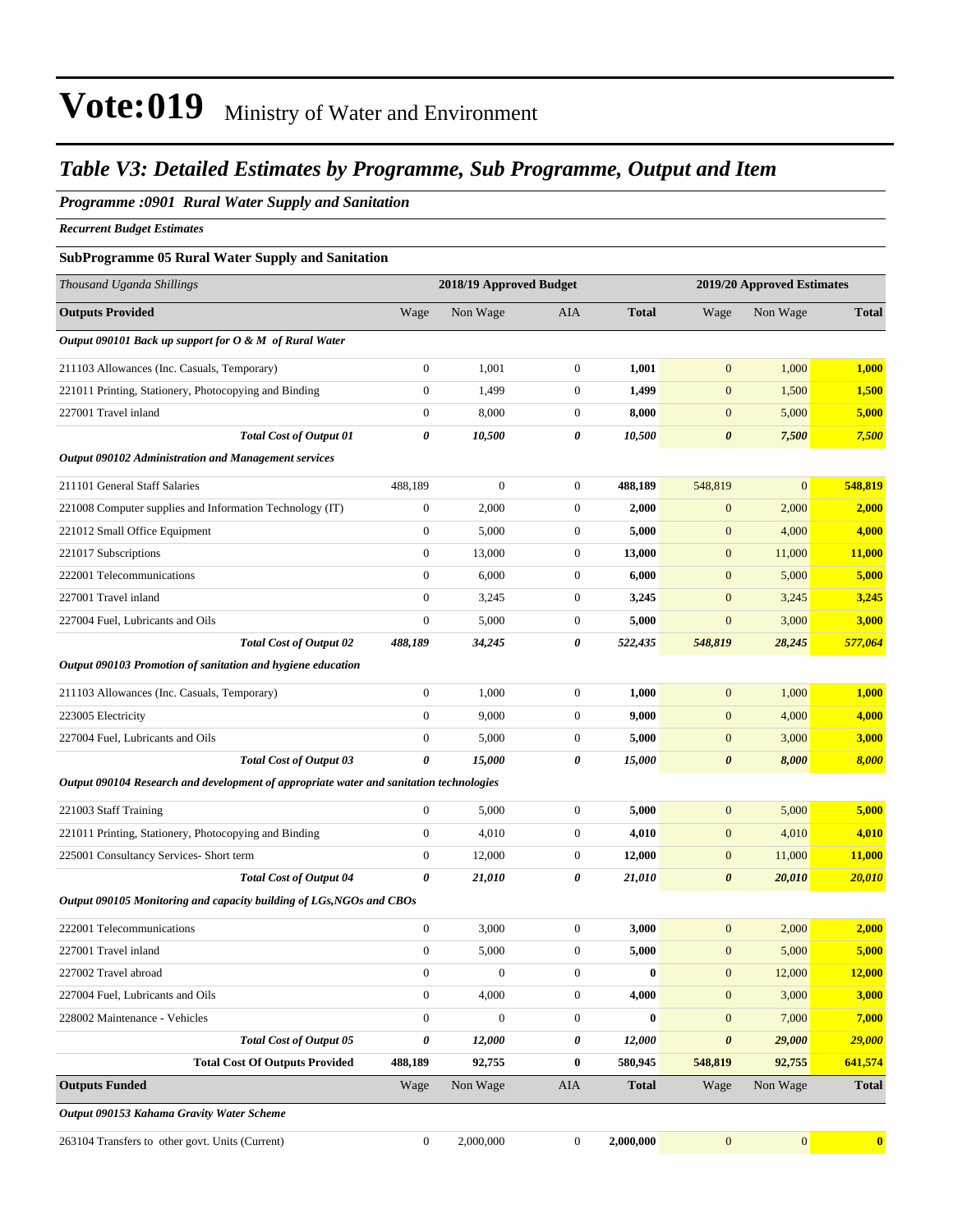| o/w Support to ATC                                          | $\theta$               | 2,000,000               | 0                | 2,000,000    | $\boldsymbol{0}$      | $\boldsymbol{\theta}$      | $\bf{0}$       |
|-------------------------------------------------------------|------------------------|-------------------------|------------------|--------------|-----------------------|----------------------------|----------------|
| 263204 Transfers to other govt. Units (Capital)             | $\mathbf{0}$           | $\boldsymbol{0}$        | $\boldsymbol{0}$ | $\bf{0}$     | $\mathbf{0}$          | 2,500,000                  | 2,500,000      |
| o/w support to Appropriate Technology Centre                | $\theta$               | 0                       | 0                | $\bf{0}$     | $\boldsymbol{\theta}$ | 2,500,000                  | 2,500,000      |
| <b>Total Cost of Output 53</b>                              | 0                      | 2,000,000               | 0                | 2,000,000    | $\boldsymbol{\theta}$ | 2,500,000                  | 2,500,000      |
| <b>Total Cost Of Outputs Funded</b>                         | $\bf{0}$               | 2,000,000               | $\bf{0}$         | 2,000,000    | $\bf{0}$              | 2,500,000                  | 2,500,000      |
| <b>Total Cost for SubProgramme 05</b>                       | 488,189                | 2,092,755               | $\bf{0}$         | 2,580,945    | 548,819               | 2,592,755                  | 3,141,574      |
| <b>Total Excluding Arrears</b>                              | 488,189                | 2,092,755               | $\boldsymbol{0}$ | 2,580,945    | 548,819               | 2,592,755                  | 3,141,574      |
| <b>Development Budget Estimates</b>                         |                        |                         |                  |              |                       |                            |                |
| Project 0163 Support to RWS Project                         |                        |                         |                  |              |                       |                            |                |
| Thousand Uganda Shillings                                   |                        | 2018/19 Approved Budget |                  |              |                       | 2019/20 Approved Estimates |                |
| <b>Outputs Provided</b>                                     | GoU Dev't External Fin |                         | <b>AIA</b>       | <b>Total</b> |                       | GoU Dev't External Fin     | <b>Total</b>   |
| Output 090101 Back up support for O & M of Rural Water      |                        |                         |                  |              |                       |                            |                |
| 211102 Contract Staff Salaries                              | 2,575,000              | $\boldsymbol{0}$        | $\boldsymbol{0}$ | 2,575,000    | 2,575,000             | $\boldsymbol{0}$           | 2,575,000      |
| 211103 Allowances (Inc. Casuals, Temporary)                 | 19,800                 | $\boldsymbol{0}$        | 0                | 19,800       | 19,800                | $\mathbf{0}$               | <b>19,800</b>  |
| 212101 Social Security Contributions                        | 173,765                | $\boldsymbol{0}$        | $\boldsymbol{0}$ | 173,765      | 173,765               | $\mathbf{0}$               | 173,765        |
| 221002 Workshops and Seminars                               | $\boldsymbol{0}$       | 344,500                 | $\boldsymbol{0}$ | 344,500      | $\mathbf{0}$          | $\overline{0}$             | $\bf{0}$       |
| 221003 Staff Training                                       | $\theta$               | 176,000                 | 0                | 176,000      | $\mathbf{0}$          | $\mathbf{0}$               | $\mathbf{0}$   |
| 221011 Printing, Stationery, Photocopying and Binding       | $\mathbf{0}$           | 6,500                   | $\boldsymbol{0}$ | 6,500        | $\mathbf{0}$          | $\overline{0}$             | $\mathbf{0}$   |
| 225001 Consultancy Services- Short term                     | 50,000                 | $\boldsymbol{0}$        | $\boldsymbol{0}$ | 50,000       | 70,000                | $\mathbf{0}$               | 70,000         |
| 227001 Travel inland                                        | 100,000                | 220,000                 | $\boldsymbol{0}$ | 320,000      | 80,000                | $\mathbf{0}$               | 80,000         |
| 227004 Fuel, Lubricants and Oils                            | 509,435                | 165,000                 | $\boldsymbol{0}$ | 674,435      | 509,435               | $\boldsymbol{0}$           | 509,435        |
| 228002 Maintenance - Vehicles                               | 20,000                 | 105,000                 | 0                | 125,000      | 20,000                | $\mathbf{0}$               | 20,000         |
| Total Cost Of Output 090101                                 | 3,448,000              | 1,017,000               | 0                | 4,465,000    | 3,448,000             | $\boldsymbol{\theta}$      | 3,448,000      |
| Output 090102 Administration and Management services        |                        |                         |                  |              |                       |                            |                |
| 211102 Contract Staff Salaries                              | 48,000                 | $\boldsymbol{0}$        | $\boldsymbol{0}$ | 48,000       | 48,000                | $\boldsymbol{0}$           | 48,000         |
| 211103 Allowances (Inc. Casuals, Temporary)                 | 10,352                 | $\boldsymbol{0}$        | $\boldsymbol{0}$ | 10,352       | 10,352                | $\mathbf{0}$               | 10,352         |
| 212101 Social Security Contributions                        | $\mathbf{0}$           | $\boldsymbol{0}$        | $\boldsymbol{0}$ | $\bf{0}$     | 8,765                 | $\overline{0}$             | 8,765          |
| 212201 Social Security Contributions                        | 8,765                  | $\boldsymbol{0}$        | $\boldsymbol{0}$ | 8,765        | $\mathbf{0}$          | $\mathbf{0}$               | $\mathbf{0}$   |
| 221001 Advertising and Public Relations                     | $\boldsymbol{0}$       | $\boldsymbol{0}$        | $\boldsymbol{0}$ | $\bf{0}$     | 20,000                | $\boldsymbol{0}$           | 20,000         |
| 221002 Workshops and Seminars                               | 23,600                 | $\boldsymbol{0}$        | $\boldsymbol{0}$ | 23,600       | 133,600               | $\boldsymbol{0}$           | <b>133,600</b> |
| 221003 Staff Training                                       | 10,000                 | $\boldsymbol{0}$        | $\boldsymbol{0}$ | 10,000       | 100,000               | $\mathbf{0}$               | 100,000        |
| 221007 Books, Periodicals & Newspapers                      | 10,000                 | $\boldsymbol{0}$        | $\boldsymbol{0}$ | 10,000       | 10,000                | $\mathbf{0}$               | <b>10,000</b>  |
| 221008 Computer supplies and Information Technology (IT)    | 10,000                 | $\boldsymbol{0}$        | $\boldsymbol{0}$ | 10,000       | 10,000                | $\mathbf{0}$               | <b>10,000</b>  |
| 221011 Printing, Stationery, Photocopying and Binding       | 30,000                 | $\boldsymbol{0}$        | $\boldsymbol{0}$ | 30,000       | 30,000                | $\mathbf{0}$               | 30,000         |
| 225001 Consultancy Services- Short term                     | 500,000                | $\boldsymbol{0}$        | $\boldsymbol{0}$ | 500,000      | 100,000               | $\mathbf{0}$               | <b>100,000</b> |
| 227001 Travel inland                                        | 61,531                 | $\boldsymbol{0}$        | 0                | 61,531       | 100,000               | $\mathbf{0}$               | 100,000        |
| 227004 Fuel, Lubricants and Oils                            | 97,752                 | $\boldsymbol{0}$        | $\boldsymbol{0}$ | 97,752       | $\mathbf{0}$          | $\mathbf{0}$               | $\bf{0}$       |
| 282103 Scholarships and related costs                       | $\boldsymbol{0}$       | $\boldsymbol{0}$        | $\boldsymbol{0}$ | $\bf{0}$     | 30,000                | $\mathbf{0}$               | 30,000         |
| Total Cost Of Output 090102                                 | 810,000                | 0                       | 0                | 810,000      | 600,717               | $\boldsymbol{\theta}$      | 600,717        |
| Output 090103 Promotion of sanitation and hygiene education |                        |                         |                  |              |                       |                            |                |
| 211102 Contract Staff Salaries                              | 48,000                 | $\boldsymbol{0}$        | $\boldsymbol{0}$ | 48,000       | 48,000                | $\mathbf{0}$               | 48,000         |
| 211103 Allowances (Inc. Casuals, Temporary)                 | 6,000                  | $\boldsymbol{0}$        | $\boldsymbol{0}$ | 6,000        | 25,000                | $\mathbf{0}$               | 25,000         |
| 212101 Social Security Contributions                        | $\boldsymbol{0}$       | $\boldsymbol{0}$        | $\boldsymbol{0}$ | $\bf{0}$     | 8,760                 | $\boldsymbol{0}$           | 8,760          |
| 212201 Social Security Contributions                        | 8,760                  | $\boldsymbol{0}$        | $\boldsymbol{0}$ | 8,760        | $\mathbf{0}$          | $\boldsymbol{0}$           | $\mathbf{0}$   |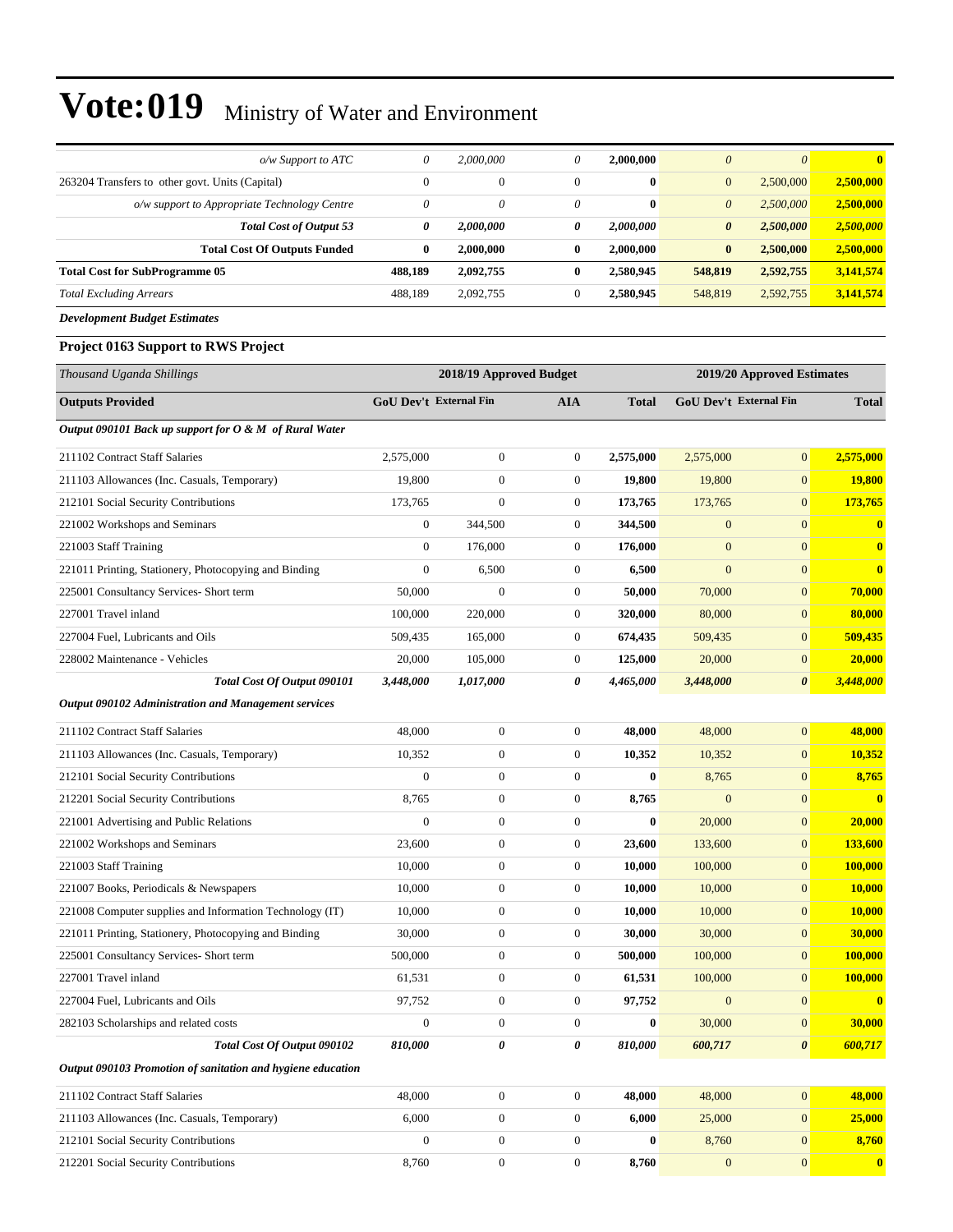| 225001 Consultancy Services- Short term                              | 60,637                        | $\boldsymbol{0}$        | 0                | 60,637       | 60,637       | $\overline{0}$                | 60,637         |
|----------------------------------------------------------------------|-------------------------------|-------------------------|------------------|--------------|--------------|-------------------------------|----------------|
| 225002 Consultancy Services-Long-term                                | $\overline{0}$                | $\boldsymbol{0}$        | $\boldsymbol{0}$ | $\bf{0}$     | 50,500       | $\overline{0}$                | 50,500         |
| 227001 Travel inland                                                 | 56,598                        | $\boldsymbol{0}$        | $\boldsymbol{0}$ | 56,598       | 57,098       | $\boldsymbol{0}$              | 57,098         |
| 227004 Fuel, Lubricants and Oils                                     | 90,005                        | $\boldsymbol{0}$        | $\boldsymbol{0}$ | 90,005       | 90,005       | $\overline{0}$                | 90,005         |
| Total Cost Of Output 090103                                          | 270,000                       | 0                       | 0                | 270,000      | 340,000      | $\boldsymbol{\theta}$         | 340,000        |
| Output 090105 Monitoring and capacity building of LGs, NGOs and CBOs |                               |                         |                  |              |              |                               |                |
| 211102 Contract Staff Salaries                                       | 57,600                        | $\boldsymbol{0}$        | 0                | 57,600       | 57,600       | $\boldsymbol{0}$              | 57,600         |
| 211103 Allowances (Inc. Casuals, Temporary)                          | 32,241                        | $\boldsymbol{0}$        | $\boldsymbol{0}$ | 32,241       | 32,241       | $\boldsymbol{0}$              | 32,241         |
| 212101 Social Security Contributions                                 | 8,765                         | $\boldsymbol{0}$        | $\boldsymbol{0}$ | 8,765        | 8,765        | $\mathbf{0}$                  | 8,765          |
| 221011 Printing, Stationery, Photocopying and Binding                | 12,500                        | $\boldsymbol{0}$        | 0                | 12,500       | 12,500       | $\overline{0}$                | 12,500         |
| 225001 Consultancy Services- Short term                              | $\theta$                      | $\boldsymbol{0}$        | $\boldsymbol{0}$ | $\bf{0}$     | 103,000      | $\boldsymbol{0}$              | 103,000        |
| 227001 Travel inland                                                 | 66,750                        | $\boldsymbol{0}$        | 0                | 66,750       | 66,750       | $\mathbf{0}$                  | 66,750         |
| 227004 Fuel, Lubricants and Oils                                     | 97,754                        | $\boldsymbol{0}$        | $\boldsymbol{0}$ | 97,754       | 97,754       | $\overline{0}$                | 97,754         |
| 228002 Maintenance - Vehicles                                        | 134,390                       | $\boldsymbol{0}$        | $\boldsymbol{0}$ | 134,390      | 134,390      | $\mathbf{0}$                  | 134,390        |
| Total Cost Of Output 090105                                          | <i><b>410,000</b></i>         | 0                       | 0                | 410,000      | 513,000      | $\boldsymbol{\theta}$         | 513,000        |
| <b>Total Cost for Outputs Provided</b>                               | 4,938,000                     | 1,017,000               | $\boldsymbol{0}$ | 5,955,000    | 4,901,717    | $\overline{0}$                | 4,901,717      |
| <b>Capital Purchases</b>                                             | GoU Dev't External Fin        |                         | <b>AIA</b>       | <b>Total</b> |              | <b>GoU Dev't External Fin</b> | <b>Total</b>   |
| Output 090171 Acquisition of Land by Government                      |                               |                         |                  |              |              |                               |                |
| 311101 Land                                                          | 200,000                       | $\boldsymbol{0}$        | $\boldsymbol{0}$ | 200,000      | 200,000      | $\mathbf{0}$                  | 200,000        |
| Total Cost Of Output 090171                                          | <i><b>200,000</b></i>         | 0                       | 0                | 200,000      | 200,000      | $\boldsymbol{\theta}$         | 200,000        |
| Output 090180 Construction of Piped Water Supply Systems (Rural)     |                               |                         |                  |              |              |                               |                |
| 281504 Monitoring, Supervision & Appraisal of capital works          | $\boldsymbol{0}$              | $\boldsymbol{0}$        | $\boldsymbol{0}$ | $\bf{0}$     | 200,000      | $\mathbf{0}$                  | 200,000        |
| 312104 Other Structures                                              | 4,539,000                     | $\boldsymbol{0}$        | 0                | 4,539,000    | 4,072,000    | $\overline{0}$                | 4,072,000      |
| Total Cost Of Output 090180                                          | 4,539,000                     | 0                       | 0                | 4,539,000    | 4,272,000    | 0                             | 4,272,000      |
| <b>Total Cost for Capital Purchases</b>                              | 4,739,000                     | $\boldsymbol{0}$        | 0                | 4,739,000    | 4,472,000    | $\overline{0}$                | 4,472,000      |
| <b>Total Cost for Project: 0163</b>                                  | 9,677,000                     | 1,017,000               | 0                | 10,694,000   | 9,373,717    | $\mathbf{0}$                  | 9,373,717      |
| <b>Total Excluding Arrears</b>                                       | 9,677,000                     | 1,017,000               | 0                | 10,694,000   | 9,373,717    | $\overline{0}$                | 9,373,717      |
| Project 1347 Solar Powered Mini-Piped Water Schemes in rural Areas   |                               |                         |                  |              |              |                               |                |
|                                                                      |                               |                         |                  |              |              |                               |                |
| Thousand Uganda Shillings                                            |                               | 2018/19 Approved Budget |                  |              |              | 2019/20 Approved Estimates    |                |
| <b>Outputs Provided</b>                                              | <b>GoU Dev't External Fin</b> |                         | AIA              | <b>Total</b> |              | GoU Dev't External Fin        | Total          |
| Output 090101 Back up support for $O \& M$ of Rural Water            |                               |                         |                  |              |              |                               |                |
| 211102 Contract Staff Salaries                                       | 392,000                       | $\boldsymbol{0}$        | $\boldsymbol{0}$ | 392,000      | 392,000      | $\overline{0}$                | 392,000        |
| 211103 Allowances (Inc. Casuals, Temporary)                          | 150,000                       | $\boldsymbol{0}$        | $\boldsymbol{0}$ | 150,000      | 300,000      | $\boldsymbol{0}$              | 300,000        |
| 212101 Social Security Contributions                                 | 47,030                        | $\boldsymbol{0}$        | 0                | 47,030       | 94,060       | $\mathbf{0}$                  | 94,060         |
| 221002 Workshops and Seminars                                        | 10,000                        | $\boldsymbol{0}$        | $\boldsymbol{0}$ | 10,000       | $\mathbf{0}$ | $\boldsymbol{0}$              | $\bf{0}$       |
| 221008 Computer supplies and Information Technology (IT)             | 30,000                        | $\boldsymbol{0}$        | $\boldsymbol{0}$ | 30,000       | $\mathbf{0}$ | $\mathbf{0}$                  | $\bf{0}$       |
| 221011 Printing, Stationery, Photocopying and Binding                | 10,500                        | $\boldsymbol{0}$        | 0                | 10,500       | $\mathbf{0}$ | $\overline{0}$                | $\bf{0}$       |
| 221012 Small Office Equipment                                        | 50,000                        | $\boldsymbol{0}$        | $\boldsymbol{0}$ | 50,000       | $\mathbf{0}$ | $\mathbf{0}$                  | $\bf{0}$       |
| 225001 Consultancy Services- Short term                              | 50,220                        | $\boldsymbol{0}$        | $\boldsymbol{0}$ | 50,220       | $\mathbf{0}$ | $\mathbf{0}$                  | $\bf{0}$       |
| 225002 Consultancy Services-Long-term                                | 50,000                        | $\boldsymbol{0}$        | $\boldsymbol{0}$ | 50,000       | 80,220       | $\mathbf{0}$                  | 80,220         |
| 227001 Travel inland                                                 | 75,850                        | $\boldsymbol{0}$        | $\boldsymbol{0}$ | 75,850       | 227,550      | $\boldsymbol{0}$              | <b>227,550</b> |
| 227004 Fuel, Lubricants and Oils                                     | 79,500                        | $\boldsymbol{0}$        | $\boldsymbol{0}$ | 79,500       | 79,500       | $\mathbf{0}$                  | 79,500         |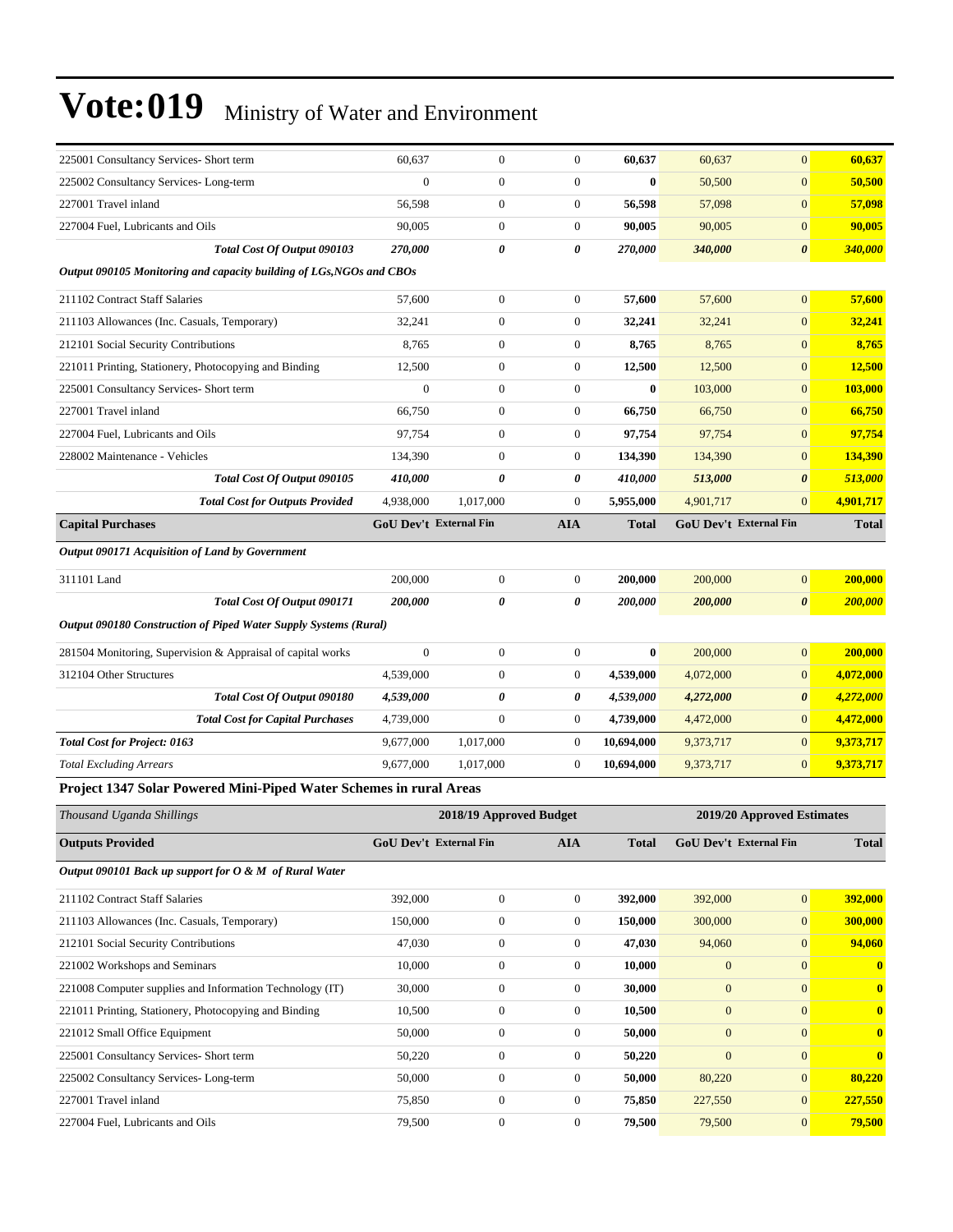| 228002 Maintenance - Vehicles                                        | 34,900           | $\boldsymbol{0}$       | $\boldsymbol{0}$ | 34,900       | 34,900       | $\overline{0}$         | 34,900         |
|----------------------------------------------------------------------|------------------|------------------------|------------------|--------------|--------------|------------------------|----------------|
| Total Cost Of Output 090101                                          | 980,000          | 0                      | 0                | 980,000      | 1,208,230    | 0                      | 1,208,230      |
| Output 090103 Promotion of sanitation and hygiene education          |                  |                        |                  |              |              |                        |                |
| 211102 Contract Staff Salaries                                       | 200,000          | $\boldsymbol{0}$       | $\boldsymbol{0}$ | 200,000      | 200,000      | $\boldsymbol{0}$       | 200,000        |
| 211103 Allowances (Inc. Casuals, Temporary)                          | 150,000          | $\boldsymbol{0}$       | $\boldsymbol{0}$ | 150,000      | 100,000      | $\boldsymbol{0}$       | 100,000        |
| 212101 Social Security Contributions                                 | 30,000           | $\boldsymbol{0}$       | $\boldsymbol{0}$ | 30,000       | 30,000       | $\boldsymbol{0}$       | 30,000         |
| 221011 Printing, Stationery, Photocopying and Binding                | 40,000           | $\boldsymbol{0}$       | $\boldsymbol{0}$ | 40,000       | $\mathbf{0}$ | $\boldsymbol{0}$       | $\bf{0}$       |
| 227001 Travel inland                                                 | 60,000           | $\boldsymbol{0}$       | $\boldsymbol{0}$ | 60,000       | 60,000       | $\boldsymbol{0}$       | 60,000         |
| 227004 Fuel, Lubricants and Oils                                     | 50,000           | $\boldsymbol{0}$       | $\boldsymbol{0}$ | 50,000       | 50,000       | $\mathbf{0}$           | 50,000         |
| 228002 Maintenance - Vehicles                                        | 50,000           | $\boldsymbol{0}$       | $\boldsymbol{0}$ | 50,000       | $\mathbf{0}$ | $\boldsymbol{0}$       | $\bf{0}$       |
| Total Cost Of Output 090103                                          | 580,000          | 0                      | 0                | 580,000      | 440,000      | $\pmb{\theta}$         | 440,000        |
| Output 090105 Monitoring and capacity building of LGs, NGOs and CBOs |                  |                        |                  |              |              |                        |                |
| 211102 Contract Staff Salaries                                       | 96,000           | $\boldsymbol{0}$       | $\boldsymbol{0}$ | 96,000       | 96,000       | $\boldsymbol{0}$       | 96,000         |
| 211103 Allowances (Inc. Casuals, Temporary)                          | 193,000          | $\boldsymbol{0}$       | $\boldsymbol{0}$ | 193,000      | 193,000      | $\boldsymbol{0}$       | 193,000        |
| 212101 Social Security Contributions                                 | 31,010           | $\boldsymbol{0}$       | $\boldsymbol{0}$ | 31,010       | 31,010       | $\mathbf{0}$           | 31,010         |
| 221002 Workshops and Seminars                                        | 15,000           | $\boldsymbol{0}$       | $\boldsymbol{0}$ | 15,000       | $\mathbf{0}$ | $\boldsymbol{0}$       | $\bf{0}$       |
| 221011 Printing, Stationery, Photocopying and Binding                | 10,000           | $\boldsymbol{0}$       | $\boldsymbol{0}$ | 10,000       | 10,000       | $\boldsymbol{0}$       | 10,000         |
| 225001 Consultancy Services- Short term                              | 15,000           | $\boldsymbol{0}$       | $\boldsymbol{0}$ | 15,000       | 15,000       | $\boldsymbol{0}$       | 15,000         |
| 227001 Travel inland                                                 | 13,300           | $\boldsymbol{0}$       | $\boldsymbol{0}$ | 13,300       | 13,300       | $\boldsymbol{0}$       | 13,300         |
| 227004 Fuel, Lubricants and Oils                                     | 56,690           | $\boldsymbol{0}$       | $\boldsymbol{0}$ | 56,690       | 56,690       | $\mathbf{0}$           | 56,690         |
| 228002 Maintenance - Vehicles                                        | 10,000           | $\boldsymbol{0}$       | $\boldsymbol{0}$ | 10,000       | 10,000       | $\mathbf{0}$           | <b>10,000</b>  |
| Total Cost Of Output 090105                                          | 440,000          | 0                      | 0                | 440,000      | 425,000      | $\boldsymbol{\theta}$  | 425,000        |
| <b>Total Cost for Outputs Provided</b>                               | 2,000,000        | $\boldsymbol{0}$       | $\theta$         | 2,000,000    | 2,073,230    | $\boldsymbol{0}$       | 2,073,230      |
| <b>Capital Purchases</b>                                             |                  | GoU Dev't External Fin | <b>AIA</b>       | <b>Total</b> |              | GoU Dev't External Fin | <b>Total</b>   |
| Output 090171 Acquisition of Land by Government                      |                  |                        |                  |              |              |                        |                |
| 311101 Land                                                          | 100,000          | $\boldsymbol{0}$       | $\boldsymbol{0}$ | 100,000      | 100,000      | $\mathbf{0}$           | 100,000        |
| Total Cost Of Output 090171                                          | 100,000          | 0                      | 0                | 100,000      | 100,000      | $\boldsymbol{\theta}$  | <b>100,000</b> |
| Output 090180 Construction of Piped Water Supply Systems (Rural)     |                  |                        |                  |              |              |                        |                |
| 281502 Feasibility Studies for Capital Works                         | 1,000,000        | $\boldsymbol{0}$       | $\boldsymbol{0}$ | 1,000,000    | 1,000,000    | $\boldsymbol{0}$       | 1,000,000      |
| 281503 Engineering and Design Studies & Plans for capital            | 1,800,000        | $\overline{0}$         | $\mathbf{0}$     | 1,800,000    | 1,800,000    | $\overline{0}$         | 1,800,000      |
| works                                                                |                  |                        |                  |              |              |                        |                |
| 281504 Monitoring, Supervision & Appraisal of capital works          | $\boldsymbol{0}$ | $\boldsymbol{0}$       | $\boldsymbol{0}$ | $\bf{0}$     | 100,000      | $\boldsymbol{0}$       | 100,000        |
| 312104 Other Structures                                              | 11,000,000       | $\boldsymbol{0}$       | $\boldsymbol{0}$ | 11,000,000   | 8,150,000    | $\boldsymbol{0}$       | 8,150,000      |
| 312301 Cultivated Assets                                             | $\boldsymbol{0}$ | $\boldsymbol{0}$       | $\boldsymbol{0}$ | $\bf{0}$     | 880,053      | $\boldsymbol{0}$       | 880,053        |
| Total Cost Of Output 090180                                          | 13,800,000       | 0                      | 0                | 13,800,000   | 11,930,053   | 0                      | 11,930,053     |
| <b>Output 090181 Construction of Point Water Sources</b>             |                  |                        |                  |              |              |                        |                |
| 312104 Other Structures                                              | 5,500,000        | $\boldsymbol{0}$       | $\boldsymbol{0}$ | 5,500,000    | 25,500,000   | $\boldsymbol{0}$       | 25,500,000     |
| Total Cost Of Output 090181                                          | 5,500,000        | 0                      | 0                | 5,500,000    | 25,500,000   | 0                      | 25,500,000     |
| <b>Total Cost for Capital Purchases</b>                              | 19,400,000       | $\boldsymbol{0}$       | $\boldsymbol{0}$ | 19,400,000   | 37,530,053   | $\boldsymbol{0}$       | 37,530,053     |
| <b>Total Cost for Project: 1347</b>                                  | 21,400,000       | $\boldsymbol{0}$       | $\boldsymbol{0}$ | 21,400,000   | 39,603,283   | $\boldsymbol{0}$       | 39,603,283     |
| <b>Total Excluding Arrears</b>                                       | 21,400,000       | $\boldsymbol{0}$       | $\boldsymbol{0}$ | 21,400,000   | 39,603,283   | $\mathbf{0}$           | 39,603,283     |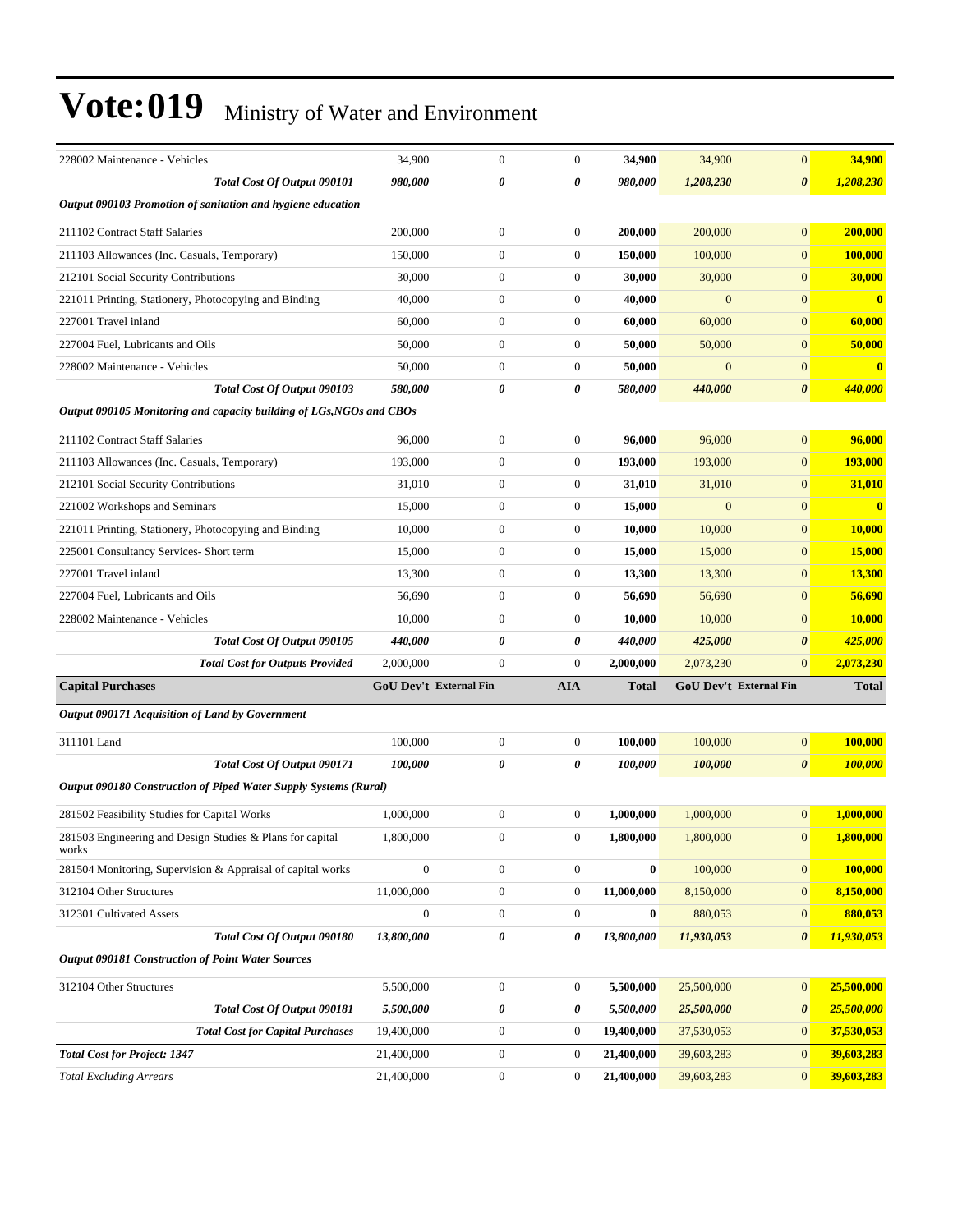#### **Project 1359 Piped Water in Rural Areas**

| Thousand Uganda Shillings                                                               |                  | 2018/19 Approved Budget |                  |              |                  | 2019/20 Approved Estimates    |                |
|-----------------------------------------------------------------------------------------|------------------|-------------------------|------------------|--------------|------------------|-------------------------------|----------------|
| <b>Outputs Provided</b>                                                                 |                  | GoU Dev't External Fin  | <b>AIA</b>       | <b>Total</b> |                  | <b>GoU Dev't External Fin</b> | <b>Total</b>   |
| Output 090101 Back up support for O & M of Rural Water                                  |                  |                         |                  |              |                  |                               |                |
| 211102 Contract Staff Salaries                                                          | 48,000           | $\boldsymbol{0}$        | $\boldsymbol{0}$ | 48,000       | 48,000           | $\overline{0}$                | 48,000         |
| 211103 Allowances (Inc. Casuals, Temporary)                                             | 10,000           | 200,000                 | $\boldsymbol{0}$ | 210,000      | 10,000           | 70,000                        | 80,000         |
| 212101 Social Security Contributions                                                    | 5,564            | $\boldsymbol{0}$        | $\boldsymbol{0}$ | 5,564        | 5,564            | $\mathbf{0}$                  | 5,564          |
| 221001 Advertising and Public Relations                                                 | $\mathbf{0}$     | $\boldsymbol{0}$        | $\boldsymbol{0}$ | $\bf{0}$     | $\boldsymbol{0}$ | 74,000                        | 74,000         |
| 221002 Workshops and Seminars                                                           | $\boldsymbol{0}$ | 200,000                 | $\boldsymbol{0}$ | 200,000      | $\mathbf{0}$     | 100,000                       | 100,000        |
| 221003 Staff Training                                                                   | $\theta$         | 100,000                 | $\boldsymbol{0}$ | 100,000      | $\mathbf{0}$     | $\mathbf{0}$                  | $\mathbf{0}$   |
| 221007 Books, Periodicals & Newspapers                                                  | $\mathbf{0}$     | $\mathbf{0}$            | $\boldsymbol{0}$ | $\bf{0}$     | $\mathbf{0}$     | 20,000                        | 20,000         |
| 221011 Printing, Stationery, Photocopying and Binding                                   | 55,644           | 120,000                 | $\boldsymbol{0}$ | 175,644      | 55,644           | $\mathbf{0}$                  | 55,644         |
| 221012 Small Office Equipment                                                           | $\boldsymbol{0}$ | $\boldsymbol{0}$        | $\boldsymbol{0}$ | $\bf{0}$     | $\boldsymbol{0}$ | 50,000                        | 50,000         |
| 225001 Consultancy Services- Short term                                                 | 17,429           | 1,000,000               | $\boldsymbol{0}$ | 1,017,429    | $\mathbf{0}$     | 60,000                        | 60,000         |
| 225002 Consultancy Services-Long-term                                                   | 49,500           | $\boldsymbol{0}$        | $\boldsymbol{0}$ | 49,500       | 49,000           | 196,000                       | 245,000        |
| 227001 Travel inland                                                                    | 77,863           | 307,500                 | $\boldsymbol{0}$ | 385,363      | 65,792           | $\mathbf{0}$                  | 65,792         |
| 227002 Travel abroad                                                                    | $\mathbf{0}$     | $\boldsymbol{0}$        | $\boldsymbol{0}$ | $\bf{0}$     | 30,000           | 30,000                        | 60,000         |
| 227004 Fuel, Lubricants and Oils                                                        | 43,000           | $\boldsymbol{0}$        | $\boldsymbol{0}$ | 43,000       | 43,000           | $\mathbf{0}$                  | 43,000         |
| 228002 Maintenance - Vehicles                                                           | 63,000           | 72,500                  | $\boldsymbol{0}$ | 135,500      | 63,000           | $\overline{0}$                | 63,000         |
| Total Cost Of Output 090101                                                             | 370,000          | 2,000,000               | 0                | 2,370,000    | 370,000          | 600,000                       | 970,000        |
| Output 090103 Promotion of sanitation and hygiene education                             |                  |                         |                  |              |                  |                               |                |
| 211102 Contract Staff Salaries                                                          | 48,000           | $\boldsymbol{0}$        | $\boldsymbol{0}$ | 48,000       | 48,000           | $\overline{0}$                | 48,000         |
| 211103 Allowances (Inc. Casuals, Temporary)                                             | $\theta$         | 330,000                 | $\boldsymbol{0}$ | 330,000      | $\mathbf{0}$     | 70,000                        | 70,000         |
| 212101 Social Security Contributions                                                    | 5,564            | $\mathbf{0}$            | $\boldsymbol{0}$ | 5,564        | 5,564            | $\mathbf{0}$                  | 5,564          |
| 212201 Social Security Contributions                                                    | 5,564            | $\boldsymbol{0}$        | $\boldsymbol{0}$ | 5,564        | $\mathbf{0}$     | $\boldsymbol{0}$              | $\mathbf{0}$   |
| 221001 Advertising and Public Relations                                                 | $\mathbf{0}$     | 150,000                 | $\boldsymbol{0}$ | 150,000      | $\boldsymbol{0}$ | $\mathbf{0}$                  | $\mathbf{0}$   |
| 221002 Workshops and Seminars                                                           | $\boldsymbol{0}$ | 500,000                 | $\boldsymbol{0}$ | 500,000      | $\boldsymbol{0}$ | $\overline{0}$                | $\bf{0}$       |
| 221003 Staff Training                                                                   | $\mathbf{0}$     | 200,000                 | $\boldsymbol{0}$ | 200,000      | $\mathbf{0}$     | 50,000                        | 50,000         |
| 221009 Welfare and Entertainment                                                        | $\mathbf{0}$     | 130,000                 | $\boldsymbol{0}$ | 130,000      | 5,564            | 50,000                        | 55,564         |
| 221011 Printing, Stationery, Photocopying and Binding                                   | 9,250            | 500,000                 | $\boldsymbol{0}$ | 509,250      | 9,250            | $\mathbf{0}$                  | 9,250          |
| 221012 Small Office Equipment                                                           | $\theta$         | 200,000                 | $\overline{0}$   | 200,000      | $\mathbf{0}$     | $\mathbf{0}$                  | $\mathbf{0}$   |
| 225001 Consultancy Services- Short term                                                 | 21,872           | 1,170,000               | $\boldsymbol{0}$ | 1,191,872    | 21,872           | 200,000                       | 221,872        |
| 225002 Consultancy Services-Long-term                                                   | $\boldsymbol{0}$ | 970,000                 | $\boldsymbol{0}$ | 970,000      | $\boldsymbol{0}$ | 130,000                       | <b>130,000</b> |
| 227001 Travel inland                                                                    | 68,750           | 550,000                 | $\boldsymbol{0}$ | 618,750      | 68,750           | $\mathbf{0}$                  | 68,750         |
| 227004 Fuel, Lubricants and Oils                                                        | 58,000           | $\boldsymbol{0}$        | $\boldsymbol{0}$ | 58,000       | 58,000           | $\mathbf{0}$                  | 58,000         |
| 228002 Maintenance - Vehicles                                                           | $\boldsymbol{0}$ | 300,000                 | 0                | 300,000      | $\mathbf{0}$     | $\mathbf{0}$                  | $\mathbf{0}$   |
| Total Cost Of Output 090103                                                             | 217,000          | 5,000,000               | 0                | 5,217,000    | 217,000          | 500,000                       | 717,000        |
| Output 090104 Research and development of appropriate water and sanitation technologies |                  |                         |                  |              |                  |                               |                |
| 211102 Contract Staff Salaries                                                          | 48,000           | $\boldsymbol{0}$        | $\boldsymbol{0}$ | 48,000       | 48,000           | $\boldsymbol{0}$              | 48,000         |
| 211103 Allowances (Inc. Casuals, Temporary)                                             | 30.507           | $\Omega$                | $\Omega$         | 30.507       | 30.507           | $\Omega$                      | 30.507         |

| 211103 Allowances (Inc. Casuals, Temporary)           | 30,507 |  | 30.507       | 30,507 |          | 30.507 |
|-------------------------------------------------------|--------|--|--------------|--------|----------|--------|
| 212101 Social Security Contributions                  | 5.564  |  | 5.564        | 5,564  | 0        | 5.564  |
| 221001 Advertising and Public Relations               |        |  | $\mathbf{0}$ | 30,000 | $\Omega$ | 30,000 |
| 221011 Printing, Stationery, Photocopying and Binding | 9.250  |  | 9.250        | 9.250  | $\Omega$ | 9.250  |
| 221012 Small Office Equipment                         | 50,000 |  | 50,000       | 50,000 | 0        | 50,000 |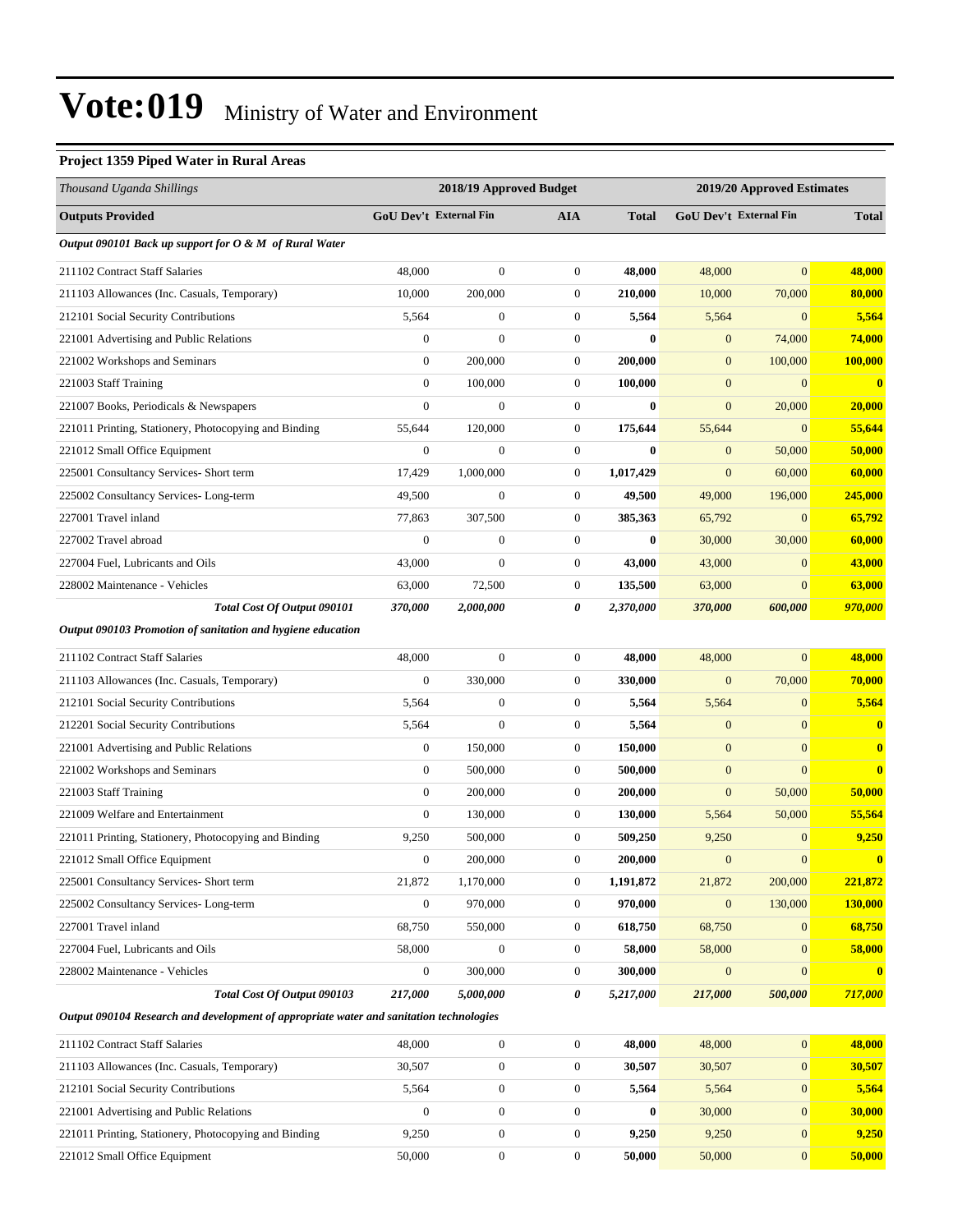| 222003 Information and communications technology (ICT)               | 50,000                        | $\mathbf{0}$     | $\mathbf{0}$     | 50,000           | 50,000           | $\overline{0}$                | 50,000         |
|----------------------------------------------------------------------|-------------------------------|------------------|------------------|------------------|------------------|-------------------------------|----------------|
| 225001 Consultancy Services- Short term                              | 583,500                       | $\overline{0}$   | $\boldsymbol{0}$ | 583,500          | 153,500          | $\mathbf{0}$                  | 153,500        |
| 225002 Consultancy Services-Long-term                                | 600,000                       | 3,000,000        | $\boldsymbol{0}$ | 3,600,000        | $\boldsymbol{0}$ | $\mathbf{0}$                  | $\bf{0}$       |
| 227001 Travel inland                                                 | 50,000                        | $\boldsymbol{0}$ | $\boldsymbol{0}$ | 50,000           | 50,000           | $\mathbf{0}$                  | 50,000         |
| 227004 Fuel, Lubricants and Oils                                     | 58,750                        | $\boldsymbol{0}$ | $\boldsymbol{0}$ | 58,750           | 58,750           | $\mathbf{0}$                  | 58,750         |
| 228002 Maintenance - Vehicles                                        | 14,429                        | $\boldsymbol{0}$ | 0                | 14,429           | 14,429           | $\mathbf{0}$                  | 14,429         |
| Total Cost Of Output 090104                                          | 1,500,000                     | 3,000,000        | 0                | 4,500,000        | 500,000          | $\boldsymbol{\theta}$         | 500,000        |
| Output 090105 Monitoring and capacity building of LGs, NGOs and CBOs |                               |                  |                  |                  |                  |                               |                |
| 211102 Contract Staff Salaries                                       | 58,000                        | $\boldsymbol{0}$ | $\mathbf{0}$     | 58,000           | 58,000           | $\mathbf{0}$                  | 58,000         |
| 211103 Allowances (Inc. Casuals, Temporary)                          | 40,223                        | $\boldsymbol{0}$ | $\boldsymbol{0}$ | 40,223           | 40,223           | 70,000                        | 110,223        |
| 212101 Social Security Contributions                                 | 6,044                         | $\boldsymbol{0}$ | $\boldsymbol{0}$ | 6,044            | 6,044            | $\mathbf{0}$                  | 6,044          |
| 221001 Advertising and Public Relations                              | $\mathbf{0}$                  | $\boldsymbol{0}$ | $\boldsymbol{0}$ | $\bf{0}$         | $\boldsymbol{0}$ | 70,000                        | 70,000         |
| 221003 Staff Training                                                | $\mathbf{0}$                  | $\boldsymbol{0}$ | $\boldsymbol{0}$ | $\bf{0}$         | $\mathbf{0}$     | 50,000                        | 50,000         |
| 221007 Books, Periodicals & Newspapers                               | $\mathbf{0}$                  | $\boldsymbol{0}$ | $\boldsymbol{0}$ | $\bf{0}$         | $\mathbf{0}$     | 50,000                        | 50,000         |
| 221008 Computer supplies and Information Technology (IT)             | $\mathbf{0}$                  | $\boldsymbol{0}$ | $\boldsymbol{0}$ | $\bf{0}$         | $\mathbf{0}$     | 189,210                       | 189,210        |
| 221011 Printing, Stationery, Photocopying and Binding                | 14,250                        | $\boldsymbol{0}$ | $\boldsymbol{0}$ | 14,250           | 14,250           | 30,000                        | 44,250         |
| 222003 Information and communications technology (ICT)               | $\boldsymbol{0}$              | $\boldsymbol{0}$ | $\mathbf{0}$     | $\bf{0}$         | $\boldsymbol{0}$ | 50,000                        | 50,000         |
| 225001 Consultancy Services- Short term                              | 7,000                         | $\boldsymbol{0}$ | $\boldsymbol{0}$ | 7,000            | 7,000            | 70,000                        | 77,000         |
| 225002 Consultancy Services-Long-term                                | $\mathbf{0}$                  | $\boldsymbol{0}$ | $\boldsymbol{0}$ | $\bf{0}$         | $\mathbf{0}$     | 200,000                       | 200,000        |
| 227001 Travel inland                                                 | 40,693                        | $\boldsymbol{0}$ | $\boldsymbol{0}$ | 40,693           | 40,693           | 50,000                        | 90,693         |
| 227004 Fuel, Lubricants and Oils                                     | 60,790                        | $\boldsymbol{0}$ | $\boldsymbol{0}$ | 60,790           | 60,790           | 60,790                        | <b>121,580</b> |
| 228002 Maintenance - Vehicles                                        | 110,000                       | $\boldsymbol{0}$ | $\mathbf{0}$     | 110,000          | 110,000          | 110,000                       | 220,000        |
| Total Cost Of Output 090105                                          | 337,000                       | 0                | 0                | 337,000          | 337,000          | 1,000,000                     | 1,337,000      |
| <b>Total Cost for Outputs Provided</b>                               | 2,424,000                     | 10,000,000       | $\boldsymbol{0}$ | 12,424,000       | 1,424,000        | 2,100,000                     | 3,524,000      |
| <b>Capital Purchases</b>                                             | <b>GoU Dev't External Fin</b> |                  | <b>AIA</b>       | <b>Total</b>     |                  | <b>GoU Dev't External Fin</b> | <b>Total</b>   |
| Output 090171 Acquisition of Land by Government                      |                               |                  |                  |                  |                  |                               |                |
| 311101 Land                                                          | 100,000                       | 0                | $\boldsymbol{0}$ | 100,000          | 100,000          | $\mathbf{0}$                  | 100,000        |
| Total Cost Of Output 090171                                          | 100,000                       | 0                | 0                | 100,000          | 100,000          | $\boldsymbol{\theta}$         | <b>100,000</b> |
| Output 090180 Construction of Piped Water Supply Systems (Rural)     |                               |                  |                  |                  |                  |                               |                |
| 281501 Environment Impact Assessment for Capital Works               | $\mathbf{0}$                  | $\boldsymbol{0}$ | $\mathbf{0}$     | $\bf{0}$         | $\mathbf{0}$     | 2,000,000                     | 2,000,000      |
| 281502 Feasibility Studies for Capital Works                         | $\boldsymbol{0}$              | 98,999           | $\boldsymbol{0}$ | 98,999           | $\mathbf{0}$     | 1,000,000                     | 1,000,000      |
| 281503 Engineering and Design Studies & Plans for capital<br>works   | 800,000                       | 2,500,000        | $\boldsymbol{0}$ | 3,300,000        | 800,000          | 2,500,000                     | 3,300,000      |
| 281504 Monitoring, Supervision & Appraisal of capital works          | $\boldsymbol{0}$              | $\boldsymbol{0}$ | $\boldsymbol{0}$ | $\boldsymbol{0}$ | $\boldsymbol{0}$ | 500,000                       | 500,000        |
| 312104 Other Structures                                              | 10,714,783                    | 28,822,765       | 0                | 39,537,547       | 11,359,783       | 34,338,764                    | 45,698,547     |
| 312301 Cultivated Assets                                             | $\boldsymbol{0}$              | $\boldsymbol{0}$ | $\boldsymbol{0}$ | $\bf{0}$         | 355,000          | $\mathbf{0}$                  | 355,000        |
| Total Cost Of Output 090180                                          | 11,514,783                    | 31,421,764       | 0                | 42,936,546       | 12,514,783       | 40,338,764                    | 52,853,547     |
| <b>Total Cost for Capital Purchases</b>                              | 11,614,783                    | 31,421,764       | $\boldsymbol{0}$ | 43,036,546       | 12,614,783       | 40,338,764                    | 52,953,547     |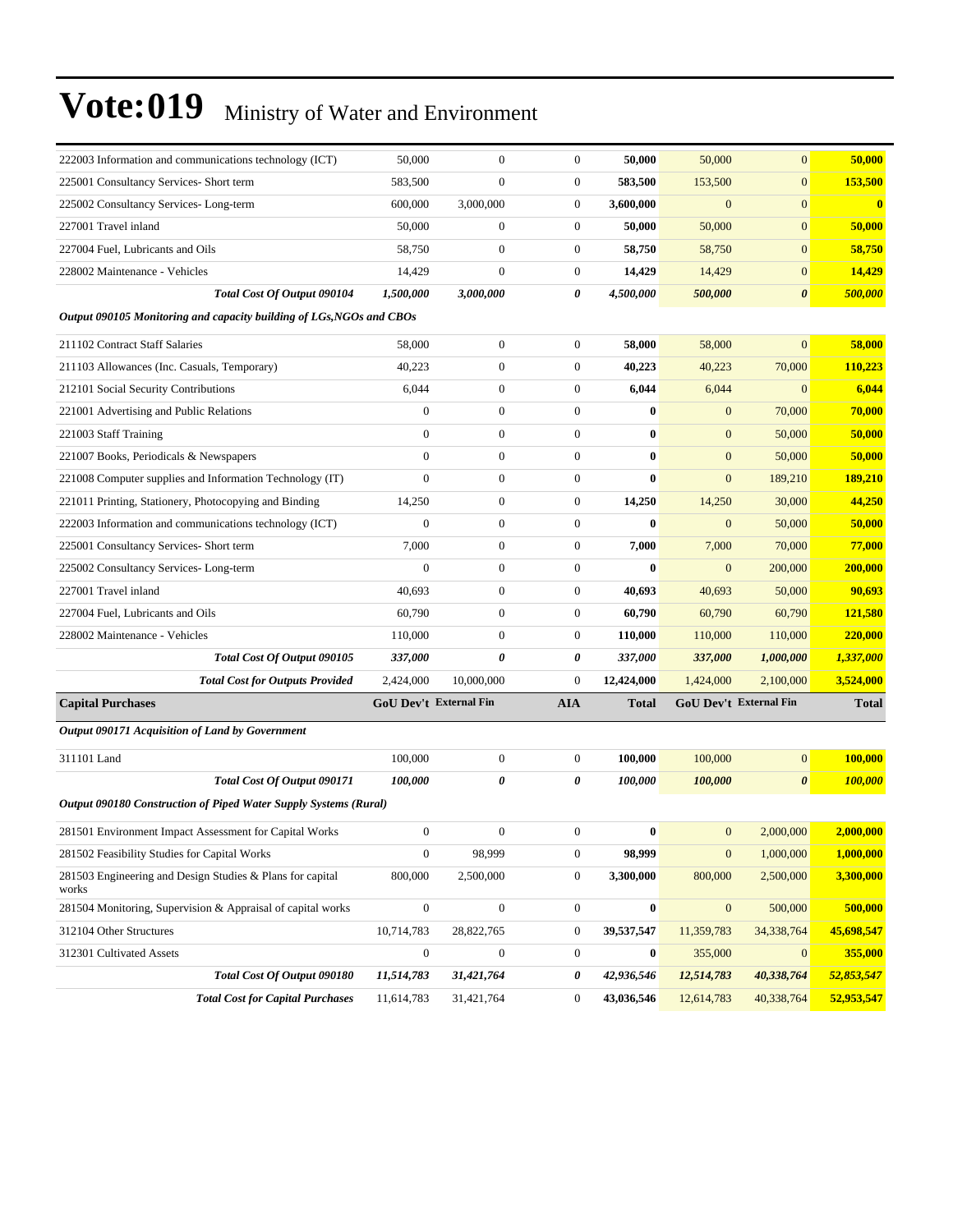| <b>Arrears</b>                                                                     | <b>GoU Dev't External Fin</b> |                         | <b>AIA</b>            | <b>Total</b>          |                  | GoU Dev't External Fin        | <b>Total</b>   |
|------------------------------------------------------------------------------------|-------------------------------|-------------------------|-----------------------|-----------------------|------------------|-------------------------------|----------------|
| Output 090199 Arrears                                                              |                               |                         |                       |                       |                  |                               |                |
| 321605 Domestic arrears (Budgeting)                                                | $\boldsymbol{0}$              | $\mathbf{0}$            | $\boldsymbol{0}$      | $\bf{0}$              | 4,000,000        | $\mathbf{0}$                  | 4,000,000      |
| Total Cost Of Output 090199                                                        | 0                             | $\theta$                | $\boldsymbol{\theta}$ | $\boldsymbol{\theta}$ | 4,000,000        | $\boldsymbol{\theta}$         | 4,000,000      |
| <b>Total Cost for Arrears</b>                                                      | $\mathbf{0}$                  | $\mathbf{0}$            | $\mathbf{0}$          | $\mathbf{0}$          | 4,000,000        | $\mathbf{0}$                  | 4,000,000      |
| <b>Total Cost for Project: 1359</b>                                                | 14,038,783                    | 41,421,764              | $\boldsymbol{0}$      | 55,460,546            | 18,038,783       | 42,438,764                    | 60,477,547     |
| <b>Total Excluding Arrears</b>                                                     | 14,038,783                    | 41,421,764              | $\mathbf{0}$          | 55,460,546            | 14,038,783       | 42,438,764                    | 56,477,547     |
| Project 1530 Integrated Water Resources Management and Development Project (IWMDP) |                               |                         |                       |                       |                  |                               |                |
| Thousand Uganda Shillings                                                          |                               | 2018/19 Approved Budget |                       |                       |                  | 2019/20 Approved Estimates    |                |
| <b>Outputs Provided</b>                                                            | <b>GoU Dev't External Fin</b> |                         | <b>AIA</b>            | <b>Total</b>          |                  | <b>GoU Dev't External Fin</b> | <b>Total</b>   |
| Output 090101 Back up support for O & M of Rural Water                             |                               |                         |                       |                       |                  |                               |                |
| 224006 Agricultural Supplies                                                       | $\boldsymbol{0}$              | $\mathbf{0}$            | $\boldsymbol{0}$      | $\bf{0}$              | $\mathbf{0}$     | 739,980                       | 739,980        |
| Total Cost Of Output 090101                                                        | $\theta$                      | $\theta$                | $\boldsymbol{\theta}$ | $\boldsymbol{\theta}$ | $\theta$         | 739,980                       | <b>739,980</b> |
| Output 090102 Administration and Management services                               |                               |                         |                       |                       |                  |                               |                |
| 211103 Allowances (Inc. Casuals, Temporary)                                        | $\boldsymbol{0}$              | $\mathbf{0}$            | $\boldsymbol{0}$      | $\bf{0}$              | 30,000           | $\mathbf{0}$                  | 30,000         |
| 221001 Advertising and Public Relations                                            | $\overline{0}$                | $\mathbf{0}$            | $\mathbf{0}$          | $\bf{0}$              | 30,000           | $\mathbf{0}$                  | 30,000         |
| 227001 Travel inland                                                               | $\mathbf{0}$                  | $\mathbf{0}$            | $\theta$              | $\bf{0}$              | 40,000           | $\mathbf{0}$                  | 40,000         |
| Total Cost Of Output 090102                                                        | 0                             | 0                       | $\boldsymbol{\theta}$ | 0                     | 100,000          | $\boldsymbol{\theta}$         | 100,000        |
| Output 090103 Promotion of sanitation and hygiene education                        |                               |                         |                       |                       |                  |                               |                |
| 227001 Travel inland                                                               | $\mathbf{0}$                  | $\mathbf{0}$            | $\overline{0}$        | $\bf{0}$              | 70,000           | $\mathbf{0}$                  | 70,000         |
| 228002 Maintenance - Vehicles                                                      | $\mathbf{0}$                  | $\Omega$                | $\theta$              | $\bf{0}$              | 30,000           | $\mathbf{0}$                  | 30,000         |
| Total Cost Of Output 090103                                                        | $\boldsymbol{\theta}$         | 0                       | 0                     | $\boldsymbol{\theta}$ | 100,000          | $\boldsymbol{\theta}$         | 100,000        |
| <b>Total Cost for Outputs Provided</b>                                             | $\boldsymbol{0}$              | $\mathbf{0}$            | $\mathbf{0}$          | $\bf{0}$              | 200,000          | 739,980                       | 939,980        |
| <b>Capital Purchases</b>                                                           | <b>GoU Dev't External Fin</b> |                         | <b>AIA</b>            | <b>Total</b>          |                  | GoU Dev't External Fin        | <b>Total</b>   |
| Output 090171 Acquisition of Land by Government                                    |                               |                         |                       |                       |                  |                               |                |
| 311101 Land                                                                        | $\boldsymbol{0}$              | $\mathbf{0}$            | $\boldsymbol{0}$      | $\bf{0}$              | 400,000          | $\mathbf{0}$                  | 400,000        |
| Total Cost Of Output 090171                                                        | 0                             | 0                       | $\theta$              | 0                     | 400,000          | $\theta$                      | <u>400,000</u> |
| Output 090180 Construction of Piped Water Supply Systems (Rural)                   |                               |                         |                       |                       |                  |                               |                |
| 281503 Engineering and Design Studies & Plans for capital<br>works                 | $\mathbf{0}$                  | $\boldsymbol{0}$        | $\mathbf{0}$          | $\bf{0}$              | $\boldsymbol{0}$ | 295,300                       | 295,300        |
| 312104 Other Structures                                                            | $\boldsymbol{0}$              | $\boldsymbol{0}$        | $\boldsymbol{0}$      | $\bf{0}$              | 1,000,000        | 9,679,920                     | 10,679,920     |
| Total Cost Of Output 090180                                                        | 0                             | 0                       | 0                     | 0                     | 1,000,000        | 9,975,220                     | 10,975,220     |
| <b>Total Cost for Capital Purchases</b>                                            | $\boldsymbol{0}$              | $\mathbf{0}$            | $\boldsymbol{0}$      | $\bf{0}$              | 1,400,000        | 9,975,220                     | 11,375,220     |
| <b>Total Cost for Project: 1530</b>                                                | $\boldsymbol{0}$              | $\boldsymbol{0}$        | $\boldsymbol{0}$      | $\bf{0}$              | 1,600,000        | 10,715,200                    | 12,315,200     |
| <b>Total Excluding Arrears</b>                                                     | $\boldsymbol{0}$              | $\boldsymbol{0}$        | $\boldsymbol{0}$      | $\bf{0}$              | 1,600,000        | 10,715,200                    | 12,315,200     |
|                                                                                    |                               | GoU External Fin        | ${\bf A I A}$         | <b>Total</b>          | GoU              | <b>External Fin</b>           | <b>Total</b>   |
| <b>Total Cost for Programme 01</b>                                                 | 47,696,727                    | 42,438,764              | $\bf{0}$              | 90,135,491            | 71,757,357       | 53,153,964                    | 124,911,321    |
| <b>Total Excluding Arrears</b>                                                     | 47,696,727                    | 42,438,764              | $\boldsymbol{0}$      | 90,135,491            | 67,757,357       | 53,153,964                    | 120,911,321    |
| Programme :0902 Urban Water Supply and Sanitation                                  |                               |                         |                       |                       |                  |                               |                |

*Recurrent Budget Estimates*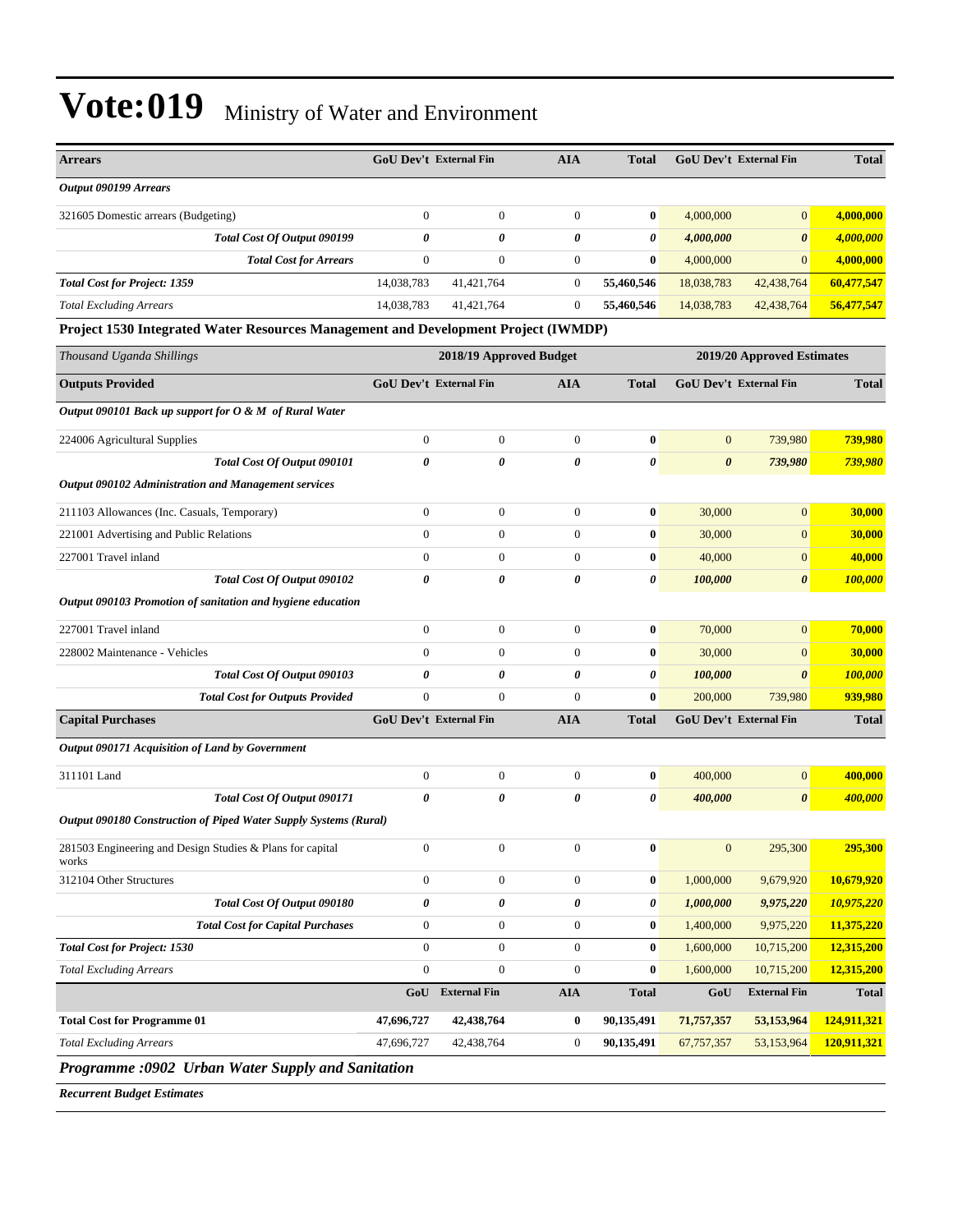#### **SubProgramme 04 Urban Water Supply & Sewerage**

| Thousand Uganda Shillings                                |                  | 2018/19 Approved Budget |              |              |              | 2019/20 Approved Estimates |                         |  |
|----------------------------------------------------------|------------------|-------------------------|--------------|--------------|--------------|----------------------------|-------------------------|--|
| <b>Outputs Provided</b>                                  | Wage             | Non Wage                | <b>AIA</b>   | <b>Total</b> | Wage         | Non Wage                   | <b>Total</b>            |  |
| Output 090201 Administration and Management Support      |                  |                         |              |              |              |                            |                         |  |
| 211101 General Staff Salaries                            | 364,013          | $\overline{0}$          | $\Omega$     | 364,013      | 364,013      | $\overline{0}$             | 364,013                 |  |
| 211103 Allowances (Inc. Casuals, Temporary)              | $\mathbf{0}$     | 10,000                  | 0            | 10,000       | $\mathbf{0}$ | 10,000                     | 10,000                  |  |
| 221007 Books, Periodicals & Newspapers                   | $\boldsymbol{0}$ | 6,000                   | $\mathbf{0}$ | 6,000        | $\mathbf{0}$ | 12,000                     | 12,000                  |  |
| 221008 Computer supplies and Information Technology (IT) | $\mathbf{0}$     | 16,000                  | $\mathbf{0}$ | 16,000       | $\mathbf{0}$ | 10,000                     | 10,000                  |  |
| 221011 Printing, Stationery, Photocopying and Binding    | $\mathbf{0}$     | 10,000                  | $\mathbf{0}$ | 10,000       | $\mathbf{0}$ | 10,000                     | 10,000                  |  |
| 224004 Cleaning and Sanitation                           | $\Omega$         | 10,000                  | $\mathbf{0}$ | 10,000       | $\mathbf{0}$ | $\overline{0}$             | $\overline{\mathbf{0}}$ |  |
| 227001 Travel inland                                     | $\mathbf{0}$     | 20,000                  | $\Omega$     | 20,000       | $\mathbf{0}$ | 32,000                     | 32,000                  |  |
| 227004 Fuel, Lubricants and Oils                         | $\mathbf{0}$     | 28,000                  | $\mathbf{0}$ | 28,000       | $\mathbf{0}$ | 20,000                     | 20,000                  |  |
| 228002 Maintenance - Vehicles                            | $\mathbf{0}$     | $\boldsymbol{0}$        | $\mathbf{0}$ | $\mathbf{0}$ | $\mathbf{0}$ | 6,000                      | 6,000                   |  |
| <b>Total Cost of Output 01</b>                           | 364,013          | 100,000                 | 0            | 464,013      | 364,013      | 100,000                    | 464,013                 |  |
| <b>Total Cost Of Outputs Provided</b>                    | 364,013          | 100,000                 | $\bf{0}$     | 464,013      | 364,013      | 100,000                    | 464,013                 |  |
| <b>Total Cost for SubProgramme 04</b>                    | 364,013          | 100,000                 | 0            | 464,013      | 364,013      | 100,000                    | 464,013                 |  |
| <b>Total Excluding Arrears</b>                           | 364,013          | 100,000                 | $\mathbf{0}$ | 464,013      | 364,013      | 100,000                    | 464,013                 |  |
| $\sim$ $\sim$                                            |                  |                         |              |              |              |                            |                         |  |

#### **SubProgramme 22 Urban Water Regulation Programme**

| Thousand Uganda Shillings                                |                  | 2018/19 Approved Budget |              |              |                | 2019/20 Approved Estimates |              |  |
|----------------------------------------------------------|------------------|-------------------------|--------------|--------------|----------------|----------------------------|--------------|--|
| <b>Outputs Provided</b>                                  | Wage             | Non Wage                | <b>AIA</b>   | <b>Total</b> | Wage           | Non Wage                   | <b>Total</b> |  |
| Output 090201 Administration and Management Support      |                  |                         |              |              |                |                            |              |  |
| 211101 General Staff Salaries                            | 28,445           | $\overline{0}$          | $\mathbf{0}$ | 28,445       | 75,233         | $\mathbf{0}$               | 75,233       |  |
| 211103 Allowances (Inc. Casuals, Temporary)              | $\mathbf{0}$     | 20,000                  | $\mathbf{0}$ | 20,000       | $\mathbf{0}$   | 20,000                     | 20,000       |  |
| 221008 Computer supplies and Information Technology (IT) | $\boldsymbol{0}$ | 10,000                  | $\mathbf{0}$ | 10,000       | $\mathbf{0}$   | 10,000                     | 10,000       |  |
| 221011 Printing, Stationery, Photocopying and Binding    | $\mathbf{0}$     | 10,000                  | $\Omega$     | 10,000       | $\overline{0}$ | 10,000                     | 10,000       |  |
| 225001 Consultancy Services- Short term                  | $\mathbf{0}$     | 100,000                 | $\mathbf{0}$ | 100,000      | $\mathbf{0}$   | 100,000                    | 100,000      |  |
| 227001 Travel inland                                     | $\Omega$         | 60,000                  | $\Omega$     | 60,000       | $\overline{0}$ | 50,000                     | 50,000       |  |
| 227004 Fuel, Lubricants and Oils                         | $\mathbf{0}$     | 20,000                  | $\mathbf{0}$ | 20,000       | $\mathbf{0}$   | 30,000                     | 30,000       |  |
| <b>Total Cost of Output 01</b>                           | 28,445           | 220,000                 | 0            | 248,445      | 75,233         | 220,000                    | 295,233      |  |
| <b>Total Cost Of Outputs Provided</b>                    | 28,445           | 220,000                 | $\bf{0}$     | 248,445      | 75,233         | 220,000                    | 295,233      |  |
| <b>Total Cost for SubProgramme 22</b>                    | 28,445           | 220,000                 | $\bf{0}$     | 248,445      | 75,233         | 220,000                    | 295,233      |  |
| <b>Total Excluding Arrears</b>                           | 28,445           | 220,000                 | $\theta$     | 248,445      | 75,233         | 220,000                    | 295,233      |  |
| Douglassmant Dudget Estimates                            |                  |                         |              |              |                |                            |              |  |

*Development Budget Estimates*

#### **Project 0168 Urban Water Reform**

| Thousand Uganda Shillings                           |                               | 2018/19 Approved Budget |          |              |                        | 2019/20 Approved Estimates |              |  |  |
|-----------------------------------------------------|-------------------------------|-------------------------|----------|--------------|------------------------|----------------------------|--------------|--|--|
| <b>Outputs Provided</b>                             | <b>GoU</b> Dev't External Fin |                         | AIA      | <b>Total</b> | GoU Dev't External Fin |                            | <b>Total</b> |  |  |
| Output 090201 Administration and Management Support |                               |                         |          |              |                        |                            |              |  |  |
| 211102 Contract Staff Salaries                      | 379,174                       | $\overline{0}$          | $\Omega$ | 379,174      | 424,000                | $\overline{0}$             | 424,000      |  |  |
| 212101 Social Security Contributions                | $\Omega$                      | $\overline{0}$          | $\Omega$ | $\bf{0}$     | 50,250                 | $\overline{0}$             | 50,250       |  |  |
| 212201 Social Security Contributions                | 56,000                        | $\overline{0}$          | $\Omega$ | 56,000       | $\mathbf{0}$           | $\Omega$                   | $\mathbf{0}$ |  |  |
| 225001 Consultancy Services- Short term             | 400,000                       | $\boldsymbol{0}$        | $\Omega$ | 400,000      | 200,000                | $\overline{0}$             | 200,000      |  |  |
| 225002 Consultancy Services-Long-term               | 100,000                       | $\overline{0}$          | $\Omega$ | 100.000      | 280,000                | $\overline{0}$             | 280,000      |  |  |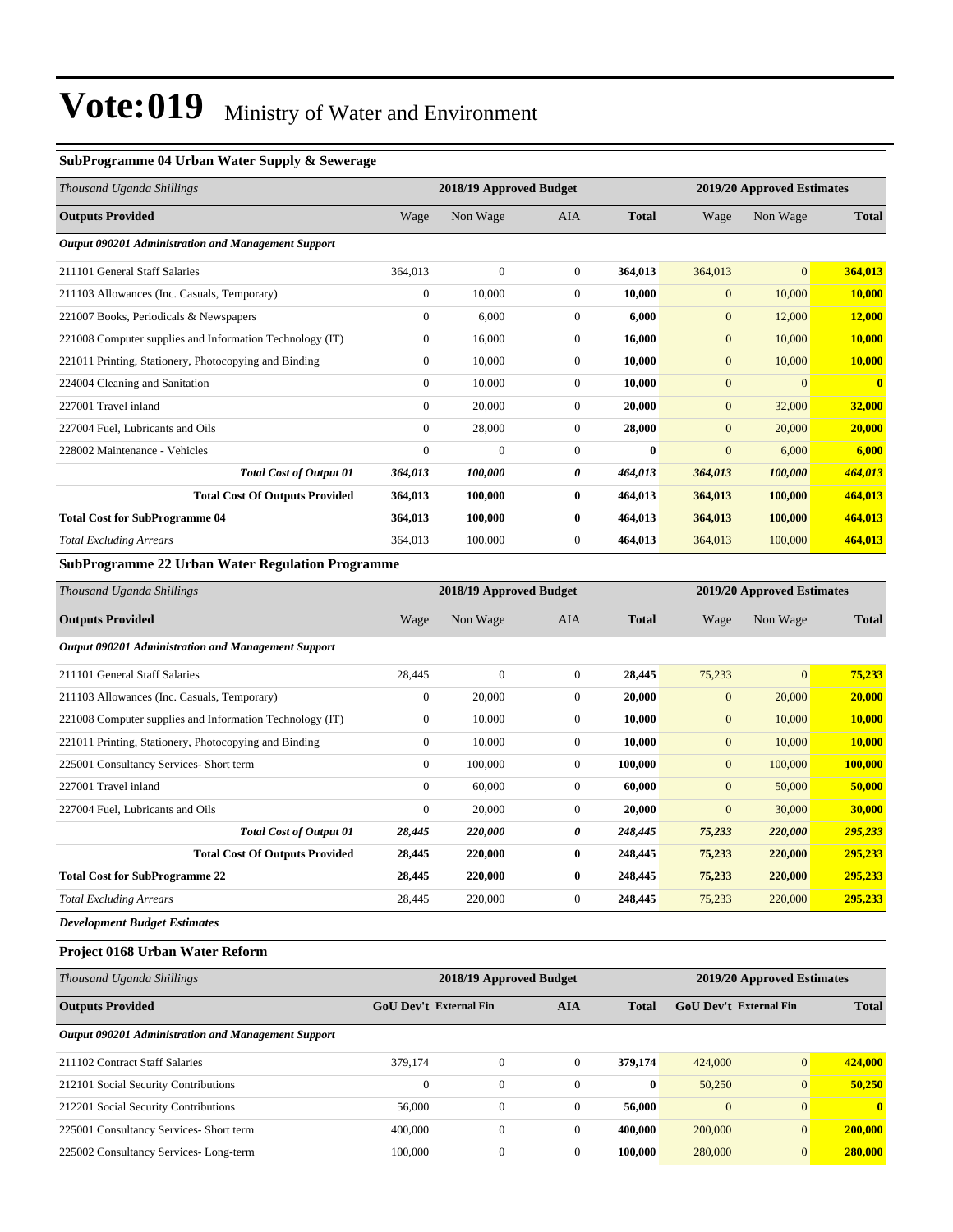| 227001 Travel inland                                                                                 | 20,000           | $\boldsymbol{0}$       | $\mathbf{0}$     | 20,000       | 35,000                | $\mathbf{0}$           | 35,000                |
|------------------------------------------------------------------------------------------------------|------------------|------------------------|------------------|--------------|-----------------------|------------------------|-----------------------|
| 227004 Fuel, Lubricants and Oils                                                                     | 5,000            | $\boldsymbol{0}$       | $\boldsymbol{0}$ | 5,000        | 10,750                | $\mathbf{0}$           | 10,750                |
| Total Cost Of Output 090201                                                                          | 960,174          | 0                      | 0                | 960,174      | 1,000,000             | $\boldsymbol{\theta}$  | 1,000,000             |
| Output 090202 Policies, Plans, standards and regulations developed                                   |                  |                        |                  |              |                       |                        |                       |
| 211103 Allowances (Inc. Casuals, Temporary)                                                          | $\boldsymbol{0}$ | $\boldsymbol{0}$       | $\mathbf{0}$     | $\bf{0}$     | 10,000                | $\mathbf{0}$           | 10,000                |
| 221003 Staff Training                                                                                | $\overline{0}$   | $\boldsymbol{0}$       | $\boldsymbol{0}$ | $\bf{0}$     | 75,000                | $\boldsymbol{0}$       | 75,000                |
| 221008 Computer supplies and Information Technology (IT)                                             | 30,000           | $\boldsymbol{0}$       | $\mathbf{0}$     | 30,000       | 20,000                | $\mathbf{0}$           | 20,000                |
| 221011 Printing, Stationery, Photocopying and Binding                                                | 28,000           | $\boldsymbol{0}$       | $\mathbf{0}$     | 28,000       | $\mathbf{0}$          | $\mathbf{0}$           | $\bf{0}$              |
| 225001 Consultancy Services- Short term                                                              | 500,000          | 400,000                | $\mathbf{0}$     | 900,000      | $\overline{0}$        | $\mathbf{0}$           | $\mathbf{0}$          |
| 225002 Consultancy Services-Long-term                                                                | $\mathbf{0}$     | $\boldsymbol{0}$       | $\mathbf{0}$     | $\bf{0}$     | 325,000               | $\mathbf{0}$           | 325,000               |
| 227001 Travel inland                                                                                 | 20,000           | $\boldsymbol{0}$       | $\boldsymbol{0}$ | 20,000       | 100,000               | $\boldsymbol{0}$       | <b>100,000</b>        |
| 227004 Fuel, Lubricants and Oils                                                                     | 72,000           | $\boldsymbol{0}$       | $\mathbf{0}$     | 72,000       | 60,000                | $\mathbf{0}$           | 60,000                |
| 228002 Maintenance - Vehicles                                                                        | $\boldsymbol{0}$ | $\boldsymbol{0}$       | $\boldsymbol{0}$ | $\bf{0}$     | 20,000                | $\mathbf{0}$           | 20,000                |
| Total Cost Of Output 090202                                                                          | 650,000          | 400,000                | 0                | 1,050,000    | 610,000               | $\boldsymbol{\theta}$  | 610,000               |
| Output 090206 Monitoring, Supervision, Capacity building for Urban Authorities and Private Operators |                  |                        |                  |              |                       |                        |                       |
| 211103 Allowances (Inc. Casuals, Temporary)                                                          | 45,000           | 30,000                 | $\mathbf{0}$     | 75,000       | 30,000                | $\mathbf{0}$           | 30,000                |
| 221011 Printing, Stationery, Photocopying and Binding                                                | $\mathbf{0}$     | $\mathbf{0}$           | $\mathbf{0}$     | $\bf{0}$     | 30,000                | $\mathbf{0}$           | 30,000                |
| 225002 Consultancy Services-Long-term                                                                | $\mathbf{0}$     | $\mathbf{0}$           | $\mathbf{0}$     | $\bf{0}$     | 220,000               | $\mathbf{0}$           | 220,000               |
| 227001 Travel inland                                                                                 | 40,000           | 54,000                 | $\boldsymbol{0}$ | 94,000       | 170,000               | $\mathbf{0}$           | 170,000               |
| 227004 Fuel, Lubricants and Oils                                                                     | 37,000           | 185,000                | $\mathbf{0}$     | 222,000      | 50,000                | $\boldsymbol{0}$       | 50,000                |
| 228002 Maintenance - Vehicles                                                                        | 28,000           | $\boldsymbol{0}$       | $\boldsymbol{0}$ | 28,000       | $\mathbf{0}$          | $\mathbf{0}$           | $\bf{0}$              |
| Total Cost Of Output 090206                                                                          | 150,000          | 269,000                | 0                | 419,000      | 500,000               | $\boldsymbol{\theta}$  | 500,000               |
| Output 090207 Strengthening Urban Water Regulation                                                   |                  |                        |                  |              |                       |                        |                       |
| 211103 Allowances (Inc. Casuals, Temporary)                                                          | $\boldsymbol{0}$ | $\boldsymbol{0}$       | $\mathbf{0}$     | $\bf{0}$     | 30,000                | $\boldsymbol{0}$       | 30,000                |
| 221002 Workshops and Seminars                                                                        | 60,000           | $\boldsymbol{0}$       | $\mathbf{0}$     | 60,000       | $\overline{0}$        | $\mathbf{0}$           | $\bf{0}$              |
| 221003 Staff Training                                                                                | 80,000           | $\boldsymbol{0}$       | $\boldsymbol{0}$ | 80,000       | 95,000                | $\mathbf{0}$           | 95,000                |
| 221008 Computer supplies and Information Technology (IT)                                             | $\boldsymbol{0}$ | $\boldsymbol{0}$       | $\boldsymbol{0}$ | $\bf{0}$     | 30,000                | $\mathbf{0}$           | 30,000                |
| 221011 Printing, Stationery, Photocopying and Binding                                                | $\boldsymbol{0}$ | $\boldsymbol{0}$       | $\boldsymbol{0}$ | $\bf{0}$     | 30,000                | $\mathbf{0}$           | 30,000                |
| 225001 Consultancy Services- Short term                                                              | 200,000          | 200,000                | $\boldsymbol{0}$ | 400,000      | $\mathbf{0}$          | $\mathbf{0}$           | $\mathbf{0}$          |
| 225002 Consultancy Services-Long-term                                                                | 307,826          | 400,000                | $\boldsymbol{0}$ | 707,826      | 215,000               | $\mathbf{0}$           | 215,000               |
| 227001 Travel inland                                                                                 | 30,000           | 0                      | $\boldsymbol{0}$ | 30,000       | 190,000               | $\boldsymbol{0}$       | <u>190,000</u>        |
| 227004 Fuel, Lubricants and Oils                                                                     | 26,000           | $\boldsymbol{0}$       | $\boldsymbol{0}$ | 26,000       | 40,000                | $\mathbf{0}$           | 40,000                |
| 228002 Maintenance - Vehicles                                                                        | $\boldsymbol{0}$ | $\boldsymbol{0}$       | $\boldsymbol{0}$ | $\bf{0}$     | 20,000                | $\boldsymbol{0}$       | 20,000                |
| Total Cost Of Output 090207                                                                          | 703,826          | 600,000                | 0                | 1,303,826    | 650,000               | $\pmb{\theta}$         | 650,000               |
| <b>Total Cost for Outputs Provided</b>                                                               | 2,464,000        | 1,269,000              | $\boldsymbol{0}$ | 3,733,000    | 2,760,000             | $\mathbf{0}$           | 2,760,000             |
| <b>Capital Purchases</b>                                                                             |                  | GoU Dev't External Fin | <b>AIA</b>       | <b>Total</b> |                       | GoU Dev't External Fin | <b>Total</b>          |
| Output 090276 Purchase of Office and ICT Equipment, including Software                               |                  |                        |                  |              |                       |                        |                       |
| 312213 ICT Equipment                                                                                 | 250,000          | $\boldsymbol{0}$       | $\boldsymbol{0}$ | 250,000      | 40,000                | $\boldsymbol{0}$       | 40,000                |
| <b>Total Cost Of Output 090276</b>                                                                   | 250,000          | 0                      | 0                | 250,000      | 40,000                | $\boldsymbol{\theta}$  | 40,000                |
| Output 090280 Construction of Piped Water Supply Systems (Urban)                                     |                  |                        |                  |              |                       |                        |                       |
| 281504 Monitoring, Supervision & Appraisal of capital works                                          | 180,000          | $\boldsymbol{0}$       | $\boldsymbol{0}$ | 180,000      | $\boldsymbol{0}$      | $\boldsymbol{0}$       | $\mathbf{0}$          |
| Total Cost Of Output 090280                                                                          | 180,000          | 0                      | 0                | 180,000      | $\boldsymbol{\theta}$ | $\pmb{\theta}$         | $\boldsymbol{\theta}$ |
| <b>Total Cost for Capital Purchases</b>                                                              | 430,000          | $\boldsymbol{0}$       | $\boldsymbol{0}$ | 430,000      | 40,000                | $\boldsymbol{0}$       | 40,000                |
|                                                                                                      |                  |                        |                  |              |                       |                        |                       |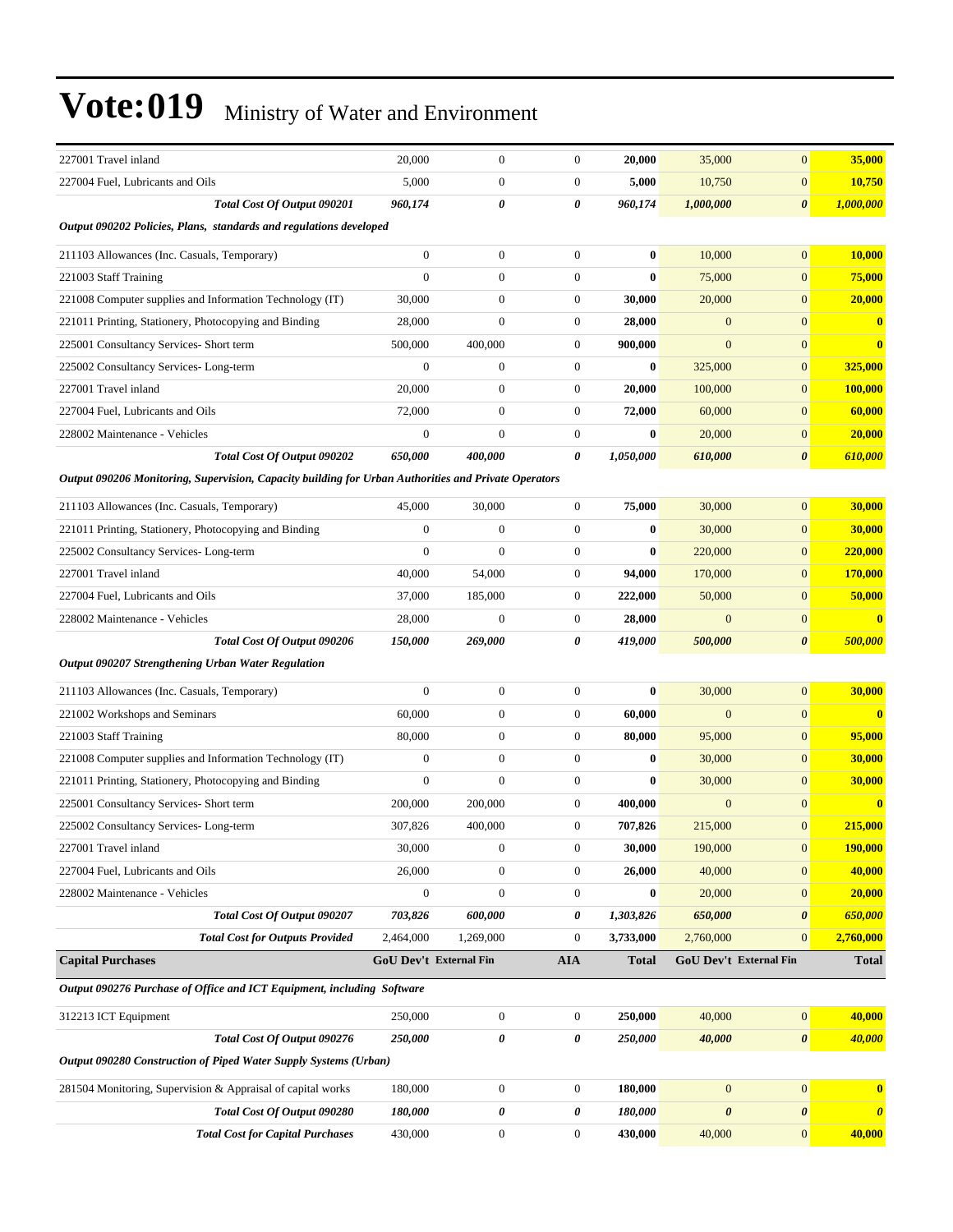| <b>Arrears</b>                                                              | <b>GoU Dev't External Fin</b> |              | <b>AIA</b> | <b>Total</b> | <b>GoU Dev't External Fin</b> |                       | <b>Total</b> |
|-----------------------------------------------------------------------------|-------------------------------|--------------|------------|--------------|-------------------------------|-----------------------|--------------|
| Output 090299 Arrears                                                       |                               |              |            |              |                               |                       |              |
| 321605 Domestic arrears (Budgeting)                                         |                               | $\mathbf{0}$ | $\Omega$   | $\bf{0}$     | 800,000                       | $\overline{0}$        | 800,000      |
| Total Cost Of Output 090299                                                 | 0                             | 0            | 0          | 0            | 800,000                       | $\boldsymbol{\theta}$ | 800,000      |
| <b>Total Cost for Arrears</b>                                               |                               | $\mathbf{0}$ | $\Omega$   | $\bf{0}$     | 800,000                       | $\overline{0}$        | 800,000      |
| <b>Total Cost for Project: 0168</b>                                         | 2,894,000                     | 1,269,000    | 0          | 4.163.000    | 3,600,000                     | $\Omega$              | 3,600,000    |
| <b>Total Excluding Arrears</b>                                              | 2.894,000                     | 1,269,000    | 0          | 4,163,000    | 2,800,000                     | $\overline{0}$        | 2,800,000    |
| <b>Draiget 1100 Dratestian of Lake Victoria Kampala Capitation Dragmann</b> |                               |              |            |              |                               |                       |              |

#### **Project 1188 Protection of Lake Victoria-Kampala Sanitation Program**

| Thousand Uganda Shillings                                          |                        | 2018/19 Approved Budget |            |              |                        | 2019/20 Approved Estimates |              |  |
|--------------------------------------------------------------------|------------------------|-------------------------|------------|--------------|------------------------|----------------------------|--------------|--|
| <b>Capital Purchases</b>                                           | GoU Dev't External Fin |                         | <b>AIA</b> | <b>Total</b> | GoU Dev't External Fin |                            | <b>Total</b> |  |
| <b>Output 090282 Construction of Sanitation Facilities (Urban)</b> |                        |                         |            |              |                        |                            |              |  |
| 312104 Other Structures                                            | 17.731.000             | 102,876,400             | $\theta$   | 120,607,400  | 34,000,000             | 33,750,355                 | 67,750,355   |  |
| Total Cost Of Output 090282                                        | 17,731,000             | 102,876,400             | 0          | 120,607,400  | 34,000,000             | 33,750,355                 | 67,750,355   |  |
| <b>Total Cost for Capital Purchases</b>                            | 17.731.000             | 102,876,400             |            | 120,607,400  | 34,000,000             | 33,750,355                 | 67,750,355   |  |
| <b>Total Cost for Project: 1188</b>                                | 17.731.000             | 102,876,400             |            | 120,607,400  | 34,000,000             | 33,750,355                 | 67,750,355   |  |
| <b>Total Excluding Arrears</b>                                     | 17.731.000             | 102,876,400             |            | 120,607,400  | 34,000,000             | 33,750,355                 | 67,750,355   |  |

#### **Project 1193 Kampala Water Lake Victoria Water and Sanitation Project**

| Thousand Uganda Shillings                                                                            |                                             | 2018/19 Approved Budget |              |                        | 2019/20 Approved Estimates |                       |           |  |
|------------------------------------------------------------------------------------------------------|---------------------------------------------|-------------------------|--------------|------------------------|----------------------------|-----------------------|-----------|--|
| <b>Capital Purchases</b>                                                                             | <b>GoU</b> Dev't External Fin<br><b>AIA</b> |                         | <b>Total</b> | GoU Dev't External Fin |                            | <b>Total</b>          |           |  |
| Output 090280 Construction of Piped Water Supply Systems (Urban)                                     |                                             |                         |              |                        |                            |                       |           |  |
| 312104 Other Structures                                                                              | 3,000,100                                   | 360,550,244             | $\theta$     | 363,550,344            | 3,000,000                  | $\overline{0}$        | 3.000.000 |  |
| Total Cost Of Output 090280                                                                          | 3,000,100                                   | 360,550,244             | 0            | 363,550,344            | 3,000,000                  | $\boldsymbol{\theta}$ | 3,000,000 |  |
| <b>Total Cost for Capital Purchases</b>                                                              | 3,000,100                                   | 360,550,244             | $\theta$     | 363,550,344            | 3,000,000                  | $\mathbf{0}$          | 3,000,000 |  |
| <b>Total Cost for Project: 1193</b>                                                                  | 3,000,100                                   | 360,550,244             | $\Omega$     | 363,550,344            | 3,000,000                  | $\overline{0}$        | 3,000,000 |  |
| <b>Total Excluding Arrears</b>                                                                       | 3,000,100                                   | 360,550,244             | $\theta$     | 363,550,344            | 3,000,000                  | $\mathbf{0}$          | 3,000,000 |  |
| <u>Droiget 1300 Karamoia Small Town and Rural growth Conters Water Sunnly and Sanitation Project</u> |                                             |                         |              |                        |                            |                       |           |  |

#### **Project 1399 Karamoja Small Town and Rural growth Centers Water Supply and Sanitation Project**

| Thousand Uganda Shillings                                |                               | 2018/19 Approved Budget |                |              | 2019/20 Approved Estimates    |                  |                |  |
|----------------------------------------------------------|-------------------------------|-------------------------|----------------|--------------|-------------------------------|------------------|----------------|--|
| <b>Outputs Provided</b>                                  | <b>GoU Dev't External Fin</b> |                         | <b>AIA</b>     | <b>Total</b> | <b>GoU</b> Dev't External Fin |                  | <b>Total</b>   |  |
| Output 090201 Administration and Management Support      |                               |                         |                |              |                               |                  |                |  |
| 211102 Contract Staff Salaries                           | 234,681                       | $\mathbf{0}$            | $\overline{0}$ | 234,681      | 360,000                       | $\overline{0}$   | 360,000        |  |
| 211103 Allowances (Inc. Casuals, Temporary)              | 48,000                        | $\mathbf{0}$            | $\overline{0}$ | 48,000       | 57,000                        | $\overline{0}$   | 57,000         |  |
| 212101 Social Security Contributions                     | 23,008                        | $\bf{0}$                | $\overline{0}$ | 23,008       | 54,000                        | $\boldsymbol{0}$ | 54,000         |  |
| 212201 Social Security Contributions                     | 23,468                        | $\mathbf{0}$            | $\overline{0}$ | 23,468       | $\overline{0}$                | $\mathbf{0}$     | $\mathbf{0}$   |  |
| 221001 Advertising and Public Relations                  | 50,000                        | $\boldsymbol{0}$        | $\overline{0}$ | 50,000       | 60,000                        | $\overline{0}$   | 60,000         |  |
| 221002 Workshops and Seminars                            | 55,000                        | $\mathbf{0}$            | $\overline{0}$ | 55,000       | 80,000                        | $\mathbf{0}$     | 80,000         |  |
| 221003 Staff Training                                    | 7,000                         | $\bf{0}$                | $\overline{0}$ | 7,000        | 40,000                        | $\overline{0}$   | 40,000         |  |
| 221004 Recruitment Expenses                              | 15,000                        | $\mathbf{0}$            | $\overline{0}$ | 15,000       | 15,000                        | $\mathbf{0}$     | 15,000         |  |
| 221005 Hire of Venue (chairs, projector, etc)            | 15,000                        | $\mathbf{0}$            | $\overline{0}$ | 15,000       | $\Omega$                      | $\overline{0}$   | $\overline{0}$ |  |
| 221007 Books, Periodicals & Newspapers                   | 2,000                         | $\mathbf{0}$            | $\overline{0}$ | 2,000        | 2,000                         | $\mathbf{0}$     | 2,000          |  |
| 221008 Computer supplies and Information Technology (IT) | 25,000                        | $\bf{0}$                | $\overline{0}$ | 25,000       | 40,000                        | $\mathbf{0}$     | 40,000         |  |
| 221011 Printing, Stationery, Photocopying and Binding    | 20,000                        | $\bf{0}$                | $\overline{0}$ | 20,000       | $\overline{0}$                | $\mathbf{0}$     | $\mathbf 0$    |  |
| 221014 Bank Charges and other Bank related costs         | 1,800                         | $\mathbf{0}$            | $\overline{0}$ | 1,800        | 1,200                         | $\mathbf{0}$     | 1,200          |  |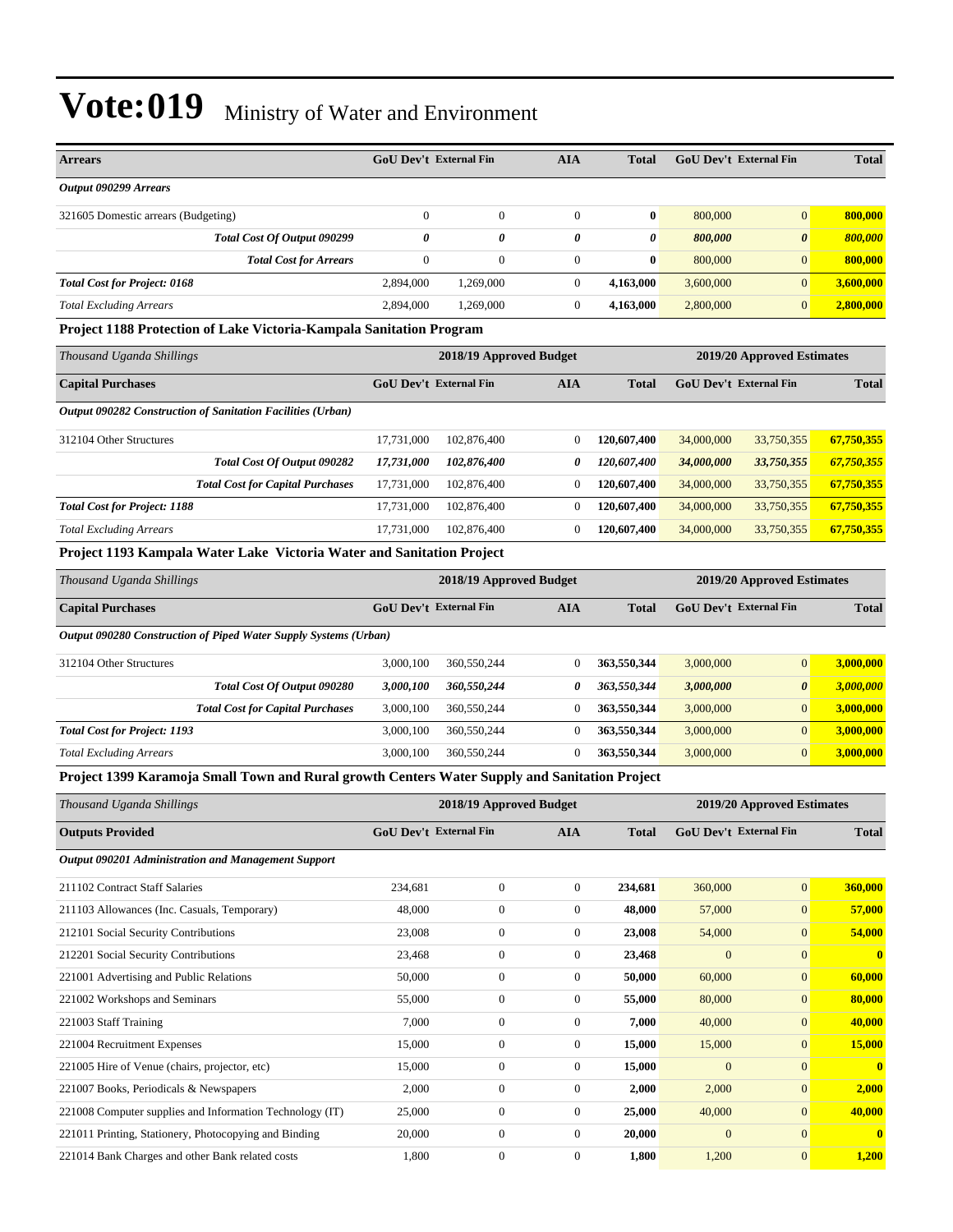| 223004 Guard and Security services                                                                   | 24,000                 | $\boldsymbol{0}$ | $\mathbf{0}$     | 24,000       | 26,000                        | $\mathbf{0}$          | 26,000                |
|------------------------------------------------------------------------------------------------------|------------------------|------------------|------------------|--------------|-------------------------------|-----------------------|-----------------------|
| 223005 Electricity                                                                                   | 15,000                 | $\boldsymbol{0}$ | $\mathbf{0}$     | 15,000       | 8,400                         | $\boldsymbol{0}$      | 8,400                 |
| 223006 Water                                                                                         | 8,000                  | $\boldsymbol{0}$ | $\boldsymbol{0}$ | 8,000        | $\mathbf{0}$                  | $\overline{0}$        | $\bf{0}$              |
| 227001 Travel inland                                                                                 | 180,000                | $\boldsymbol{0}$ | $\mathbf{0}$     | 180,000      | 165,000                       | $\overline{0}$        | 165,000               |
| 227002 Travel abroad                                                                                 | $\overline{0}$         | $\boldsymbol{0}$ | $\mathbf{0}$     | $\bf{0}$     | 30,000                        | $\overline{0}$        | 30,000                |
| 227004 Fuel, Lubricants and Oils                                                                     | 120,000                | $\boldsymbol{0}$ | $\mathbf{0}$     | 120,000      | 60,000                        | $\overline{0}$        | 60,000                |
| 228002 Maintenance - Vehicles                                                                        | 20,000                 | $\boldsymbol{0}$ | $\mathbf{0}$     | 20,000       | 44,400                        | $\boldsymbol{0}$      | 44,400                |
| Total Cost Of Output 090201                                                                          | 886,957                | 0                | 0                | 886,957      | 1,043,000                     | $\boldsymbol{\theta}$ | 1,043,000             |
| Output 090204 Backup support for Operation and Maintainance                                          |                        |                  |                  |              |                               |                       |                       |
| 221002 Workshops and Seminars                                                                        | $\boldsymbol{0}$       | $\boldsymbol{0}$ | $\boldsymbol{0}$ | $\bf{0}$     | 50,000                        | $\overline{0}$        | 50,000                |
| 221011 Printing, Stationery, Photocopying and Binding                                                | $\boldsymbol{0}$       | $\boldsymbol{0}$ | $\mathbf{0}$     | $\bf{0}$     | 6,000                         | $\overline{0}$        | 6,000                 |
| 227001 Travel inland                                                                                 | $\boldsymbol{0}$       | $\boldsymbol{0}$ | $\mathbf{0}$     | $\bf{0}$     | 40,000                        | $\overline{0}$        | 40,000                |
| 227004 Fuel, Lubricants and Oils                                                                     | $\boldsymbol{0}$       | $\boldsymbol{0}$ | $\mathbf{0}$     | $\bf{0}$     | 8,000                         | $\boldsymbol{0}$      | 8,000                 |
| Total Cost Of Output 090204                                                                          | 0                      | $\theta$         | 0                | 0            | 104,000                       | $\pmb{\theta}$        | 104,000               |
| Output 090205 Improved sanitation services and hygiene                                               |                        |                  |                  |              |                               |                       |                       |
| 221002 Workshops and Seminars                                                                        | 60,000                 | $\boldsymbol{0}$ | $\mathbf{0}$     | 60,000       | $\overline{0}$                | $\overline{0}$        | $\bf{0}$              |
| 225001 Consultancy Services- Short term                                                              | 200,000                | $\boldsymbol{0}$ | $\mathbf{0}$     | 200,000      | 170,000                       | $\overline{0}$        | 170,000               |
| 227001 Travel inland                                                                                 | 45,000                 | $\boldsymbol{0}$ | $\mathbf{0}$     | 45,000       | 10,000                        | $\overline{0}$        | 10,000                |
| 227004 Fuel, Lubricants and Oils                                                                     | 20,000                 | $\boldsymbol{0}$ | $\mathbf{0}$     | 20,000       | 10,000                        | $\boldsymbol{0}$      | <b>10,000</b>         |
| 228002 Maintenance - Vehicles                                                                        | 21,992                 | $\boldsymbol{0}$ | $\mathbf{0}$     | 21,992       | $\mathbf{0}$                  | $\mathbf{0}$          | $\bf{0}$              |
| Total Cost Of Output 090205                                                                          | 346,992                | 0                | 0                | 346,992      | 190,000                       | $\boldsymbol{\theta}$ | <b>190,000</b>        |
| Output 090206 Monitoring, Supervision, Capacity building for Urban Authorities and Private Operators |                        |                  |                  |              |                               |                       |                       |
| 211103 Allowances (Inc. Casuals, Temporary)                                                          | $\mathbf{0}$           | $\boldsymbol{0}$ | $\mathbf{0}$     | $\bf{0}$     | 20,000                        | $\overline{0}$        | 20,000                |
| 221002 Workshops and Seminars                                                                        | 30,000                 | 0                | $\mathbf{0}$     | 30,000       | 45,000                        | $\overline{0}$        | 45,000                |
| 221011 Printing, Stationery, Photocopying and Binding                                                | 4,500                  | $\boldsymbol{0}$ | $\mathbf{0}$     | 4,500        | 4,000                         | $\overline{0}$        | 4,000                 |
| 227001 Travel inland                                                                                 | 40,000                 | $\boldsymbol{0}$ | $\mathbf{0}$     | 40,000       | 60,000                        | $\overline{0}$        | 60,000                |
| 227004 Fuel, Lubricants and Oils                                                                     | 30,500                 | $\boldsymbol{0}$ | $\mathbf{0}$     | 30,500       | 31,000                        | $\overline{0}$        | 31,000                |
| Total Cost Of Output 090206                                                                          | 105,000                | 0                | 0                | 105,000      | 160,000                       | 0                     | 160,000               |
| <b>Total Cost for Outputs Provided</b>                                                               | 1,338,949              | 0                | $\mathbf{0}$     | 1,338,949    | 1,497,000                     | $\overline{0}$        | 1,497,000             |
| <b>Capital Purchases</b>                                                                             | GoU Dev't External Fin |                  | <b>AIA</b>       | <b>Total</b> | <b>GoU Dev't External Fin</b> |                       | <b>Total</b>          |
| Output 090271 Acquisition of Land by Government                                                      |                        |                  |                  |              |                               |                       |                       |
| 311101 Land                                                                                          | 50,000                 | $\boldsymbol{0}$ | $\boldsymbol{0}$ | 50,000       | 50,000                        | $\boldsymbol{0}$      | 50,000                |
| Total Cost Of Output 090271                                                                          | 50,000                 | 0                | 0                | 50,000       | 50,000                        | $\boldsymbol{\theta}$ | 50,000                |
| Output 090272 Government Buildings and Administrative Infrastructure                                 |                        |                  |                  |              |                               |                       |                       |
| 312101 Non-Residential Buildings                                                                     | 500,000                | $\boldsymbol{0}$ | $\boldsymbol{0}$ | 500,000      | 1,500,000                     | $\boldsymbol{0}$      | 1,500,000             |
| Total Cost Of Output 090272                                                                          | 500,000                | 0                | 0                | 500,000      | 1,500,000                     | $\boldsymbol{\theta}$ | 1,500,000             |
| Output 090275 Purchase of Motor Vehicles and Other Transport Equipment                               |                        |                  |                  |              |                               |                       |                       |
| 312201 Transport Equipment                                                                           | 600,000                | $\boldsymbol{0}$ | $\boldsymbol{0}$ | 600,000      | $\mathbf{0}$                  | $\mathbf{0}$          | $\bf{0}$              |
| Total Cost Of Output 090275                                                                          | 600,000                | 0                | 0                | 600,000      | $\boldsymbol{\theta}$         | $\pmb{\theta}$        | $\boldsymbol{\theta}$ |
| Output 090276 Purchase of Office and ICT Equipment, including Software                               |                        |                  |                  |              |                               |                       |                       |
|                                                                                                      |                        |                  |                  |              |                               |                       |                       |
| 312213 ICT Equipment                                                                                 | 65,000                 | $\boldsymbol{0}$ | $\boldsymbol{0}$ | 65,000       | 40,000                        | $\mathbf{0}$          | 40,000                |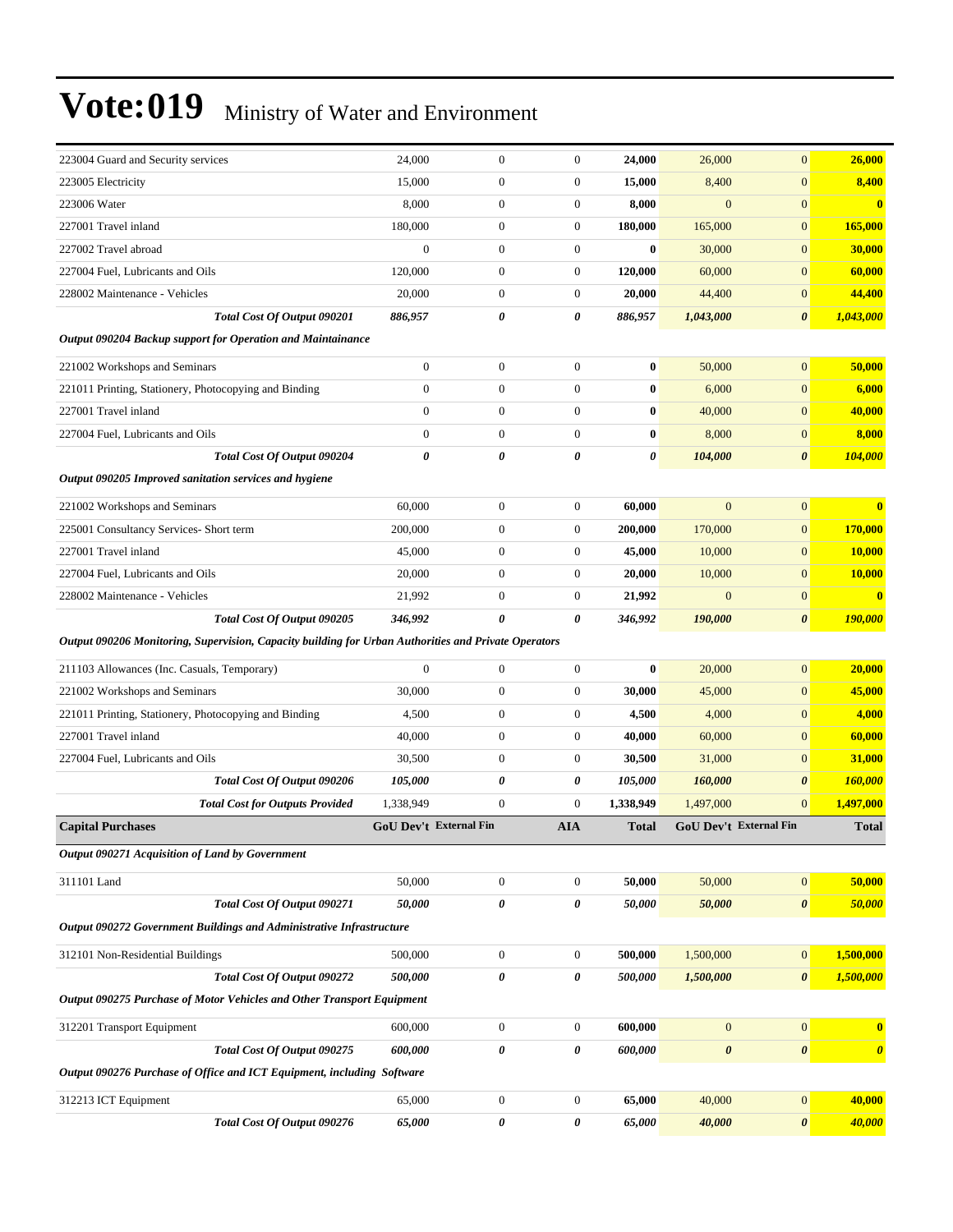| <b>Outputs Provided</b>                                                | <b>GoU Dev't External Fin</b> |                         | <b>AIA</b>       | <b>Total</b> | <b>GoU Dev't External Fin</b> |                            | <b>Total</b>            |
|------------------------------------------------------------------------|-------------------------------|-------------------------|------------------|--------------|-------------------------------|----------------------------|-------------------------|
| Thousand Uganda Shillings                                              |                               | 2018/19 Approved Budget |                  |              |                               | 2019/20 Approved Estimates |                         |
| Project 1524 Water and Sanitation Development Facility - East-Phase II |                               |                         |                  |              |                               |                            |                         |
| <b>Total Excluding Arrears</b>                                         | 37,600,000                    | $\boldsymbol{0}$        | 0                | 37,600,000   | 52,600,000                    | $\overline{0}$             | 52,600,000              |
| <b>Total Cost for Project: 1438</b>                                    | 37,600,000                    | $\boldsymbol{0}$        | $\mathbf{0}$     | 37,600,000   | 52,600,000                    | $\overline{0}$             | 52,600,000              |
| <b>Total Cost for Capital Purchases</b>                                | 37,600,000                    | $\boldsymbol{0}$        | 0                | 37,600,000   | 52,600,000                    | $\boldsymbol{0}$           | 52,600,000              |
| Total Cost Of Output 090280                                            | 37,600,000                    | 0                       | 0                | 37,600,000   | 52,600,000                    | $\boldsymbol{\theta}$      | 52,600,000              |
| 312104 Other Structures                                                | 37,600,000                    | $\overline{0}$          | $\mathbf{0}$     | 37,600,000   | 52,600,000                    | $\overline{0}$             | 52,600,000              |
| Output 090280 Construction of Piped Water Supply Systems (Urban)       |                               |                         |                  |              |                               |                            |                         |
| <b>Capital Purchases</b>                                               | <b>GoU Dev't External Fin</b> |                         | <b>AIA</b>       | <b>Total</b> | <b>GoU Dev't External Fin</b> |                            | <b>Total</b>            |
| Thousand Uganda Shillings                                              |                               | 2018/19 Approved Budget |                  |              |                               | 2019/20 Approved Estimates |                         |
| <b>Project 1438 Water Services Acceleration Project (SCAP)</b>         |                               |                         |                  |              |                               |                            |                         |
| <b>Total Excluding Arrears</b>                                         | 6,816,100                     | 1,000,000               | $\overline{0}$   | 7,816,100    | 6,170,000                     | $\overline{0}$             | 6,170,000               |
| <b>Total Cost for Project: 1399</b>                                    | 6,816,100                     | 1,000,000               | $\overline{0}$   | 7,816,100    | 6,170,000                     | $\overline{0}$             | 6,170,000               |
| <b>Total Cost for Capital Purchases</b>                                | 5,477,151                     | 1,000,000               | $\overline{0}$   | 6,477,151    | 4,673,000                     | $\overline{0}$             | 4,673,000               |
| Total Cost Of Output 090282                                            | 160,000                       | 0                       | 0                | 160,000      | $\boldsymbol{\theta}$         | 0                          | $\boldsymbol{\theta}$   |
| 281503 Engineering and Design Studies & Plans for capital<br>works     | 160,000                       | $\boldsymbol{0}$        | $\mathbf{0}$     | 160,000      | $\mathbf{0}$                  | $\overline{0}$             | $\overline{\mathbf{0}}$ |
| Output 090282 Construction of Sanitation Facilities (Urban)            |                               |                         |                  |              |                               |                            |                         |
| Total Cost Of Output 090281                                            | 995,000                       | 1,000,000               | 0                | 1,995,000    | $\boldsymbol{\theta}$         | $\boldsymbol{\theta}$      | $\boldsymbol{\theta}$   |
| 312202 Machinery and Equipment                                         | 995,000                       | 1,000,000               | $\boldsymbol{0}$ | 1,995,000    | $\mathbf{0}$                  | $\overline{0}$             | $\bf{0}$                |
| Output 090281 Energy installation for pumped water supply schemes      |                               |                         |                  |              |                               |                            |                         |
| Total Cost Of Output 090280                                            | 3,107,151                     | 0                       | 0                | 3,107,151    | 3,083,000                     | $\boldsymbol{\theta}$      | 3,083,000               |
| 312104 Other Structures                                                | 2,267,151                     | $\boldsymbol{0}$        | 0                | 2,267,151    | 2,363,000                     | $\overline{0}$             | 2,363,000               |
| 281503 Engineering and Design Studies & Plans for capital<br>works     | 400,000                       | $\boldsymbol{0}$        | $\mathbf{0}$     | 400,000      | 500,000                       | $\overline{0}$             | 500,000                 |
| 281502 Feasibility Studies for Capital Works                           | 200,000                       | $\overline{0}$          | $\overline{0}$   | 200,000      | 100,000                       | $\overline{0}$             | 100,000                 |
| 281501 Environment Impact Assessment for Capital Works                 | 240,000                       | $\overline{0}$          | $\overline{0}$   | 240,000      | 120,000                       | $\overline{0}$             | 120,000                 |
| Output 090280 Construction of Pipea water Supply Systems (Urban)       |                               |                         |                  |              |                               |                            |                         |

#### *Output 090280 Construction of Piped Water Supply Systems (Urban)*

|                |              | AIA                    | Total        |         |                | Total                  |
|----------------|--------------|------------------------|--------------|---------|----------------|------------------------|
|                |              |                        |              |         |                |                        |
| $\overline{0}$ | $\Omega$     | $\Omega$               | $\bf{0}$     | 652,000 | $\mathbf{0}$   | 652,000                |
| $\mathbf{0}$   | $\mathbf{0}$ | $\mathbf{0}$           | $\bf{0}$     | 80,000  | $\overline{0}$ | 80,000                 |
| $\mathbf{0}$   | $\mathbf{0}$ | $\overline{0}$         | $\bf{0}$     | 100,000 | $\overline{0}$ | 100,000                |
| $\Omega$       | $\Omega$     | $\Omega$               | 0            | 40,000  | $\overline{0}$ | 40,000                 |
| $\mathbf{0}$   | $\Omega$     | $\mathbf{0}$           | 0            | 80,000  | $\overline{0}$ | 80,000                 |
| $\mathbf{0}$   | $\Omega$     | $\Omega$               | $\bf{0}$     | 20,000  | $\mathbf{0}$   | 20,000                 |
| $\Omega$       | $\Omega$     | $\Omega$               | $\bf{0}$     | 8,000   | $\overline{0}$ | 8,000                  |
| $\mathbf{0}$   | $\mathbf{0}$ | $\overline{0}$         | $\bf{0}$     | 20,000  | $\overline{0}$ | 20,000                 |
| $\mathbf{0}$   | $\Omega$     | $\mathbf{0}$           | 0            | 4,000   | $\mathbf{0}$   | 4,000                  |
| $\mathbf{0}$   | $\mathbf{0}$ | $\theta$               | $\bf{0}$     | 60,000  | $\mathbf{0}$   | 60,000                 |
| $\Omega$       | $\Omega$     | $\theta$               | $\mathbf{0}$ | 8,000   | $\overline{0}$ | 8,000                  |
| $\mathbf{0}$   | $\Omega$     | $\mathbf{0}$           | 0            | 80,000  | $\mathbf{0}$   | 80,000                 |
|                |              | GOU Dev't External Fin |              |         |                | GOU Dev't External Fin |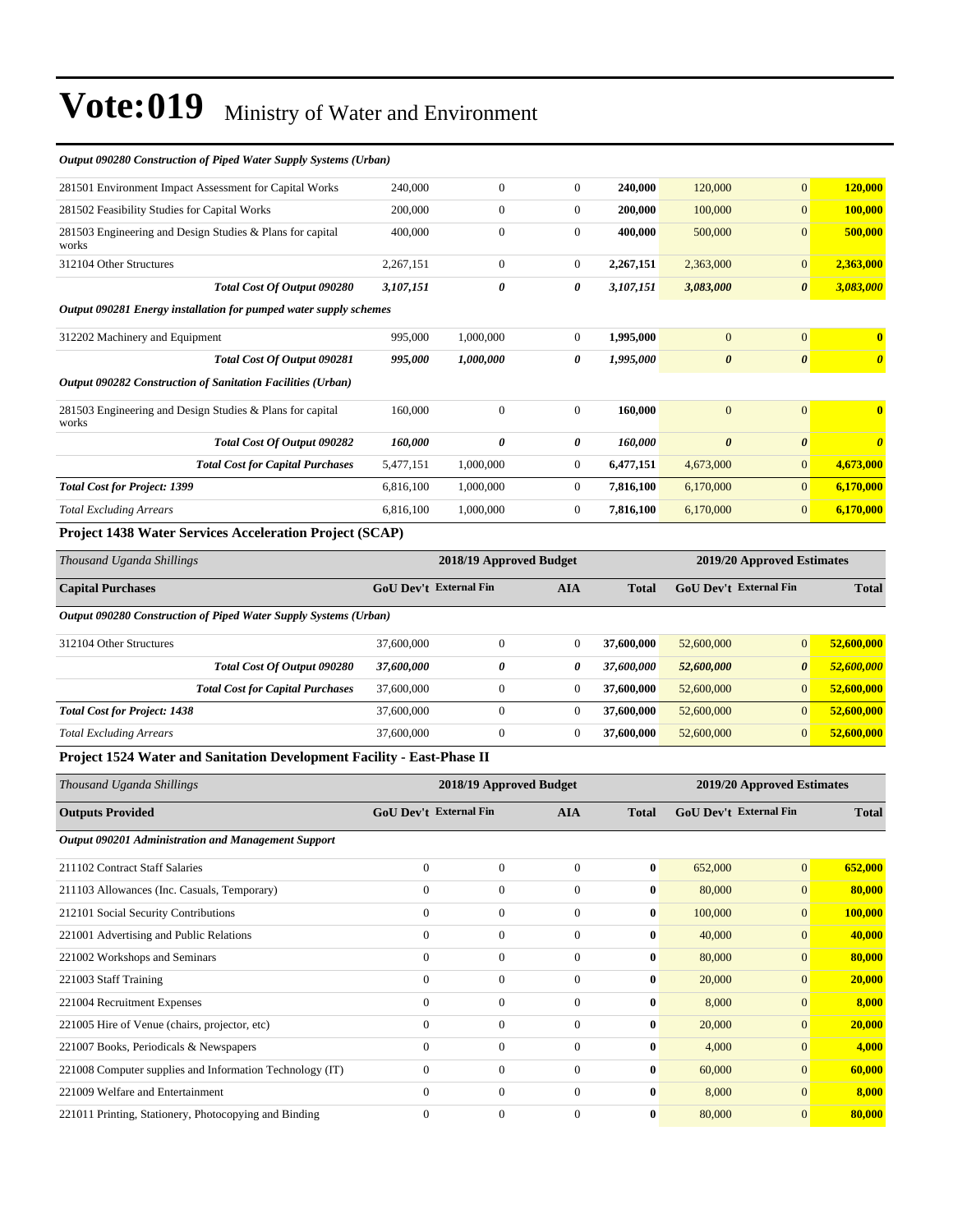| 221012 Small Office Equipment                                                                        | $\mathbf{0}$          | $\mathbf{0}$     | $\mathbf{0}$          | $\bf{0}$ | 8,000     | $\mathbf{0}$          | 8,000          |
|------------------------------------------------------------------------------------------------------|-----------------------|------------------|-----------------------|----------|-----------|-----------------------|----------------|
| 221014 Bank Charges and other Bank related costs                                                     | $\mathbf{0}$          | $\boldsymbol{0}$ | $\boldsymbol{0}$      | $\bf{0}$ | 4,000     | $\mathbf{0}$          | 4,000          |
| 222001 Telecommunications                                                                            | $\mathbf{0}$          | $\boldsymbol{0}$ | $\mathbf{0}$          | $\bf{0}$ | 20,000    | $\mathbf{0}$          | 20,000         |
| 222002 Postage and Courier                                                                           | $\overline{0}$        | $\boldsymbol{0}$ | $\mathbf{0}$          | $\bf{0}$ | 4,000     | $\mathbf{0}$          | 4,000          |
| 223004 Guard and Security services                                                                   | $\overline{0}$        | $\boldsymbol{0}$ | $\mathbf{0}$          | $\bf{0}$ | 16,000    | $\mathbf{0}$          | <b>16,000</b>  |
| 223005 Electricity                                                                                   | $\overline{0}$        | $\boldsymbol{0}$ | $\mathbf{0}$          | $\bf{0}$ | 24,000    | $\mathbf{0}$          | 24,000         |
| 223006 Water                                                                                         | $\mathbf{0}$          | $\boldsymbol{0}$ | $\boldsymbol{0}$      | $\bf{0}$ | 4,000     | $\mathbf{0}$          | 4,000          |
| 223007 Other Utilities- (fuel, gas, firewood, charcoal)                                              | $\mathbf{0}$          | $\boldsymbol{0}$ | $\mathbf{0}$          | $\bf{0}$ | 4,000     | $\mathbf{0}$          | 4,000          |
| 224004 Cleaning and Sanitation                                                                       | $\mathbf{0}$          | $\boldsymbol{0}$ | $\mathbf{0}$          | $\bf{0}$ | 8,000     | $\mathbf{0}$          | 8,000          |
| 224005 Uniforms, Beddings and Protective Gear                                                        | $\overline{0}$        | $\boldsymbol{0}$ | $\mathbf{0}$          | $\bf{0}$ | 20,000    | $\mathbf{0}$          | 20,000         |
| 227001 Travel inland                                                                                 | $\overline{0}$        | $\boldsymbol{0}$ | $\mathbf{0}$          | $\bf{0}$ | 80,000    | $\mathbf{0}$          | 80,000         |
| 227002 Travel abroad                                                                                 | $\mathbf{0}$          | $\boldsymbol{0}$ | $\boldsymbol{0}$      | $\bf{0}$ | 52,000    | $\mathbf{0}$          | 52,000         |
| 227004 Fuel, Lubricants and Oils                                                                     | $\mathbf{0}$          | $\boldsymbol{0}$ | $\mathbf{0}$          | $\bf{0}$ | 120,000   | $\mathbf{0}$          | 120,000        |
| 228002 Maintenance - Vehicles                                                                        | $\mathbf{0}$          | $\boldsymbol{0}$ | $\mathbf{0}$          | $\bf{0}$ | 60,000    | $\mathbf{0}$          | 60,000         |
| 228003 Maintenance – Machinery, Equipment & Furniture                                                | $\overline{0}$        | $\boldsymbol{0}$ | $\mathbf{0}$          | $\bf{0}$ | 4,000     | $\mathbf{0}$          | 4,000          |
| Total Cost Of Output 090201                                                                          | $\boldsymbol{\theta}$ | 0                | $\boldsymbol{\theta}$ | 0        | 1,580,000 | $\pmb{\theta}$        | 1,580,000      |
| Output 090202 Policies, Plans, standards and regulations developed                                   |                       |                  |                       |          |           |                       |                |
| 227001 Travel inland                                                                                 | $\boldsymbol{0}$      | $\boldsymbol{0}$ | $\boldsymbol{0}$      | $\bf{0}$ | 40,000    | $\mathbf{0}$          | 40,000         |
| 227004 Fuel, Lubricants and Oils                                                                     | $\boldsymbol{0}$      | $\boldsymbol{0}$ | $\mathbf{0}$          | $\bf{0}$ | 20,000    | $\mathbf{0}$          | 20,000         |
| Total Cost Of Output 090202                                                                          | $\boldsymbol{\theta}$ | 0                | 0                     | 0        | 60,000    | $\boldsymbol{\theta}$ | 60,000         |
| Output 090204 Backup support for Operation and Maintainance                                          |                       |                  |                       |          |           |                       |                |
| 221002 Workshops and Seminars                                                                        | $\overline{0}$        | $\boldsymbol{0}$ | $\mathbf{0}$          | $\bf{0}$ | 40,000    | $\mathbf{0}$          | 40,000         |
| 221011 Printing, Stationery, Photocopying and Binding                                                | $\overline{0}$        | $\boldsymbol{0}$ | $\mathbf{0}$          | $\bf{0}$ | 12,000    | $\mathbf{0}$          | 12,000         |
| 227001 Travel inland                                                                                 | $\mathbf{0}$          | $\boldsymbol{0}$ | $\boldsymbol{0}$      | $\bf{0}$ | 45,000    | $\mathbf{0}$          | 45,000         |
| 227004 Fuel, Lubricants and Oils                                                                     | $\boldsymbol{0}$      | $\boldsymbol{0}$ | $\mathbf{0}$          | $\bf{0}$ | 20,000    | $\mathbf{0}$          | 20,000         |
| Total Cost Of Output 090204                                                                          | 0                     | 0                | 0                     | 0        | 117,000   | $\boldsymbol{\theta}$ | 117,000        |
| Output 090205 Improved sanitation services and hygiene                                               |                       |                  |                       |          |           |                       |                |
|                                                                                                      |                       |                  |                       |          |           |                       |                |
| 221002 Workshops and Seminars                                                                        | $\overline{0}$        | $\boldsymbol{0}$ | $\mathbf{0}$          | $\bf{0}$ | 35,000    | $\mathbf{0}$          | 35,000         |
| 221011 Printing, Stationery, Photocopying and Binding                                                | $\boldsymbol{0}$      | $\boldsymbol{0}$ | $\mathbf{0}$          | $\bf{0}$ | 20,000    | $\mathbf{0}$          | 20,000         |
| 225001 Consultancy Services- Short term                                                              | $\mathbf{0}$          | $\boldsymbol{0}$ | $\boldsymbol{0}$      | $\bf{0}$ | 60,000    | $\mathbf{0}$          | 60,000         |
| 225002 Consultancy Services- Long-term                                                               | $\bf{0}$              | $\bf{0}$         | $\bf{0}$              | $\bf{0}$ | 160,000   | $\mathbf{0}$          | <b>160,000</b> |
| 227001 Travel inland                                                                                 | $\boldsymbol{0}$      | $\boldsymbol{0}$ | $\boldsymbol{0}$      | $\bf{0}$ | 60,000    | $\boldsymbol{0}$      | 60,000         |
| 227004 Fuel, Lubricants and Oils                                                                     | $\boldsymbol{0}$      | $\boldsymbol{0}$ | $\boldsymbol{0}$      | $\bf{0}$ | 42,000    | $\boldsymbol{0}$      | 42,000         |
| Total Cost Of Output 090205                                                                          | $\boldsymbol{\theta}$ | 0                | 0                     | 0        | 377,000   | $\pmb{\theta}$        | 377,000        |
| Output 090206 Monitoring, Supervision, Capacity building for Urban Authorities and Private Operators |                       |                  |                       |          |           |                       |                |
| 221002 Workshops and Seminars                                                                        | $\mathbf{0}$          | $\boldsymbol{0}$ | $\boldsymbol{0}$      | $\bf{0}$ | 40,000    | $\boldsymbol{0}$      | 40,000         |
| 225001 Consultancy Services- Short term                                                              | $\boldsymbol{0}$      | $\boldsymbol{0}$ | $\boldsymbol{0}$      | $\bf{0}$ | 80,000    | $\boldsymbol{0}$      | 80,000         |
| 225002 Consultancy Services-Long-term                                                                | $\boldsymbol{0}$      | $\boldsymbol{0}$ | $\boldsymbol{0}$      | $\bf{0}$ | 200,000   | $\mathbf{0}$          | 200,000        |
| 227001 Travel inland                                                                                 | $\boldsymbol{0}$      | $\boldsymbol{0}$ | $\boldsymbol{0}$      | $\bf{0}$ | 96,000    | $\mathbf{0}$          | 96,000         |
| 227004 Fuel, Lubricants and Oils                                                                     | $\mathbf{0}$          | $\boldsymbol{0}$ | $\boldsymbol{0}$      | $\bf{0}$ | 40,000    | $\boldsymbol{0}$      | 40,000         |
| Total Cost Of Output 090206                                                                          | $\pmb{\theta}$        | 0                | $\pmb{\theta}$        | 0        | 456,000   | $\pmb{\theta}$        | 456,000        |
| <b>Total Cost for Outputs Provided</b>                                                               | $\boldsymbol{0}$      | $\boldsymbol{0}$ | $\boldsymbol{0}$      | $\bf{0}$ | 2,590,000 | $\mathbf{0}$          | 2,590,000      |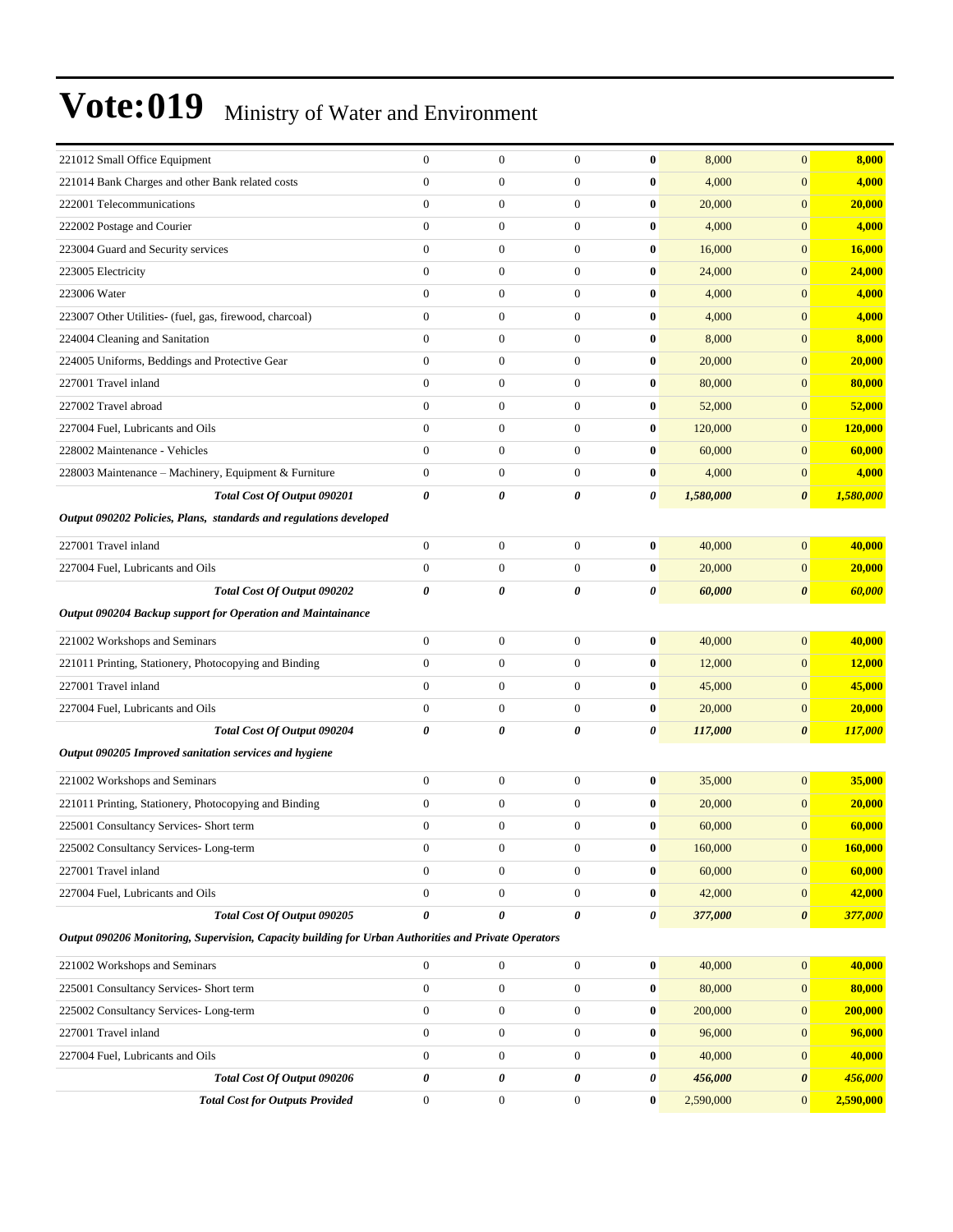| <b>Capital Purchases</b>                                                        | <b>GoU Dev't External Fin</b> |                       | <b>AIA</b>       | <b>Total</b>          | <b>GoU Dev't External Fin</b> |                       | <b>Total</b> |
|---------------------------------------------------------------------------------|-------------------------------|-----------------------|------------------|-----------------------|-------------------------------|-----------------------|--------------|
| Output 090271 Acquisition of Land by Government                                 |                               |                       |                  |                       |                               |                       |              |
| 311101 Land                                                                     | $\mathbf{0}$                  | $\mathbf{0}$          | $\overline{0}$   | $\bf{0}$              | 40,000                        | $\overline{0}$        | 40,000       |
| Total Cost Of Output 090271                                                     | $\boldsymbol{\theta}$         | 0                     | 0                | $\pmb{\theta}$        | 40,000                        | $\boldsymbol{\theta}$ | 40,000       |
| Output 090272 Government Buildings and Administrative Infrastructure            |                               |                       |                  |                       |                               |                       |              |
| 312101 Non-Residential Buildings                                                | $\mathbf{0}$                  | $\mathbf{0}$          | $\overline{0}$   | $\bf{0}$              | 500,000                       | $\overline{0}$        | 500,000      |
| Total Cost Of Output 090272                                                     | $\theta$                      | $\theta$              | 0                | $\pmb{\theta}$        | 500,000                       | $\boldsymbol{\theta}$ | 500,000      |
| Output 090276 Purchase of Office and ICT Equipment, including Software          |                               |                       |                  |                       |                               |                       |              |
| 312213 ICT Equipment                                                            | $\mathbf{0}$                  | $\boldsymbol{0}$      | $\overline{0}$   | $\bf{0}$              | 70,000                        | $\boldsymbol{0}$      | 70,000       |
| Total Cost Of Output 090276                                                     | $\boldsymbol{\theta}$         | $\theta$              | 0                | $\pmb{\theta}$        | 70,000                        | $\boldsymbol{\theta}$ | 70,000       |
| Output 090278 Purchase of Office and Residential Furniture and Fittings         |                               |                       |                  |                       |                               |                       |              |
| 312203 Furniture & Fixtures                                                     | $\mathbf{0}$                  | $\mathbf{0}$          | $\overline{0}$   | $\bf{0}$              | 70,000                        | $\overline{0}$        | 70,000       |
| Total Cost Of Output 090278                                                     | $\boldsymbol{\theta}$         | $\boldsymbol{\theta}$ | 0                | $\boldsymbol{\theta}$ | 70,000                        | $\boldsymbol{\theta}$ | 70,000       |
| Output 090280 Construction of Piped Water Supply Systems (Urban)                |                               |                       |                  |                       |                               |                       |              |
| 281502 Feasibility Studies for Capital Works                                    | $\boldsymbol{0}$              | $\boldsymbol{0}$      | $\boldsymbol{0}$ | $\bf{0}$              | 80,000                        | $\overline{0}$        | 80,000       |
| 281503 Engineering and Design Studies & Plans for capital<br>works              | $\overline{0}$                | $\mathbf{0}$          | $\overline{0}$   | $\bf{0}$              | 110,000                       | $\overline{0}$        | 110,000      |
| 281504 Monitoring, Supervision & Appraisal of capital works                     | $\Omega$                      | $\mathbf{0}$          | $\overline{0}$   | $\bf{0}$              | 10,000                        | $\Omega$              | 10,000       |
| 312104 Other Structures                                                         | $\theta$                      | $\overline{0}$        | $\Omega$         | $\bf{0}$              | 4,265,300                     | 3,676,000             | 7,941,300    |
| Total Cost Of Output 090280                                                     | $\boldsymbol{\theta}$         | $\theta$              | 0                | $\boldsymbol{\theta}$ | 4,465,300                     | 3,676,000             | 8,141,300    |
| Output 090282 Construction of Sanitation Facilities (Urban)                     |                               |                       |                  |                       |                               |                       |              |
| 281503 Engineering and Design Studies & Plans for capital<br>works              | $\boldsymbol{0}$              | $\boldsymbol{0}$      | $\overline{0}$   | $\bf{0}$              | 20,000                        | $\overline{0}$        | 20,000       |
| 281504 Monitoring, Supervision & Appraisal of capital works                     | $\mathbf{0}$                  | $\boldsymbol{0}$      | $\overline{0}$   | $\bf{0}$              | 10,000                        | $\overline{0}$        | 10,000       |
| 312104 Other Structures                                                         | $\Omega$                      | $\overline{0}$        | $\overline{0}$   | $\bf{0}$              | 301,700                       | $\overline{0}$        | 301,700      |
| Total Cost Of Output 090282                                                     | $\boldsymbol{\theta}$         | 0                     | 0                | 0                     | 331,700                       | $\boldsymbol{\theta}$ | 331,700      |
| <b>Total Cost for Capital Purchases</b>                                         | $\boldsymbol{0}$              | $\boldsymbol{0}$      | $\boldsymbol{0}$ | $\bf{0}$              | 5,477,000                     | 3,676,000             | 9,153,000    |
| <b>Total Cost for Project: 1524</b>                                             | $\mathbf{0}$                  | $\boldsymbol{0}$      | $\overline{0}$   | $\bf{0}$              | 8,067,000                     | 3,676,000             | 11,743,000   |
| <b>Total Excluding Arrears</b>                                                  | $\mathbf{0}$                  | $\overline{0}$        | $\overline{0}$   | $\bf{0}$              | 8,067,000                     | 3,676,000             | 11,743,000   |
| Project 1525 Water and Sanitation Development Facility - South Western-Phase II |                               |                       |                  |                       |                               |                       |              |

| Thousand Uganda Shillings                                | 2018/19 Approved Budget       |                |              |              | 2019/20 Approved Estimates    |                |              |  |
|----------------------------------------------------------|-------------------------------|----------------|--------------|--------------|-------------------------------|----------------|--------------|--|
| <b>Outputs Provided</b>                                  | <b>GoU Dev't External Fin</b> |                | <b>AIA</b>   | <b>Total</b> | <b>GoU Dev't External Fin</b> |                | <b>Total</b> |  |
| Output 090201 Administration and Management Support      |                               |                |              |              |                               |                |              |  |
| 211102 Contract Staff Salaries                           | $\Omega$                      | $\mathbf{0}$   | $\Omega$     | $\bf{0}$     | 720,000                       | $\mathbf{0}$   | 720,000      |  |
| 212201 Social Security Contributions                     | $\Omega$                      | $\mathbf{0}$   | $\Omega$     | $\bf{0}$     | 60,000                        | $\overline{0}$ | 60,000       |  |
| 221001 Advertising and Public Relations                  | $\Omega$                      | $\mathbf{0}$   | $\mathbf{0}$ | $\bf{0}$     | 100,000                       | $\mathbf{0}$   | 100,000      |  |
| 221002 Workshops and Seminars                            | $\Omega$                      | $\mathbf{0}$   | $\Omega$     | $\bf{0}$     | 20,000                        | $\overline{0}$ | 20,000       |  |
| 221003 Staff Training                                    | $\Omega$                      | $\mathbf{0}$   | $\Omega$     | $\bf{0}$     | 40,000                        | $\overline{0}$ | 40,000       |  |
| 221004 Recruitment Expenses                              | $\Omega$                      | $\mathbf{0}$   | $\Omega$     | $\bf{0}$     | 4,000                         | $\overline{0}$ | 4,000        |  |
| 221005 Hire of Venue (chairs, projector, etc)            | $\Omega$                      | $\mathbf{0}$   | $\Omega$     | $\mathbf{0}$ | 4,000                         | $\overline{0}$ | 4,000        |  |
| 221007 Books, Periodicals & Newspapers                   | $\mathbf{0}$                  | $\overline{0}$ | $\Omega$     | $\bf{0}$     | 6,000                         | $\mathbf{0}$   | 6,000        |  |
| 221008 Computer supplies and Information Technology (IT) | $\mathbf{0}$                  | $\mathbf{0}$   | $\Omega$     | $\bf{0}$     | 63,000                        | $\mathbf{0}$   | 63,000       |  |
| 221009 Welfare and Entertainment                         | $\Omega$                      | $\mathbf{0}$   | $\Omega$     | $\bf{0}$     | 48,000                        | $\overline{0}$ | 48,000       |  |
| 221011 Printing, Stationery, Photocopying and Binding    | $\Omega$                      | $\mathbf{0}$   | $\Omega$     | $\bf{0}$     | 140,000                       | $\mathbf{0}$   | 140,000      |  |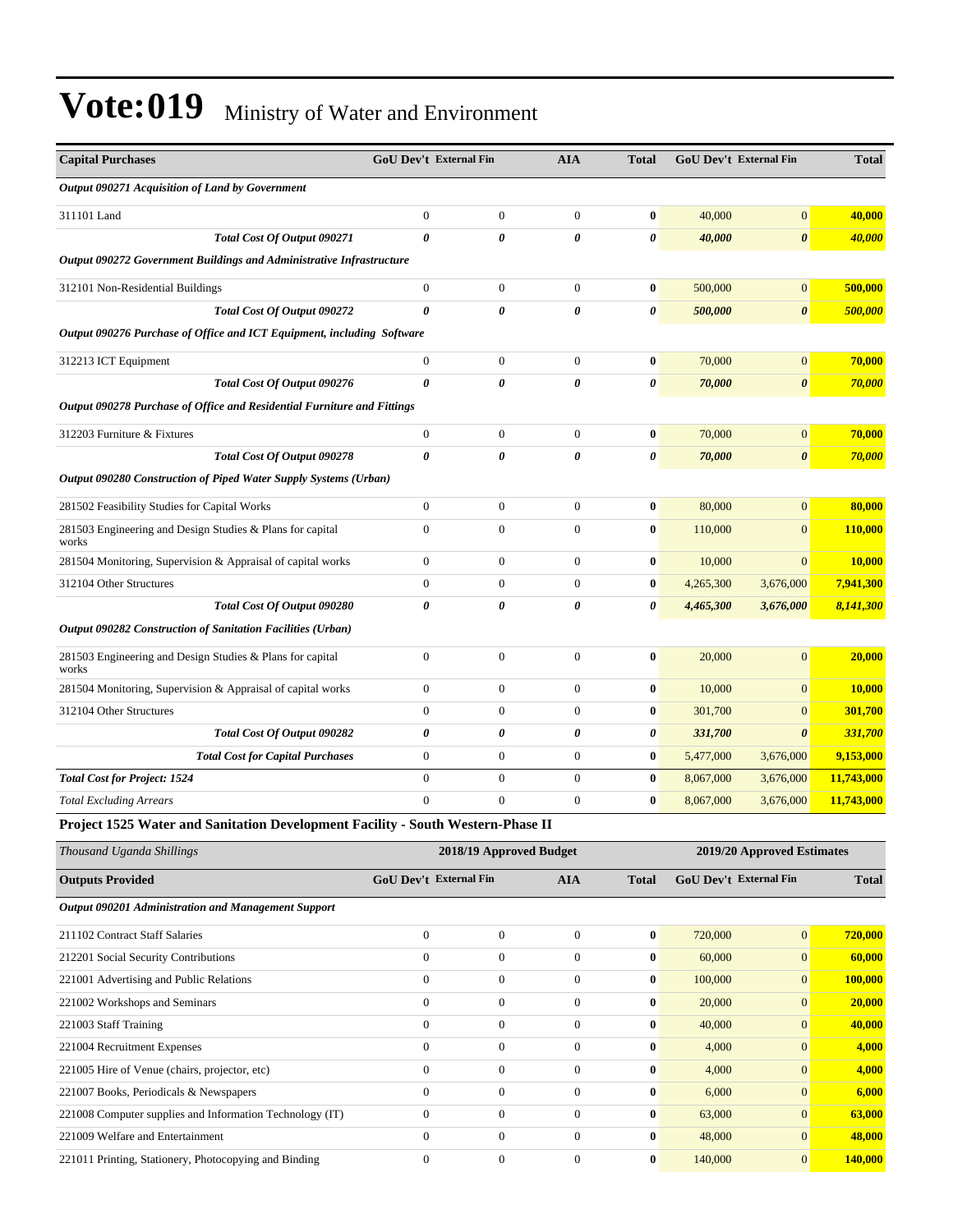| 221012 Small Office Equipment                                                                        | $\boldsymbol{0}$      | $\boldsymbol{0}$ | $\boldsymbol{0}$ | $\bf{0}$         | 2,000     | $\overline{0}$        | 2,000     |
|------------------------------------------------------------------------------------------------------|-----------------------|------------------|------------------|------------------|-----------|-----------------------|-----------|
| 221014 Bank Charges and other Bank related costs                                                     | $\overline{0}$        | $\boldsymbol{0}$ | $\boldsymbol{0}$ | $\bf{0}$         | 2,000     | $\overline{0}$        | 2,000     |
| 222001 Telecommunications                                                                            | $\overline{0}$        | $\boldsymbol{0}$ | $\boldsymbol{0}$ | $\bf{0}$         | 8,000     | $\overline{0}$        | 8,000     |
| 222002 Postage and Courier                                                                           | $\overline{0}$        | $\boldsymbol{0}$ | $\mathbf{0}$     | $\bf{0}$         | 1,000     | $\overline{0}$        | 1,000     |
| 223004 Guard and Security services                                                                   | $\overline{0}$        | $\boldsymbol{0}$ | $\boldsymbol{0}$ | $\bf{0}$         | 16,000    | $\overline{0}$        | 16,000    |
| 223005 Electricity                                                                                   | $\overline{0}$        | $\boldsymbol{0}$ | $\boldsymbol{0}$ | $\bf{0}$         | 8,000     | $\overline{0}$        | 8,000     |
| 223006 Water                                                                                         | $\overline{0}$        | $\boldsymbol{0}$ | $\boldsymbol{0}$ | $\bf{0}$         | 4,000     | $\overline{0}$        | 4,000     |
| 223007 Other Utilities- (fuel, gas, firewood, charcoal)                                              | $\mathbf{0}$          | $\boldsymbol{0}$ | $\boldsymbol{0}$ | $\bf{0}$         | 2,000     | $\overline{0}$        | 2,000     |
| 224004 Cleaning and Sanitation                                                                       | $\overline{0}$        | $\boldsymbol{0}$ | $\mathbf{0}$     | $\bf{0}$         | 36,000    | $\overline{0}$        | 36,000    |
| 224005 Uniforms, Beddings and Protective Gear                                                        | $\overline{0}$        | $\boldsymbol{0}$ | $\boldsymbol{0}$ | $\bf{0}$         | 2,000     | $\overline{0}$        | 2,000     |
| 225001 Consultancy Services- Short term                                                              | $\mathbf{0}$          | $\boldsymbol{0}$ | $\boldsymbol{0}$ | $\bf{0}$         | 160,000   | $\overline{0}$        | 160,000   |
| 227001 Travel inland                                                                                 | $\overline{0}$        | $\boldsymbol{0}$ | $\boldsymbol{0}$ | $\bf{0}$         | 60,000    | $\overline{0}$        | 60,000    |
| 227002 Travel abroad                                                                                 | $\overline{0}$        | $\boldsymbol{0}$ | $\boldsymbol{0}$ | $\bf{0}$         | 60,000    | $\overline{0}$        | 60,000    |
| 227004 Fuel, Lubricants and Oils                                                                     | $\overline{0}$        | $\boldsymbol{0}$ | $\mathbf{0}$     | $\bf{0}$         | 180,000   | $\overline{0}$        | 180,000   |
| 228001 Maintenance - Civil                                                                           | $\overline{0}$        | $\boldsymbol{0}$ | $\boldsymbol{0}$ | $\bf{0}$         | 4,000     | $\overline{0}$        | 4,000     |
| 228002 Maintenance - Vehicles                                                                        | $\mathbf{0}$          | $\boldsymbol{0}$ | $\boldsymbol{0}$ | $\bf{0}$         | 100,000   | $\overline{0}$        | 100,000   |
| 228003 Maintenance - Machinery, Equipment & Furniture                                                | $\boldsymbol{0}$      | $\boldsymbol{0}$ | $\boldsymbol{0}$ | $\bf{0}$         | 12,000    | $\mathbf{0}$          | 12,000    |
| Total Cost Of Output 090201                                                                          | 0                     | 0                | 0                | 0                | 1,862,000 | $\boldsymbol{\theta}$ | 1,862,000 |
| Output 090204 Backup support for Operation and Maintainance                                          |                       |                  |                  |                  |           |                       |           |
| 211102 Contract Staff Salaries                                                                       | $\overline{0}$        | $\boldsymbol{0}$ | $\boldsymbol{0}$ | $\bf{0}$         | 220,500   | $\overline{0}$        | 220,500   |
| 221002 Workshops and Seminars                                                                        | $\overline{0}$        | $\boldsymbol{0}$ | $\boldsymbol{0}$ | $\bf{0}$         | 33,075    | $\overline{0}$        | 33,075    |
| 221009 Welfare and Entertainment                                                                     | $\overline{0}$        | $\boldsymbol{0}$ | $\boldsymbol{0}$ | $\bf{0}$         | 4,000     | $\overline{0}$        | 4,000     |
| 221011 Printing, Stationery, Photocopying and Binding                                                | $\overline{0}$        | $\boldsymbol{0}$ | $\boldsymbol{0}$ | $\bf{0}$         | 12,000    | $\overline{0}$        | 12,000    |
| 225001 Consultancy Services- Short term                                                              | $\mathbf{0}$          | $\boldsymbol{0}$ | $\boldsymbol{0}$ | $\bf{0}$         | 65,200    | $\overline{0}$        | 65,200    |
| 225002 Consultancy Services-Long-term                                                                | $\overline{0}$        | $\boldsymbol{0}$ | $\boldsymbol{0}$ | $\bf{0}$         | 60,000    | $\overline{0}$        | 60,000    |
| 227001 Travel inland                                                                                 | $\overline{0}$        | $\boldsymbol{0}$ | $\boldsymbol{0}$ | $\bf{0}$         | 60,000    | $\overline{0}$        | 60,000    |
| 227004 Fuel, Lubricants and Oils                                                                     | $\mathbf{0}$          | $\boldsymbol{0}$ | $\boldsymbol{0}$ | $\bf{0}$         | 16,000    | $\overline{0}$        | 16,000    |
| 228002 Maintenance - Vehicles                                                                        | $\mathbf{0}$          | $\boldsymbol{0}$ | $\boldsymbol{0}$ | $\bf{0}$         | 8,000     | $\overline{0}$        | 8,000     |
| Total Cost Of Output 090204                                                                          | 0                     | 0                | 0                | 0                | 478,775   | 0                     | 478,775   |
| Output 090205 Improved sanitation services and hygiene                                               |                       |                  |                  |                  |           |                       |           |
| 211102 Contract Staff Salaries                                                                       | $\boldsymbol{0}$      | $\boldsymbol{0}$ | $\boldsymbol{0}$ | $\mathbf{0}$     | 48,000    | 0                     | 48,000    |
| 221001 Advertising and Public Relations                                                              | $\boldsymbol{0}$      | $\boldsymbol{0}$ | $\boldsymbol{0}$ | $\bf{0}$         | 800       | $\mathbf{0}$          | 800       |
| 221002 Workshops and Seminars                                                                        | $\boldsymbol{0}$      | $\boldsymbol{0}$ | $\boldsymbol{0}$ | $\bf{0}$         | 8,000     | $\mathbf{0}$          | 8,000     |
| 221011 Printing, Stationery, Photocopying and Binding                                                | $\mathbf{0}$          | $\boldsymbol{0}$ | $\boldsymbol{0}$ | $\bf{0}$         | 4,000     | $\mathbf{0}$          | 4,000     |
| 225001 Consultancy Services- Short term                                                              | $\boldsymbol{0}$      | $\boldsymbol{0}$ | $\boldsymbol{0}$ | $\bf{0}$         | 200,000   | $\overline{0}$        | 200,000   |
| 227001 Travel inland                                                                                 | $\overline{0}$        | $\boldsymbol{0}$ | $\boldsymbol{0}$ | $\boldsymbol{0}$ | 28,000    | $\mathbf{0}$          | 28,000    |
| 227004 Fuel, Lubricants and Oils                                                                     | $\boldsymbol{0}$      | $\boldsymbol{0}$ | $\boldsymbol{0}$ | $\bf{0}$         | 3,200     | $\mathbf{0}$          | 3,200     |
| 228002 Maintenance - Vehicles                                                                        | $\boldsymbol{0}$      | $\boldsymbol{0}$ | $\boldsymbol{0}$ | $\bf{0}$         | 4,000     | $\mathbf{0}$          | 4,000     |
| Total Cost Of Output 090205                                                                          | $\boldsymbol{\theta}$ | 0                | 0                | 0                | 296,000   | 0                     | 296,000   |
| Output 090206 Monitoring, Supervision, Capacity building for Urban Authorities and Private Operators |                       |                  |                  |                  |           |                       |           |
| 211102 Contract Staff Salaries                                                                       | $\mathbf{0}$          | $\boldsymbol{0}$ | $\boldsymbol{0}$ | $\bf{0}$         | 48,000    | $\mathbf{0}$          | 48,000    |
| 211103 Allowances (Inc. Casuals, Temporary)                                                          | $\boldsymbol{0}$      | $\boldsymbol{0}$ | $\boldsymbol{0}$ | $\bf{0}$         | 300       | $\mathbf{0}$          | 300       |
| 221001 Advertising and Public Relations                                                              | $\boldsymbol{0}$      | $\boldsymbol{0}$ | $\boldsymbol{0}$ | $\bf{0}$         | 4,000     | $\mathbf{0}$          | 4,000     |
| 221003 Staff Training                                                                                | $\mathbf{0}$          | $\boldsymbol{0}$ | $\boldsymbol{0}$ | $\bf{0}$         | 4,000     | $\mathbf{0}$          | 4,000     |

221008 Computer supplies and Information Technology (IT) 0 0 0 0 0 0 8,000 0 8,000 0 8,000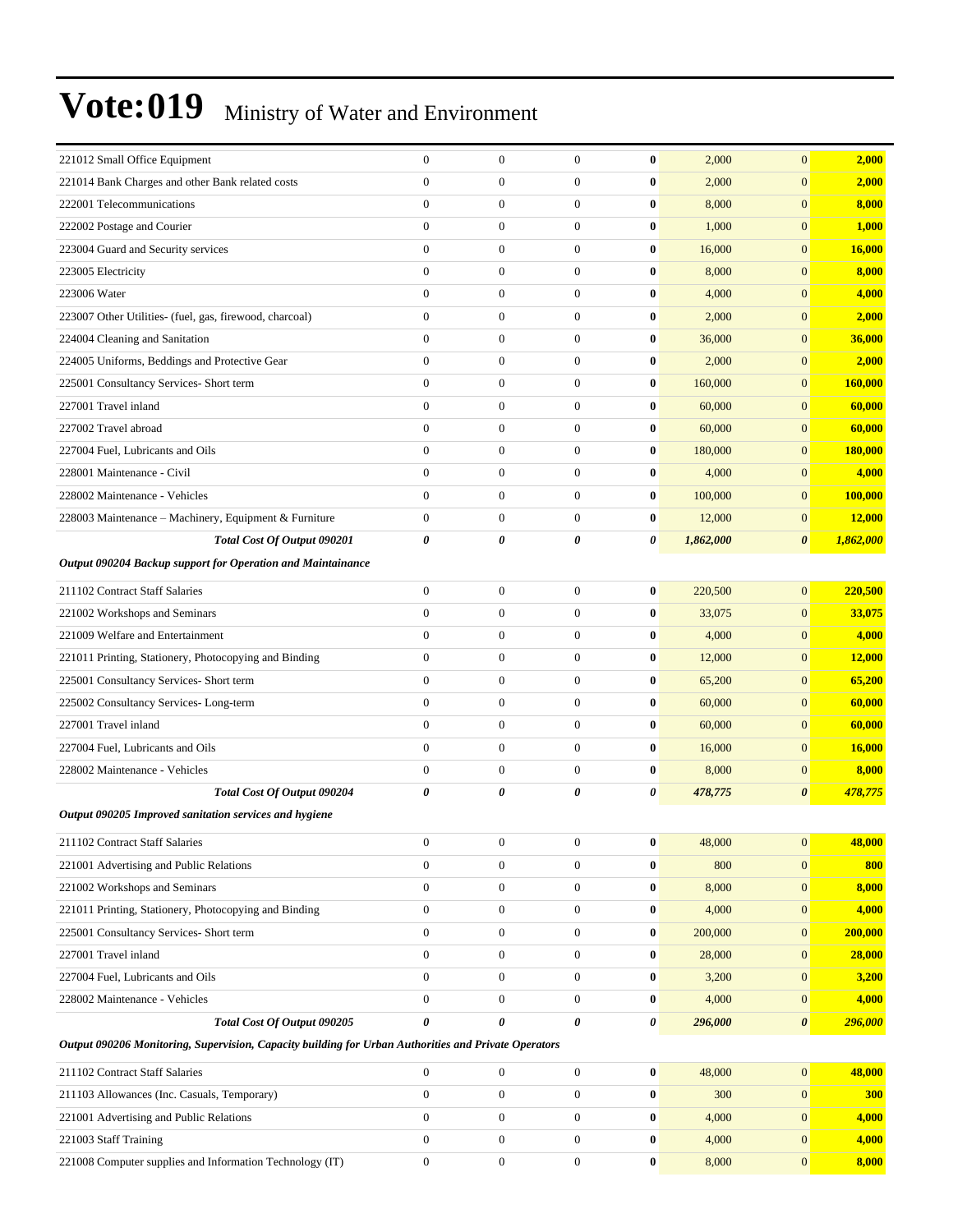| 221009 Welfare and Entertainment                                            | $\boldsymbol{0}$              | $\mathbf{0}$     | $\boldsymbol{0}$      | $\bf{0}$              | 4,000                         | $\mathbf{0}$          | 4,000          |
|-----------------------------------------------------------------------------|-------------------------------|------------------|-----------------------|-----------------------|-------------------------------|-----------------------|----------------|
| 221011 Printing, Stationery, Photocopying and Binding                       | $\boldsymbol{0}$              | $\boldsymbol{0}$ | $\mathbf{0}$          | $\bf{0}$              | 8,000                         | $\mathbf{0}$          | 8,000          |
| 225002 Consultancy Services-Long-term                                       | $\boldsymbol{0}$              | $\boldsymbol{0}$ | $\boldsymbol{0}$      | $\bf{0}$              | 120,000                       | $\mathbf{0}$          | <b>120,000</b> |
| 227001 Travel inland                                                        | $\overline{0}$                | $\boldsymbol{0}$ | $\boldsymbol{0}$      | $\bf{0}$              | 72,000                        | $\mathbf{0}$          | <b>72,000</b>  |
| 227004 Fuel. Lubricants and Oils                                            | $\overline{0}$                | $\boldsymbol{0}$ | $\mathbf{0}$          | $\bf{0}$              | 40,000                        | $\mathbf{0}$          | 40,000         |
| 228002 Maintenance - Vehicles                                               | $\overline{0}$                | $\boldsymbol{0}$ | $\mathbf{0}$          | $\bf{0}$              | 8,000                         | $\overline{0}$        | 8,000          |
| Total Cost Of Output 090206                                                 | 0                             | 0                | 0                     | 0                     | 316,300                       | $\boldsymbol{\theta}$ | 316,300        |
| <b>Total Cost for Outputs Provided</b>                                      | $\boldsymbol{0}$              | $\boldsymbol{0}$ | $\boldsymbol{0}$      | $\bf{0}$              | 2,953,075                     | $\mathbf{0}$          | 2,953,075      |
| <b>Capital Purchases</b>                                                    | <b>GoU Dev't External Fin</b> |                  | <b>AIA</b>            | <b>Total</b>          | <b>GoU Dev't External Fin</b> |                       | <b>Total</b>   |
| Output 090271 Acquisition of Land by Government                             |                               |                  |                       |                       |                               |                       |                |
| 311101 Land                                                                 | $\boldsymbol{0}$              | $\boldsymbol{0}$ | $\boldsymbol{0}$      | $\bf{0}$              | 150,000                       | $\boldsymbol{0}$      | 150,000        |
| Total Cost Of Output 090271                                                 | 0                             | 0                | 0                     | $\boldsymbol{\theta}$ | 150,000                       | $\boldsymbol{\theta}$ | 150,000        |
| <b>Output 090272 Government Buildings and Administrative Infrastructure</b> |                               |                  |                       |                       |                               |                       |                |
| 312101 Non-Residential Buildings                                            | $\boldsymbol{0}$              | $\mathbf{0}$     | $\mathbf{0}$          | $\bf{0}$              | 400,000                       | $\mathbf{0}$          | 400,000        |
| Total Cost Of Output 090272                                                 | 0                             | 0                | 0                     | 0                     | 400,000                       | $\boldsymbol{\theta}$ | 400,000        |
| Output 090276 Purchase of Office and ICT Equipment, including Software      |                               |                  |                       |                       |                               |                       |                |
| 312213 ICT Equipment                                                        | $\boldsymbol{0}$              | $\mathbf{0}$     | $\boldsymbol{0}$      | $\bf{0}$              | 40,000                        | $\boldsymbol{0}$      | 40,000         |
| Total Cost Of Output 090276                                                 | 0                             | $\theta$         | $\boldsymbol{\theta}$ | 0                     | 40,000                        | $\boldsymbol{\theta}$ | 40,000         |
| Output 090277 Purchase of Specialised Machinery & Equipment                 |                               |                  |                       |                       |                               |                       |                |
|                                                                             |                               |                  |                       |                       |                               |                       |                |
| 312202 Machinery and Equipment                                              | $\boldsymbol{0}$              | $\mathbf{0}$     | $\mathbf{0}$          | $\bf{0}$              | 70,000                        | $\boldsymbol{0}$      | 70,000         |
| Total Cost Of Output 090277                                                 | 0                             | 0                | 0                     | 0                     | 70,000                        | $\boldsymbol{\theta}$ | 70,000         |
| Output 090278 Purchase of Office and Residential Furniture and Fittings     |                               |                  |                       |                       |                               |                       |                |
| 312203 Furniture & Fixtures                                                 | $\boldsymbol{0}$              | $\boldsymbol{0}$ | $\mathbf{0}$          | $\bf{0}$              | 200,000                       | $\boldsymbol{0}$      | 200,000        |
| Total Cost Of Output 090278                                                 | 0                             | 0                | 0                     | 0                     | 200,000                       | $\boldsymbol{\theta}$ | 200,000        |
| Output 090280 Construction of Piped Water Supply Systems (Urban)            |                               |                  |                       |                       |                               |                       |                |
| 281502 Feasibility Studies for Capital Works                                | $\boldsymbol{0}$              | $\boldsymbol{0}$ | $\boldsymbol{0}$      | $\bf{0}$              | 200,000                       | $\mathbf{0}$          | 200,000        |
| 281503 Engineering and Design Studies & Plans for capital<br>works          | $\boldsymbol{0}$              | $\boldsymbol{0}$ | $\boldsymbol{0}$      | $\bf{0}$              | 559,000                       | $\mathbf{0}$          | 559,000        |
| 281504 Monitoring, Supervision & Appraisal of capital works                 | $\boldsymbol{0}$              | $\boldsymbol{0}$ | $\mathbf{0}$          | $\bf{0}$              | 200,000                       | $\mathbf{0}$          | 200,000        |
| 312104 Other Structures                                                     | $\boldsymbol{0}$              | $\mathbf{0}$     | $\boldsymbol{0}$      | $\bf{0}$              | 2,949,425                     | $\mathbf{0}$          | 2,949,425      |
| Total Cost Of Output 090280                                                 | 0                             | 0                | 0                     | 0                     | 3,908,425                     | $\boldsymbol{\theta}$ | 3,908,425      |
| Output 090281 Energy installation for pumped water supply schemes           |                               |                  |                       |                       |                               |                       |                |
| 312104 Other Structures                                                     | $\boldsymbol{0}$              | $\boldsymbol{0}$ | $\boldsymbol{0}$      | $\bf{0}$              | 150,000                       | 0                     | 150,000        |
| Total Cost Of Output 090281                                                 | 0                             | 0                | $\pmb{\theta}$        | 0                     | 150,000                       | $\boldsymbol{\theta}$ | 150,000        |
| Output 090282 Construction of Sanitation Facilities (Urban)                 |                               |                  |                       |                       |                               |                       |                |
| 281504 Monitoring, Supervision & Appraisal of capital works                 | $\boldsymbol{0}$              | $\boldsymbol{0}$ | $\boldsymbol{0}$      | $\boldsymbol{0}$      | 40,000                        | 0                     | 40,000         |
| 312104 Other Structures                                                     | $\boldsymbol{0}$              | $\boldsymbol{0}$ | $\boldsymbol{0}$      | $\bf{0}$              | 257,500                       | $\mathbf{0}$          | 257,500        |
| Total Cost Of Output 090282                                                 | 0                             | 0                | 0                     | 0                     | 297,500                       | $\pmb{\theta}$        | 297,500        |
| <b>Total Cost for Capital Purchases</b>                                     | $\boldsymbol{0}$              | $\boldsymbol{0}$ | $\boldsymbol{0}$      | $\bf{0}$              | 5,215,925                     | $\mathbf{0}$          | 5,215,925      |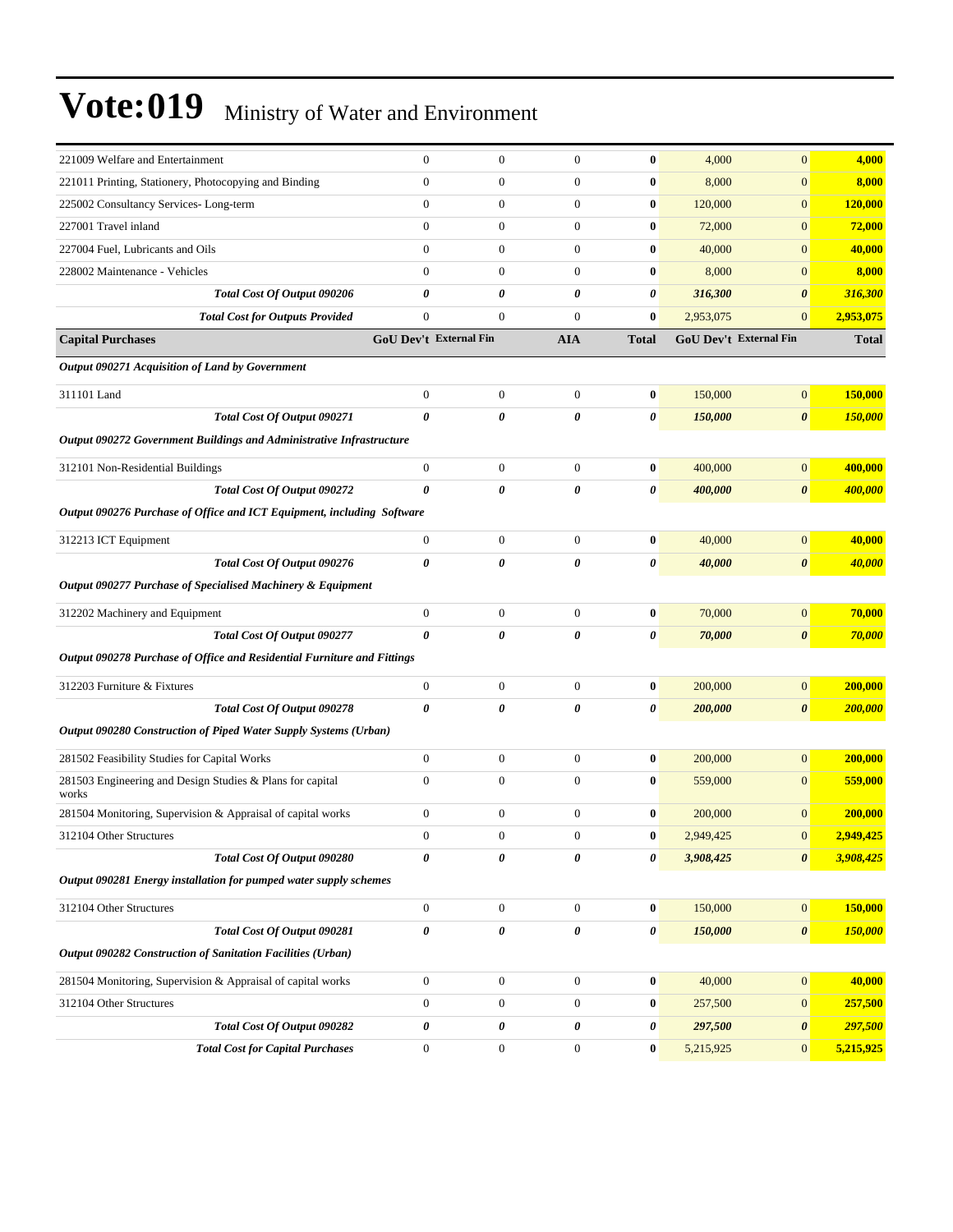| <b>Arrears</b>                                                                                       | <b>GoU Dev't External Fin</b> |                         | <b>AIA</b>            | <b>Total</b> | GoU Dev't External Fin |                            | <b>Total</b>   |
|------------------------------------------------------------------------------------------------------|-------------------------------|-------------------------|-----------------------|--------------|------------------------|----------------------------|----------------|
| Output 090299 Arrears                                                                                |                               |                         |                       |              |                        |                            |                |
| 321605 Domestic arrears (Budgeting)                                                                  | $\overline{0}$                | $\boldsymbol{0}$        | $\mathbf{0}$          | $\bf{0}$     | 2,000,000              | $\mathbf{0}$               | 2,000,000      |
| Total Cost Of Output 090299                                                                          | 0                             | 0                       | $\boldsymbol{\theta}$ | 0            | 2,000,000              | $\boldsymbol{\theta}$      | 2,000,000      |
| <b>Total Cost for Arrears</b>                                                                        | $\overline{0}$                | $\boldsymbol{0}$        | $\boldsymbol{0}$      | $\bf{0}$     | 2,000,000              | $\mathbf{0}$               | 2,000,000      |
| <b>Total Cost for Project: 1525</b>                                                                  | $\overline{0}$                | $\mathbf{0}$            | $\mathbf{0}$          | $\bf{0}$     | 10,169,000             | $\mathbf{0}$               | 10,169,000     |
| <b>Total Excluding Arrears</b>                                                                       | $\Omega$                      | $\overline{0}$          | $\mathbf{0}$          | $\bf{0}$     | 8,169,000              | $\mathbf{0}$               | 8,169,000      |
| Project 1529 Strategic Towns Water Supply and Sanitation Project (STWSSP)                            |                               |                         |                       |              |                        |                            |                |
| Thousand Uganda Shillings                                                                            |                               | 2018/19 Approved Budget |                       |              |                        | 2019/20 Approved Estimates |                |
| <b>Outputs Provided</b>                                                                              | GoU Dev't External Fin        |                         | <b>AIA</b>            | <b>Total</b> | GoU Dev't External Fin |                            | <b>Total</b>   |
| Output 090201 Administration and Management Support                                                  |                               |                         |                       |              |                        |                            |                |
| 211102 Contract Staff Salaries                                                                       | $\boldsymbol{0}$              | $\boldsymbol{0}$        | $\mathbf{0}$          | $\bf{0}$     | 60,000                 | $\overline{0}$             | 60,000         |
| 211103 Allowances (Inc. Casuals, Temporary)                                                          | $\overline{0}$                | $\overline{0}$          | $\mathbf{0}$          | $\bf{0}$     | 20,000                 | $\overline{0}$             | 20,000         |
| 212101 Social Security Contributions                                                                 | $\overline{0}$                | $\boldsymbol{0}$        | $\boldsymbol{0}$      | $\bf{0}$     | 9,000                  | $\overline{0}$             | 9,000          |
| 221001 Advertising and Public Relations                                                              | $\overline{0}$                | $\boldsymbol{0}$        | $\boldsymbol{0}$      | $\bf{0}$     | 10,000                 | 140,000                    | 150,000        |
| 221002 Workshops and Seminars                                                                        | $\overline{0}$                | $\boldsymbol{0}$        | $\mathbf{0}$          | $\bf{0}$     | 40,000                 | 140,000                    | 180,000        |
| 221008 Computer supplies and Information Technology (IT)                                             | $\boldsymbol{0}$              | $\boldsymbol{0}$        | $\mathbf{0}$          | $\bf{0}$     | 20,000                 | 100,000                    | <b>120,000</b> |
| 221011 Printing, Stationery, Photocopying and Binding                                                | $\overline{0}$                | $\boldsymbol{0}$        | $\mathbf{0}$          | $\bf{0}$     | 20,000                 | $\overline{0}$             | 20,000         |
| 221012 Small Office Equipment                                                                        | $\overline{0}$                | $\boldsymbol{0}$        | $\mathbf{0}$          | $\bf{0}$     | 10,000                 | $\overline{0}$             | 10,000         |
| 221014 Bank Charges and other Bank related costs                                                     | $\overline{0}$                | $\boldsymbol{0}$        | $\boldsymbol{0}$      | $\bf{0}$     | 6,000                  | 10,000                     | 16,000         |
| 227001 Travel inland                                                                                 | $\overline{0}$                | $\boldsymbol{0}$        | $\mathbf{0}$          | $\bf{0}$     | 55,000                 | 400,000                    | 455,000        |
| 227002 Travel abroad                                                                                 | $\overline{0}$                | $\boldsymbol{0}$        | $\mathbf{0}$          | $\bf{0}$     | 40,000                 | $\mathbf{0}$               | 40,000         |
| 227004 Fuel, Lubricants and Oils                                                                     | $\overline{0}$                | $\boldsymbol{0}$        | $\mathbf{0}$          | $\bf{0}$     | 30,000                 | 160,000                    | 190,000        |
| 228002 Maintenance - Vehicles                                                                        | $\overline{0}$                | $\boldsymbol{0}$        | $\boldsymbol{0}$      | $\bf{0}$     | 20,000                 | 340,000                    | 360,000        |
| 228003 Maintenance - Machinery, Equipment & Furniture                                                | $\boldsymbol{0}$              | $\boldsymbol{0}$        | $\mathbf{0}$          | $\bf{0}$     | 20,000                 | $\mathbf{0}$               | 20,000         |
| Total Cost Of Output 090201                                                                          | 0                             | 0                       | 0                     | 0            | 360,000                | 1,290,000                  | 1,650,000      |
| Output 090202 Policies, Plans, standards and regulations developed                                   |                               |                         |                       |              |                        |                            |                |
| 225001 Consultancy Services- Short term                                                              | $\boldsymbol{0}$              | $\boldsymbol{0}$        | $\mathbf{0}$          | $\bf{0}$     | $\mathbf{0}$           | 200,000                    | 200,000        |
| Total Cost Of Output 090202                                                                          | 0                             | 0                       | 0                     | $\theta$     | $\boldsymbol{\theta}$  | 200,000                    | 200,000        |
| Output 090205 Improved sanitation services and hygiene                                               |                               |                         |                       |              |                        |                            |                |
| 211103 Allowances (Inc. Casuals, Temporary)                                                          | $\boldsymbol{0}$              | $\boldsymbol{0}$        | $\mathbf{0}$          | $\bf{0}$     | 60,000                 | $\boldsymbol{0}$           | 60,000         |
| 221002 Workshops and Seminars                                                                        | $\boldsymbol{0}$              | $\boldsymbol{0}$        | $\boldsymbol{0}$      | $\bf{0}$     | 20,000                 | $\boldsymbol{0}$           | 20,000         |
| 225002 Consultancy Services-Long-term                                                                | $\boldsymbol{0}$              | $\boldsymbol{0}$        | $\boldsymbol{0}$      | $\bf{0}$     | $\boldsymbol{0}$       | 400,000                    | 400,000        |
| 227001 Travel inland                                                                                 | $\boldsymbol{0}$              | $\boldsymbol{0}$        | $\boldsymbol{0}$      | $\bf{0}$     | 10,000                 | $\mathbf{0}$               | <b>10,000</b>  |
| 227004 Fuel, Lubricants and Oils                                                                     | $\boldsymbol{0}$              | $\boldsymbol{0}$        | $\mathbf{0}$          | $\bf{0}$     | 10,000                 | $\overline{0}$             | 10,000         |
| Total Cost Of Output 090205                                                                          | $\boldsymbol{\theta}$         | 0                       | 0                     | 0            | 100,000                | 400,000                    | 500,000        |
| Output 090206 Monitoring, Supervision, Capacity building for Urban Authorities and Private Operators |                               |                         |                       |              |                        |                            |                |
| 221002 Workshops and Seminars                                                                        | $\overline{0}$                | $\boldsymbol{0}$        | $\boldsymbol{0}$      | $\bf{0}$     | 40,000                 | $\mathbf{0}$               | 40,000         |
| 221011 Printing, Stationery, Photocopying and Binding                                                | $\boldsymbol{0}$              | $\boldsymbol{0}$        | $\boldsymbol{0}$      | $\bf{0}$     | 20,000                 | $\mathbf{0}$               | 20,000         |
| 227001 Travel inland                                                                                 | $\boldsymbol{0}$              | $\boldsymbol{0}$        | $\boldsymbol{0}$      | $\bf{0}$     | 40,000                 | $\mathbf{0}$               | 40,000         |
| 227004 Fuel, Lubricants and Oils                                                                     | $\boldsymbol{0}$              | $\boldsymbol{0}$        | $\mathbf{0}$          | $\bf{0}$     | 40,000                 | $\overline{0}$             | 40,000         |
| Total Cost Of Output 090206                                                                          | 0                             | 0                       | 0                     | 0            | 140,000                | 0                          | 140,000        |
| <b>Total Cost for Outputs Provided</b>                                                               | $\mathbf{0}$                  | $\boldsymbol{0}$        | $\mathbf{0}$          | $\bf{0}$     | 600,000                | 1,890,000                  | 2,490,000      |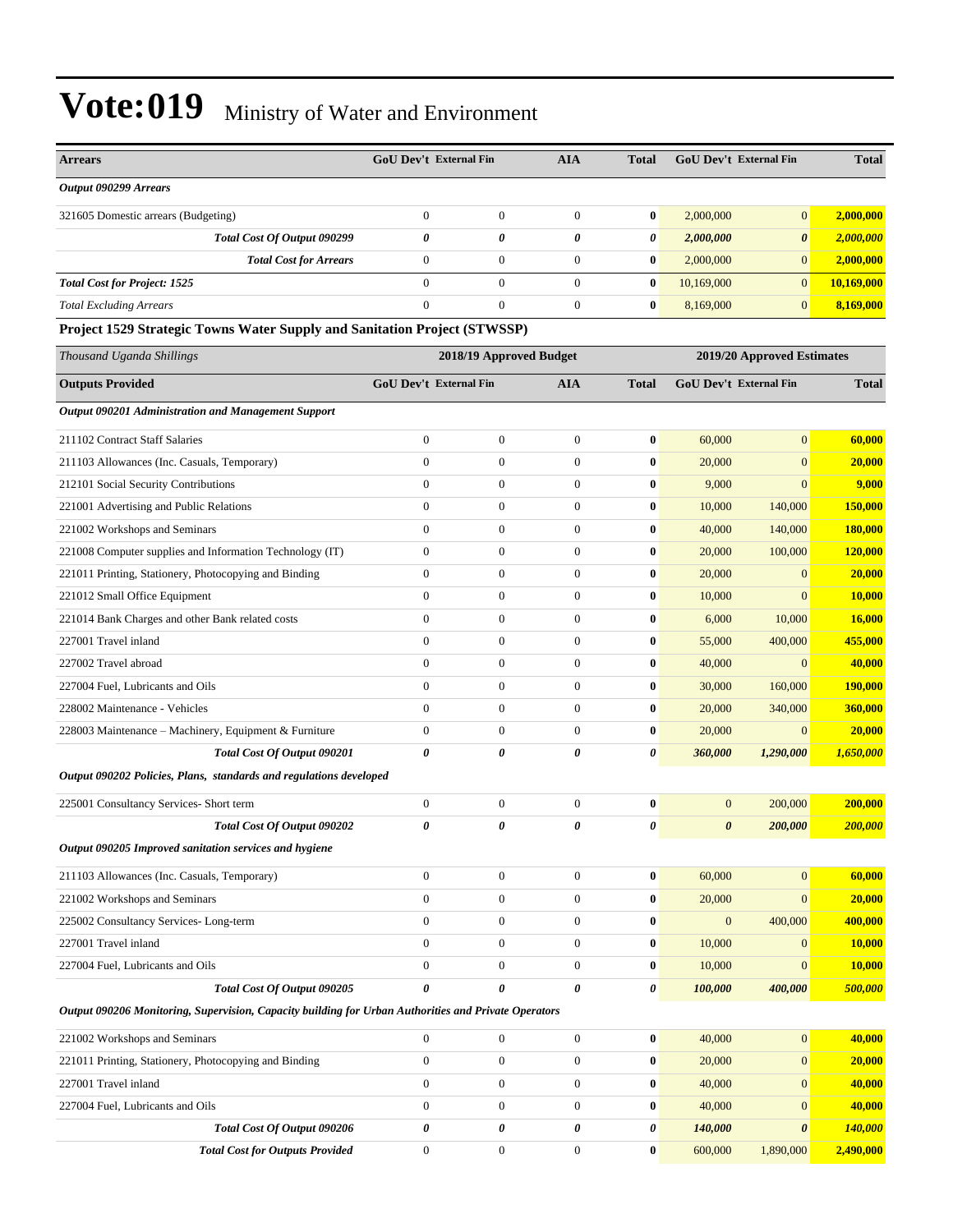| <b>Capital Purchases</b>                                               | <b>GoU</b> Dev't External Fin<br><b>AIA</b> |                | <b>Total</b>          | <b>GoU Dev't External Fin</b> | <b>Total</b>          |                |            |
|------------------------------------------------------------------------|---------------------------------------------|----------------|-----------------------|-------------------------------|-----------------------|----------------|------------|
| Output 090271 Acquisition of Land by Government                        |                                             |                |                       |                               |                       |                |            |
| 311101 Land                                                            | $\overline{0}$                              | $\overline{0}$ | $\overline{0}$        | $\bf{0}$                      | 100,000               | $\overline{0}$ | 100,000    |
| Total Cost Of Output 090271                                            | $\theta$                                    | 0              | $\theta$              | $\theta$                      | 100,000               | $\theta$       | 100,000    |
| Output 090275 Purchase of Motor Vehicles and Other Transport Equipment |                                             |                |                       |                               |                       |                |            |
| 312201 Transport Equipment                                             | $\overline{0}$                              | $\overline{0}$ | $\theta$              | $\bf{0}$                      | $\boldsymbol{0}$      | 800,000        | 800,000    |
| Total Cost Of Output 090275                                            | 0                                           | $\theta$       | $\boldsymbol{\theta}$ | $\boldsymbol{\theta}$         | $\boldsymbol{\theta}$ | 800,000        | 800,000    |
| Output 090276 Purchase of Office and ICT Equipment, including Software |                                             |                |                       |                               |                       |                |            |
| 312213 ICT Equipment                                                   | $\theta$                                    | $\Omega$       | $\Omega$              | $\bf{0}$                      | $\overline{0}$        | 50,000         | 50,000     |
| Total Cost Of Output 090276                                            | 0                                           | 0              | 0                     | 0                             | $\boldsymbol{\theta}$ | 50,000         | 50,000     |
| Output 090280 Construction of Piped Water Supply Systems (Urban)       |                                             |                |                       |                               |                       |                |            |
| 281502 Feasibility Studies for Capital Works                           | $\overline{0}$                              | $\Omega$       | $\overline{0}$        | $\bf{0}$                      | 200,000               | $\Omega$       | 200,000    |
| 281503 Engineering and Design Studies & Plans for capital<br>works     | $\theta$                                    | $\Omega$       | $\Omega$              | $\bf{0}$                      | $\overline{0}$        | 2,000,000      | 2,000,000  |
| 312104 Other Structures                                                | $\theta$                                    | $\Omega$       | $\overline{0}$        | $\bf{0}$                      | $\overline{0}$        | 17,704,256     | 17,704,256 |
| Total Cost Of Output 090280                                            | 0                                           | 0              | $\theta$              | 0                             | 200,000               | 19,704,256     | 19,904,256 |
| Output 090282 Construction of Sanitation Facilities (Urban)            |                                             |                |                       |                               |                       |                |            |
| 281503 Engineering and Design Studies & Plans for capital<br>works     | $\overline{0}$                              | $\mathbf{0}$   | $\theta$              | $\bf{0}$                      | $\overline{0}$        | 1,000,000      | 1,000,000  |
| 281504 Monitoring, Supervision & Appraisal of capital works            | $\overline{0}$                              | $\Omega$       | $\overline{0}$        | $\bf{0}$                      | $\overline{0}$        | 500,000        | 500,000    |
| 312104 Other Structures                                                | $\overline{0}$                              | $\mathbf{0}$   | $\theta$              | $\bf{0}$                      | $\overline{0}$        | 2,000,000      | 2,000,000  |
| Total Cost Of Output 090282                                            | 0                                           | 0              | $\boldsymbol{\theta}$ | 0                             | 0                     | 3,500,000      | 3,500,000  |
| <b>Total Cost for Capital Purchases</b>                                | 0                                           | $\overline{0}$ | $\overline{0}$        | $\bf{0}$                      | 300,000               | 24,054,256     | 24,354,256 |
| <b>Total Cost for Project: 1529</b>                                    | $\Omega$                                    | $\Omega$       | $\Omega$              | $\mathbf{0}$                  | 900,000               | 25,944,256     | 26,844,256 |
| <b>Total Excluding Arrears</b>                                         | $\theta$                                    | $\Omega$       | $\overline{0}$        | $\bf{0}$                      | 900,000               | 25,944,256     | 26,844,256 |

#### **Project 1530 Integrated Water Resources Management and Development Project (IWMDP)**

| Thousand Uganda Shillings                                                                            | 2018/19 Approved Budget                     |                  |              |                               | 2019/20 Approved Estimates |                       |         |  |
|------------------------------------------------------------------------------------------------------|---------------------------------------------|------------------|--------------|-------------------------------|----------------------------|-----------------------|---------|--|
| <b>Outputs Provided</b>                                                                              | <b>GoU Dev't External Fin</b><br><b>AIA</b> |                  | <b>Total</b> | <b>GoU Dev't External Fin</b> |                            | <b>Total</b>          |         |  |
| Output 090201 Administration and Management Support                                                  |                                             |                  |              |                               |                            |                       |         |  |
| 211102 Contract Staff Salaries                                                                       | $\overline{0}$                              | $\boldsymbol{0}$ | $\mathbf{0}$ | $\bf{0}$                      | 331,195                    | $\mathbf{0}$          | 331,195 |  |
| 212101 Social Security Contributions                                                                 | $\mathbf{0}$                                | $\boldsymbol{0}$ | $\theta$     | 0                             | 49,680                     | $\Omega$              | 49,680  |  |
| 221001 Advertising and Public Relations                                                              | $\theta$                                    | $\overline{0}$   | $\Omega$     | $\mathbf{0}$                  | 40,125                     | $\mathbf{0}$          | 40,125  |  |
| Total Cost Of Output 090201                                                                          | 0                                           | 0                | 0            | 0                             | 421,000                    | $\boldsymbol{\theta}$ | 421,000 |  |
| Output 090205 Improved sanitation services and hygiene                                               |                                             |                  |              |                               |                            |                       |         |  |
| 211103 Allowances (Inc. Casuals, Temporary)                                                          | $\mathbf{0}$                                | $\overline{0}$   | $\Omega$     | $\bf{0}$                      | 20,000                     | $\overline{0}$        | 20,000  |  |
| 227001 Travel inland                                                                                 | $\mathbf{0}$                                | $\overline{0}$   | $\Omega$     | $\mathbf{0}$                  | 30,000                     | $\mathbf{0}$          | 30,000  |  |
| 227004 Fuel, Lubricants and Oils                                                                     | $\mathbf{0}$                                | $\overline{0}$   | $\Omega$     | $\bf{0}$                      | 15,000                     | $\mathbf{0}$          | 15,000  |  |
| Total Cost Of Output 090205                                                                          | 0                                           | 0                | 0            | 0                             | 65,000                     | $\boldsymbol{\theta}$ | 65,000  |  |
| Output 090206 Monitoring, Supervision, Capacity building for Urban Authorities and Private Operators |                                             |                  |              |                               |                            |                       |         |  |
| 211103 Allowances (Inc. Casuals, Temporary)                                                          | $\mathbf{0}$                                | $\mathbf{0}$     | $\Omega$     | $\bf{0}$                      | 40,000                     | $\mathbf{0}$          | 40,000  |  |
| 221005 Hire of Venue (chairs, projector, etc)                                                        | $\theta$                                    | $\overline{0}$   | $\Omega$     | $\mathbf{0}$                  | 20,000                     | $\mathbf{0}$          | 20,000  |  |
| 221008 Computer supplies and Information Technology (IT)                                             | $\mathbf{0}$                                | $\overline{0}$   | $\Omega$     | $\bf{0}$                      | 20,000                     | $\mathbf{0}$          | 20,000  |  |
| 221011 Printing, Stationery, Photocopying and Binding                                                | $\theta$                                    | $\Omega$         | $\Omega$     | $\mathbf{0}$                  | 20,000                     | $\mathbf{0}$          | 20,000  |  |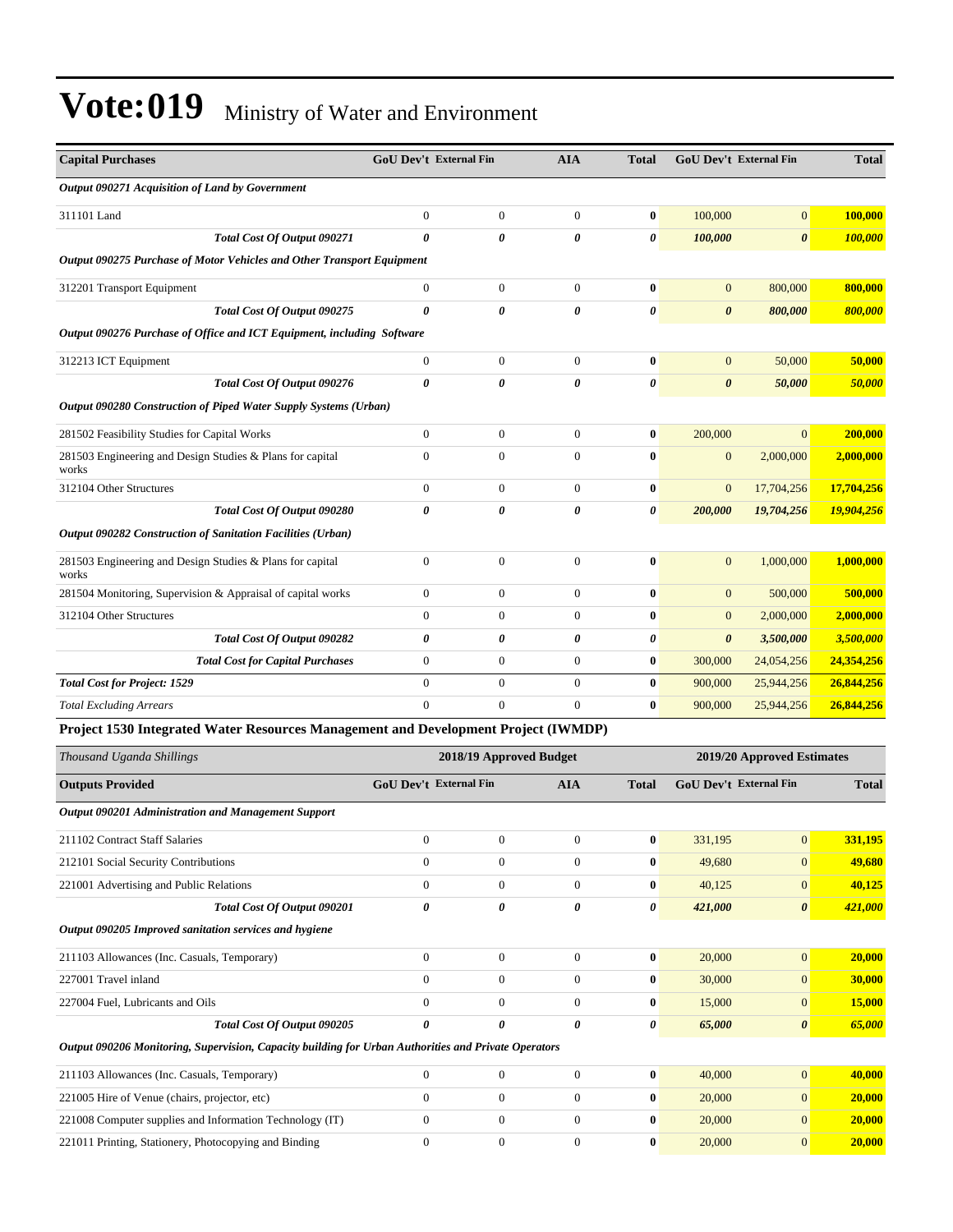| 224005 Uniforms, Beddings and Protective Gear                                              | $\boldsymbol{0}$              | $\boldsymbol{0}$        | $\overline{0}$        | $\bf{0}$              | 20,000                 | $\mathbf{0}$               | 20,000        |
|--------------------------------------------------------------------------------------------|-------------------------------|-------------------------|-----------------------|-----------------------|------------------------|----------------------------|---------------|
| 227001 Travel inland                                                                       | $\mathbf{0}$                  | $\boldsymbol{0}$        | $\boldsymbol{0}$      | $\bf{0}$              | 60,000                 | $\boldsymbol{0}$           | 60,000        |
| 227004 Fuel, Lubricants and Oils                                                           | $\boldsymbol{0}$              | $\mathbf{0}$            | $\boldsymbol{0}$      | $\bf{0}$              | 40,000                 | $\mathbf{0}$               | 40,000        |
| 228002 Maintenance - Vehicles                                                              | $\mathbf{0}$                  | $\mathbf{0}$            | $\overline{0}$        | $\bf{0}$              | 10,000                 | $\mathbf{0}$               | <b>10,000</b> |
| Total Cost Of Output 090206                                                                | 0                             | 0                       | $\boldsymbol{\theta}$ | $\boldsymbol{\theta}$ | 230,000                | $\boldsymbol{\theta}$      | 230,000       |
| <b>Total Cost for Outputs Provided</b>                                                     | $\mathbf{0}$                  | $\mathbf{0}$            | $\mathbf{0}$          | $\bf{0}$              | 716,000                | $\mathbf{0}$               | 716,000       |
| <b>Capital Purchases</b>                                                                   | <b>GoU Dev't External Fin</b> |                         | <b>AIA</b>            | <b>Total</b>          | GoU Dev't External Fin |                            | <b>Total</b>  |
| Output 090271 Acquisition of Land by Government                                            |                               |                         |                       |                       |                        |                            |               |
| 311101 Land                                                                                | $\boldsymbol{0}$              | $\mathbf{0}$            | $\boldsymbol{0}$      | $\boldsymbol{0}$      | 350,000                | $\mathbf{0}$               | 350,000       |
| Total Cost Of Output 090271                                                                | 0                             | 0                       | 0                     | 0                     | 350,000                | $\boldsymbol{\theta}$      | 350,000       |
| Output 090276 Purchase of Office and ICT Equipment, including Software                     |                               |                         |                       |                       |                        |                            |               |
| 312213 ICT Equipment                                                                       | $\boldsymbol{0}$              | $\boldsymbol{0}$        | $\boldsymbol{0}$      | $\bf{0}$              | 35,000                 | $\boldsymbol{0}$           | 35,000        |
| Total Cost Of Output 090276                                                                | 0                             | 0                       | $\boldsymbol{\theta}$ | 0                     | 35,000                 | $\boldsymbol{\theta}$      | 35,000        |
| Output 090280 Construction of Piped Water Supply Systems (Urban)                           |                               |                         |                       |                       |                        |                            |               |
| 281504 Monitoring, Supervision & Appraisal of capital works                                | $\boldsymbol{0}$              | $\boldsymbol{0}$        | $\boldsymbol{0}$      | $\bf{0}$              | $\mathbf{0}$           | 1,150,000                  | 1,150,000     |
| 312104 Other Structures                                                                    | $\boldsymbol{0}$              | $\boldsymbol{0}$        | $\boldsymbol{0}$      | $\boldsymbol{0}$      | 1,199,000              | 143,468,194                | 144,667,194   |
| Total Cost Of Output 090280                                                                | 0                             | 0                       | 0                     | 0                     | 1,199,000              | 144,618,194                | 145,817,194   |
| <b>Total Cost for Capital Purchases</b>                                                    | $\boldsymbol{0}$              | $\boldsymbol{0}$        | $\boldsymbol{0}$      | $\bf{0}$              | 1,584,000              | 144,618,194                | 146,202,194   |
| <b>Total Cost for Project: 1530</b>                                                        | $\mathbf{0}$                  | $\boldsymbol{0}$        | $\mathbf{0}$          | $\bf{0}$              | 2,300,000              | 144,618,194                | 146,918,194   |
| <b>Total Excluding Arrears</b>                                                             | $\mathbf{0}$                  | $\boldsymbol{0}$        | $\boldsymbol{0}$      | $\bf{0}$              | 2,300,000              | 144,618,194                | 146,918,194   |
| Project 1531 South Western Cluster (SWC) Project                                           |                               |                         |                       |                       |                        |                            |               |
|                                                                                            |                               |                         |                       |                       |                        |                            |               |
| Thousand Uganda Shillings                                                                  |                               | 2018/19 Approved Budget |                       |                       |                        | 2019/20 Approved Estimates |               |
| <b>Capital Purchases</b>                                                                   | GoU Dev't External Fin        |                         | <b>AIA</b>            | <b>Total</b>          | GoU Dev't External Fin |                            | <b>Total</b>  |
| Output 090280 Construction of Piped Water Supply Systems (Urban)                           |                               |                         |                       |                       |                        |                            |               |
| 312104 Other Structures                                                                    | $\boldsymbol{0}$              | $\mathbf{0}$            | $\boldsymbol{0}$      | $\bf{0}$              | $\mathbf{0}$           | 52,341,361                 | 52,341,361    |
| Total Cost Of Output 090280                                                                | 0                             | 0                       | 0                     | 0                     | 0                      | 52,341,361                 | 52,341,361    |
| <b>Total Cost for Capital Purchases</b>                                                    | $\boldsymbol{0}$              | $\boldsymbol{0}$        | $\boldsymbol{0}$      | $\bf{0}$              | $\mathbf{0}$           | 52,341,361                 | 52,341,361    |
| <b>Total Cost for Project: 1531</b>                                                        | $\mathbf{0}$                  | $\boldsymbol{0}$        | $\boldsymbol{0}$      | $\bf{0}$              | $\mathbf{0}$           | 52,341,361                 | 52,341,361    |
| <b>Total Excluding Arrears</b>                                                             | $\mathbf{0}$                  | $\overline{0}$          | $\mathbf{0}$          | $\bf{0}$              | $\mathbf{0}$           | 52,341,361                 | 52,341,361    |
| Project 1532 100% Service Coverage Acceleration Project - umbrellas (SCAP 100 - umbrellas) |                               |                         |                       |                       |                        |                            |               |
| Thousand Uganda Shillings                                                                  |                               | 2018/19 Approved Budget |                       |                       |                        | 2019/20 Approved Estimates |               |
| <b>Outputs Provided</b>                                                                    | GoU Dev't External Fin        |                         | <b>AIA</b>            | <b>Total</b>          | GoU Dev't External Fin |                            | <b>Total</b>  |
| Output 090201 Administration and Management Support                                        |                               |                         |                       |                       |                        |                            |               |
| 211102 Contract Staff Salaries                                                             | $\boldsymbol{0}$              | $\boldsymbol{0}$        | $\boldsymbol{0}$      | $\bf{0}$              | 1,020,000              | $\boldsymbol{0}$           | 1,020,000     |
| 212101 Social Security Contributions                                                       | $\boldsymbol{0}$              | $\mathbf{0}$            | $\mathbf{0}$          | $\bf{0}$              | 180,000                | $\mathbf{0}$               | 180,000       |
| 221008 Computer supplies and Information Technology (IT)                                   | $\boldsymbol{0}$              | $\boldsymbol{0}$        | $\boldsymbol{0}$      | $\boldsymbol{0}$      | 20,000                 | $\mathbf{0}$               | 20,000        |
| 221011 Printing, Stationery, Photocopying and Binding                                      | $\boldsymbol{0}$              | $\boldsymbol{0}$        | $\boldsymbol{0}$      | $\boldsymbol{0}$      | 20,000                 | $\mathbf{0}$               | 20,000        |
| 227004 Fuel, Lubricants and Oils                                                           | $\boldsymbol{0}$              | $\boldsymbol{0}$        | $\mathbf{0}$          | $\bf{0}$              | 18,500                 | $\mathbf{0}$               | 18,500        |
| Total Cost Of Output 090201                                                                | $\pmb{\theta}$                | $\pmb{\theta}$          | 0                     | 0                     | 1,258,500              | $\boldsymbol{\theta}$      | 1,258,500     |
| Output 090204 Backup support for Operation and Maintainance                                |                               |                         |                       |                       |                        |                            |               |
| 211103 Allowances (Inc. Casuals, Temporary)                                                | $\boldsymbol{0}$              | $\boldsymbol{0}$        | $\boldsymbol{0}$      | $\bf{0}$              | 30,000                 | $\mathbf{0}$               | 30,000        |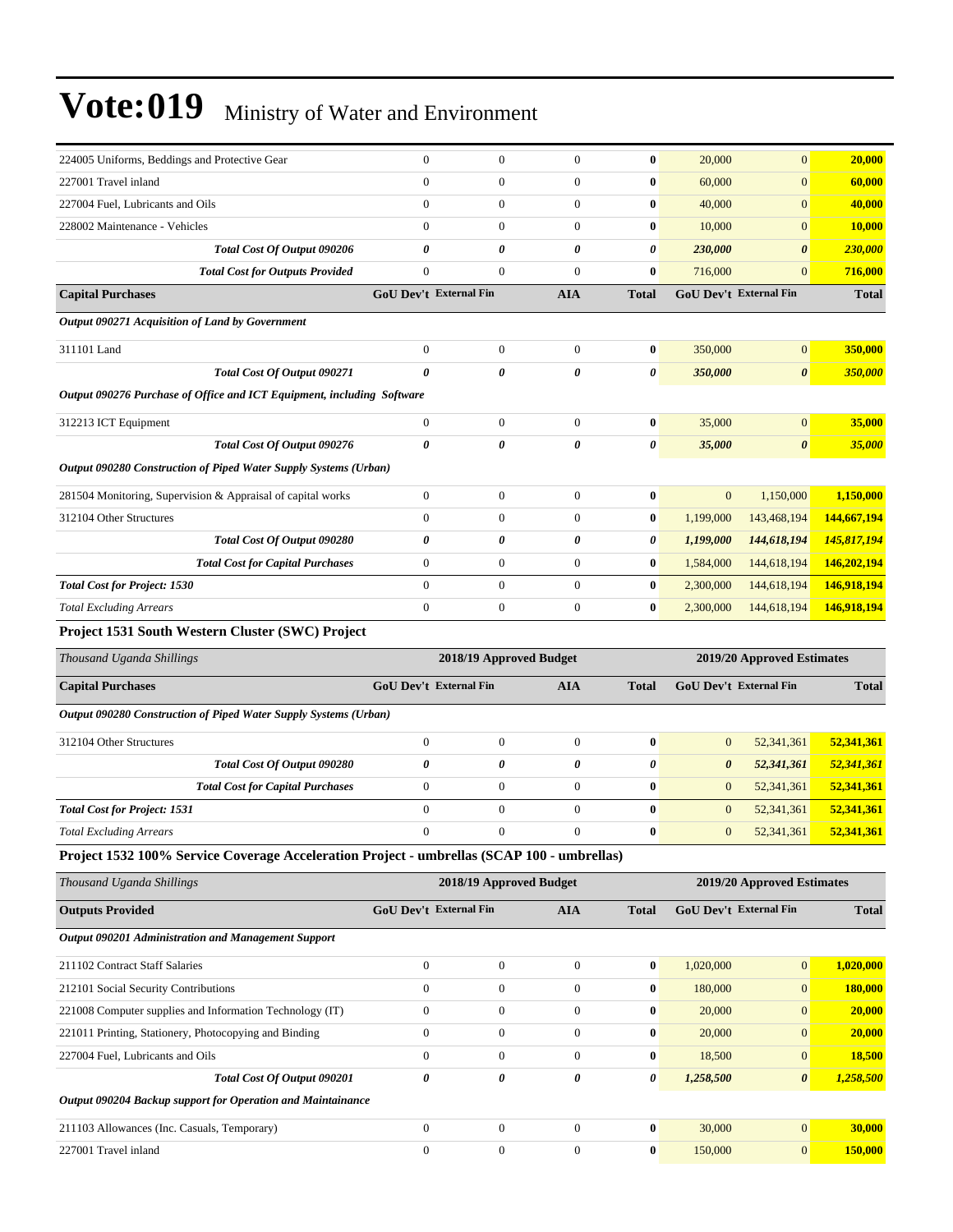| 227004 Fuel, Lubricants and Oils                                                                     | $\overline{0}$                | $\boldsymbol{0}$        | $\boldsymbol{0}$      | $\bf{0}$         | 80,000                        | $\mathbf{0}$               | 80,000         |
|------------------------------------------------------------------------------------------------------|-------------------------------|-------------------------|-----------------------|------------------|-------------------------------|----------------------------|----------------|
| 228002 Maintenance - Vehicles                                                                        | $\Omega$                      | $\overline{0}$          | $\mathbf{0}$          | $\bf{0}$         | 40,000                        | $\mathbf{0}$               | 40,000         |
| Total Cost Of Output 090204                                                                          | 0                             | 0                       | 0                     | 0                | 300,000                       | $\boldsymbol{\theta}$      | 300,000        |
| Output 090206 Monitoring, Supervision, Capacity building for Urban Authorities and Private Operators |                               |                         |                       |                  |                               |                            |                |
| 211103 Allowances (Inc. Casuals, Temporary)                                                          | $\boldsymbol{0}$              | $\boldsymbol{0}$        | $\boldsymbol{0}$      | $\bf{0}$         | 50,000                        | $\overline{0}$             | 50,000         |
| 227001 Travel inland                                                                                 | $\overline{0}$                | $\boldsymbol{0}$        | $\boldsymbol{0}$      | $\bf{0}$         | 150,000                       | $\mathbf{0}$               | <b>150,000</b> |
| 227004 Fuel. Lubricants and Oils                                                                     | $\overline{0}$                | $\mathbf{0}$            | $\mathbf{0}$          | $\bf{0}$         | 100,000                       | $\overline{0}$             | 100,000        |
| Total Cost Of Output 090206                                                                          | 0                             | $\boldsymbol{\theta}$   | $\boldsymbol{\theta}$ | 0                | 300,000                       | $\boldsymbol{\theta}$      | 300,000        |
| <b>Total Cost for Outputs Provided</b>                                                               | $\boldsymbol{0}$              | $\boldsymbol{0}$        | $\boldsymbol{0}$      | $\bf{0}$         | 1,858,500                     | $\mathbf{0}$               | 1,858,500      |
| <b>Capital Purchases</b>                                                                             | <b>GoU Dev't External Fin</b> |                         | <b>AIA</b>            | <b>Total</b>     | <b>GoU Dev't External Fin</b> |                            | <b>Total</b>   |
| Output 090276 Purchase of Office and ICT Equipment, including Software                               |                               |                         |                       |                  |                               |                            |                |
| 312213 ICT Equipment                                                                                 | $\boldsymbol{0}$              | $\boldsymbol{0}$        | $\boldsymbol{0}$      | $\bf{0}$         | 132,000                       | $\mathbf{0}$               | 132,000        |
| Total Cost Of Output 090276                                                                          | 0                             | 0                       | $\boldsymbol{\theta}$ | 0                | 132,000                       | $\boldsymbol{\theta}$      | 132,000        |
| Output 090277 Purchase of Specialised Machinery & Equipment                                          |                               |                         |                       |                  |                               |                            |                |
| 312202 Machinery and Equipment                                                                       | $\boldsymbol{0}$              | $\boldsymbol{0}$        | $\boldsymbol{0}$      | $\bf{0}$         | 430,000                       | $\mathbf{0}$               | 430,000        |
| Total Cost Of Output 090277                                                                          | 0                             | $\boldsymbol{\theta}$   | $\boldsymbol{\theta}$ | 0                | 430,000                       | $\boldsymbol{\theta}$      | <b>430,000</b> |
| Output 090280 Construction of Piped Water Supply Systems (Urban)                                     |                               |                         |                       |                  |                               |                            |                |
|                                                                                                      |                               |                         |                       |                  |                               |                            |                |
| 281503 Engineering and Design Studies & Plans for capital<br>works                                   | $\boldsymbol{0}$              | $\boldsymbol{0}$        | $\boldsymbol{0}$      | $\bf{0}$         | 1,000,000                     | $\mathbf{0}$               | 1,000,000      |
| 312104 Other Structures                                                                              | $\boldsymbol{0}$              | $\boldsymbol{0}$        | $\boldsymbol{0}$      | $\bf{0}$         | 10,985,034                    | $\mathbf{0}$               | 10,985,034     |
| Total Cost Of Output 090280                                                                          | 0                             | 0                       | 0                     | 0                | 11,985,034                    | $\boldsymbol{\theta}$      | 11,985,034     |
| <b>Total Cost for Capital Purchases</b>                                                              | $\boldsymbol{0}$              | $\boldsymbol{0}$        | $\boldsymbol{0}$      | $\bf{0}$         | 12,547,034                    | $\mathbf{0}$               | 12,547,034     |
| <b>Total Cost for Project: 1532</b>                                                                  | $\overline{0}$                | $\mathbf{0}$            | $\boldsymbol{0}$      | $\bf{0}$         | 14,405,534                    | $\mathbf{0}$               | 14,405,534     |
| <b>Total Excluding Arrears</b>                                                                       | $\Omega$                      | $\overline{0}$          | $\boldsymbol{0}$      | $\bf{0}$         | 14,405,534                    | $\mathbf{0}$               | 14,405,534     |
| Project 1533 Water and Sanitation Development Facility Central - Phase II                            |                               |                         |                       |                  |                               |                            |                |
| Thousand Uganda Shillings                                                                            |                               | 2018/19 Approved Budget |                       |                  |                               | 2019/20 Approved Estimates |                |
| <b>Outputs Provided</b>                                                                              | <b>GoU Dev't External Fin</b> |                         | <b>AIA</b>            | <b>Total</b>     | GoU Dev't External Fin        |                            | <b>Total</b>   |
| <b>Output 090201 Administration and Management Support</b>                                           |                               |                         |                       |                  |                               |                            |                |
| 211102 Contract Staff Salaries                                                                       | $\boldsymbol{0}$              | $\boldsymbol{0}$        | $\boldsymbol{0}$      | $\bf{0}$         | 840,000                       | $\mathbf{0}$               | 840,000        |
| 211103 Allowances (Inc. Casuals, Temporary)                                                          | $\boldsymbol{0}$              | $\boldsymbol{0}$        | $\boldsymbol{0}$      | $\boldsymbol{0}$ | 20,000                        | 700,000                    | 720,000        |
| 212101 Social Security Contributions                                                                 | $\overline{0}$                | $\boldsymbol{0}$        | $\boldsymbol{0}$      | $\bf{0}$         | 84,000                        | $\Omega$                   | 84,000         |
| 221001 Advertising and Public Relations                                                              | $\boldsymbol{0}$              | $\boldsymbol{0}$        | $\boldsymbol{0}$      | $\bf{0}$         | 40,000                        | 40,000                     | 80,000         |
| 221002 Workshops and Seminars                                                                        | $\boldsymbol{0}$              | $\boldsymbol{0}$        | $\boldsymbol{0}$      | $\bf{0}$         | 100,000                       | 160,000                    | 260,000        |
| 221003 Staff Training                                                                                | $\boldsymbol{0}$              | $\boldsymbol{0}$        | $\boldsymbol{0}$      | $\bf{0}$         | 80,000                        | 80,000                     | 160,000        |
| 221007 Books, Periodicals & Newspapers                                                               | $\boldsymbol{0}$              | $\boldsymbol{0}$        | $\boldsymbol{0}$      | $\bf{0}$         | 4,000                         | $\mathbf{0}$               | 4,000          |
| 221008 Computer supplies and Information Technology (IT)                                             | $\boldsymbol{0}$              | $\boldsymbol{0}$        | $\boldsymbol{0}$      | $\bf{0}$         | 40,000                        | $\mathbf{0}$               | 40,000         |
| 221009 Welfare and Entertainment                                                                     | $\boldsymbol{0}$              | $\boldsymbol{0}$        | $\boldsymbol{0}$      | $\bf{0}$         | 40,000                        | $\mathbf{0}$               | 40,000         |
| 221011 Printing, Stationery, Photocopying and Binding                                                | $\boldsymbol{0}$              | $\boldsymbol{0}$        | $\boldsymbol{0}$      | $\bf{0}$         | 80,000                        | $\mathbf{0}$               | 80,000         |
| 221012 Small Office Equipment                                                                        | $\boldsymbol{0}$              | $\boldsymbol{0}$        | $\boldsymbol{0}$      | $\bf{0}$         | 20,000                        | $\mathbf{0}$               | 20,000         |
| 221014 Bank Charges and other Bank related costs                                                     | $\boldsymbol{0}$              | $\boldsymbol{0}$        | $\boldsymbol{0}$      | $\bf{0}$         | 6                             | $\,8\,$                    | <b>14</b>      |
| 222001 Telecommunications                                                                            | $\boldsymbol{0}$              | $\boldsymbol{0}$        | $\boldsymbol{0}$      | $\bf{0}$         | 80,000                        | $\mathbf{0}$               | 80,000         |
| 223004 Guard and Security services                                                                   | $\overline{0}$                | $\boldsymbol{0}$        | $\boldsymbol{0}$      | $\bf{0}$         | 40,000                        | $\mathbf{0}$               | 40,000         |
| 223005 Electricity                                                                                   | $\boldsymbol{0}$              | $\boldsymbol{0}$        | $\boldsymbol{0}$      | $\bf{0}$         | 40,000                        | $\mathbf{0}$               | 40,000         |
| 223006 Water                                                                                         | $\overline{0}$                | $\boldsymbol{0}$        | $\boldsymbol{0}$      | $\bf{0}$         | 6,000                         | $\mathbf{0}$               | 6,000          |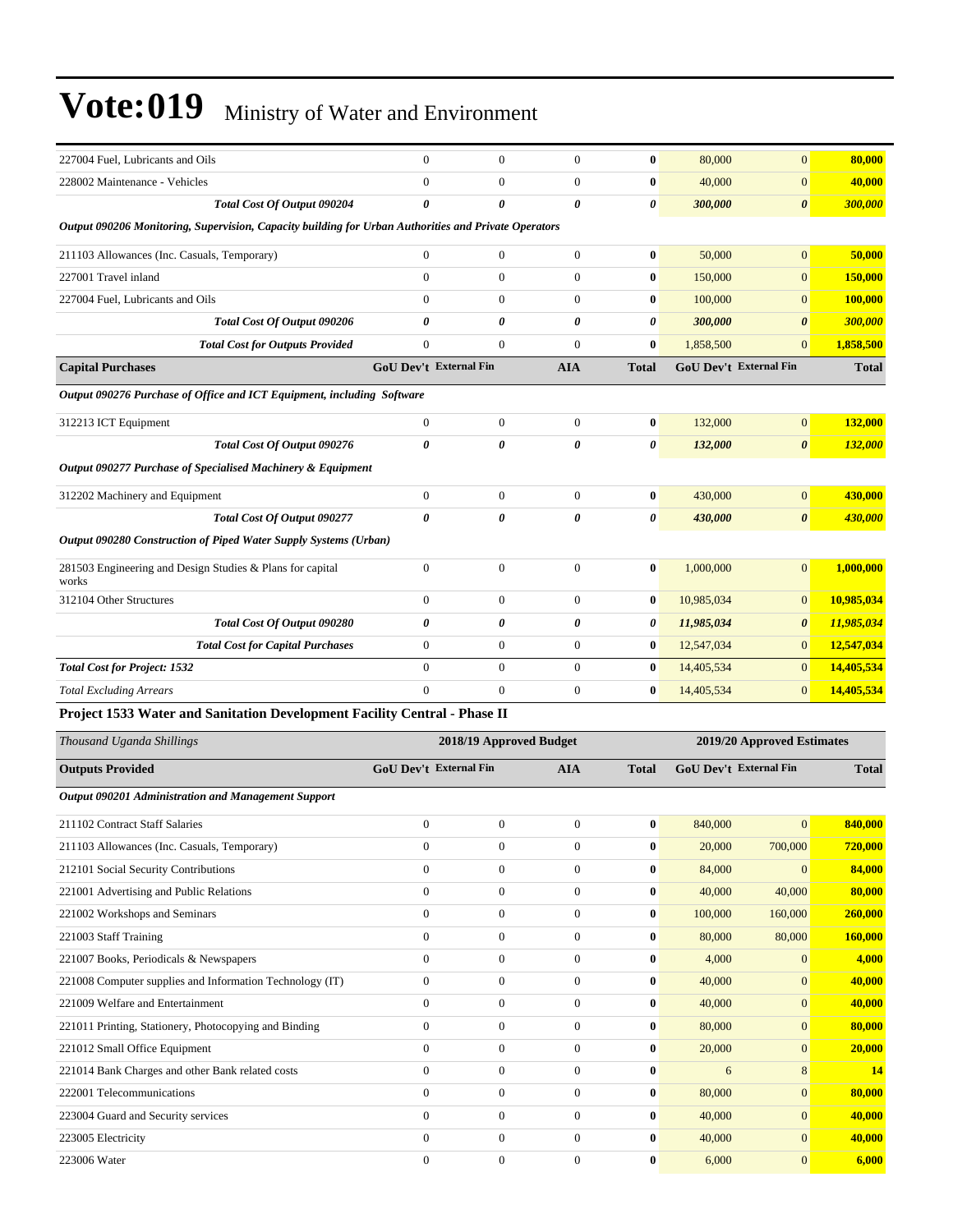| 224004 Cleaning and Sanitation                                                                       | $\boldsymbol{0}$       | $\mathbf{0}$     | $\mathbf{0}$     | $\bf{0}$     | 120,000          | $\mathbf{0}$           | 120,000      |
|------------------------------------------------------------------------------------------------------|------------------------|------------------|------------------|--------------|------------------|------------------------|--------------|
| 227001 Travel inland                                                                                 | $\boldsymbol{0}$       | $\boldsymbol{0}$ | $\mathbf{0}$     | $\bf{0}$     | 40,000           | $\overline{0}$         | 40,000       |
| 227004 Fuel, Lubricants and Oils                                                                     | $\boldsymbol{0}$       | $\boldsymbol{0}$ | $\mathbf{0}$     | $\bf{0}$     | 205,994          | 327,992                | 533,986      |
| 228001 Maintenance - Civil                                                                           | $\overline{0}$         | $\boldsymbol{0}$ | $\mathbf{0}$     | $\bf{0}$     | 120,000          | $\mathbf{0}$           | 120,000      |
| 228002 Maintenance - Vehicles                                                                        | $\boldsymbol{0}$       | $\boldsymbol{0}$ | $\mathbf{0}$     | $\bf{0}$     | 60,000           | 80,000                 | 140,000      |
| 228003 Maintenance - Machinery, Equipment & Furniture                                                | $\boldsymbol{0}$       | $\boldsymbol{0}$ | $\mathbf{0}$     | $\bf{0}$     | 40,000           | 12,000                 | 52,000       |
| Total Cost Of Output 090201                                                                          | 0                      | 0                | 0                | 0            | 2,100,000        | 1,400,000              | 3,500,000    |
| Output 090204 Backup support for Operation and Maintainance                                          |                        |                  |                  |              |                  |                        |              |
| 225001 Consultancy Services- Short term                                                              | $\boldsymbol{0}$       | $\boldsymbol{0}$ | $\mathbf{0}$     | $\bf{0}$     | 60,000           | 300,000                | 360,000      |
| <b>Total Cost Of Output 090204</b>                                                                   | 0                      | 0                | 0                | 0            | 60,000           | 300,000                | 360,000      |
| Output 090205 Improved sanitation services and hygiene                                               |                        |                  |                  |              |                  |                        |              |
| 221002 Workshops and Seminars                                                                        | $\boldsymbol{0}$       | $\boldsymbol{0}$ | $\mathbf{0}$     | $\bf{0}$     | 100,000          | $\overline{0}$         | 100,000      |
| 225002 Consultancy Services-Long-term                                                                | $\overline{0}$         | $\boldsymbol{0}$ | $\mathbf{0}$     | $\bf{0}$     | $\boldsymbol{0}$ | 2,000,000              | 2,000,000    |
| Total Cost Of Output 090205                                                                          | 0                      | 0                | 0                | 0            | 100,000          | 2,000,000              | 2,100,000    |
| Output 090206 Monitoring, Supervision, Capacity building for Urban Authorities and Private Operators |                        |                  |                  |              |                  |                        |              |
|                                                                                                      |                        |                  |                  |              |                  |                        |              |
| 227001 Travel inland                                                                                 | $\boldsymbol{0}$       | $\mathbf{0}$     | $\mathbf{0}$     | $\bf{0}$     | 54,000           | 300,000                | 354,000      |
| Total Cost Of Output 090206                                                                          | 0                      | $\theta$         | 0                | 0            | 54,000           | 300,000                | 354,000      |
| <b>Total Cost for Outputs Provided</b>                                                               | $\boldsymbol{0}$       | $\boldsymbol{0}$ | $\mathbf{0}$     | $\bf{0}$     | 2,314,000        | 4,000,000              | 6,314,000    |
| <b>Capital Purchases</b>                                                                             | GoU Dev't External Fin |                  | <b>AIA</b>       | <b>Total</b> |                  | GoU Dev't External Fin | <b>Total</b> |
| Output 090271 Acquisition of Land by Government                                                      |                        |                  |                  |              |                  |                        |              |
| 311101 Land                                                                                          | $\boldsymbol{0}$       | $\mathbf{0}$     | $\mathbf{0}$     | $\bf{0}$     | 400,000          | $\overline{0}$         | 400,000      |
| Total Cost Of Output 090271                                                                          | 0                      | 0                | 0                | 0            | 400,000          | 0                      | 400,000      |
| Output 090276 Purchase of Office and ICT Equipment, including Software                               |                        |                  |                  |              |                  |                        |              |
| 312213 ICT Equipment                                                                                 | $\boldsymbol{0}$       | $\mathbf{0}$     | $\boldsymbol{0}$ | $\bf{0}$     | 400,000          | $\mathbf{0}$           | 400,000      |
| Total Cost Of Output 090276                                                                          | 0                      | 0                | $\theta$         | 0            | 400,000          | $\boldsymbol{\theta}$  | 400,000      |
| Output 090278 Purchase of Office and Residential Furniture and Fittings                              |                        |                  |                  |              |                  |                        |              |
| 312203 Furniture & Fixtures                                                                          | $\boldsymbol{0}$       | $\boldsymbol{0}$ | $\boldsymbol{0}$ | $\bf{0}$     | 450,000          | $\mathbf{0}$           | 450,000      |
| Total Cost Of Output 090278                                                                          | 0                      | 0                | 0                | 0            | 450,000          | $\boldsymbol{\theta}$  | 450,000      |
| Output 090280 Construction of Piped Water Supply Systems (Urban)                                     |                        |                  |                  |              |                  |                        |              |
|                                                                                                      |                        |                  |                  |              |                  |                        |              |
| 281503 Engineering and Design Studies & Plans for capital<br>works                                   | $\boldsymbol{0}$       | $\boldsymbol{0}$ | $\boldsymbol{0}$ | $\bf{0}$     | 3,000,000        | $\mathbf{0}$           | 3,000,000    |
| 281504 Monitoring, Supervision & Appraisal of capital works                                          | $\boldsymbol{0}$       | $\boldsymbol{0}$ | $\boldsymbol{0}$ | $\bf{0}$     | $\boldsymbol{0}$ | 4,000,000              | 4,000,000    |
| 312104 Other Structures                                                                              | $\boldsymbol{0}$       | $\boldsymbol{0}$ | $\boldsymbol{0}$ | $\bf{0}$     | 8,300,000        | 26,078,400             | 34,378,400   |
| Total Cost Of Output 090280                                                                          | 0                      | 0                | 0                | 0            | 11,300,000       | 30,078,400             | 41,378,400   |
| Output 090282 Construction of Sanitation Facilities (Urban)                                          |                        |                  |                  |              |                  |                        |              |
|                                                                                                      |                        |                  |                  |              |                  |                        |              |
| 312104 Other Structures                                                                              | $\boldsymbol{0}$       | $\boldsymbol{0}$ | $\boldsymbol{0}$ | $\bf{0}$     | 200,000          | 2,000,000              | 2,200,000    |
| Total Cost Of Output 090282                                                                          | 0                      | 0                | 0                | 0            | 200,000          | 2,000,000              | 2,200,000    |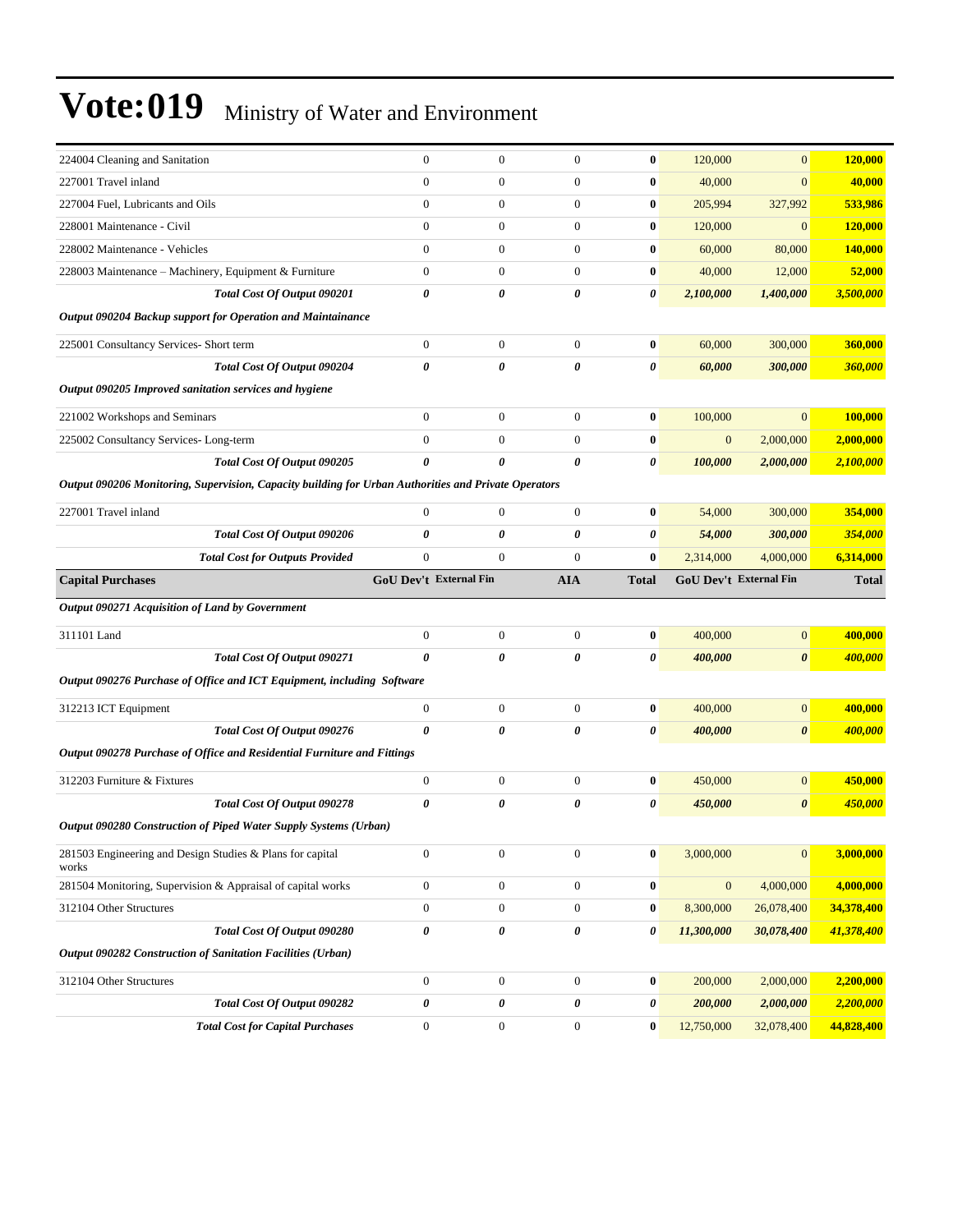| <b>Arrears</b>                                                              | <b>GoU Dev't External Fin</b> |                         | <b>AIA</b>       | <b>Total</b> | <b>GoU Dev't External Fin</b> |                            | <b>Total</b> |
|-----------------------------------------------------------------------------|-------------------------------|-------------------------|------------------|--------------|-------------------------------|----------------------------|--------------|
| Output 090299 Arrears                                                       |                               |                         |                  |              |                               |                            |              |
| 321605 Domestic arrears (Budgeting)                                         | $\boldsymbol{0}$              | $\boldsymbol{0}$        | $\boldsymbol{0}$ | $\bf{0}$     | 2,000,000                     | $\mathbf{0}$               | 2,000,000    |
| Total Cost Of Output 090299                                                 | 0                             | $\theta$                | 0                | 0            | 2,000,000                     | $\boldsymbol{\theta}$      | 2,000,000    |
| <b>Total Cost for Arrears</b>                                               | $\boldsymbol{0}$              | $\boldsymbol{0}$        | $\boldsymbol{0}$ | $\bf{0}$     | 2,000,000                     | $\mathbf{0}$               | 2,000,000    |
| <b>Total Cost for Project: 1533</b>                                         | $\mathbf{0}$                  | $\mathbf{0}$            | $\boldsymbol{0}$ | $\bf{0}$     | 17,064,000                    | 36,078,400                 | 53,142,400   |
| <b>Total Excluding Arrears</b>                                              | $\boldsymbol{0}$              | $\boldsymbol{0}$        | $\boldsymbol{0}$ | $\bf{0}$     | 15,064,000                    | 36,078,400                 | 51,142,400   |
| Project 1534 Water and Sanitation Development Facility North - Phase II     |                               |                         |                  |              |                               |                            |              |
| Thousand Uganda Shillings                                                   |                               | 2018/19 Approved Budget |                  |              |                               | 2019/20 Approved Estimates |              |
| <b>Outputs Provided</b>                                                     | <b>GoU Dev't External Fin</b> |                         | <b>AIA</b>       | <b>Total</b> | <b>GoU Dev't External Fin</b> |                            | <b>Total</b> |
| <b>Output 090201 Administration and Management Support</b>                  |                               |                         |                  |              |                               |                            |              |
| 211102 Contract Staff Salaries                                              | $\boldsymbol{0}$              | $\boldsymbol{0}$        | $\boldsymbol{0}$ | $\bf{0}$     | 1,160,000                     | $\mathbf{0}$               | 1,160,000    |
| 211103 Allowances (Inc. Casuals, Temporary)                                 | $\boldsymbol{0}$              | $\mathbf{0}$            | $\boldsymbol{0}$ | $\bf{0}$     | 120,248                       | $\mathbf{0}$               | 120,248      |
| 212101 Social Security Contributions                                        | $\overline{0}$                | $\mathbf{0}$            | $\boldsymbol{0}$ | $\bf{0}$     | 116,000                       | $\mathbf{0}$               | 116,000      |
| 221001 Advertising and Public Relations                                     | $\boldsymbol{0}$              | $\boldsymbol{0}$        | $\boldsymbol{0}$ | $\bf{0}$     | 80,000                        | $\mathbf{0}$               | 80,000       |
| 221002 Workshops and Seminars                                               | $\boldsymbol{0}$              | $\boldsymbol{0}$        | $\boldsymbol{0}$ | $\bf{0}$     | 65,000                        | $\mathbf{0}$               | 65,000       |
| 221003 Staff Training                                                       | $\mathbf{0}$                  | $\mathbf{0}$            | $\boldsymbol{0}$ | $\bf{0}$     | 20,000                        | $\mathbf{0}$               | 20,000       |
| 221004 Recruitment Expenses                                                 | $\boldsymbol{0}$              | $\mathbf{0}$            | $\boldsymbol{0}$ | $\bf{0}$     | 5,000                         | $\mathbf{0}$               | 5,000        |
| 221005 Hire of Venue (chairs, projector, etc)                               | $\mathbf{0}$                  | $\mathbf{0}$            | $\boldsymbol{0}$ | $\bf{0}$     | 9,000                         | $\mathbf{0}$               | 9,000        |
| 221007 Books, Periodicals & Newspapers                                      | $\boldsymbol{0}$              | $\boldsymbol{0}$        | $\boldsymbol{0}$ | $\bf{0}$     | 2,500                         | $\mathbf{0}$               | 2,500        |
| 221008 Computer supplies and Information Technology (IT)                    | $\boldsymbol{0}$              | $\boldsymbol{0}$        | $\boldsymbol{0}$ | $\bf{0}$     | 40,000                        | $\mathbf{0}$               | 40,000       |
| 221009 Welfare and Entertainment                                            | $\mathbf{0}$                  | $\mathbf{0}$            | $\boldsymbol{0}$ | $\bf{0}$     | 12,000                        | $\mathbf{0}$               | 12,000       |
| 221011 Printing, Stationery, Photocopying and Binding                       | $\boldsymbol{0}$              | $\mathbf{0}$            | $\boldsymbol{0}$ | $\bf{0}$     | 70,000                        | $\mathbf{0}$               | 70,000       |
| 221012 Small Office Equipment                                               | $\mathbf{0}$                  | $\mathbf{0}$            | $\boldsymbol{0}$ | $\bf{0}$     | 20,000                        | $\mathbf{0}$               | 20,000       |
| 221014 Bank Charges and other Bank related costs                            | $\boldsymbol{0}$              | $\mathbf{0}$            | $\boldsymbol{0}$ | $\bf{0}$     | 4,000                         | 4,800                      | 8,800        |
| 221015 Financial and related costs (e.g. shortages, pilferages,<br>$etc.$ ) | $\boldsymbol{0}$              | $\boldsymbol{0}$        | $\boldsymbol{0}$ | $\bf{0}$     | 2,000                         | $\mathbf{0}$               | 2,000        |
| 221016 IFMS Recurrent costs                                                 | $\boldsymbol{0}$              | $\boldsymbol{0}$        | $\boldsymbol{0}$ | $\bf{0}$     | 12,000                        | $\mathbf{0}$               | 12,000       |
| 222001 Telecommunications                                                   | $\mathbf{0}$                  | $\mathbf{0}$            | $\boldsymbol{0}$ | $\bf{0}$     | 3,000                         | $\mathbf{0}$               | 3,000        |
| 222002 Postage and Courier                                                  | $\Omega$                      | $\mathbf{0}$            | $\overline{0}$   | $\mathbf{0}$ | 400                           | $\mathbf{0}$               | 400          |
| 223004 Guard and Security services                                          | $\boldsymbol{0}$              | $\boldsymbol{0}$        | $\boldsymbol{0}$ | $\bf{0}$     | 21,000                        | $\mathbf{0}$               | 21,000       |
| 223005 Electricity                                                          | $\boldsymbol{0}$              | $\boldsymbol{0}$        | $\boldsymbol{0}$ | $\pmb{0}$    | 24,300                        | $\mathbf{0}$               | 24,300       |
| 223006 Water                                                                | $\boldsymbol{0}$              | $\boldsymbol{0}$        | $\boldsymbol{0}$ | $\bf{0}$     | 4,500                         | $\mathbf{0}$               | 4,500        |
| 224004 Cleaning and Sanitation                                              | $\boldsymbol{0}$              | $\boldsymbol{0}$        | $\boldsymbol{0}$ | $\bf{0}$     | 4,000                         | $\mathbf{0}$               | 4,000        |
| 224005 Uniforms, Beddings and Protective Gear                               | $\boldsymbol{0}$              | $\boldsymbol{0}$        | $\boldsymbol{0}$ | $\bf{0}$     | 1,000                         | $\mathbf{0}$               | <b>1,000</b> |
| 225002 Consultancy Services-Long-term                                       | $\boldsymbol{0}$              | $\boldsymbol{0}$        | $\boldsymbol{0}$ | $\bf{0}$     | 200,000                       | $\mathbf{0}$               | 200,000      |
| 227001 Travel inland                                                        | $\boldsymbol{0}$              | $\boldsymbol{0}$        | $\boldsymbol{0}$ | $\bf{0}$     | 69,500                        | $\mathbf{0}$               | 69,500       |
| 227002 Travel abroad                                                        | $\boldsymbol{0}$              | $\boldsymbol{0}$        | $\boldsymbol{0}$ | $\bf{0}$     | 40,000                        | $\mathbf{0}$               | 40,000       |
| 227004 Fuel, Lubricants and Oils                                            | $\boldsymbol{0}$              | $\boldsymbol{0}$        | $\boldsymbol{0}$ | $\bf{0}$     | 160,000                       | $\mathbf{0}$               | 160,000      |
| 228002 Maintenance - Vehicles                                               | $\boldsymbol{0}$              | $\boldsymbol{0}$        | $\boldsymbol{0}$ | $\bf{0}$     | 80,000                        | $\mathbf{0}$               | 80,000       |
| 228003 Maintenance - Machinery, Equipment & Furniture                       | $\boldsymbol{0}$              | $\boldsymbol{0}$        | $\boldsymbol{0}$ | $\bf{0}$     | 20,000                        | $\mathbf{0}$               | 20,000       |
| 228004 Maintenance – Other                                                  | $\boldsymbol{0}$              | $\boldsymbol{0}$        | $\boldsymbol{0}$ | $\bf{0}$     | 12,000                        | $\mathbf{0}$               | 12,000       |
| Total Cost Of Output 090201                                                 | 0                             | 0                       | 0                | 0            | 2,377,448                     | 4,800                      | 2,382,248    |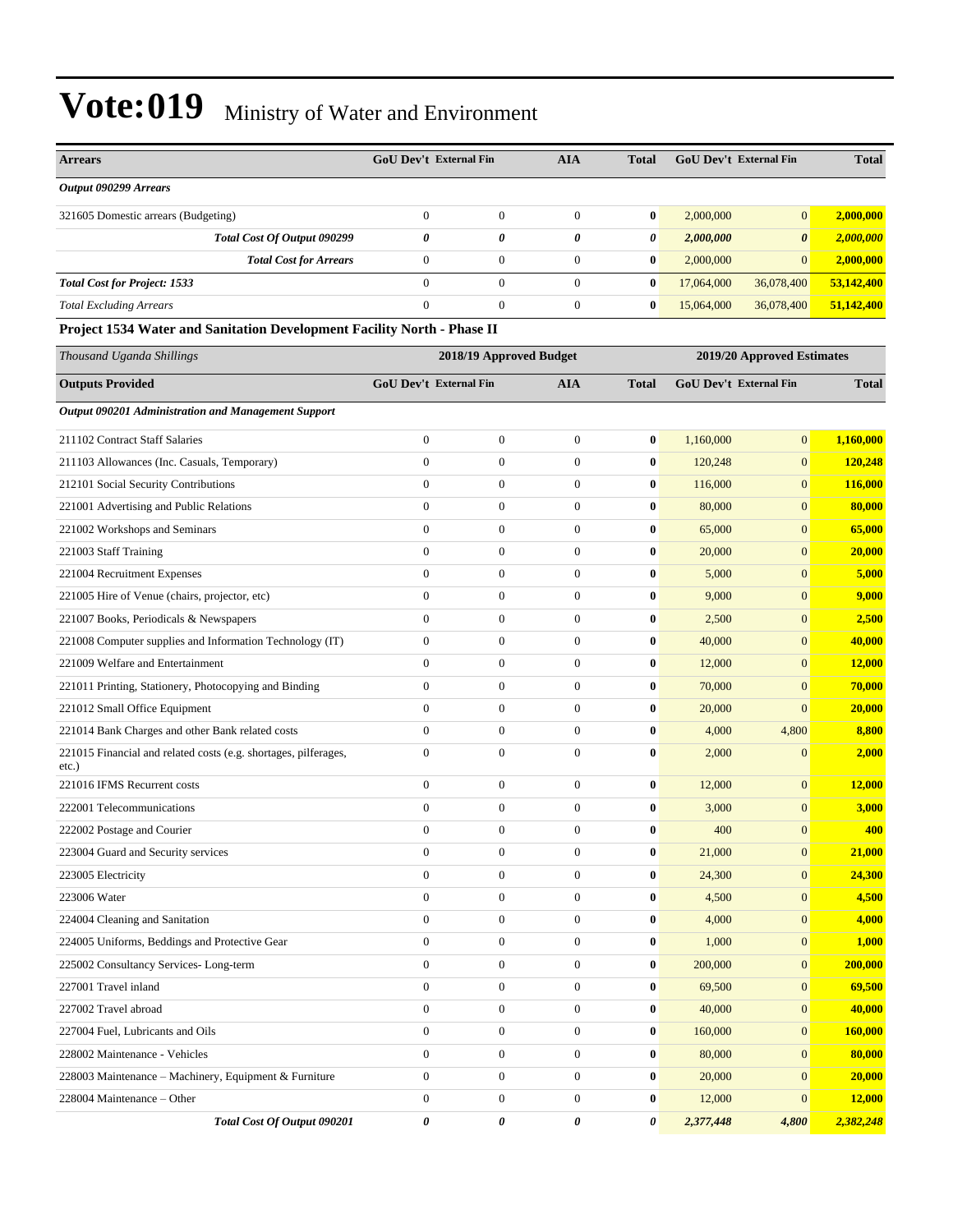| Output 090202 Policies, Plans, standards and regulations developed                                   |                               |                  |                  |                  |                        |                       |               |
|------------------------------------------------------------------------------------------------------|-------------------------------|------------------|------------------|------------------|------------------------|-----------------------|---------------|
| 221002 Workshops and Seminars                                                                        | $\boldsymbol{0}$              | $\boldsymbol{0}$ | $\boldsymbol{0}$ | $\bf{0}$         | 12,000                 | $\overline{0}$        | 12,000        |
| 221011 Printing, Stationery, Photocopying and Binding                                                | $\mathbf{0}$                  | $\boldsymbol{0}$ | $\overline{0}$   | $\bf{0}$         | 600                    | $\overline{0}$        | 600           |
| 225001 Consultancy Services- Short term                                                              | $\mathbf{0}$                  | $\boldsymbol{0}$ | $\boldsymbol{0}$ | $\bf{0}$         | 50,000                 | $\boldsymbol{0}$      | 50,000        |
| 225002 Consultancy Services-Long-term                                                                | $\boldsymbol{0}$              | $\boldsymbol{0}$ | $\boldsymbol{0}$ | $\bf{0}$         | 150,000                | $\boldsymbol{0}$      | 150,000       |
| 227001 Travel inland                                                                                 | $\overline{0}$                | $\boldsymbol{0}$ | $\overline{0}$   | $\bf{0}$         | 40,000                 | $\boldsymbol{0}$      | 40,000        |
| 227004 Fuel, Lubricants and Oils                                                                     | $\mathbf{0}$                  | $\boldsymbol{0}$ | $\boldsymbol{0}$ | $\bf{0}$         | 20,000                 | $\overline{0}$        | 20,000        |
| Total Cost Of Output 090202                                                                          | $\boldsymbol{\theta}$         | 0                | 0                | $\pmb{\theta}$   | 272,600                | $\boldsymbol{\theta}$ | 272,600       |
| Output 090204 Backup support for Operation and Maintainance                                          |                               |                  |                  |                  |                        |                       |               |
| 221002 Workshops and Seminars                                                                        | $\mathbf{0}$                  | $\boldsymbol{0}$ | $\boldsymbol{0}$ | $\bf{0}$         | 30,000                 | $\boldsymbol{0}$      | 30,000        |
| 221011 Printing, Stationery, Photocopying and Binding                                                | $\boldsymbol{0}$              | $\boldsymbol{0}$ | $\boldsymbol{0}$ | $\bf{0}$         | 6,000                  | $\boldsymbol{0}$      | 6,000         |
| 227001 Travel inland                                                                                 | $\mathbf{0}$                  | $\overline{0}$   | $\overline{0}$   | $\bf{0}$         | 30,000                 | $\overline{0}$        | 30,000        |
| 227004 Fuel, Lubricants and Oils                                                                     | $\mathbf{0}$                  | $\boldsymbol{0}$ | $\boldsymbol{0}$ | $\bf{0}$         | 19,000                 | $\overline{0}$        | <b>19,000</b> |
| Total Cost Of Output 090204                                                                          | $\boldsymbol{\theta}$         | 0                | 0                | 0                | 85,000                 | $\boldsymbol{\theta}$ | 85,000        |
| Output 090205 Improved sanitation services and hygiene                                               |                               |                  |                  |                  |                        |                       |               |
| 221002 Workshops and Seminars                                                                        | $\mathbf{0}$                  | $\boldsymbol{0}$ | $\boldsymbol{0}$ | $\bf{0}$         | 23,000                 | $\boldsymbol{0}$      | 23,000        |
| 221011 Printing, Stationery, Photocopying and Binding                                                | $\mathbf{0}$                  | $\boldsymbol{0}$ | $\boldsymbol{0}$ | $\bf{0}$         | 6,000                  | $\boldsymbol{0}$      | 6,000         |
| 225001 Consultancy Services- Short term                                                              | $\mathbf{0}$                  | $\boldsymbol{0}$ | $\overline{0}$   | $\bf{0}$         | 90,000                 | $\boldsymbol{0}$      | 90,000        |
| 225002 Consultancy Services-Long-term                                                                | $\mathbf{0}$                  | $\boldsymbol{0}$ | $\boldsymbol{0}$ | $\bf{0}$         | 400,000                | $\boldsymbol{0}$      | 400,000       |
| 227001 Travel inland                                                                                 | $\overline{0}$                | $\boldsymbol{0}$ | $\boldsymbol{0}$ | $\bf{0}$         | 60,000                 | $\boldsymbol{0}$      | 60,000        |
| 227004 Fuel, Lubricants and Oils                                                                     | $\mathbf{0}$                  | $\boldsymbol{0}$ | $\boldsymbol{0}$ | $\bf{0}$         | 25,000                 | $\boldsymbol{0}$      | 25,000        |
| Total Cost Of Output 090205                                                                          | $\theta$                      | 0                | 0                | 0                | 604,000                | $\boldsymbol{\theta}$ | 604,000       |
| Output 090206 Monitoring, Supervision, Capacity building for Urban Authorities and Private Operators |                               |                  |                  |                  |                        |                       |               |
| 221002 Workshops and Seminars                                                                        | $\mathbf{0}$                  | $\overline{0}$   | $\boldsymbol{0}$ | $\bf{0}$         | 20,000                 | $\boldsymbol{0}$      | 20,000        |
| 221011 Printing, Stationery, Photocopying and Binding                                                | $\mathbf{0}$                  | $\boldsymbol{0}$ | $\boldsymbol{0}$ | $\bf{0}$         | 6,000                  | $\overline{0}$        | 6,000         |
| 227001 Travel inland                                                                                 | $\mathbf{0}$                  | $\boldsymbol{0}$ | $\boldsymbol{0}$ | $\bf{0}$         | 80,000                 | $\boldsymbol{0}$      | 80,000        |
| 227004 Fuel, Lubricants and Oils                                                                     | $\mathbf{0}$                  | $\boldsymbol{0}$ | $\boldsymbol{0}$ | $\bf{0}$         | 20,000                 | $\overline{0}$        | 20,000        |
| Total Cost Of Output 090206                                                                          | 0                             | 0                | 0                | 0                | 126,000                | $\boldsymbol{\theta}$ | 126,000       |
| <b>Total Cost for Outputs Provided</b>                                                               | $\overline{0}$                | $\overline{0}$   | $\overline{0}$   | $\bf{0}$         | 3,465,048              | 4,800                 | 3,469,848     |
| <b>Capital Purchases</b>                                                                             | <b>GoU Dev't External Fin</b> |                  | AIA              | <b>Total</b>     | GoU Dev't External Fin |                       | <b>Total</b>  |
| Output 090271 Acquisition of Land by Government                                                      |                               |                  |                  |                  |                        |                       |               |
| 311101 Land                                                                                          | $\boldsymbol{0}$              | $\boldsymbol{0}$ | $\boldsymbol{0}$ | $\boldsymbol{0}$ | 400,000                | 0                     | 400,000       |
| Total Cost Of Output 090271                                                                          | $\pmb{\theta}$                | 0                | 0                | 0                | 400,000                | $\boldsymbol{\theta}$ | 400,000       |
| Output 090272 Government Buildings and Administrative Infrastructure                                 |                               |                  |                  |                  |                        |                       |               |
| 312101 Non-Residential Buildings                                                                     | $\mathbf{0}$                  | $\boldsymbol{0}$ | $\boldsymbol{0}$ | $\boldsymbol{0}$ | 100,000                | 0                     | 100,000       |
| Total Cost Of Output 090272                                                                          | $\boldsymbol{\theta}$         | 0                | 0                | 0                | 100,000                | $\boldsymbol{\theta}$ | 100,000       |
| Output 090276 Purchase of Office and ICT Equipment, including Software                               |                               |                  |                  |                  |                        |                       |               |
| 312213 ICT Equipment                                                                                 | $\boldsymbol{0}$              | $\boldsymbol{0}$ | $\overline{0}$   | $\pmb{0}$        | 120,000                | 0                     | 120,000       |
| Total Cost Of Output 090276                                                                          | $\pmb{\theta}$                | $\pmb{\theta}$   | 0                | 0                | 120,000                | $\boldsymbol{\theta}$ | 120,000       |
| Output 090277 Purchase of Specialised Machinery & Equipment                                          |                               |                  |                  |                  |                        |                       |               |
|                                                                                                      |                               |                  |                  |                  |                        |                       |               |
| 312202 Machinery and Equipment                                                                       | $\boldsymbol{0}$              | $\boldsymbol{0}$ | $\boldsymbol{0}$ | $\boldsymbol{0}$ | 300,000                | $\overline{0}$        | 300,000       |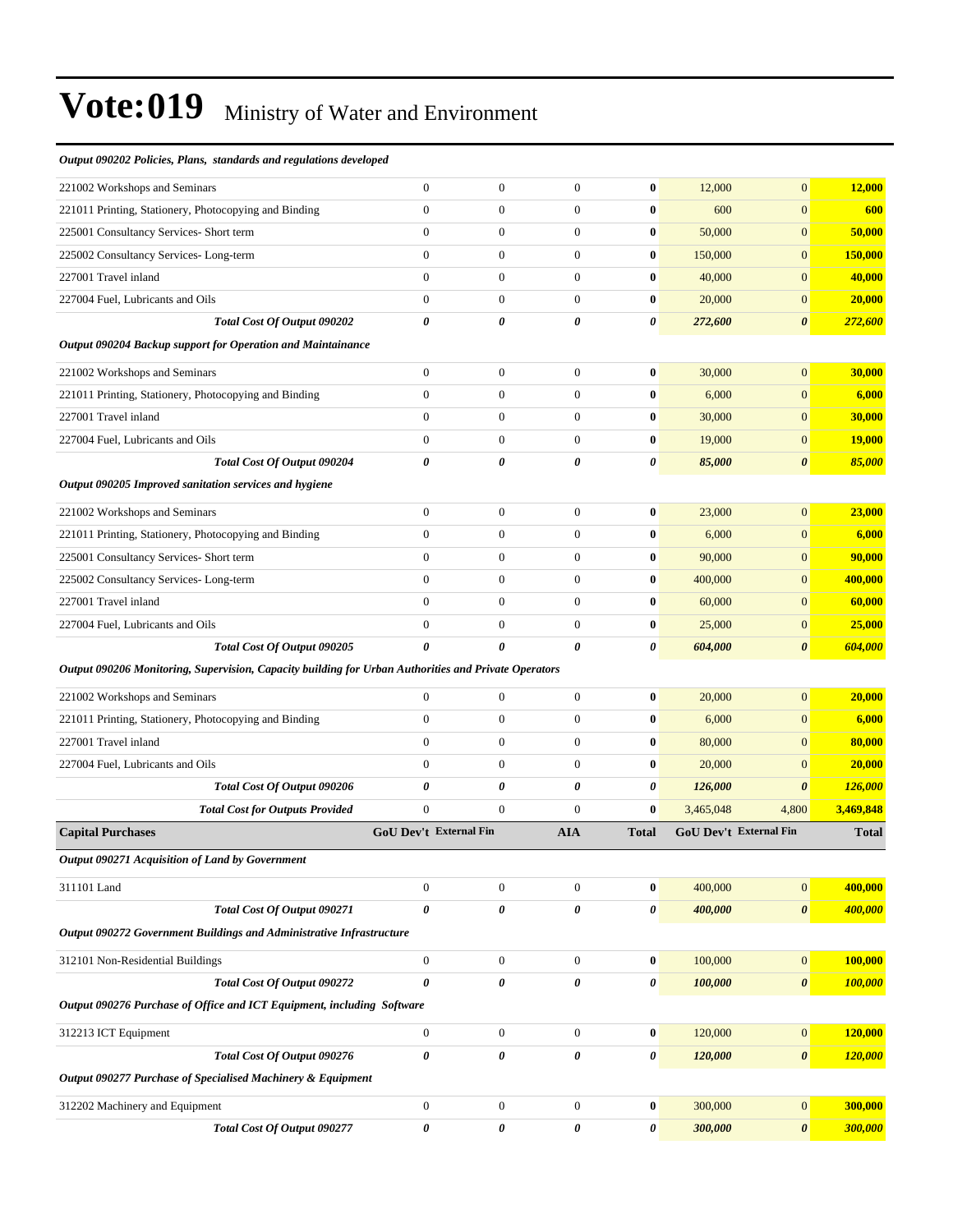| Output 090278 Purchase of Office and Residential Furniture and Fittings |                        |                         |                       |                       |                        |                            |              |
|-------------------------------------------------------------------------|------------------------|-------------------------|-----------------------|-----------------------|------------------------|----------------------------|--------------|
| 312203 Furniture & Fixtures                                             | $\boldsymbol{0}$       | $\boldsymbol{0}$        | $\boldsymbol{0}$      | $\bf{0}$              | 60,050                 | $\boldsymbol{0}$           | 60,050       |
| Total Cost Of Output 090278                                             | 0                      | 0                       | $\boldsymbol{\theta}$ | $\boldsymbol{\theta}$ | 60,050                 | $\boldsymbol{\theta}$      | 60,050       |
| Output 090280 Construction of Piped Water Supply Systems (Urban)        |                        |                         |                       |                       |                        |                            |              |
| 281502 Feasibility Studies for Capital Works                            | $\overline{0}$         | $\boldsymbol{0}$        | $\mathbf{0}$          | $\bf{0}$              | 400,000                | 400,000                    | 800,000      |
| 281503 Engineering and Design Studies & Plans for capital<br>works      | $\boldsymbol{0}$       | $\boldsymbol{0}$        | $\boldsymbol{0}$      | $\bf{0}$              | 800,000                | 1,660,000                  | 2,460,000    |
| 281504 Monitoring, Supervision & Appraisal of capital works             | $\boldsymbol{0}$       | $\boldsymbol{0}$        | $\boldsymbol{0}$      | $\bf{0}$              | 105,000                | $\mathbf{0}$               | 105,000      |
| 312104 Other Structures                                                 | $\boldsymbol{0}$       | $\boldsymbol{0}$        | $\boldsymbol{0}$      | $\bf{0}$              | 1,026,802              | 15,225,150                 | 16,251,952   |
| Total Cost Of Output 090280                                             | 0                      | 0                       | $\boldsymbol{\theta}$ | $\boldsymbol{\theta}$ | 2,331,802              | 17,285,150                 | 19,616,952   |
| Output 090281 Energy installation for pumped water supply schemes       |                        |                         |                       |                       |                        |                            |              |
| 312104 Other Structures                                                 | $\boldsymbol{0}$       | $\boldsymbol{0}$        | $\mathbf{0}$          | $\bf{0}$              | 100,000                | $\mathbf{0}$               | 100,000      |
| Total Cost Of Output 090281                                             | 0                      | 0                       | 0                     | $\boldsymbol{\theta}$ | 100,000                | $\boldsymbol{\theta}$      | 100,000      |
| Output 090282 Construction of Sanitation Facilities (Urban)             |                        |                         |                       |                       |                        |                            |              |
| 281503 Engineering and Design Studies & Plans for capital<br>works      | $\overline{0}$         | $\boldsymbol{0}$        | $\boldsymbol{0}$      | $\bf{0}$              | 300,000                | $\mathbf{0}$               | 300,000      |
| 281504 Monitoring, Supervision & Appraisal of capital works             | $\boldsymbol{0}$       | $\boldsymbol{0}$        | $\boldsymbol{0}$      | $\bf{0}$              | 60,000                 | $\mathbf{0}$               | 60,000       |
| 312104 Other Structures                                                 | $\overline{0}$         | $\mathbf{0}$            | $\boldsymbol{0}$      | $\bf{0}$              | 830,000                | 1,383,250                  | 2,213,250    |
| Total Cost Of Output 090282                                             | 0                      | 0                       | $\boldsymbol{\theta}$ | 0                     | 1,190,000              | 1,383,250                  | 2,573,250    |
| <b>Total Cost for Capital Purchases</b>                                 | $\boldsymbol{0}$       | $\mathbf{0}$            | $\boldsymbol{0}$      | $\bf{0}$              | 4,601,852              | 18,668,400                 | 23,270,252   |
| <b>Arrears</b>                                                          | GoU Dev't External Fin |                         | <b>AIA</b>            | <b>Total</b>          | GoU Dev't External Fin |                            | <b>Total</b> |
| Output 090299 Arrears                                                   |                        |                         |                       |                       |                        |                            |              |
| 321605 Domestic arrears (Budgeting)                                     | $\boldsymbol{0}$       | $\boldsymbol{0}$        | $\boldsymbol{0}$      | $\bf{0}$              | 1,200,000              | $\mathbf{0}$               | 1,200,000    |
| Total Cost Of Output 090299                                             | 0                      | 0                       | 0                     | 0                     | 1,200,000              | $\boldsymbol{\theta}$      | 1,200,000    |
| <b>Total Cost for Arrears</b>                                           | $\boldsymbol{0}$       | $\overline{0}$          | $\boldsymbol{0}$      | $\bf{0}$              | 1,200,000              | $\overline{0}$             | 1,200,000    |
| <b>Total Cost for Project: 1534</b>                                     | $\overline{0}$         | $\overline{0}$          | $\mathbf{0}$          | $\bf{0}$              | 9,266,900              | 18,673,200                 | 27,940,100   |
| <b>Total Excluding Arrears</b>                                          | $\overline{0}$         | $\overline{0}$          | $\boldsymbol{0}$      | $\bf{0}$              | 8,066,900              | 18,673,200                 | 26,740,100   |
|                                                                         | GoU                    | <b>External Fin</b>     | <b>AIA</b>            | <b>Total</b>          | GoU                    | <b>External Fin</b>        | <b>Total</b> |
| <b>Total Cost for Programme 02</b>                                      | 68,753,657             | 465,695,644             | $\bf{0}$              | 534,449,302           | 162,301,680            | 315,081,766                | 477,383,446  |
| <b>Total Excluding Arrears</b>                                          | 68,753,657             | 465,695,644             | $\boldsymbol{0}$      | 534,449,302           | 156,301,680            | 315,081,766                | 471,383,446  |
| Programme :0903 Water for Production                                    |                        |                         |                       |                       |                        |                            |              |
| <b>Recurrent Budget Estimates</b>                                       |                        |                         |                       |                       |                        |                            |              |
| <b>SubProgramme 13 Water for Production</b>                             |                        |                         |                       |                       |                        |                            |              |
| Thousand Uganda Shillings                                               |                        | 2018/19 Approved Budget |                       |                       |                        | 2019/20 Approved Estimates |              |
| <b>Outputs Provided</b>                                                 | Wage                   | Non Wage                | AIA                   | <b>Total</b>          | Wage                   | Non Wage                   | <b>Total</b> |
| Output 090302 Administration and Management Support                     |                        |                         |                       |                       |                        |                            |              |
| 211101 General Staff Salaries                                           |                        |                         |                       |                       |                        |                            |              |
|                                                                         | 490,496                | $\overline{0}$          | $\mathbf{0}$          | 490,496               | 210,353                | $\mathbf{0}$               | 210,353      |
| 211103 Allowances (Inc. Casuals, Temporary)                             | $\boldsymbol{0}$       | 35,260                  | $\boldsymbol{0}$      | 35,260                | $\boldsymbol{0}$       | 5,260                      | 5,260        |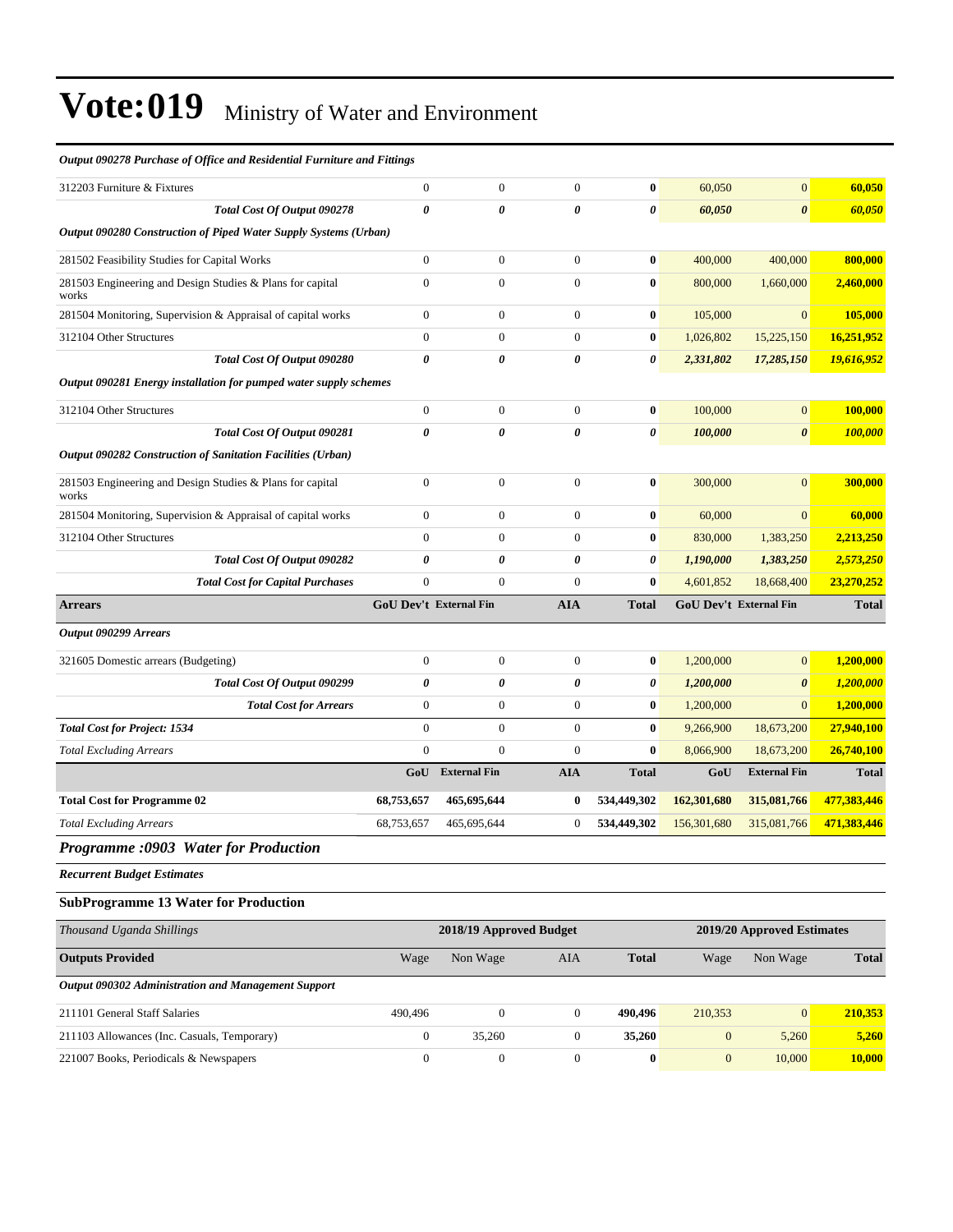| 221009 Welfare and Entertainment                                                | $\theta$               | $\mathbf{0}$            | $\boldsymbol{0}$ | $\bf{0}$     | $\mathbf{0}$     | 20,000                     | 20,000         |
|---------------------------------------------------------------------------------|------------------------|-------------------------|------------------|--------------|------------------|----------------------------|----------------|
| Total Cost of Output 02                                                         | 490,496                | 35,260                  | 0                | 525,756      | 210,353          | 35,260                     | 245,613        |
| <b>Total Cost Of Outputs Provided</b>                                           | 490,496                | 35,260                  | 0                | 525,756      | 210,353          | 35,260                     | 245,613        |
| <b>Total Cost for SubProgramme 13</b>                                           | 490,496                | 35,260                  | $\bf{0}$         | 525,756      | 210,353          | 35,260                     | 245,613        |
| <b>Total Excluding Arrears</b>                                                  | 490,496                | 35,260                  | $\boldsymbol{0}$ | 525,756      | 210,353          | 35,260                     | 245,613        |
| <b>Development Budget Estimates</b>                                             |                        |                         |                  |              |                  |                            |                |
| Project 1396 Water for Production Regional Center-North (WfPRC-N) based in Lira |                        |                         |                  |              |                  |                            |                |
| Thousand Uganda Shillings                                                       |                        | 2018/19 Approved Budget |                  |              |                  | 2019/20 Approved Estimates |                |
| <b>Outputs Provided</b>                                                         | GoU Dev't External Fin |                         | <b>AIA</b>       | <b>Total</b> |                  | GoU Dev't External Fin     | <b>Total</b>   |
| Output 090301 Supervision and monitoring of WfP activities                      |                        |                         |                  |              |                  |                            |                |
| 211103 Allowances (Inc. Casuals, Temporary)                                     | $\theta$               | $\boldsymbol{0}$        | $\mathbf{0}$     | $\bf{0}$     | 40,000           | $\mathbf{0}$               | 40,000         |
| 221003 Staff Training                                                           | 20,000                 | $\boldsymbol{0}$        | $\boldsymbol{0}$ | 20,000       | $\overline{0}$   | $\mathbf{0}$               | $\mathbf{0}$   |
| 227001 Travel inland                                                            | $\mathbf{0}$           | $\mathbf{0}$            | $\boldsymbol{0}$ | $\bf{0}$     | 85,000           | $\mathbf{0}$               | 85,000         |
| 227004 Fuel, Lubricants and Oils                                                | 60,000                 | $\boldsymbol{0}$        | $\boldsymbol{0}$ | 60,000       | $\boldsymbol{0}$ | $\mathbf{0}$               | $\bf{0}$       |
| 228002 Maintenance - Vehicles                                                   | 60,000                 | $\boldsymbol{0}$        | $\boldsymbol{0}$ | 60,000       | $\overline{0}$   | $\mathbf{0}$               | $\bf{0}$       |
| Total Cost Of Output 090301                                                     | 140,000                | 0                       | 0                | 140,000      | 125,000          | $\boldsymbol{\theta}$      | <b>125,000</b> |
| <b>Output 090302 Administration and Management Support</b>                      |                        |                         |                  |              |                  |                            |                |
| 211102 Contract Staff Salaries                                                  | 15,480                 | $\boldsymbol{0}$        | $\mathbf{0}$     | 15,480       | 89,880           | $\mathbf{0}$               | 89,880         |
| 211103 Allowances (Inc. Casuals, Temporary)                                     | 20,000                 | $\overline{0}$          | $\boldsymbol{0}$ | 20,000       | 48,000           | $\mathbf{0}$               | 48,000         |
| 212101 Social Security Contributions                                            | 6,880                  | $\boldsymbol{0}$        | $\boldsymbol{0}$ | 6,880        | 4,496            | $\mathbf{0}$               | 4,496          |
| 221001 Advertising and Public Relations                                         | 10,000                 | $\boldsymbol{0}$        | $\boldsymbol{0}$ | 10,000       | 65,000           | $\mathbf{0}$               | 65,000         |
| 221002 Workshops and Seminars                                                   | $\mathbf{0}$           | $\boldsymbol{0}$        | $\mathbf{0}$     | $\bf{0}$     | 255,000          | $\mathbf{0}$               | 255,000        |
| 221003 Staff Training                                                           | $\theta$               | $\boldsymbol{0}$        | $\boldsymbol{0}$ | $\bf{0}$     | 100,000          | $\mathbf{0}$               | 100,000        |
| 221009 Welfare and Entertainment                                                | 4,000                  | $\overline{0}$          | $\boldsymbol{0}$ | 4,000        | 10,000           | $\mathbf{0}$               | 10,000         |
| 221011 Printing, Stationery, Photocopying and Binding                           | 10,000                 | $\boldsymbol{0}$        | $\boldsymbol{0}$ | 10,000       | 33,854           | $\mathbf{0}$               | 33,854         |
| 222001 Telecommunications                                                       | 1,600                  | $\boldsymbol{0}$        | $\boldsymbol{0}$ | 1,600        | 135,000          | $\mathbf{0}$               | 135,000        |
| 222003 Information and communications technology (ICT)                          | 6,000                  | $\boldsymbol{0}$        | $\mathbf{0}$     | 6,000        | $\boldsymbol{0}$ | $\mathbf{0}$               | $\bf{0}$       |
| 223004 Guard and Security services                                              | 3,000                  | $\boldsymbol{0}$        | $\boldsymbol{0}$ | 3,000        | 12,000           | $\mathbf{0}$               | <b>12,000</b>  |
| 223005 Electricity                                                              | 2,000                  | $\mathbf{0}$            | $\mathbf{0}$     | 2,000        | 4,000            | $\mathbf{0}$               | 4,000          |
| 223006 Water                                                                    | 2,000                  | $\boldsymbol{0}$        | $\boldsymbol{0}$ | 2,000        | 2,000            | $\mathbf{0}$               | <b>2,000</b>   |
| 224005 Uniforms, Beddings and Protective Gear                                   | $\boldsymbol{0}$       | $\boldsymbol{0}$        | $\boldsymbol{0}$ | $\bf{0}$     | 110,000          | $\mathbf{0}$               | 110,000        |
| 227004 Fuel, Lubricants and Oils                                                | 30,000                 | $\boldsymbol{0}$        | $\boldsymbol{0}$ | 30,000       | 78,000           | $\mathbf{0}$               | 78,000         |
| 228002 Maintenance - Vehicles                                                   | $\mathbf{0}$           | $\boldsymbol{0}$        | $\boldsymbol{0}$ | $\bf{0}$     | 120,000          | $\mathbf{0}$               | 120,000        |
| 228003 Maintenance - Machinery, Equipment & Furniture                           | 5,000                  | $\boldsymbol{0}$        | $\boldsymbol{0}$ | 5,000        | 14,000           | $\boldsymbol{0}$           | 14,000         |
| Total Cost Of Output 090302                                                     | 115,960                | 0                       | 0                | 115,960      | 1,081,230        | $\boldsymbol{\theta}$      | 1,081,230      |
| Output 090306 Suatainable Water for Production management systems established   |                        |                         |                  |              |                  |                            |                |
| 225002 Consultancy Services-Long-term                                           | 290,000                | $\boldsymbol{0}$        | $\boldsymbol{0}$ | 290,000      | 611,000          | $\mathbf{0}$               | 611,000        |
| 227001 Travel inland                                                            | 50,000                 | $\boldsymbol{0}$        | $\boldsymbol{0}$ | 50,000       | $\mathbf{0}$     | $\boldsymbol{0}$           | $\bf{0}$       |
| Total Cost Of Output 090306                                                     | 340,000                | 0                       | 0                | 340,000      | 611,000          | 0                          | 611,000        |
| <b>Total Cost for Outputs Provided</b>                                          | 595,960                | $\boldsymbol{0}$        | $\boldsymbol{0}$ | 595,960      | 1,817,230        | $\mathbf{0}$               | 1,817,230      |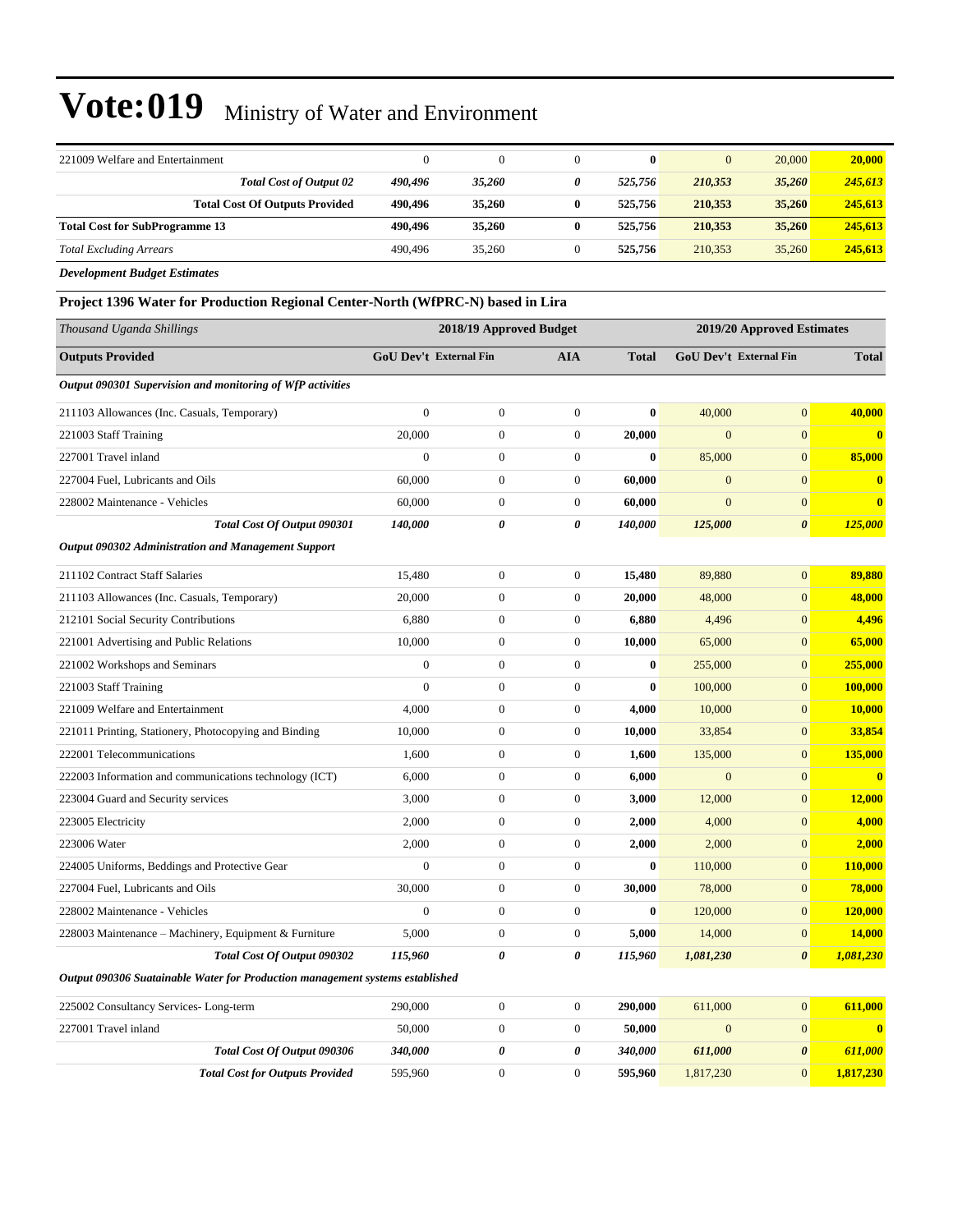| <b>Capital Purchases</b>                                                        |                  | GoU Dev't External Fin        | <b>AIA</b>              | <b>Total</b> |                | <b>GoU Dev't External Fin</b> | <b>Total</b>   |
|---------------------------------------------------------------------------------|------------------|-------------------------------|-------------------------|--------------|----------------|-------------------------------|----------------|
| Output 090371 Acquisition of Land by Government                                 |                  |                               |                         |              |                |                               |                |
| 311101 Land                                                                     | 20,000           | $\boldsymbol{0}$              | $\boldsymbol{0}$        | 20,000       | 160,000        | $\mathbf{0}$                  | 160,000        |
| Total Cost Of Output 090371                                                     | 20,000           | 0                             | 0                       | 20,000       | 160,000        | $\boldsymbol{\theta}$         | 160,000        |
| Output 090375 Purchase of Motor Vehicles and Other Transport Equipment          |                  |                               |                         |              |                |                               |                |
| 312201 Transport Equipment                                                      | $\boldsymbol{0}$ | $\boldsymbol{0}$              | $\mathbf{0}$            | $\bf{0}$     | 330,000        | $\boldsymbol{0}$              | 330,000        |
| Total Cost Of Output 090375                                                     | 0                | 0                             | $\boldsymbol{\theta}$   | 0            | 330,000        | $\pmb{\theta}$                | 330,000        |
| Output 090376 Purchase of Office and ICT Equipment, including Software          |                  |                               |                         |              |                |                               |                |
| 312213 ICT Equipment                                                            | 30,000           | $\boldsymbol{0}$              | $\mathbf{0}$            | 30,000       | 35,000         | $\boldsymbol{0}$              | 35,000         |
| Total Cost Of Output 090376                                                     | 30,000           | 0                             | 0                       | 30,000       | 35,000         | $\pmb{\theta}$                | 35,000         |
| Output 090377 Purchase of Specialised Machinery & Equipment                     |                  |                               |                         |              |                |                               |                |
| 312202 Machinery and Equipment                                                  | 150,000          | $\boldsymbol{0}$              | $\mathbf{0}$            | 150,000      | 200,000        | $\boldsymbol{0}$              | 200,000        |
| Total Cost Of Output 090377                                                     | 150,000          | 0                             | 0                       | 150,000      | 200,000        | 0                             | <b>200,000</b> |
| Output 090378 Purchase of Office and Residential Furniture and Fittings         |                  |                               |                         |              |                |                               |                |
| 312203 Furniture & Fixtures                                                     | 20,000           | $\boldsymbol{0}$              | $\mathbf{0}$            | 20,000       | 50,000         | $\boldsymbol{0}$              | 50,000         |
| Total Cost Of Output 090378                                                     | 20,000           | 0                             | 0                       | 20,000       | 50,000         | $\boldsymbol{\theta}$         | 50,000         |
| <b>Output 090381 Construction of Water Surface Reservoirs</b>                   |                  |                               |                         |              |                |                               |                |
| 281503 Engineering and Design Studies & Plans for capital<br>works              | 866,000          | $\boldsymbol{0}$              | $\mathbf{0}$            | 866,000      | 2,446,730      | $\overline{0}$                | 2,446,730      |
| 281504 Monitoring, Supervision & Appraisal of capital works                     | 128,100          | $\boldsymbol{0}$              | $\boldsymbol{0}$        | 128,100      | $\overline{0}$ | $\mathbf{0}$                  | $\bf{0}$       |
| 312104 Other Structures                                                         | 11,646,900       | $\boldsymbol{0}$              | $\boldsymbol{0}$        | 11,646,900   | 17,088,000     | $\mathbf{0}$                  | 17,088,000     |
| Total Cost Of Output 090381                                                     | 12,641,000       | 0                             | 0                       | 12,641,000   | 19,534,730     | $\boldsymbol{\theta}$         | 19,534,730     |
| <b>Total Cost for Capital Purchases</b>                                         | 12,861,000       | $\boldsymbol{0}$              | $\boldsymbol{0}$        | 12,861,000   | 20,309,730     | $\mathbf{0}$                  | 20,309,730     |
| <b>Total Cost for Project: 1396</b>                                             | 13,456,960       | $\boldsymbol{0}$              | $\boldsymbol{0}$        | 13,456,960   | 22,126,960     | $\mathbf{0}$                  | 22,126,960     |
| <b>Total Excluding Arrears</b>                                                  | 13,456,960       | $\boldsymbol{0}$              | $\boldsymbol{0}$        | 13,456,960   | 22,126,960     | $\overline{0}$                | 22,126,960     |
| Project 1397 Water for Production Regional Center-East (WfPRC_E) based in Mbale |                  |                               |                         |              |                |                               |                |
| Thousand Uganda Shillings                                                       |                  |                               | 2018/19 Approved Budget |              |                | 2019/20 Approved Estimates    |                |
| <b>Outputs Provided</b>                                                         |                  | <b>GoU Dev't External Fin</b> | AIA                     | <b>Total</b> |                | <b>GoU Dev't External Fin</b> | <b>Total</b>   |
| Output 090301 Supervision and monitoring of WfP activities                      |                  |                               |                         |              |                |                               |                |
| 221003 Staff Training                                                           | 50,000           | $\boldsymbol{0}$              | $\boldsymbol{0}$        | 50,000       | 60,000         | $\overline{0}$                | 60,000         |
| 223004 Guard and Security services                                              | 36,960           | $\boldsymbol{0}$              | $\mathbf{0}$            | 36,960       | 80,640         | $\mathbf{0}$                  | 80,640         |
| 227001 Travel inland                                                            | $\boldsymbol{0}$ | $\boldsymbol{0}$              | $\boldsymbol{0}$        | $\bf{0}$     | 336,960        | $\mathbf{0}$                  | 336,960        |
| 227004 Fuel, Lubricants and Oils                                                | 60,000           | $\boldsymbol{0}$              | $\boldsymbol{0}$        | 60,000       | 72,000         | $\mathbf{0}$                  | 72,000         |
| 228002 Maintenance - Vehicles                                                   | 60,000           | $\boldsymbol{0}$              | $\mathbf{0}$            | 60,000       | 80,000         | $\mathbf{0}$                  | 80,000         |
| Total Cost Of Output 090301                                                     | 206,960          | 0                             | 0                       | 206,960      | 629,600        | 0                             | 629,600        |
| Output 090302 Administration and Management Support                             |                  |                               |                         |              |                |                               |                |
| 211102 Contract Staff Salaries                                                  | 37,636           | $\boldsymbol{0}$              | $\boldsymbol{0}$        | 37,636       | 48,181         | $\overline{0}$                | 48,181         |
| 211103 Allowances (Inc. Casuals, Temporary)                                     | 20,000           | $\boldsymbol{0}$              | $\boldsymbol{0}$        | 20,000       | 40,000         | $\boldsymbol{0}$              | 40,000         |
| 221001 Advertising and Public Relations                                         | 12,500           | $\boldsymbol{0}$              | $\boldsymbol{0}$        | 12,500       | 12,500         | $\mathbf{0}$                  | 12,500         |
| 221009 Welfare and Entertainment                                                | 10,800           | $\boldsymbol{0}$              | $\boldsymbol{0}$        | 10,800       | 10,800         | $\mathbf{0}$                  | 10,800         |
| 221011 Printing, Stationery, Photocopying and Binding                           | 18,000           | $\boldsymbol{0}$              | $\boldsymbol{0}$        | 18,000       | 26,000         | $\bf{0}$                      | 26,000         |
| 222003 Information and communications technology (ICT)                          | 8,000            | $\boldsymbol{0}$              | $\mathbf{0}$            | 8,000        | 8,000          | $\mathbf{0}$                  | 8,000          |
| 223004 Guard and Security services                                              | 20,400           | $\boldsymbol{0}$              | $\overline{0}$          | 20,400       | 40,800         | 0                             | 40,800         |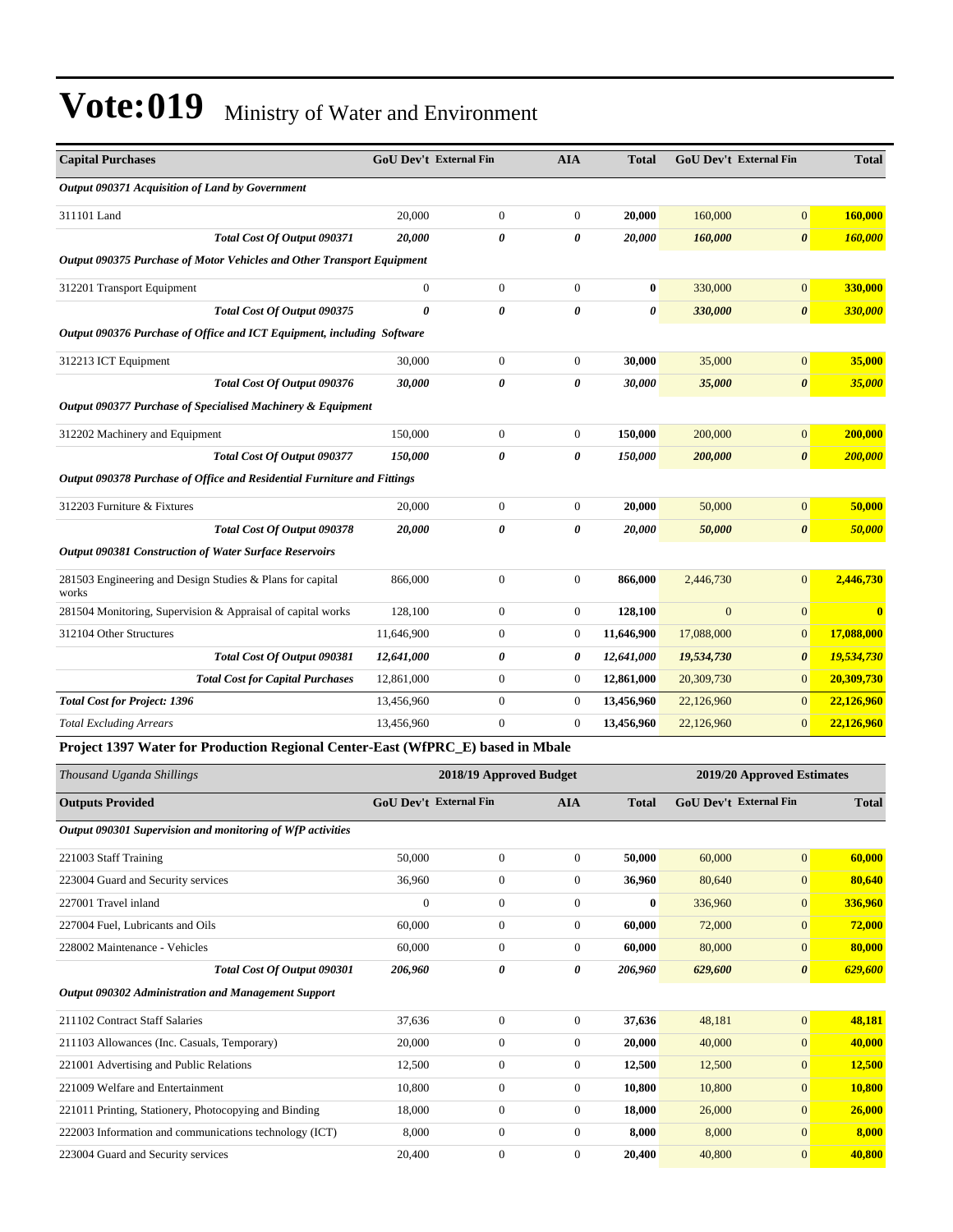| 223005 Electricity                                                            | 3,800                         | $\boldsymbol{0}$ | $\mathbf{0}$     | 3,800            | 3,800        | $\mathbf{0}$           | 3,800         |
|-------------------------------------------------------------------------------|-------------------------------|------------------|------------------|------------------|--------------|------------------------|---------------|
| 223006 Water                                                                  | 3,600                         | $\boldsymbol{0}$ | $\boldsymbol{0}$ | 3,600            | 3,600        | $\boldsymbol{0}$       | 3,600         |
| 227004 Fuel, Lubricants and Oils                                              | 20,000                        | $\boldsymbol{0}$ | $\boldsymbol{0}$ | 20,000           | 40,000       | $\overline{0}$         | 40,000        |
| 228003 Maintenance - Machinery, Equipment & Furniture                         | $\boldsymbol{0}$              | $\boldsymbol{0}$ | $\boldsymbol{0}$ | $\bf{0}$         | 14,000       | $\boldsymbol{0}$       | <b>14,000</b> |
| 228004 Maintenance - Other                                                    | 14,000                        | $\boldsymbol{0}$ | 0                | 14,000           | $\mathbf{0}$ | $\mathbf{0}$           | $\mathbf{0}$  |
| Total Cost Of Output 090302                                                   | 168,736                       | 0                | 0                | 168,736          | 247,681      | $\boldsymbol{\theta}$  | 247,681       |
| Output 090306 Suatainable Water for Production management systems established |                               |                  |                  |                  |              |                        |               |
| 225002 Consultancy Services-Long-term                                         | 436,800                       | $\boldsymbol{0}$ | $\boldsymbol{0}$ | 436,800          | 877,800      | $\mathbf{0}$           | 877,800       |
| Total Cost Of Output 090306                                                   | 436,800                       | 0                | 0                | 436,800          | 877,800      | $\boldsymbol{\theta}$  | 877,800       |
| <b>Total Cost for Outputs Provided</b>                                        | 812,496                       | $\boldsymbol{0}$ | $\boldsymbol{0}$ | 812,496          | 1,755,081    | $\mathbf{0}$           | 1,755,081     |
| <b>Capital Purchases</b>                                                      | <b>GoU Dev't External Fin</b> |                  | <b>AIA</b>       | <b>Total</b>     |              | GoU Dev't External Fin | <b>Total</b>  |
| Output 090371 Acquisition of Land by Government                               |                               |                  |                  |                  |              |                        |               |
| 311101 Land                                                                   | 50,000                        | $\boldsymbol{0}$ | $\boldsymbol{0}$ | 50,000           | 50,000       | $\boldsymbol{0}$       | 50,000        |
| Total Cost Of Output 090371                                                   | 50,000                        | 0                | 0                | 50,000           | 50,000       | $\boldsymbol{\theta}$  | 50,000        |
| Output 090375 Purchase of Motor Vehicles and Other Transport Equipment        |                               |                  |                  |                  |              |                        |               |
| 312201 Transport Equipment                                                    | 180,000                       | $\boldsymbol{0}$ | $\mathbf{0}$     | 180,000          | 180,000      | $\mathbf{0}$           | 180,000       |
| Total Cost Of Output 090375                                                   | 180,000                       | 0                | 0                | 180,000          | 180,000      | $\boldsymbol{\theta}$  | 180,000       |
| Output 090376 Purchase of Office and ICT Equipment, including Software        |                               |                  |                  |                  |              |                        |               |
| 312213 ICT Equipment                                                          | 25,000                        | $\boldsymbol{0}$ | $\boldsymbol{0}$ | 25,000           | 53,505       | $\boldsymbol{0}$       | 53,505        |
| Total Cost Of Output 090376                                                   | 25,000                        | 0                | 0                | 25,000           | 53,505       | $\pmb{\theta}$         | 53,505        |
| Output 090377 Purchase of Specialised Machinery & Equipment                   |                               |                  |                  |                  |              |                        |               |
| 312202 Machinery and Equipment                                                | 150,000                       | $\boldsymbol{0}$ | $\boldsymbol{0}$ | 150,000          | 250,000      | $\boldsymbol{0}$       | 250,000       |
| Total Cost Of Output 090377                                                   | 150,000                       | 0                | 0                | 150,000          | 250,000      | $\boldsymbol{\theta}$  | 250,000       |
| Output 090378 Purchase of Office and Residential Furniture and Fittings       |                               |                  |                  |                  |              |                        |               |
| 312203 Furniture & Fixtures                                                   | 18,000                        | $\boldsymbol{0}$ | 0                | 18,000           | 12,000       | $\mathbf{0}$           | 12,000        |
| Total Cost Of Output 090378                                                   | 18,000                        | 0                | 0                | 18,000           | 12,000       | $\boldsymbol{\theta}$  | <b>12,000</b> |
| <b>Output 090381 Construction of Water Surface Reservoirs</b>                 |                               |                  |                  |                  |              |                        |               |
| 281503 Engineering and Design Studies & Plans for capital<br>works            | 450,000                       | $\boldsymbol{0}$ | $\overline{0}$   | 450,000          | 2,020,000    | $\overline{0}$         | 2,020,000     |
| 281504 Monitoring, Supervision & Appraisal of capital works                   | 188,100                       | $\boldsymbol{0}$ | 0                | 188,100          | $\mathbf{0}$ | $\mathbf{0}$           |               |
| 312104 Other Structures                                                       | 14,150,000                    | $\boldsymbol{0}$ | $\boldsymbol{0}$ | 14,150,000       | 19,521,409   | $\mathbf{0}$           | 19,521,409    |
| Total Cost Of Output 090381                                                   | 14,788,100                    | 0                | 0                | 14,788,100       | 21,541,409   | $\boldsymbol{\theta}$  | 21,541,409    |
| <b>Total Cost for Capital Purchases</b>                                       | 15,211,100                    | $\boldsymbol{0}$ | $\boldsymbol{0}$ | 15,211,100       | 22,086,915   | $\mathbf{0}$           | 22,086,915    |
| <b>Arrears</b>                                                                | <b>GoU Dev't External Fin</b> |                  | <b>AIA</b>       | <b>Total</b>     |              | GoU Dev't External Fin | <b>Total</b>  |
| Output 090399 Arrears                                                         |                               |                  |                  |                  |              |                        |               |
| 321605 Domestic arrears (Budgeting)                                           | $\mathbf{0}$                  | $\boldsymbol{0}$ | $\boldsymbol{0}$ | $\bf{0}$         | 1,500,000    | $\mathbf{0}$           | 1,500,000     |
| Total Cost Of Output 090399                                                   | $\pmb{\theta}$                | 0                | 0                | 0                | 1,500,000    | $\boldsymbol{\theta}$  | 1,500,000     |
| <b>Total Cost for Arrears</b>                                                 | $\boldsymbol{0}$              | $\boldsymbol{0}$ | $\boldsymbol{0}$ | $\boldsymbol{0}$ | 1,500,000    | $\mathbf{0}$           | 1,500,000     |
| <b>Total Cost for Project: 1397</b>                                           | 16,023,596                    | $\boldsymbol{0}$ | 0                | 16,023,596       | 25,341,995   | $\mathbf{0}$           | 25,341,995    |
| <b>Total Excluding Arrears</b>                                                | 16,023,596                    | $\boldsymbol{0}$ | $\boldsymbol{0}$ | 16,023,596       | 23,841,995   | $\mathbf{0}$           | 23,841,995    |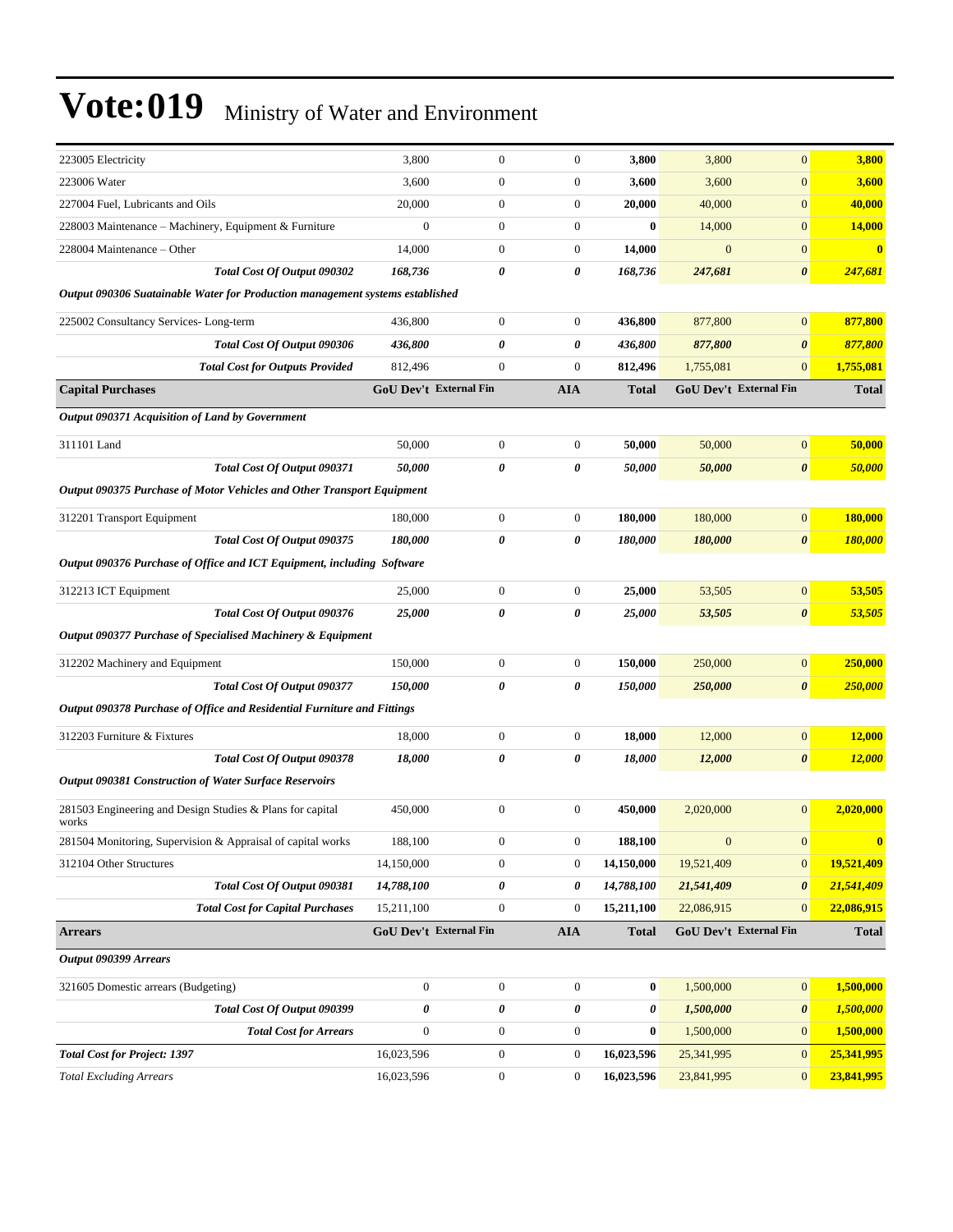#### **Project 1398 Water for Production Regional Centre-West (WfPRC-W) based in Mbarara**

| Thousand Uganda Shillings                                                     |                        | 2018/19 Approved Budget |                  |              | 2019/20 Approved Estimates |                               |                       |  |
|-------------------------------------------------------------------------------|------------------------|-------------------------|------------------|--------------|----------------------------|-------------------------------|-----------------------|--|
| <b>Outputs Provided</b>                                                       | GoU Dev't External Fin |                         | <b>AIA</b>       | <b>Total</b> |                            | GoU Dev't External Fin        | <b>Total</b>          |  |
| Output 090301 Supervision and monitoring of WfP activities                    |                        |                         |                  |              |                            |                               |                       |  |
| 221003 Staff Training                                                         | 50,000                 | $\boldsymbol{0}$        | $\mathbf{0}$     | 50,000       | 80,000                     | $\overline{0}$                | 80,000                |  |
| 227001 Travel inland                                                          | 30,000                 | $\boldsymbol{0}$        | $\mathbf{0}$     | 30,000       | 300,000                    | $\overline{0}$                | 300,000               |  |
| 227004 Fuel, Lubricants and Oils                                              | 30,000                 | $\boldsymbol{0}$        | $\mathbf{0}$     | 30,000       | 65,000                     | $\overline{0}$                | 65,000                |  |
| 228002 Maintenance - Vehicles                                                 | 35,000                 | $\boldsymbol{0}$        | $\mathbf{0}$     | 35,000       | 55,000                     | $\overline{0}$                | 55,000                |  |
| Total Cost Of Output 090301                                                   | 145,000                | 0                       | 0                | 145,000      | 500,000                    | 0                             | 500,000               |  |
| Output 090302 Administration and Management Support                           |                        |                         |                  |              |                            |                               |                       |  |
| 211102 Contract Staff Salaries                                                | 13,651                 | $\boldsymbol{0}$        | $\boldsymbol{0}$ | 13,651       | 35,760                     | $\boldsymbol{0}$              | 35,760                |  |
| 211103 Allowances (Inc. Casuals, Temporary)                                   | 20,000                 | $\boldsymbol{0}$        | $\mathbf{0}$     | 20,000       | 20,000                     | $\overline{0}$                | 20,000                |  |
| 221001 Advertising and Public Relations                                       | 19,000                 | $\boldsymbol{0}$        | $\mathbf{0}$     | 19,000       | 23,000                     | $\overline{0}$                | <b>23,000</b>         |  |
| 221009 Welfare and Entertainment                                              | 4,800                  | $\boldsymbol{0}$        | $\mathbf{0}$     | 4,800        | 22,000                     | $\overline{0}$                | 22,000                |  |
| 221011 Printing, Stationery, Photocopying and Binding                         | 20,000                 | $\boldsymbol{0}$        | $\mathbf{0}$     | 20,000       | 16,000                     | $\overline{0}$                | 16,000                |  |
| 222001 Telecommunications                                                     | $\boldsymbol{0}$       | $\boldsymbol{0}$        | $\mathbf{0}$     | $\bf{0}$     | 7,200                      | $\overline{0}$                | 7,200                 |  |
| 222003 Information and communications technology (ICT)                        | 7,200                  | $\boldsymbol{0}$        | $\boldsymbol{0}$ | 7,200        | $\mathbf{0}$               | $\overline{0}$                | $\bf{0}$              |  |
| 223004 Guard and Security services                                            | 5,600                  | $\boldsymbol{0}$        | $\mathbf{0}$     | 5,600        | 6,000                      | $\overline{0}$                | 6,000                 |  |
| 223005 Electricity                                                            | 2,400                  | $\boldsymbol{0}$        | $\mathbf{0}$     | 2,400        | 6,000                      | $\overline{0}$                | 6,000                 |  |
| 223006 Water                                                                  | 2,000                  | $\boldsymbol{0}$        | $\mathbf{0}$     | 2,000        | 6,000                      | $\boldsymbol{0}$              | 6,000                 |  |
| 227004 Fuel, Lubricants and Oils                                              | 20,000                 | $\boldsymbol{0}$        | $\boldsymbol{0}$ | 20,000       | 23,000                     | $\boldsymbol{0}$              | 23,000                |  |
| 228002 Maintenance - Vehicles                                                 | $\boldsymbol{0}$       | $\boldsymbol{0}$        | $\mathbf{0}$     | $\bf{0}$     | 10,000                     | $\overline{0}$                | 10,000                |  |
| 228004 Maintenance – Other                                                    | 10,000                 | $\boldsymbol{0}$        | $\boldsymbol{0}$ | 10,000       | $\overline{0}$             | $\boldsymbol{0}$              | $\bf{0}$              |  |
| Total Cost Of Output 090302                                                   | 124,651                | 0                       | 0                | 124,651      | 174,960                    | $\pmb{\theta}$                | 174,960               |  |
| Output 090306 Suatainable Water for Production management systems established |                        |                         |                  |              |                            |                               |                       |  |
| 225002 Consultancy Services-Long-term                                         | 300,000                | $\boldsymbol{0}$        | $\mathbf{0}$     | 300,000      | 480,000                    | $\overline{0}$                | 480,000               |  |
| Total Cost Of Output 090306                                                   | 300,000                | 0                       | 0                | 300,000      | 480,000                    | 0                             | 480,000               |  |
| <b>Total Cost for Outputs Provided</b>                                        | 569,651                | $\boldsymbol{0}$        | $\overline{0}$   | 569,651      | 1,154,960                  | $\overline{0}$                | 1,154,960             |  |
| <b>Capital Purchases</b>                                                      | GoU Dev't External Fin |                         | <b>AIA</b>       | <b>Total</b> |                            | <b>GoU Dev't External Fin</b> | <b>Total</b>          |  |
| Output 090375 Purchase of Motor Vehicles and Other Transport Equipment        |                        |                         |                  |              |                            |                               |                       |  |
| 312201 Transport Equipment                                                    | 350,000                | $\boldsymbol{0}$        | $\boldsymbol{0}$ | 350,000      | $\boldsymbol{0}$           | $\boldsymbol{0}$              | $\bf{0}$              |  |
| Total Cost Of Output 090375                                                   | 350,000                | 0                       | 0                | 350,000      | $\pmb{\theta}$             | $\pmb{\theta}$                | $\boldsymbol{\theta}$ |  |
| Output 090376 Purchase of Office and ICT Equipment, including Software        |                        |                         |                  |              |                            |                               |                       |  |
| 312213 ICT Equipment                                                          | 15,000                 | $\boldsymbol{0}$        | $\boldsymbol{0}$ | 15,000       | 40,000                     | $\boldsymbol{0}$              | 40,000                |  |
| Total Cost Of Output 090376                                                   | 15,000                 | 0                       | 0                | 15,000       | 40,000                     | 0                             | 40,000                |  |
| Output 090377 Purchase of Specialised Machinery & Equipment                   |                        |                         |                  |              |                            |                               |                       |  |
| 312202 Machinery and Equipment                                                | 150,000                | $\boldsymbol{0}$        | $\boldsymbol{0}$ | 150,000      | 200,000                    | $\boldsymbol{0}$              | 200,000               |  |
| Total Cost Of Output 090377                                                   | 150,000                | 0                       | 0                | 150,000      | 200,000                    | $\pmb{\theta}$                | <b>200,000</b>        |  |
| Output 090378 Purchase of Office and Residential Furniture and Fittings       |                        |                         |                  |              |                            |                               |                       |  |
| 312203 Furniture & Fixtures                                                   | 70,000                 | $\boldsymbol{0}$        | $\boldsymbol{0}$ | 70,000       | 50,000                     | $\boldsymbol{0}$              | 50,000                |  |
| Total Cost Of Output 090378                                                   | 70,000                 | 0                       | 0                | 70,000       | 50,000                     | $\pmb{\theta}$                | 50,000                |  |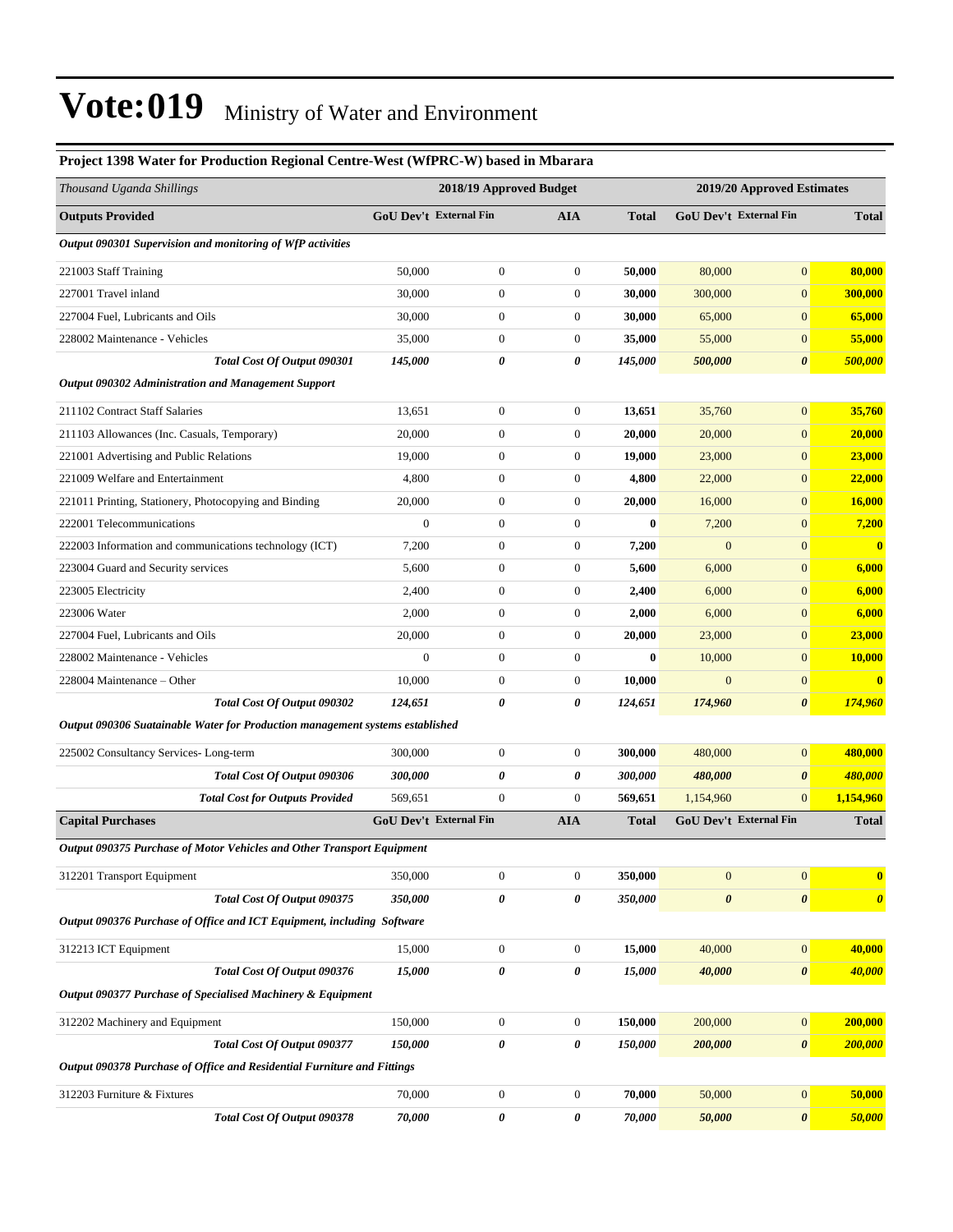| <b>Output 090381 Construction of Water Surface Reservoirs</b>      |                        |                         |                  |                  |                        |                            |               |
|--------------------------------------------------------------------|------------------------|-------------------------|------------------|------------------|------------------------|----------------------------|---------------|
| 281503 Engineering and Design Studies & Plans for capital<br>works | 450,000                | $\boldsymbol{0}$        | $\boldsymbol{0}$ | 450,000          | 1,850,000              | $\mathbf{0}$               | 1,850,000     |
| 281504 Monitoring, Supervision & Appraisal of capital works        | 100,000                | $\boldsymbol{0}$        | $\mathbf{0}$     | 100,000          | $\boldsymbol{0}$       | $\mathbf{0}$               | $\mathbf{0}$  |
| 312104 Other Structures                                            | 16,100,000             | $\boldsymbol{0}$        | $\boldsymbol{0}$ | 16,100,000       | 21,709,691             | $\mathbf{0}$               | 21,709,691    |
| Total Cost Of Output 090381                                        | 16,650,000             | 0                       | 0                | 16,650,000       | 23,559,691             | $\boldsymbol{\theta}$      | 23,559,691    |
| <b>Total Cost for Capital Purchases</b>                            | 17,235,000             | $\boldsymbol{0}$        | $\boldsymbol{0}$ | 17,235,000       | 23,849,691             | $\mathbf{0}$               | 23,849,691    |
| <b>Total Cost for Project: 1398</b>                                | 17,804,651             | $\boldsymbol{0}$        | $\boldsymbol{0}$ | 17,804,651       | 25,004,651             | $\mathbf{0}$               | 25,004,651    |
| <b>Total Excluding Arrears</b>                                     | 17,804,651             | $\boldsymbol{0}$        | $\boldsymbol{0}$ | 17,804,651       | 25,004,651             | $\mathbf{0}$               | 25,004,651    |
| <b>Project 1523 Water for Production Phase II</b>                  |                        |                         |                  |                  |                        |                            |               |
| Thousand Uganda Shillings                                          |                        | 2018/19 Approved Budget |                  |                  |                        | 2019/20 Approved Estimates |               |
| <b>Outputs Provided</b>                                            | GoU Dev't External Fin |                         | <b>AIA</b>       | <b>Total</b>     | GoU Dev't External Fin |                            | <b>Total</b>  |
| Output 090301 Supervision and monitoring of WfP activities         |                        |                         |                  |                  |                        |                            |               |
| 211102 Contract Staff Salaries                                     | $\boldsymbol{0}$       | $\boldsymbol{0}$        | $\boldsymbol{0}$ | $\bf{0}$         | 269,899                | $\mathbf{0}$               | 269,899       |
| 212201 Social Security Contributions                               | $\overline{0}$         | $\boldsymbol{0}$        | $\boldsymbol{0}$ | 0                | 43,434                 | $\mathbf{0}$               | 43,434        |
| 221003 Staff Training                                              | $\boldsymbol{0}$       | $\boldsymbol{0}$        | $\boldsymbol{0}$ | $\bf{0}$         | 51,500                 | $\mathbf{0}$               | 51,500        |
| 221011 Printing, Stationery, Photocopying and Binding              | $\boldsymbol{0}$       | $\boldsymbol{0}$        | $\boldsymbol{0}$ | $\bf{0}$         | 11,250                 | $\mathbf{0}$               | 11,250        |
| 225001 Consultancy Services- Short term                            | $\boldsymbol{0}$       | $\boldsymbol{0}$        | $\boldsymbol{0}$ | $\bf{0}$         | 210,900                | $\mathbf{0}$               | 210,900       |
| 225002 Consultancy Services-Long-term                              | $\boldsymbol{0}$       | $\boldsymbol{0}$        | $\boldsymbol{0}$ | $\bf{0}$         | 896,257                | $\mathbf{0}$               | 896,257       |
| 227001 Travel inland                                               | $\overline{0}$         | $\boldsymbol{0}$        | $\boldsymbol{0}$ | $\bf{0}$         | 37,400                 | $\mathbf{0}$               | 37,400        |
| 227004 Fuel, Lubricants and Oils                                   | $\boldsymbol{0}$       | $\boldsymbol{0}$        | $\boldsymbol{0}$ | $\bf{0}$         | 87,250                 | $\mathbf{0}$               | 87,250        |
| 228002 Maintenance - Vehicles                                      | $\boldsymbol{0}$       | $\boldsymbol{0}$        | $\boldsymbol{0}$ | $\bf{0}$         | 38,000                 | $\mathbf{0}$               | 38,000        |
| Total Cost Of Output 090301                                        | 0                      | 0                       | 0                | 0                | 1,645,890              | $\boldsymbol{\theta}$      | 1,645,890     |
| Output 090302 Administration and Management Support                |                        |                         |                  |                  |                        |                            |               |
| 211102 Contract Staff Salaries                                     | $\boldsymbol{0}$       | $\boldsymbol{0}$        | $\boldsymbol{0}$ | $\bf{0}$         | 539,798                | $\mathbf{0}$               | 539,798       |
| 211103 Allowances (Inc. Casuals, Temporary)                        | $\overline{0}$         | $\boldsymbol{0}$        | $\boldsymbol{0}$ | 0                | 271,680                | $\mathbf{0}$               | 271,680       |
| 212101 Social Security Contributions                               | $\boldsymbol{0}$       | $\boldsymbol{0}$        | $\boldsymbol{0}$ | $\bf{0}$         | 86,869                 | $\mathbf{0}$               | 86,869        |
| 221001 Advertising and Public Relations                            | $\boldsymbol{0}$       | $\boldsymbol{0}$        | $\boldsymbol{0}$ | $\bf{0}$         | 20,000                 | $\mathbf{0}$               | 20,000        |
| 221003 Staff Training                                              | $\boldsymbol{0}$       | $\boldsymbol{0}$        | $\boldsymbol{0}$ | $\bf{0}$         | 48,500                 | $\mathbf{0}$               | 48,500        |
| 221007 Books, Periodicals & Newspapers                             | $\boldsymbol{0}$       | $\boldsymbol{0}$        | $\boldsymbol{0}$ | $\bf{0}$         | 10,000                 | $\mathbf{0}$               | <b>10,000</b> |
| 221008 Computer supplies and Information Technology (IT)           | $\boldsymbol{0}$       | $\boldsymbol{0}$        | $\boldsymbol{0}$ | $\boldsymbol{0}$ | 25,000                 | $\boldsymbol{0}$           | 25,000        |
| 221009 Welfare and Entertainment                                   | $\boldsymbol{0}$       | $\boldsymbol{0}$        | $\boldsymbol{0}$ | $\bf{0}$         | 10,000                 | $\mathbf{0}$               | 10,000        |
| 221011 Printing, Stationery, Photocopying and Binding              | $\overline{0}$         | $\boldsymbol{0}$        | $\overline{0}$   | $\bf{0}$         | 22,500                 | $\mathbf{0}$               | 22,500        |
| 221012 Small Office Equipment                                      | $\overline{0}$         | $\boldsymbol{0}$        | $\mathbf{0}$     | $\boldsymbol{0}$ | 5,000                  | $\mathbf{0}$               | 5,000         |
| 223004 Guard and Security services                                 | $\boldsymbol{0}$       | $\boldsymbol{0}$        | $\overline{0}$   | $\bf{0}$         | 67,000                 | $\mathbf{0}$               | 67,000        |
| 223005 Electricity                                                 | $\overline{0}$         | $\boldsymbol{0}$        | $\overline{0}$   | $\bf{0}$         | 32,500                 | $\mathbf{0}$               | 32,500        |
| 223006 Water                                                       | $\boldsymbol{0}$       | $\boldsymbol{0}$        | $\boldsymbol{0}$ | $\boldsymbol{0}$ | 26,000                 | $\mathbf{0}$               | 26,000        |
| 224005 Uniforms, Beddings and Protective Gear                      | $\overline{0}$         | $\boldsymbol{0}$        | $\boldsymbol{0}$ | $\bf{0}$         | 12,500                 | $\mathbf{0}$               | 12,500        |
| 227001 Travel inland                                               | $\boldsymbol{0}$       | $\boldsymbol{0}$        | $\boldsymbol{0}$ | 0                | 37,400                 | $\mathbf{0}$               | 37,400        |
| 227002 Travel abroad                                               | $\boldsymbol{0}$       | $\boldsymbol{0}$        | $\overline{0}$   | $\mathbf{0}$     | 25,000                 | $\mathbf{0}$               | 25,000        |

227004 Fuel, Lubricants and Oils 0 0 0 **0** 174,500 0 **174,500**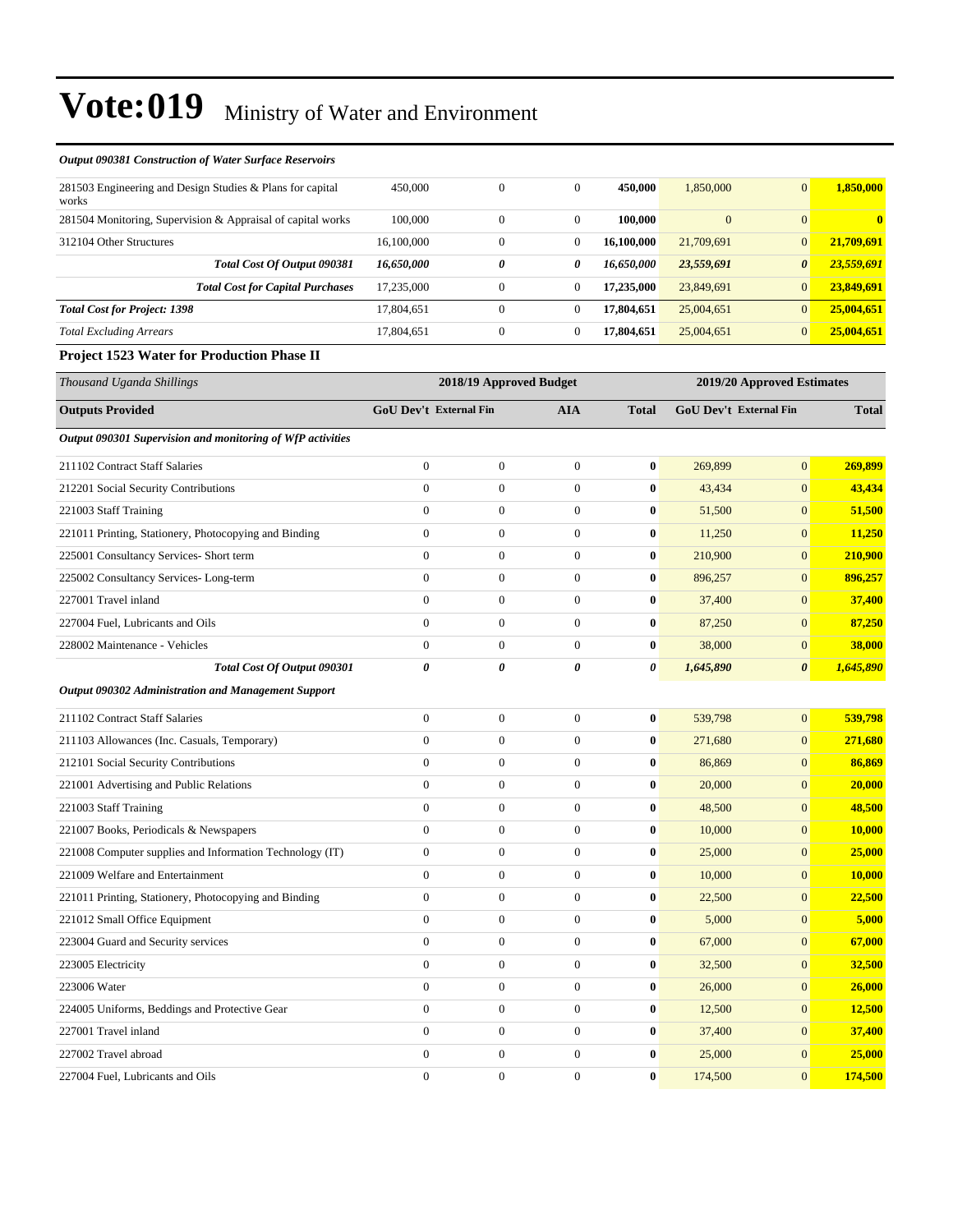| 228002 Maintenance - Vehicles                                                 | $\mathbf{0}$           | $\boldsymbol{0}$      | $\mathbf{0}$          | $\bf{0}$         | 76,000      | $\boldsymbol{0}$       | 76,000       |
|-------------------------------------------------------------------------------|------------------------|-----------------------|-----------------------|------------------|-------------|------------------------|--------------|
| Total Cost Of Output 090302                                                   | $\boldsymbol{\theta}$  | $\boldsymbol{\theta}$ | $\boldsymbol{\theta}$ | 0                | 1,490,247   | $\boldsymbol{\theta}$  | 1,490,247    |
| Output 090306 Suatainable Water for Production management systems established |                        |                       |                       |                  |             |                        |              |
| 225002 Consultancy Services-Long-term                                         | $\boldsymbol{0}$       | $\boldsymbol{0}$      | $\boldsymbol{0}$      | $\bf{0}$         | 3,986,667   | $\boldsymbol{0}$       | 3,986,667    |
| Total Cost Of Output 090306                                                   | 0                      | 0                     | 0                     | 0                | 3,986,667   | $\boldsymbol{\theta}$  | 3,986,667    |
| <b>Total Cost for Outputs Provided</b>                                        | $\boldsymbol{0}$       | $\boldsymbol{0}$      | $\boldsymbol{0}$      | $\bf{0}$         | 7,122,804   | $\mathbf{0}$           | 7,122,804    |
| <b>Capital Purchases</b>                                                      | GoU Dev't External Fin |                       | <b>AIA</b>            | <b>Total</b>     |             | GoU Dev't External Fin | <b>Total</b> |
| Output 090371 Acquisition of Land by Government                               |                        |                       |                       |                  |             |                        |              |
| 311101 Land                                                                   | $\boldsymbol{0}$       | $\mathbf{0}$          | $\boldsymbol{0}$      | $\bf{0}$         | 1,000,000   | $\boldsymbol{0}$       | 1,000,000    |
| Total Cost Of Output 090371                                                   | $\boldsymbol{\theta}$  | 0                     | 0                     | 0                | 1,000,000   | $\boldsymbol{\theta}$  | 1,000,000    |
| Output 090376 Purchase of Office and ICT Equipment, including Software        |                        |                       |                       |                  |             |                        |              |
| 312213 ICT Equipment                                                          | $\boldsymbol{0}$       | $\boldsymbol{0}$      | $\boldsymbol{0}$      | $\bf{0}$         | 75,000      | $\mathbf{0}$           | 75,000       |
| Total Cost Of Output 090376                                                   | $\pmb{\theta}$         | 0                     | 0                     | 0                | 75,000      | $\boldsymbol{\theta}$  | 75,000       |
| Output 090377 Purchase of Specialised Machinery & Equipment                   |                        |                       |                       |                  |             |                        |              |
| 312202 Machinery and Equipment                                                | $\boldsymbol{0}$       | $\boldsymbol{0}$      | $\boldsymbol{0}$      | $\bf{0}$         | 5,351,608   | $\boldsymbol{0}$       | 5,351,608    |
| Total Cost Of Output 090377                                                   | 0                      | 0                     | 0                     | 0                | 5,351,608   | 0                      | 5,351,608    |
| Output 090378 Purchase of Office and Residential Furniture and Fittings       |                        |                       |                       |                  |             |                        |              |
| 312203 Furniture & Fixtures                                                   | $\boldsymbol{0}$       | $\boldsymbol{0}$      | $\boldsymbol{0}$      | $\boldsymbol{0}$ | 10,000      | $\boldsymbol{0}$       | 10,000       |
| Total Cost Of Output 090378                                                   | 0                      | $\theta$              | 0                     | 0                | 10,000      | $\boldsymbol{\theta}$  | 10,000       |
| <b>Output 090380 Construction of Bulk Water Supply Schemes</b>                |                        |                       |                       |                  |             |                        |              |
| 281502 Feasibility Studies for Capital Works                                  | $\boldsymbol{0}$       | $\boldsymbol{0}$      | $\boldsymbol{0}$      | $\bf{0}$         | 6,000,000   | $\boldsymbol{0}$       | 6,000,000    |
| 281503 Engineering and Design Studies & Plans for capital<br>works            | $\mathbf{0}$           | $\boldsymbol{0}$      | $\boldsymbol{0}$      | $\bf{0}$         | 4,437,267   | $\boldsymbol{0}$       | 4,437,267    |
| 312104 Other Structures                                                       | $\boldsymbol{0}$       | $\boldsymbol{0}$      | $\boldsymbol{0}$      | $\bf{0}$         | 10,000,000  | 10,398,000             | 20,398,000   |
| Total Cost Of Output 090380                                                   | 0                      | 0                     | $\boldsymbol{\theta}$ | 0                | 20,437,267  | 10,398,000             | 30,835,267   |
| Output 090381 Construction of Water Surface Reservoirs                        |                        |                       |                       |                  |             |                        |              |
| 281503 Engineering and Design Studies & Plans for capital<br>works            | $\boldsymbol{0}$       | $\boldsymbol{0}$      | $\boldsymbol{0}$      | $\bf{0}$         | 339,964     | $\overline{0}$         | 339,964      |
| 312104 Other Structures                                                       | $\mathbf{0}$           | $\boldsymbol{0}$      | $\boldsymbol{0}$      | $\bf{0}$         | 4,250,000   | $\boldsymbol{0}$       | 4,250,000    |
| Total Cost Of Output 090381                                                   | 0                      | 0                     | 0                     | 0                | 4,589,964   | 0                      | 4,589,964    |
| <b>Total Cost for Capital Purchases</b>                                       | $\boldsymbol{0}$       | $\boldsymbol{0}$      | $\boldsymbol{0}$      | $\boldsymbol{0}$ | 31,463,840  | 10,398,000             | 41,861,840   |
| <b>Total Cost for Project: 1523</b>                                           | $\overline{0}$         | $\boldsymbol{0}$      | $\boldsymbol{0}$      | $\bf{0}$         | 38,586,643  | 10,398,000             | 48,984,643   |
| <b>Total Excluding Arrears</b>                                                | $\boldsymbol{0}$       | $\boldsymbol{0}$      | $\boldsymbol{0}$      | $\boldsymbol{0}$ | 38,586,643  | 10,398,000             | 48,984,643   |
|                                                                               |                        | GoU External Fin      | <b>AIA</b>            | <b>Total</b>     | GoU         | <b>External Fin</b>    | <b>Total</b> |
| <b>Total Cost for Programme 03</b>                                            | 47,810,963             | $\bf{0}$              | $\bf{0}$              | 47,810,963       | 111,305,862 | 10,398,000             | 121,703,862  |
| <b>Total Excluding Arrears</b>                                                | 47,810,963             | $\boldsymbol{0}$      | $\boldsymbol{0}$      | 47,810,963       | 109,805,862 | 10,398,000             | 120,203,862  |
| Programme :0904 Water Resources Management                                    |                        |                       |                       |                  |             |                        |              |

*Recurrent Budget Estimates*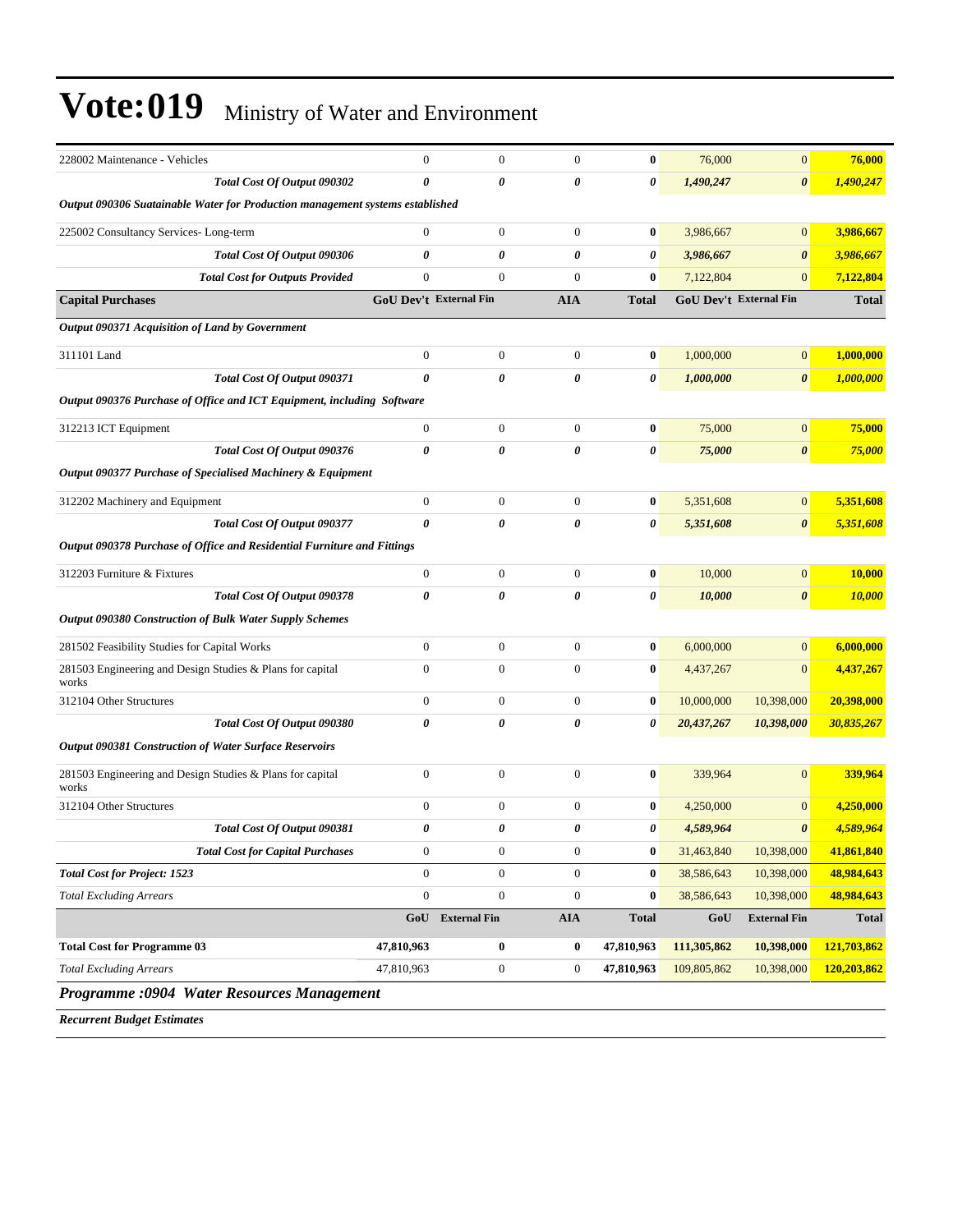#### **SubProgramme 10 Water Resources M & A**

| Thousand Uganda Shillings                                                   |                | 2018/19 Approved Budget |                  |              |                       | 2019/20 Approved Estimates |                         |  |
|-----------------------------------------------------------------------------|----------------|-------------------------|------------------|--------------|-----------------------|----------------------------|-------------------------|--|
| <b>Outputs Provided</b>                                                     | Wage           | Non Wage                | <b>AIA</b>       | <b>Total</b> | Wage                  | Non Wage                   | <b>Total</b>            |  |
| Output 090401 Administration and Management support                         |                |                         |                  |              |                       |                            |                         |  |
| 211101 General Staff Salaries                                               | 535,747        | $\boldsymbol{0}$        | $\overline{0}$   | 535,747      | 570,750               | $\overline{0}$             | 570,750                 |  |
| <b>Total Cost of Output 01</b>                                              | 535,747        | 0                       | 0                | 535,747      | 570,750               | $\boldsymbol{\theta}$      | 570,750                 |  |
| Output 090403 Water resources availability regularly monitored and assessed |                |                         |                  |              |                       |                            |                         |  |
| 211103 Allowances (Inc. Casuals, Temporary)                                 | $\overline{0}$ | 2,400                   | $\boldsymbol{0}$ | 2,400        | $\mathbf{0}$          | 1,200                      | 1,200                   |  |
| 221011 Printing, Stationery, Photocopying and Binding                       | $\overline{0}$ | 4,000                   | $\overline{0}$   | 4,000        | $\mathbf{0}$          | 3,000                      | 3,000                   |  |
| 222001 Telecommunications                                                   | $\Omega$       | $\mathbf{0}$            | $\Omega$         | $\mathbf{0}$ | $\mathbf{0}$          | 1,514                      | 1,514                   |  |
| 223005 Electricity                                                          | $\overline{0}$ | 2,000                   | $\overline{0}$   | 2,000        | $\mathbf{0}$          | $\Omega$                   | $\overline{\mathbf{0}}$ |  |
| 223006 Water                                                                | $\overline{0}$ | 1,200                   | $\overline{0}$   | 1,200        | $\mathbf{0}$          | $\mathbf{0}$               | $\bf{0}$                |  |
| 227001 Travel inland                                                        | $\Omega$       | 15,000                  | $\overline{0}$   | 15,000       | $\mathbf{0}$          | 19,400                     | 19,400                  |  |
| 227004 Fuel, Lubricants and Oils                                            | $\overline{0}$ | 7,000                   | $\overline{0}$   | 7,000        | $\mathbf{0}$          | 6,600                      | 6,600                   |  |
| 228002 Maintenance - Vehicles                                               | $\overline{0}$ | 3,400                   | $\overline{0}$   | 3,400        | $\mathbf{0}$          | 3,286                      | 3,286                   |  |
| <b>Total Cost of Output 03</b>                                              | 0              | 35,000                  | 0                | 35,000       | $\boldsymbol{\theta}$ | 35,000                     | 35,000                  |  |
| <b>Total Cost Of Outputs Provided</b>                                       | 535,747        | 35,000                  | $\bf{0}$         | 570,747      | 570,750               | 35,000                     | 605,750                 |  |
| <b>Total Cost for SubProgramme 10</b>                                       | 535,747        | 35,000                  | $\bf{0}$         | 570,747      | 570,750               | 35,000                     | 605,750                 |  |
| <b>Total Excluding Arrears</b>                                              | 535,747        | 35,000                  | $\overline{0}$   | 570,747      | 570,750               | 35,000                     | 605,750                 |  |
| <b>SubProgramme 11 Water Resources Regulation</b>                           |                |                         |                  |              |                       |                            |                         |  |
| Thousand Uganda Shillings                                                   |                | 2018/19 Approved Budget |                  |              |                       | 2019/20 Approved Estimates |                         |  |
| <b>Outputs Provided</b>                                                     | Wage           | Non Wage                | <b>AIA</b>       | <b>Total</b> | Wage                  | Non Wage                   | <b>Total</b>            |  |
| Output 090401 Administration and Management support                         |                |                         |                  |              |                       |                            |                         |  |

| <b>Total Cost of Output 01</b>              | 286,838      | 14,000       | 0            | 300,838      | 320,510        | 11,489          | 331,999      |
|---------------------------------------------|--------------|--------------|--------------|--------------|----------------|-----------------|--------------|
| 227004 Fuel, Lubricants and Oils            | $\Omega$     | 2,489        | $\mathbf{0}$ | 2,489        | $\overline{0}$ | 2,489           | 2,489        |
| 227001 Travel inland                        | $\mathbf{0}$ | 2,511        | $\mathbf{0}$ | 2,511        | $\mathbf{0}$   | $\Omega$        | $\mathbf{0}$ |
| 223006 Water                                | $\mathbf{0}$ | 1,000        | $\mathbf{0}$ | 1,000        | $\mathbf{0}$   | $\Omega$        | $\mathbf{0}$ |
| 223005 Electricity                          | $\mathbf{0}$ | 1,000        | $\mathbf{0}$ | 1,000        | $\mathbf{0}$   | $\Omega$        | $\bf{0}$     |
| 222001 Telecommunications                   | $\mathbf{0}$ | 1,000        | $\mathbf{0}$ | 1,000        | $\mathbf{0}$   | 1,000           | 1,000        |
| 221012 Small Office Equipment               | $\Omega$     | $\mathbf{0}$ | $\Omega$     | $\mathbf{0}$ | $\mathbf{0}$   | 1,000           | 1,000        |
| 221009 Welfare and Entertainment            | $\theta$     | 2,000        | $\mathbf{0}$ | 2,000        | $\mathbf{0}$   | 2,000           | 2,000        |
| 221007 Books, Periodicals & Newspapers      | $\mathbf{0}$ | 1,000        | $\mathbf{0}$ | 1,000        | $\mathbf{0}$   | 1,000           | 1,000        |
| 211103 Allowances (Inc. Casuals, Temporary) | $\mathbf{0}$ | 3,000        | $\mathbf{0}$ | 3,000        | $\overline{0}$ | 4,000           | 4,000        |
| 211101 General Staff Salaries               | 286,838      | $\mathbf{0}$ | $\mathbf{0}$ | 286,838      | 320,510        | $\vert 0 \vert$ | 320.510      |
|                                             |              |              |              |              |                |                 |              |

*Output 090405 Water resources rationally planned, allocated and regulated*

| 221009 Welfare and Entertainment                      | $\theta$ | 2.000        | $\Omega$     | 2.000    | $\overline{0}$        | $\mathbf{0}$ | $\mathbf{0}$ |
|-------------------------------------------------------|----------|--------------|--------------|----------|-----------------------|--------------|--------------|
| 221011 Printing, Stationery, Photocopying and Binding | $\theta$ | 5,672        | 0            | 5,672    | $\overline{0}$        | 5,672        | 5.672        |
| 227001 Travel inland                                  | $\theta$ | $\mathbf{0}$ | 0            | $\bf{0}$ | $\overline{0}$        | 4,511        | 4.511        |
| 227004 Fuel, Lubricants and Oils                      | $\Omega$ | 12,000       | $\Omega$     | 12.000   | $\overline{0}$        | 12,000       | 12,000       |
| <b>Total Cost of Output 05</b>                        | 0        | 19,672       | 0            | 19,672   | $\boldsymbol{\theta}$ | 22,183       | 22,183       |
| <b>Total Cost Of Outputs Provided</b>                 | 286,838  | 33,672       | 0            | 320.510  | 320,510               | 33,672       | 354,182      |
| <b>Total Cost for SubProgramme 11</b>                 | 286,838  | 33,672       | $\mathbf{0}$ | 320.510  | 320,510               | 33,672       | 354,182      |
| <b>Total Excluding Arrears</b>                        | 286,838  | 33,672       | $\Omega$     | 320.510  | 320,510               | 33,672       | 354,182      |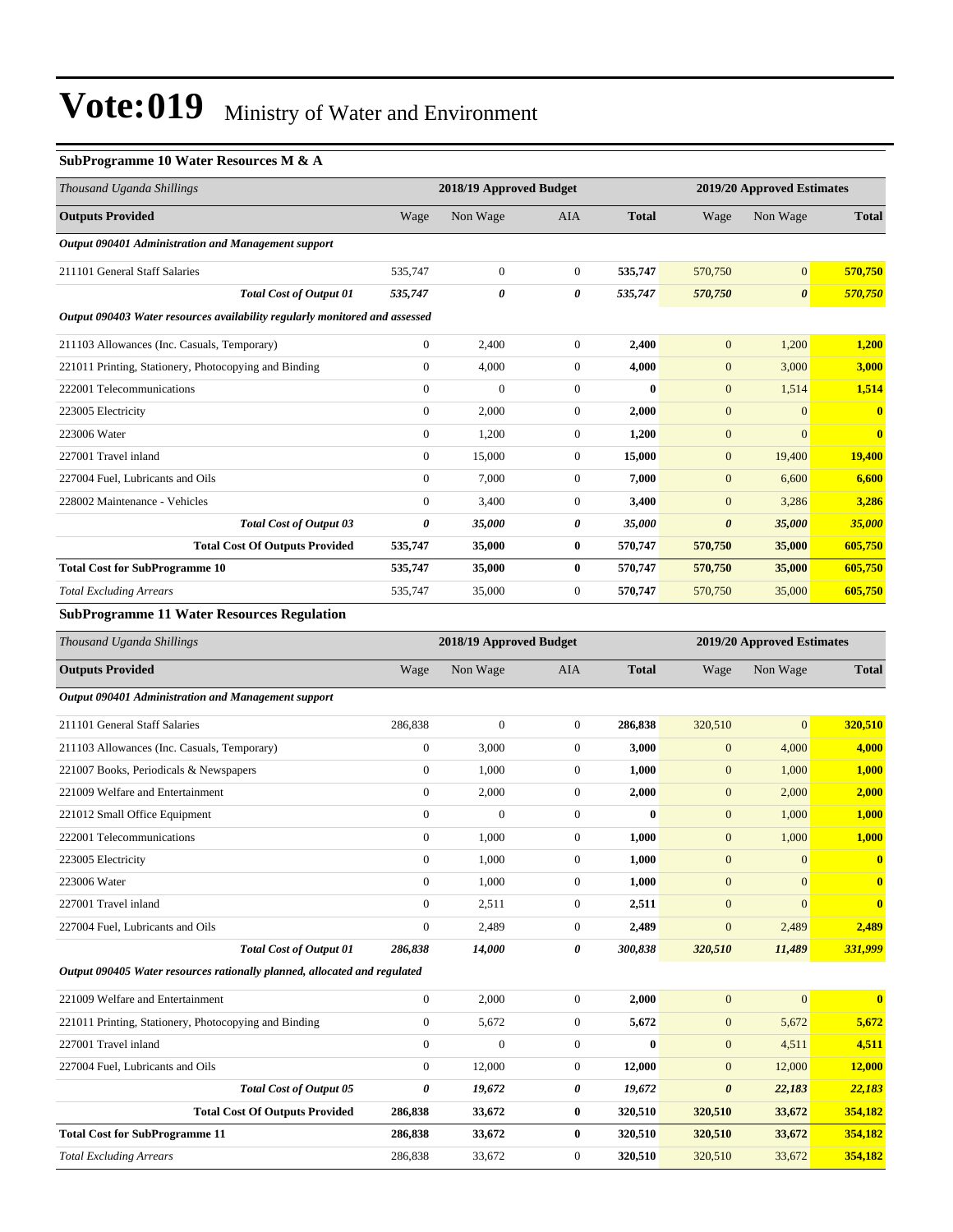#### **SubProgramme 12 Water Quality Management**

| Thousand Uganda Shillings                                                     |                       | 2018/19 Approved Budget |                  |              | 2019/20 Approved Estimates |                            |                       |  |
|-------------------------------------------------------------------------------|-----------------------|-------------------------|------------------|--------------|----------------------------|----------------------------|-----------------------|--|
| <b>Outputs Provided</b>                                                       | Wage                  | Non Wage                | AIA              | <b>Total</b> | Wage                       | Non Wage                   | <b>Total</b>          |  |
| Output 090401 Administration and Management support                           |                       |                         |                  |              |                            |                            |                       |  |
| 211101 General Staff Salaries                                                 | 324,071               | $\boldsymbol{0}$        | $\mathbf{0}$     | 324,071      | 235,400                    | $\overline{0}$             | 235,400               |  |
| 211103 Allowances (Inc. Casuals, Temporary)                                   | $\boldsymbol{0}$      | 819                     | 0                | 819          | $\mathbf{0}$               | $\mathbf{0}$               | $\mathbf{0}$          |  |
| 221003 Staff Training                                                         | $\mathbf{0}$          | 10,000                  | 0                | 10,000       | $\mathbf{0}$               | $\mathbf{0}$               | $\mathbf{0}$          |  |
| 221007 Books, Periodicals & Newspapers                                        | $\boldsymbol{0}$      | $\boldsymbol{0}$        | $\boldsymbol{0}$ | $\bf{0}$     | $\mathbf{0}$               | 5,000                      | 5,000                 |  |
| 221009 Welfare and Entertainment                                              | $\mathbf{0}$          | $\overline{0}$          | $\overline{0}$   | $\bf{0}$     | $\mathbf{0}$               | 8,000                      | 8,000                 |  |
| 221011 Printing, Stationery, Photocopying and Binding                         | $\mathbf{0}$          | $\boldsymbol{0}$        | $\boldsymbol{0}$ | $\bf{0}$     | $\mathbf{0}$               | 5,000                      | 5,000                 |  |
| 224006 Agricultural Supplies                                                  | $\mathbf{0}$          | $\boldsymbol{0}$        | $\boldsymbol{0}$ | $\bf{0}$     | $\mathbf{0}$               | 10,910                     | 10,910                |  |
| 227001 Travel inland                                                          | $\mathbf{0}$          | $\boldsymbol{0}$        | $\boldsymbol{0}$ | $\bf{0}$     | $\mathbf{0}$               | 22,000                     | 22,000                |  |
| 227004 Fuel, Lubricants and Oils                                              | $\mathbf{0}$          | $\boldsymbol{0}$        | $\boldsymbol{0}$ | $\bf{0}$     | $\mathbf{0}$               | 30,000                     | 30,000                |  |
| 228002 Maintenance - Vehicles                                                 | $\mathbf{0}$          | $\boldsymbol{0}$        | $\overline{0}$   | $\bf{0}$     | $\boldsymbol{0}$           | 15,000                     | <b>15,000</b>         |  |
| 228003 Maintenance - Machinery, Equipment & Furniture                         | $\mathbf{0}$          | $\boldsymbol{0}$        | $\boldsymbol{0}$ | $\bf{0}$     | $\mathbf{0}$               | 5,000                      | 5,000                 |  |
| <b>Total Cost of Output 01</b>                                                | 324,071               | 10,819                  | 0                | 334,891      | 235,400                    | 100,910                    | 336,311               |  |
| Output 090404 The quality of water resources regularly monitored and assessed |                       |                         |                  |              |                            |                            |                       |  |
| 227001 Travel inland                                                          | $\overline{0}$        | 40,091                  | $\boldsymbol{0}$ | 40,091       | $\mathbf{0}$               | $\mathbf{0}$               | $\bf{0}$              |  |
| 227004 Fuel, Lubricants and Oils                                              | $\mathbf{0}$          | 50,000                  | $\boldsymbol{0}$ | 50,000       | $\mathbf{0}$               | $\mathbf{0}$               | $\bf{0}$              |  |
| <b>Total Cost of Output 04</b>                                                | $\boldsymbol{\theta}$ | 90,091                  | 0                | 90,091       | $\boldsymbol{\theta}$      | $\boldsymbol{\theta}$      | $\boldsymbol{\theta}$ |  |
| <b>Total Cost Of Outputs Provided</b>                                         | 324,071               | 100,910                 | $\bf{0}$         | 424,982      | 235,400                    | 100,910                    | 336,311               |  |
| <b>Total Cost for SubProgramme 12</b>                                         | 324,071               | 100,910                 | $\bf{0}$         | 424,982      | 235,400                    | 100,910                    | 336,311               |  |
| <b>Total Excluding Arrears</b>                                                | 324,071               | 100,910                 | 0                | 424,982      | 235,400                    | 100,910                    | 336,311               |  |
| <b>SubProgramme 21 Trans-Boundary Water Resource Management Programme</b>     |                       |                         |                  |              |                            |                            |                       |  |
| Thousand Uganda Shillings                                                     |                       | 2018/19 Approved Budget |                  |              |                            | 2019/20 Approved Estimates |                       |  |
| <b>Outputs Provided</b>                                                       | Wage                  | Non Wage                | AIA              | <b>Total</b> | Wage                       | Non Wage                   | <b>Total</b>          |  |
| Output 090401 Administration and Management support                           |                       |                         |                  |              |                            |                            |                       |  |
| 211101 General Staff Salaries                                                 | 62,374                | $\boldsymbol{0}$        | $\boldsymbol{0}$ | 62,374       | 82,370                     | $\mathbf{0}$               | 82,370                |  |
| 211103 Allowances (Inc. Casuals, Temporary)                                   | $\boldsymbol{0}$      | 11,000                  | $\boldsymbol{0}$ | 11,000       | $\boldsymbol{0}$           | 4,000                      | 4,000                 |  |
| 227001 Travel inland                                                          | $\mathbf{0}$          | $\boldsymbol{0}$        | $\overline{0}$   | $\bf{0}$     | $\mathbf{0}$               | 7,000                      | 7,000                 |  |
| <b>Total Cost of Output 01</b>                                                | 62,374                | 11,000                  | 0                | 73,374       | 82,370                     | 11,000                     | 93,370                |  |
| Output 090402 Uganda's interests in tranboundary water resources secured      |                       |                         |                  |              |                            |                            |                       |  |
| 221011 Printing, Stationery, Photocopying and Binding                         | $\mathbf{0}$          | 4,000                   | $\boldsymbol{0}$ | 4,000        | $\mathbf{0}$               | 4,000                      | 4,000                 |  |
| 222001 Telecommunications                                                     | $\boldsymbol{0}$      | 2,000                   | $\boldsymbol{0}$ | 2,000        | $\mathbf{0}$               | 1,009                      | 1,009                 |  |
| 227001 Travel inland                                                          | $\boldsymbol{0}$      | 2,200                   | $\boldsymbol{0}$ | 2,200        | $\mathbf{0}$               | $\mathbf{0}$               | $\mathbf{0}$          |  |
| 227004 Fuel, Lubricants and Oils                                              | $\boldsymbol{0}$      | $\boldsymbol{0}$        | $\boldsymbol{0}$ | $\bf{0}$     | $\mathbf{0}$               | 4,000                      | 4,000                 |  |
| 228002 Maintenance - Vehicles                                                 | $\mathbf{0}$          | 809                     | $\boldsymbol{0}$ | 809          | $\mathbf{0}$               | $\mathbf{0}$               | $\mathbf{0}$          |  |
| <b>Total Cost of Output 02</b>                                                | 0                     | 9,009                   | 0                | 9,009        | $\boldsymbol{\theta}$      | 9,009                      | 9,009                 |  |
| <b>Total Cost Of Outputs Provided</b>                                         | 62,374                | 20,009                  | $\bf{0}$         | 82,383       | 82,370                     | 20,009                     | 102,379               |  |
| <b>Total Cost for SubProgramme 21</b>                                         | 62,374                | 20,009                  | 0                | 82,383       | 82,370                     | 20,009                     | 102,379               |  |
| <b>Total Excluding Arrears</b>                                                | 62,374                | 20,009                  | $\boldsymbol{0}$ | 82,383       | 82,370                     | 20,009                     | 102,379               |  |
| <b>Development Budget Estimates</b>                                           |                       |                         |                  |              |                            |                            |                       |  |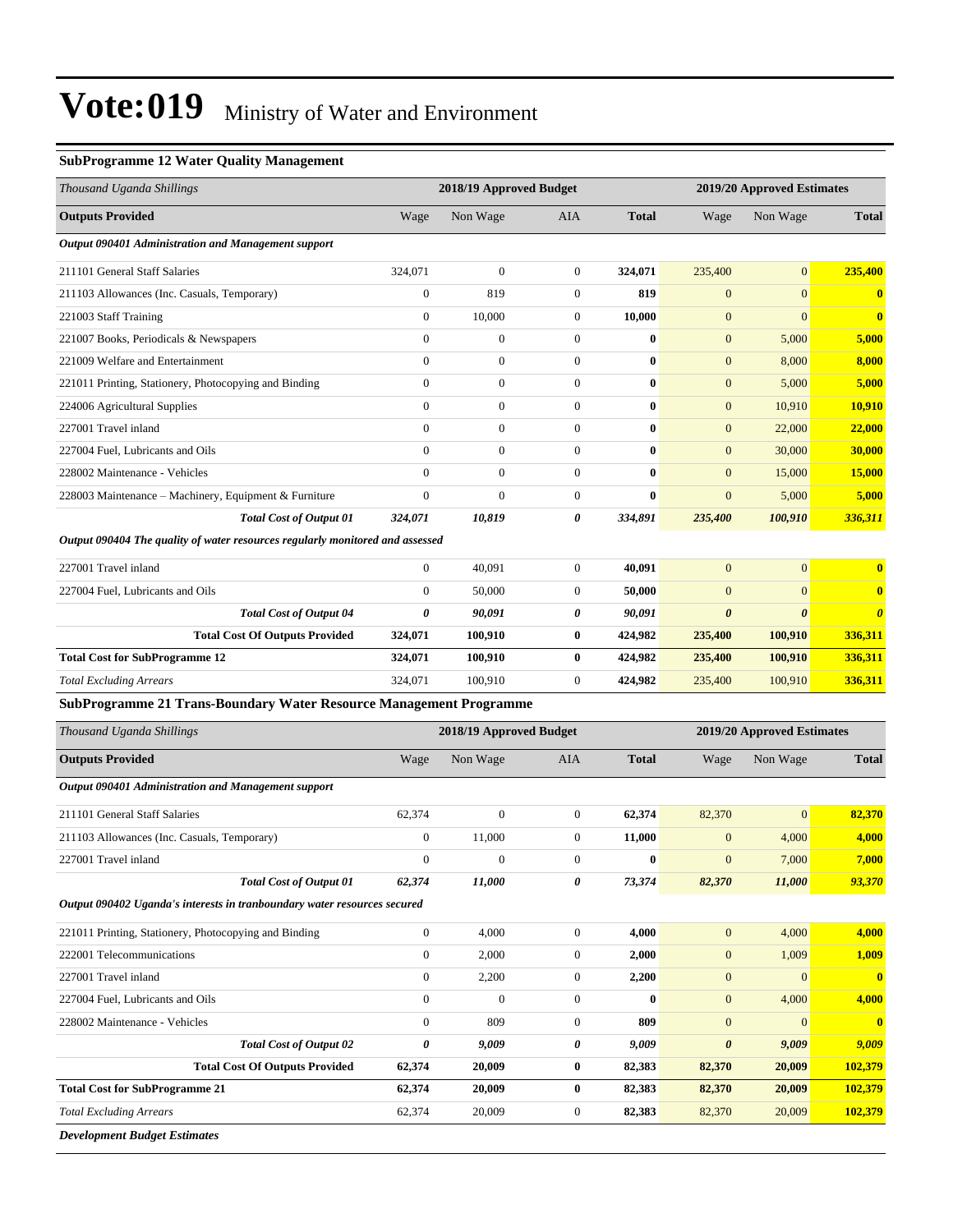| Project 1302 Support for Hydro-Power Devt and Operations on River Nile      |                        |                         |                  |              |                               |                  |               |
|-----------------------------------------------------------------------------|------------------------|-------------------------|------------------|--------------|-------------------------------|------------------|---------------|
| Thousand Uganda Shillings                                                   |                        | 2018/19 Approved Budget |                  |              | 2019/20 Approved Estimates    |                  |               |
| <b>Outputs Provided</b>                                                     | GoU Dev't External Fin |                         | <b>AIA</b>       | <b>Total</b> | <b>GoU Dev't External Fin</b> |                  | <b>Total</b>  |
| Output 090401 Administration and Management support                         |                        |                         |                  |              |                               |                  |               |
| 211102 Contract Staff Salaries                                              | $\boldsymbol{0}$       | $\boldsymbol{0}$        | $\boldsymbol{0}$ | $\bf{0}$     | 50,000                        | $\overline{0}$   | 50,000        |
| 211103 Allowances (Inc. Casuals, Temporary)                                 | $\overline{0}$         | $\boldsymbol{0}$        | $\mathbf{0}$     | $\bf{0}$     | 10,000                        | $\overline{0}$   | 10,000        |
| 212201 Social Security Contributions                                        | $\overline{0}$         | $\boldsymbol{0}$        | $\mathbf{0}$     | $\bf{0}$     | 5,000                         | $\overline{0}$   | 5,000         |
| 221002 Workshops and Seminars                                               | $\boldsymbol{0}$       | $\boldsymbol{0}$        | $\mathbf{0}$     | $\bf{0}$     | 20,000                        | $\boldsymbol{0}$ | 20,000        |
| 221003 Staff Training                                                       | $\overline{0}$         | $\boldsymbol{0}$        | $\mathbf{0}$     | $\bf{0}$     | 10,000                        | $\overline{0}$   | 10,000        |
| 221007 Books, Periodicals & Newspapers                                      | $\boldsymbol{0}$       | $\boldsymbol{0}$        | $\boldsymbol{0}$ | $\bf{0}$     | 15,000                        | $\overline{0}$   | 15,000        |
| 221009 Welfare and Entertainment                                            | $\boldsymbol{0}$       | $\boldsymbol{0}$        | $\mathbf{0}$     | $\bf{0}$     | 30,000                        | $\overline{0}$   | 30,000        |
| 221011 Printing, Stationery, Photocopying and Binding                       | $\mathbf{0}$           | $\boldsymbol{0}$        | $\mathbf{0}$     | $\bf{0}$     | 15,000                        | $\overline{0}$   | 15,000        |
| 223004 Guard and Security services                                          | $\boldsymbol{0}$       | $\boldsymbol{0}$        | $\mathbf{0}$     | $\bf{0}$     | 10,000                        | $\boldsymbol{0}$ | <b>10,000</b> |
| 223005 Electricity                                                          | $\overline{0}$         | $\boldsymbol{0}$        | $\mathbf{0}$     | $\bf{0}$     | 20,000                        | $\overline{0}$   | 20,000        |
| 223006 Water                                                                | $\boldsymbol{0}$       | $\boldsymbol{0}$        | $\boldsymbol{0}$ | $\bf{0}$     | 5,000                         | $\overline{0}$   | 5,000         |
| 224004 Cleaning and Sanitation                                              | $\overline{0}$         | $\boldsymbol{0}$        | $\mathbf{0}$     | $\bf{0}$     | 50,000                        | $\overline{0}$   | 50,000        |
| 225001 Consultancy Services- Short term                                     | $\overline{0}$         | $\boldsymbol{0}$        | $\mathbf{0}$     | $\bf{0}$     | 85,000                        | 100,000          | 185,000       |
| 227001 Travel inland                                                        | $\overline{0}$         | $\boldsymbol{0}$        | $\mathbf{0}$     | $\bf{0}$     | 40,000                        | $\mathbf{0}$     | 40,000        |
| 227004 Fuel, Lubricants and Oils                                            | $\overline{0}$         | $\boldsymbol{0}$        | $\mathbf{0}$     | $\bf{0}$     | 60,000                        | $\overline{0}$   | 60,000        |
| 228002 Maintenance - Vehicles                                               | $\boldsymbol{0}$       | $\boldsymbol{0}$        | $\mathbf{0}$     | $\bf{0}$     | 12,000                        | $\overline{0}$   | 12,000        |
| Total Cost Of Output 090401                                                 | 0                      | 0                       | 0                | 0            | 437,000                       | 100,000          | 537,000       |
| Output 090402 Uganda's interests in tranboundary water resources secured    |                        |                         |                  |              |                               |                  |               |
| 211102 Contract Staff Salaries                                              | 24,000                 | $\boldsymbol{0}$        | $\boldsymbol{0}$ | 24,000       | 24,000                        | $\boldsymbol{0}$ | 24,000        |
| 211103 Allowances (Inc. Casuals, Temporary)                                 | 4,000                  | $\boldsymbol{0}$        | $\mathbf{0}$     | 4,000        | 80,000                        | $\overline{0}$   | 80,000        |
| 212101 Social Security Contributions                                        | 2,400                  | $\boldsymbol{0}$        | $\mathbf{0}$     | 2,400        | 2,400                         | $\overline{0}$   | 2,400         |
| 221001 Advertising and Public Relations                                     | $\boldsymbol{0}$       | $\boldsymbol{0}$        | $\boldsymbol{0}$ | $\bf{0}$     | 8,000                         | $\overline{0}$   | 8,000         |
| 221002 Workshops and Seminars                                               | $\overline{0}$         | $\boldsymbol{0}$        | $\mathbf{0}$     | $\bf{0}$     | $\boldsymbol{0}$              | 41,170           | 41,170        |
| 221003 Staff Training                                                       | 90,000                 | $\boldsymbol{0}$        | $\mathbf{0}$     | 90,000       | $\boldsymbol{0}$              | $\overline{0}$   | $\mathbf{0}$  |
| 221008 Computer supplies and Information Technology (IT)                    | $\boldsymbol{0}$       | $\boldsymbol{0}$        | $\mathbf{0}$     | $\bf{0}$     | 10,000                        | $\mathbf{0}$     | 10,000        |
| 221009 Welfare and Entertainment                                            | 6,000                  | $\boldsymbol{0}$        | $\mathbf{0}$     | 6,000        | 12,000                        | $\overline{0}$   | 12,000        |
| 221011 Printing, Stationery, Photocopying and Binding                       | 16,000                 | $\boldsymbol{0}$        | $\boldsymbol{0}$ | 16,000       | 24,000                        | $\boldsymbol{0}$ | 24,000        |
| 221012 Small Office Equipment                                               | $\boldsymbol{0}$       | $\boldsymbol{0}$        | $\boldsymbol{0}$ | $\bf{0}$     | 8,000                         | $\boldsymbol{0}$ | 8,000         |
| 225001 Consultancy Services- Short term                                     | 70,000                 | $\boldsymbol{0}$        | $\boldsymbol{0}$ | 70,000       | 119,600                       | $\mathbf{0}$     | 119,600       |
| 225002 Consultancy Services-Long-term                                       | 200,000                | $\boldsymbol{0}$        | $\boldsymbol{0}$ | 200,000      | 200,000                       | 58,830           | 258,830       |
| 227001 Travel inland                                                        | 89,970                 | $\boldsymbol{0}$        | $\boldsymbol{0}$ | 89,970       | 180,000                       | $\mathbf{0}$     | 180,000       |
| 227002 Travel abroad                                                        | 10,200                 | $\boldsymbol{0}$        | $\boldsymbol{0}$ | 10,200       | 20,000                        | $\boldsymbol{0}$ | 20,000        |
| 227004 Fuel, Lubricants and Oils                                            | 82,430                 | $\boldsymbol{0}$        | $\boldsymbol{0}$ | 82,430       | 140,000                       | $\mathbf{0}$     | 140,000       |
| 228002 Maintenance - Vehicles                                               | 15,000                 | $\boldsymbol{0}$        | $\boldsymbol{0}$ | 15,000       | 20,000                        | $\mathbf{0}$     | 20,000        |
| Total Cost Of Output 090402                                                 | 610,000                | 0                       | 0                | 610,000      | 848,000                       | 100,000          | 948,000       |
| Output 090403 Water resources availability regularly monitored and assessed |                        |                         |                  |              |                               |                  |               |
| 211102 Contract Staff Salaries                                              | $\boldsymbol{0}$       | $\boldsymbol{0}$        | $\boldsymbol{0}$ | $\bf{0}$     | 54,430                        | $\mathbf{0}$     | 54,430        |
| 212101 Social Security Contributions                                        | $\boldsymbol{0}$       | $\boldsymbol{0}$        | $\boldsymbol{0}$ | $\bf{0}$     | 4,943                         | $\boldsymbol{0}$ | 4,943         |
| 221002 Workshops and Seminars                                               | $\mathbf{0}$           | $\boldsymbol{0}$        | $\boldsymbol{0}$ | $\bf{0}$     | 10,000                        | $\boldsymbol{0}$ | 10,000        |
| 221008 Computer supplies and Information Technology (IT)                    | $\boldsymbol{0}$       | $\boldsymbol{0}$        | $\boldsymbol{0}$ | $\bf{0}$     | 8,027                         | $\mathbf{0}$     | 8,027         |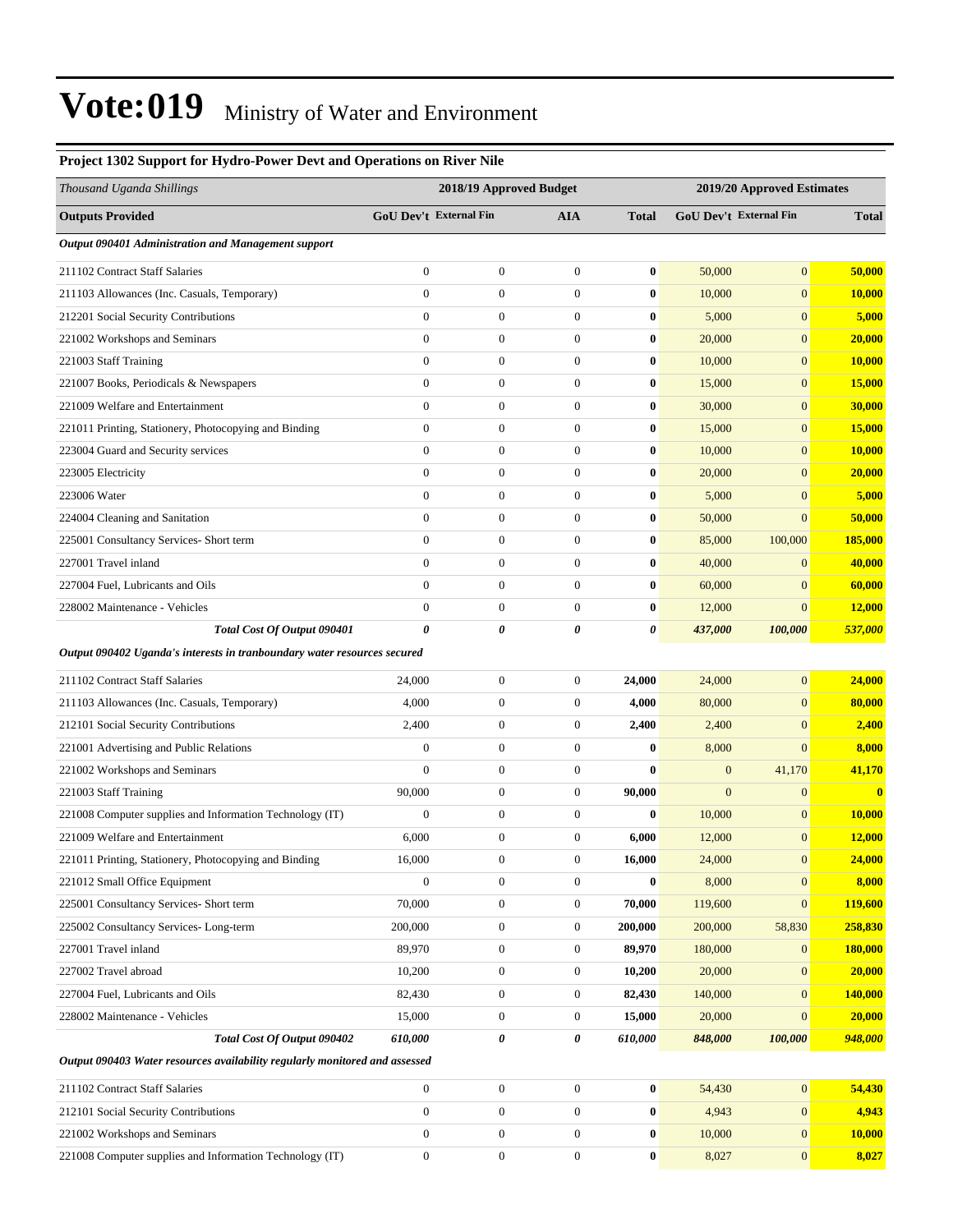| 225002 Consultancy Services-Long-term                                     | $\boldsymbol{0}$          | $\boldsymbol{0}$       | $\boldsymbol{0}$      | $\bf{0}$              | 50,000                | 100,000                   | 150,000               |
|---------------------------------------------------------------------------|---------------------------|------------------------|-----------------------|-----------------------|-----------------------|---------------------------|-----------------------|
| 227001 Travel inland                                                      | $\overline{0}$            | $\boldsymbol{0}$       | $\boldsymbol{0}$      | $\bf{0}$              | 40,000                | $\mathbf{0}$              | 40,000                |
| 227004 Fuel, Lubricants and Oils                                          | $\boldsymbol{0}$          | $\boldsymbol{0}$       | $\mathbf{0}$          | $\bf{0}$              | 19,600                | $\overline{0}$            | <b>19,600</b>         |
| 228002 Maintenance - Vehicles                                             | $\overline{0}$            | $\boldsymbol{0}$       | $\mathbf{0}$          | $\bf{0}$              | 12,000                | $\overline{0}$            | 12,000                |
| 228003 Maintenance - Machinery, Equipment & Furniture                     | $\overline{0}$            | $\boldsymbol{0}$       | $\mathbf{0}$          | $\bf{0}$              | 11,000                | $\overline{0}$            | 11,000                |
| Total Cost Of Output 090403                                               | 0                         | 0                      | 0                     | 0                     | 210,000               | 100,000                   | 310,000               |
| Output 090405 Water resources rationally planned, allocated and regulated |                           |                        |                       |                       |                       |                           |                       |
| 211102 Contract Staff Salaries                                            | $\boldsymbol{0}$          | $\boldsymbol{0}$       | $\mathbf{0}$          | $\bf{0}$              | 64,000                | $\overline{0}$            | 64,000                |
| 212101 Social Security Contributions                                      | $\overline{0}$            | $\boldsymbol{0}$       | $\mathbf{0}$          | $\bf{0}$              | 6,400                 | $\overline{0}$            | 6,400                 |
| 221003 Staff Training                                                     | $\overline{0}$            | $\boldsymbol{0}$       | $\mathbf{0}$          | $\bf{0}$              | 10,000                | $\overline{0}$            | 10,000                |
| 221007 Books, Periodicals & Newspapers                                    | $\boldsymbol{0}$          | $\boldsymbol{0}$       | $\mathbf{0}$          | $\bf{0}$              | 4,000                 | $\overline{0}$            | 4,000                 |
| 221009 Welfare and Entertainment                                          | $\overline{0}$            | $\boldsymbol{0}$       | $\mathbf{0}$          | $\bf{0}$              | 10,000                | $\overline{0}$            | 10,000                |
| 221011 Printing, Stationery, Photocopying and Binding                     | $\overline{0}$            | $\boldsymbol{0}$       | $\overline{0}$        | $\bf{0}$              | 8,000                 | $\overline{0}$            | 8,000                 |
| 221012 Small Office Equipment                                             | $\overline{0}$            | $\boldsymbol{0}$       | $\mathbf{0}$          | $\bf{0}$              | 5,600                 | $\overline{0}$            | 5,600                 |
| 225002 Consultancy Services-Long-term                                     | $\overline{0}$            | $\boldsymbol{0}$       | $\mathbf{0}$          | $\bf{0}$              | $\mathbf{0}$          | 110,000                   | 110,000               |
| 227001 Travel inland                                                      | $\overline{0}$            | $\boldsymbol{0}$       | $\mathbf{0}$          | $\bf{0}$              | 40,000                | $\overline{0}$            | 40,000                |
| 227004 Fuel, Lubricants and Oils                                          | $\overline{0}$            | $\boldsymbol{0}$       | $\mathbf{0}$          | $\bf{0}$              | 40,000                | $\overline{0}$            | 40,000                |
| 228002 Maintenance - Vehicles                                             | $\overline{0}$            | $\boldsymbol{0}$       | $\mathbf{0}$          | $\bf{0}$              | 12,000                | $\overline{0}$            | 12,000                |
| Total Cost Of Output 090405                                               | 0                         | 0                      | 0                     | 0                     | 200,000               | 110,000                   | 310,000               |
| Output 090406 Catchment-based IWRM established                            |                           |                        |                       |                       |                       |                           |                       |
| 221003 Staff Training                                                     | $\boldsymbol{0}$          | $\boldsymbol{0}$       | $\boldsymbol{0}$      | $\bf{0}$              | 10,000                | $\overline{0}$            | 10,000                |
| 221011 Printing, Stationery, Photocopying and Binding                     | $\overline{0}$            | $\boldsymbol{0}$       | $\overline{0}$        | $\bf{0}$              | 10,000                | $\overline{0}$            | 10,000                |
| 227001 Travel inland                                                      | $\overline{0}$            | $\boldsymbol{0}$       | $\mathbf{0}$          | $\bf{0}$              | 16,000                | $\overline{0}$            | 16,000                |
| 227004 Fuel, Lubricants and Oils                                          | $\overline{0}$            | $\boldsymbol{0}$       | $\mathbf{0}$          | $\bf{0}$              | 10,000                | $\overline{0}$            | 10,000                |
| 228002 Maintenance - Vehicles                                             | $\overline{0}$            | $\boldsymbol{0}$       | $\mathbf{0}$          | $\bf{0}$              | 9,000                 | $\overline{0}$            | 9,000                 |
| Total Cost Of Output 090406                                               | $\pmb{\theta}$            | 0                      | $\pmb{\theta}$        | $\boldsymbol{\theta}$ | 55,000                | 0                         | 55,000                |
| <b>Total Cost for Outputs Provided</b>                                    | 610,000                   | $\boldsymbol{0}$       | $\mathbf{0}$          | 610,000               | 1,750,000             | 410,000                   | 2,160,000             |
| <b>Outputs Funded</b>                                                     |                           | GoU Dev't External Fin | <b>AIA</b>            | <b>Total</b>          |                       | GoU Dev't External Fin    | <b>Total</b>          |
| Output 090451 Degraded watersheds restored and conserved                  |                           |                        |                       |                       |                       |                           |                       |
| 262101 Contributions to International Organisations (Current)             | $\boldsymbol{0}$          | 0                      | $\boldsymbol{0}$      | $\bf{0}$              | 630,000               | $\overline{0}$            | 630,000               |
| o/w contributions to International bodies                                 | $\boldsymbol{\theta}$     | 0                      | $\boldsymbol{\theta}$ | $\bf{0}$              | 630,000               | $\boldsymbol{\theta}$     | 630,000               |
| 262201 Contributions to International Organisations (Capital)             | $\boldsymbol{0}$          | $\boldsymbol{0}$       | $\boldsymbol{0}$      | $\bf{0}$              | 568,000               | $\boldsymbol{0}$          | 568,000               |
| o/w Transboundary statutory Obligations                                   | $\boldsymbol{\mathit{0}}$ | 0                      | $\theta$              | $\bf{0}$              | 568,000               | $\boldsymbol{\mathit{0}}$ | 568,000               |
| Total Cost Of Output 090451                                               | 0                         | 0                      | 0                     | $\pmb{\theta}$        | 1,198,000             | $\boldsymbol{\theta}$     | 1,198,000             |
| <b>Total Cost for Outputs Funded</b>                                      | $\boldsymbol{0}$          | $\boldsymbol{0}$       | $\mathbf{0}$          | $\bf{0}$              | 1,198,000             | $\mathbf{0}$              | 1,198,000             |
| <b>Capital Purchases</b>                                                  |                           | GoU Dev't External Fin | <b>AIA</b>            | <b>Total</b>          |                       | GoU Dev't External Fin    | <b>Total</b>          |
| Output 090472 Government Buildings and Administrative Infrastructure      |                           |                        |                       |                       |                       |                           |                       |
| 312101 Non-Residential Buildings                                          | $\boldsymbol{0}$          | $\boldsymbol{0}$       | $\boldsymbol{0}$      | $\boldsymbol{0}$      | 90,000                | $\mathbf{0}$              | 90,000                |
| 312104 Other Structures                                                   | 1,500,000                 | $\boldsymbol{0}$       | $\boldsymbol{0}$      | 1,500,000             | 1,500,000             | $\mathbf{0}$              | 1,500,000             |
| Total Cost Of Output 090472                                               | 1,500,000                 | 0                      | 0                     | 1,500,000             | 1,590,000             | $\boldsymbol{\theta}$     | 1,590,000             |
| Output 090475 Purchase of Motor Vehicles and Other Transport Equipment    |                           |                        |                       |                       |                       |                           |                       |
| 312201 Transport Equipment                                                | 390,000                   | $\boldsymbol{0}$       | $\boldsymbol{0}$      | 390,000               | $\mathbf{0}$          | $\boldsymbol{0}$          | $\bf{0}$              |
| Total Cost Of Output 090475                                               | 390,000                   | 0                      | 0                     | 390,000               | $\boldsymbol{\theta}$ | $\boldsymbol{\theta}$     | $\boldsymbol{\theta}$ |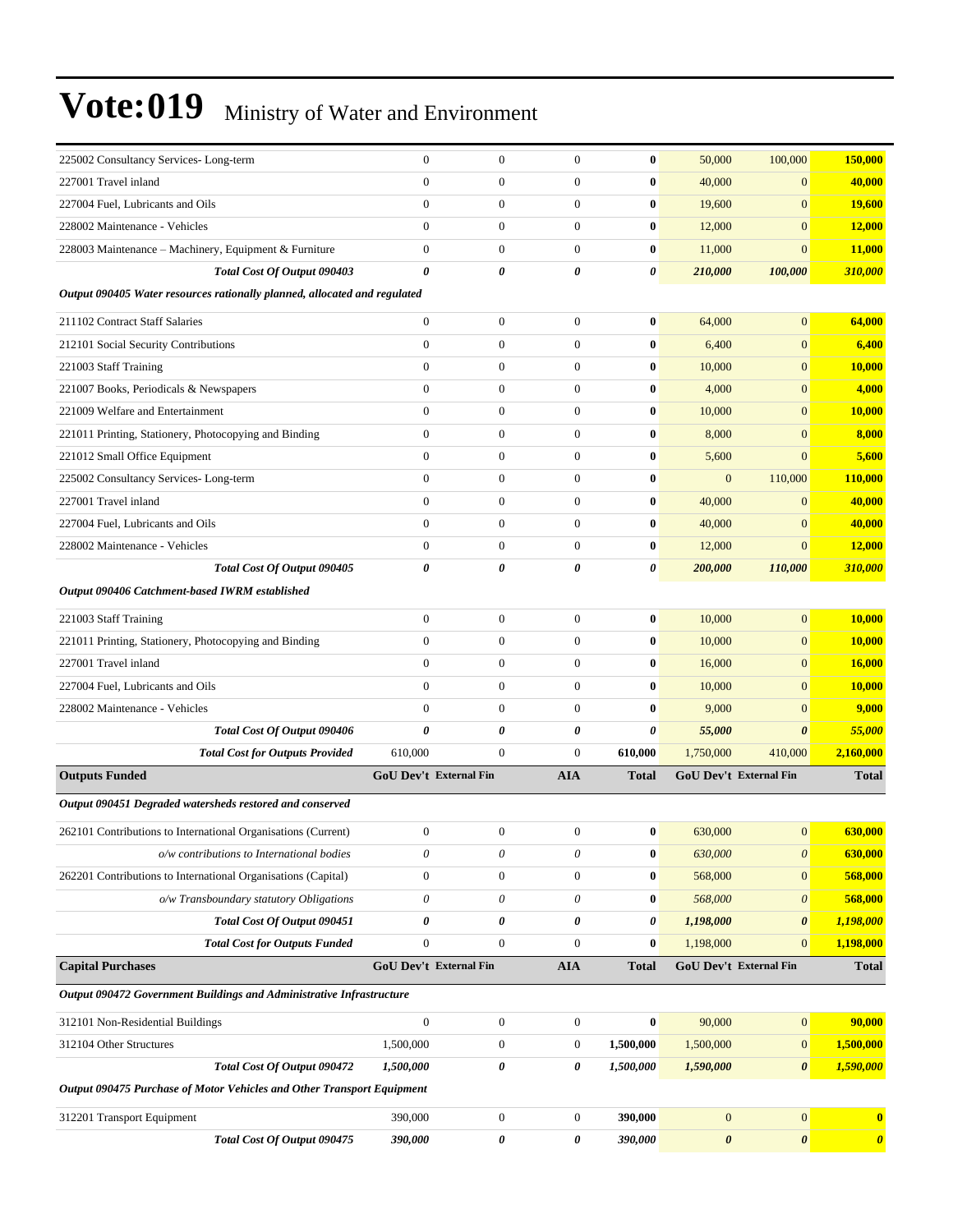| Output 090477 Purchase of Specialised Machinery & Equipment             |                        |                         |                  |              |                        |                            |                |
|-------------------------------------------------------------------------|------------------------|-------------------------|------------------|--------------|------------------------|----------------------------|----------------|
| 312202 Machinery and Equipment                                          | $\boldsymbol{0}$       | $\boldsymbol{0}$        | $\boldsymbol{0}$ | $\bf{0}$     | 100,000                | 100,000                    | 200,000        |
| Total Cost Of Output 090477                                             | 0                      | 0                       | 0                | 0            | 100,000                | 100,000                    | 200,000        |
| Output 090478 Purchase of Office and Residential Furniture and Fittings |                        |                         |                  |              |                        |                            |                |
| 312203 Furniture & Fixtures                                             | $\overline{0}$         | $\boldsymbol{0}$        | $\boldsymbol{0}$ | $\bf{0}$     | 30,000                 | $\overline{0}$             | 30,000         |
| Total Cost Of Output 090478                                             | $\pmb{\theta}$         | 0                       | 0                | 0            | 30,000                 | $\boldsymbol{\theta}$      | 30,000         |
| <b>Total Cost for Capital Purchases</b>                                 | 1,890,000              | $\boldsymbol{0}$        | $\boldsymbol{0}$ | 1,890,000    | 1,720,000              | 100,000                    | 1,820,000      |
| <b>Total Cost for Project: 1302</b>                                     | 2,500,000              | $\boldsymbol{0}$        | $\boldsymbol{0}$ | 2,500,000    | 4,668,000              | 510,000                    | 5,178,000      |
| <b>Total Excluding Arrears</b>                                          | 2,500,000              | $\boldsymbol{0}$        | $\boldsymbol{0}$ | 2,500,000    | 4,668,000              | 510,000                    | 5,178,000      |
| Project 1348 Water Management Zones Project                             |                        |                         |                  |              |                        |                            |                |
| Thousand Uganda Shillings                                               |                        | 2018/19 Approved Budget |                  |              |                        | 2019/20 Approved Estimates |                |
| <b>Outputs Provided</b>                                                 | GoU Dev't External Fin |                         | <b>AIA</b>       | <b>Total</b> | GoU Dev't External Fin |                            | <b>Total</b>   |
|                                                                         |                        |                         |                  |              |                        |                            |                |
| Output 090406 Catchment-based IWRM established                          |                        |                         |                  |              |                        |                            |                |
| 211102 Contract Staff Salaries                                          | 120,000                | $\boldsymbol{0}$        | $\boldsymbol{0}$ | 120,000      | 450,000                | $\boldsymbol{0}$           | 450,000        |
| 211103 Allowances (Inc. Casuals, Temporary)                             | 20,000                 | $\boldsymbol{0}$        | $\boldsymbol{0}$ | 20,000       | 30,000                 | $\boldsymbol{0}$           | 30,000         |
| 212101 Social Security Contributions                                    | $\overline{0}$         | $\boldsymbol{0}$        | $\boldsymbol{0}$ | $\bf{0}$     | 45,000                 | $\boldsymbol{0}$           | 45,000         |
| 212201 Social Security Contributions                                    | 12,000                 | $\boldsymbol{0}$        | $\boldsymbol{0}$ | 12,000       | $\overline{0}$         | $\boldsymbol{0}$           | $\bf{0}$       |
| 221001 Advertising and Public Relations                                 | 20,000                 | $\boldsymbol{0}$        | $\boldsymbol{0}$ | 20,000       | 20,000                 | $\boldsymbol{0}$           | 20,000         |
| 221002 Workshops and Seminars                                           | 21,300                 | $\boldsymbol{0}$        | $\boldsymbol{0}$ | 21,300       | 50,000                 | $\boldsymbol{0}$           | 50,000         |
| 221003 Staff Training                                                   | 20,000                 | $\boldsymbol{0}$        | $\boldsymbol{0}$ | 20,000       | 50,000                 | $\boldsymbol{0}$           | 50,000         |
| 221005 Hire of Venue (chairs, projector, etc)                           | $\boldsymbol{0}$       | $\boldsymbol{0}$        | $\boldsymbol{0}$ | $\bf{0}$     | 30,000                 | $\boldsymbol{0}$           | 30,000         |
| 221007 Books, Periodicals & Newspapers                                  | 20,000                 | $\boldsymbol{0}$        | $\boldsymbol{0}$ | 20,000       | 10,000                 | $\overline{0}$             | 10,000         |
| 221008 Computer supplies and Information Technology (IT)                | 40,000                 | $\boldsymbol{0}$        | $\boldsymbol{0}$ | 40,000       | 20,000                 | 8,000                      | 28,000         |
| 221009 Welfare and Entertainment                                        | 32,000                 | $\boldsymbol{0}$        | $\boldsymbol{0}$ | 32,000       | 30,000                 | $\boldsymbol{0}$           | 30,000         |
| 221011 Printing, Stationery, Photocopying and Binding                   | 30,000                 | $\boldsymbol{0}$        | $\boldsymbol{0}$ | 30,000       | 40,000                 | $\boldsymbol{0}$           | 40,000         |
| 221012 Small Office Equipment                                           | 20,000                 | $\boldsymbol{0}$        | $\boldsymbol{0}$ | 20,000       | 15,000                 | $\boldsymbol{0}$           | 15,000         |
| 222001 Telecommunications                                               | 6,000                  | $\boldsymbol{0}$        | $\boldsymbol{0}$ | 6,000        | 40,000                 | $\boldsymbol{0}$           | 40,000         |
| 223005 Electricity                                                      | 10,000                 | $\boldsymbol{0}$        | $\boldsymbol{0}$ | 10,000       | 30,000                 | $\boldsymbol{0}$           | 30,000         |
| 223006 Water                                                            | 10,000                 | $\boldsymbol{0}$        | $\boldsymbol{0}$ | 10,000       | 20,000                 | $\boldsymbol{0}$           | 20,000         |
| 224004 Cleaning and Sanitation                                          | 30,000                 | $\overline{0}$          | $\Omega$         | 30,000       | 20,000                 | $\Omega$                   | 20,000         |
| 225001 Consultancy Services- Short term                                 | 100,000                | 80,000                  | $\boldsymbol{0}$ | 180,000      | $\mathbf{0}$           | $\boldsymbol{0}$           | $\bf{0}$       |
| 225002 Consultancy Services-Long-term                                   | 1,500,000              | 100,000                 | $\boldsymbol{0}$ | 1,600,000    | 235,000                | 200,000                    | 435,000        |
| 227001 Travel inland                                                    | 160,000                | $\boldsymbol{0}$        | $\boldsymbol{0}$ | 160,000      | 300,000                | $\mathbf{0}$               | 300,000        |
| 227004 Fuel, Lubricants and Oils                                        | 120,000                | $\boldsymbol{0}$        | $\boldsymbol{0}$ | 120,000      | 120,000                | $\boldsymbol{0}$           | <b>120,000</b> |
| 228002 Maintenance - Vehicles                                           | 60,000                 | $\boldsymbol{0}$        | $\boldsymbol{0}$ | 60,000       | 60,000                 | $\boldsymbol{0}$           | 60,000         |
| 228003 Maintenance - Machinery, Equipment & Furniture                   | $\boldsymbol{0}$       | $\boldsymbol{0}$        | $\boldsymbol{0}$ | $\bf{0}$     | 30,000                 | $\boldsymbol{0}$           | 30,000         |
| Total Cost Of Output 090406                                             | 2,351,300              | 180,000                 | 0                | 2,531,300    | 1,645,000              | 208,000                    | 1,853,000      |
| <b>Total Cost for Outputs Provided</b>                                  | 2,351,300              | 180,000                 | $\boldsymbol{0}$ | 2,531,300    | 1,645,000              | 208,000                    | 1,853,000      |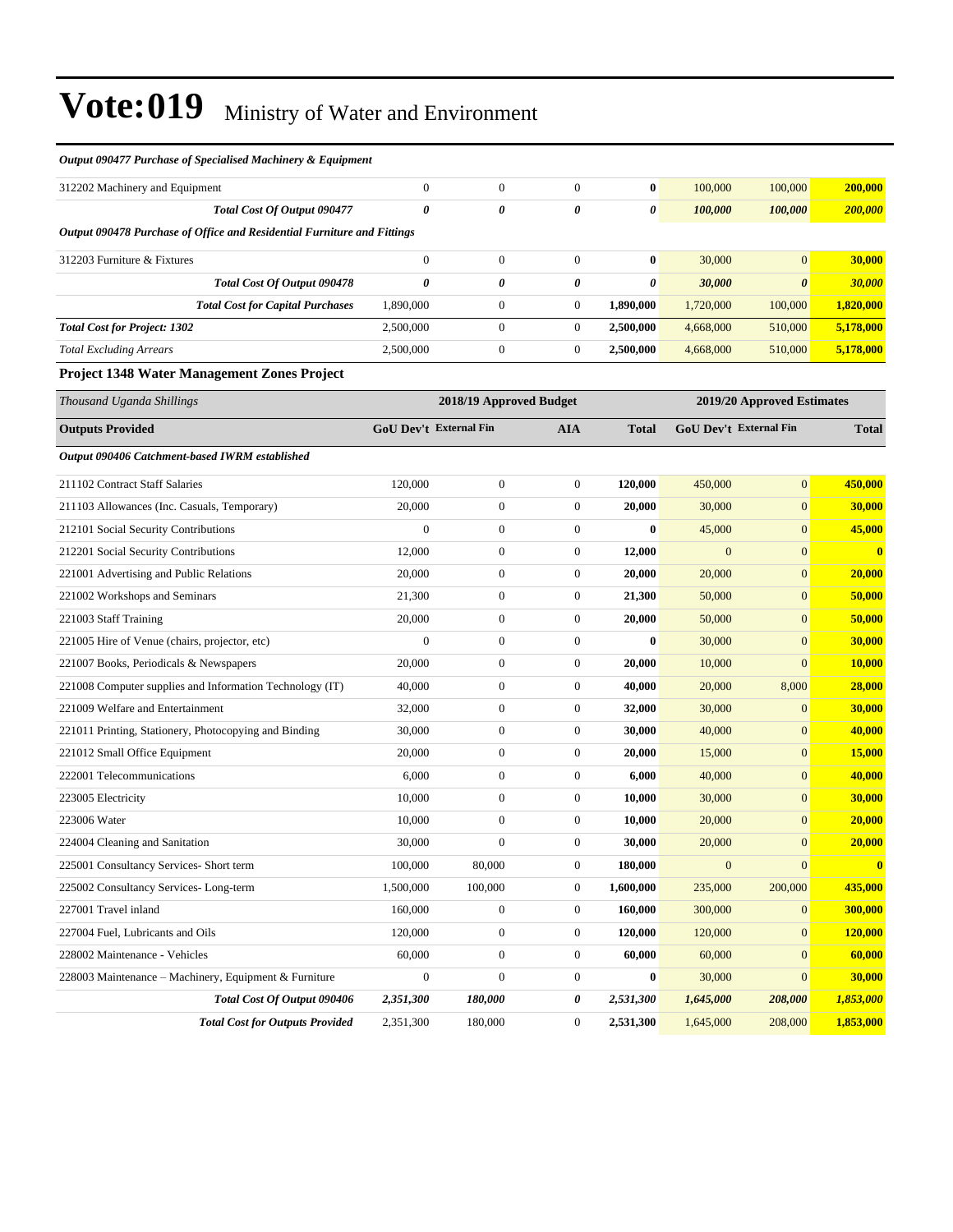| <b>Capital Purchases</b>                                                                                      | <b>GoU Dev't External Fin</b> |                         | <b>AIA</b>            | <b>Total</b> | <b>GoU Dev't External Fin</b> |                            | <b>Total</b>          |
|---------------------------------------------------------------------------------------------------------------|-------------------------------|-------------------------|-----------------------|--------------|-------------------------------|----------------------------|-----------------------|
| Output 090471 Acquisition of Land by Government                                                               |                               |                         |                       |              |                               |                            |                       |
| 311101 Land                                                                                                   | 40,000                        | $\boldsymbol{0}$        | $\boldsymbol{0}$      | 40,000       | $\mathbf{0}$                  | $\mathbf{0}$               | $\bf{0}$              |
| Total Cost Of Output 090471                                                                                   | 40,000                        | $\theta$                | $\boldsymbol{\theta}$ | 40,000       | $\boldsymbol{\theta}$         | $\boldsymbol{\theta}$      | $\boldsymbol{\theta}$ |
| Output 090472 Government Buildings and Administrative Infrastructure                                          |                               |                         |                       |              |                               |                            |                       |
| 312101 Non-Residential Buildings                                                                              | 100,000                       | $\boldsymbol{0}$        | $\boldsymbol{0}$      | 100,000      | 200,000                       | 208,000                    | 408,000               |
| 312104 Other Structures                                                                                       | 1,578,700                     | 28,000                  | $\boldsymbol{0}$      | 1,606,700    | 1,525,000                     | 302,000                    | 1,827,000             |
| Total Cost Of Output 090472                                                                                   | 1,678,700                     | 28,000                  | 0                     | 1,706,700    | 1,725,000                     | 510,000                    | 2,235,000             |
| <b>Total Cost for Capital Purchases</b>                                                                       | 1,718,700                     | 28,000                  | $\boldsymbol{0}$      | 1,746,700    | 1,725,000                     | 510,000                    | 2,235,000             |
| <b>Total Cost for Project: 1348</b>                                                                           | 4,070,000                     | 208,000                 | $\boldsymbol{0}$      | 4,278,000    | 3,370,000                     | 718,000                    | 4,088,000             |
| <b>Total Excluding Arrears</b>                                                                                | 4,070,000                     | 208,000                 | $\boldsymbol{0}$      | 4,278,000    | 3,370,000                     | 718,000                    | 4,088,000             |
| Project 1424 Multi-Lateral Lakes Edward & Albert Integrated Fisheries and Water Resources Management (LEAFII) |                               |                         |                       |              |                               |                            |                       |
| Thousand Uganda Shillings                                                                                     |                               | 2018/19 Approved Budget |                       |              |                               | 2019/20 Approved Estimates |                       |
| <b>Outputs Provided</b>                                                                                       | GoU Dev't External Fin        |                         | <b>AIA</b>            | <b>Total</b> | <b>GoU Dev't External Fin</b> |                            | <b>Total</b>          |
| Output 090401 Administration and Management support                                                           |                               |                         |                       |              |                               |                            |                       |
| 211102 Contract Staff Salaries                                                                                | 94,324                        | $\mathbf{0}$            | $\boldsymbol{0}$      | 94,324       | 148,068                       | $\mathbf{0}$               | 148,068               |
| 211103 Allowances (Inc. Casuals, Temporary)                                                                   | 80,800                        | 20,000                  | $\boldsymbol{0}$      | 100,800      | 80,000                        | 20,000                     | <b>100,000</b>        |
| 212101 Social Security Contributions                                                                          | 13,691                        | $\mathbf{0}$            | $\boldsymbol{0}$      | 13.691       | 2,034                         | $\mathbf{0}$               | 2,034                 |
| 221001 Advertising and Public Relations                                                                       | $\boldsymbol{0}$              | 20,000                  | $\boldsymbol{0}$      | 20,000       | $\mathbf{0}$                  | 10,000                     | 10,000                |
| 221002 Workshops and Seminars                                                                                 | $\boldsymbol{0}$              | 80,000                  | $\boldsymbol{0}$      | 80,000       | $\boldsymbol{0}$              | 37,200                     | 37,200                |
| 221003 Staff Training                                                                                         | $\boldsymbol{0}$              | 38,000                  | $\boldsymbol{0}$      | 38,000       | $\mathbf{0}$                  | $\mathbf{0}$               | $\mathbf{0}$          |
| 221005 Hire of Venue (chairs, projector, etc)                                                                 | $\boldsymbol{0}$              | 8,000                   | $\boldsymbol{0}$      | 8,000        | $\mathbf{0}$                  | $\mathbf{0}$               | $\bf{0}$              |
| 221007 Books, Periodicals & Newspapers                                                                        | 400                           | $\mathbf{0}$            | $\boldsymbol{0}$      | 400          | 1,824                         | $\mathbf{0}$               | 1,824                 |
| 221008 Computer supplies and Information Technology (IT)                                                      | $\boldsymbol{0}$              | 30,150                  | $\mathbf{0}$          | 30,150       | $\boldsymbol{0}$              | 27,900                     | 27,900                |
| 221009 Welfare and Entertainment                                                                              | 2,000                         | $\boldsymbol{0}$        | $\boldsymbol{0}$      | 2,000        | 4,000                         | $\mathbf{0}$               | 4,000                 |
| 221011 Printing, Stationery, Photocopying and Binding                                                         | $\boldsymbol{0}$              | 20,100                  | $\boldsymbol{0}$      | 20,100       | $\boldsymbol{0}$              | 22,320                     | 22,320                |
| 221012 Small Office Equipment                                                                                 | $\mathbf{0}$                  | $\mathbf{0}$            | $\boldsymbol{0}$      | $\bf{0}$     | $\mathbf{0}$                  | 18,600                     | <b>18,600</b>         |
| 221014 Bank Charges and other Bank related costs                                                              | 1,200                         | 1,200                   | $\boldsymbol{0}$      | 2,400        | 1,400                         | 1,400                      | 2,800                 |
| 222001 Telecommunications                                                                                     | $\boldsymbol{0}$              | 10,050                  | $\boldsymbol{0}$      | 10.050       | $\mathbf{0}$                  | 6,510                      | 6,510                 |
| 223004 Guard and Security services                                                                            | 4,000                         | $\boldsymbol{0}$        | $\boldsymbol{0}$      | 4,000        | 5,680                         | $\boldsymbol{0}$           | 5,680                 |
| 223005 Electricity                                                                                            | 3,000                         | $\boldsymbol{0}$        | $\boldsymbol{0}$      | 3,000        | 2,800                         | $\mathbf{0}$               | 2,800                 |
| 223006 Water                                                                                                  | 2,400                         | $\boldsymbol{0}$        | $\boldsymbol{0}$      | 2,400        | 2,200                         | $\mathbf{0}$               | 2,200                 |
| 224004 Cleaning and Sanitation                                                                                | 4,000                         | $\boldsymbol{0}$        | $\boldsymbol{0}$      | 4,000        | 4,394                         | $\mathbf{0}$               | 4,394                 |
| 225002 Consultancy Services-Long-term                                                                         | $\boldsymbol{0}$              | $\boldsymbol{0}$        | $\boldsymbol{0}$      | $\bf{0}$     | $\boldsymbol{0}$              | 321,408                    | 321,408               |
| 227001 Travel inland                                                                                          | $\mathbf{0}$                  | 90,400                  | $\boldsymbol{0}$      | 90,400       | $\mathbf{0}$                  | 100,000                    | 100,000               |
| 227002 Travel abroad                                                                                          | $\mathbf{0}$                  | 41,400                  | $\boldsymbol{0}$      | 41,400       | $\mathbf{0}$                  | 45,080                     | 45,080                |
| 227004 Fuel, Lubricants and Oils                                                                              | 40,000                        | 40,000                  | $\boldsymbol{0}$      | 80,000       | 60,000                        | 80,000                     | <b>140,000</b>        |
| 228002 Maintenance - Vehicles                                                                                 | $\boldsymbol{0}$              | 13,000                  | $\boldsymbol{0}$      | 13,000       | 13,000                        | 13,000                     | 26,000                |
| 228003 Maintenance – Machinery, Equipment & Furniture                                                         | $\mathbf{0}$                  | 12,000                  | $\boldsymbol{0}$      | 12,000       | $\mathbf{0}$                  | 5,000                      | 5,000                 |
| 228004 Maintenance – Other                                                                                    | $\mathbf{0}$                  | 2,000                   | $\boldsymbol{0}$      | 2,000        | $\mathbf{0}$                  | 33,480                     | <b>33,480</b>         |
| Total Cost Of Output 090401                                                                                   | 245,815                       | 426,300                 | 0                     | 672,115      | 325,400                       | 741,898                    | 1,067,298             |
| Output 090402 Uganda's interests in tranboundary water resources secured                                      |                               |                         |                       |              |                               |                            |                       |
| 211103 Allowances (Inc. Casuals, Temporary)                                                                   | 12,800                        | 21,500                  | $\boldsymbol{0}$      | 34,300       | 25,600                        | 41,664                     | 67,264                |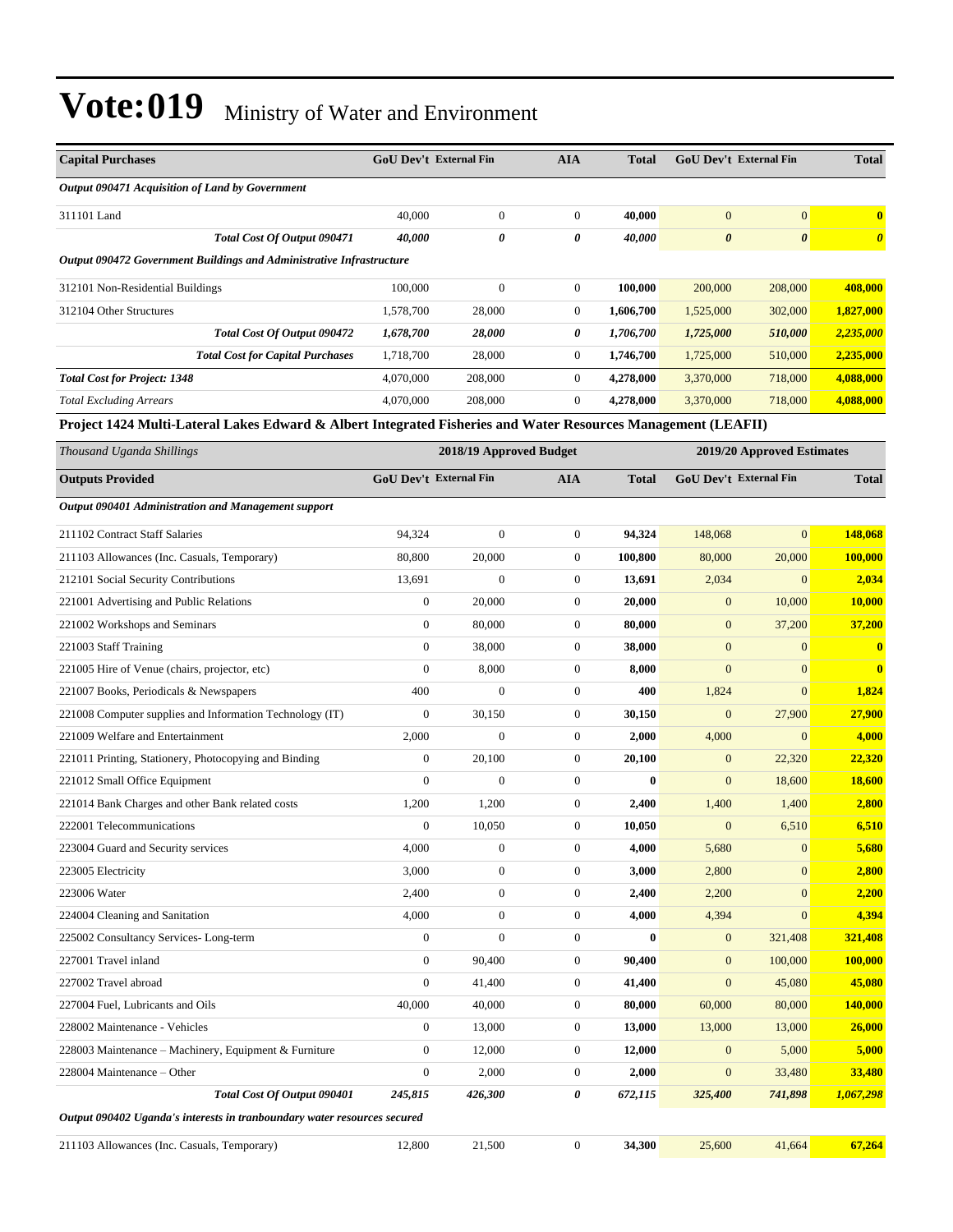| $\boldsymbol{0}$<br>86,400<br>$\mathbf{0}$<br>86,400<br>$\boldsymbol{0}$<br>$\boldsymbol{0}$<br>221012 Small Office Equipment<br>$\bf{0}$<br>225001 Consultancy Services- Short term<br>$\boldsymbol{0}$<br>$\mathbf{0}$<br>164,000<br>$\boldsymbol{0}$<br>168,432<br>164,000<br>168,432<br>$\boldsymbol{0}$<br>350,000<br>$\boldsymbol{0}$<br>350,000<br>225002 Consultancy Services-Long-term<br>400,000<br>164,880<br>564,880<br>227001 Travel inland<br>$\boldsymbol{0}$<br>105,500<br>$\boldsymbol{0}$<br>105,500<br>$\boldsymbol{0}$<br>83,700<br>83,700<br>$\boldsymbol{0}$<br>227002 Travel abroad<br>20,000<br>$\boldsymbol{0}$<br>20,000<br>$\boldsymbol{0}$<br>37,200<br>37,200<br>$\boldsymbol{0}$<br>8,000<br>$\mathbf{0}$<br>8,000<br>$\boldsymbol{0}$<br>$\boldsymbol{0}$<br>227004 Fuel, Lubricants and Oils<br>$\bf{0}$<br>$\boldsymbol{0}$<br>4,000<br>$\mathbf{0}$<br>4,000<br>$\overline{0}$<br>228002 Maintenance - Vehicles<br>$\mathbf{0}$<br>$\mathbf{0}$<br>$\boldsymbol{0}$<br>$\mathbf{0}$<br>$\boldsymbol{0}$<br>228004 Maintenance – Other<br>13,450<br>13,450<br>13,262<br>13,262<br>176,800<br>670,350<br>0<br>847,150<br>425,600<br>531,458<br>957,058<br>Total Cost Of Output 090402<br>Output 090406 Catchment-based IWRM established<br>10,000<br>40,000<br>$\mathbf{0}$<br>50,000<br>20,000<br>60,000<br>80,000<br>221002 Workshops and Seminars<br>$\boldsymbol{0}$<br>221003 Staff Training<br>$\mathbf{0}$<br>10,141<br>$\overline{0}$<br>3,720<br>10,141<br>3,720<br>1,000,000<br>$\boldsymbol{0}$<br>$\Omega$<br>$\mathbf{0}$<br>$\bf{0}$<br>1,000,000<br>$\overline{0}$<br>224006 Agricultural Supplies<br>225001 Consultancy Services- Short term<br>93,785<br>187,570<br>$\boldsymbol{0}$<br>281,355<br>$\boldsymbol{0}$<br>258,750<br>258,750<br>572,000<br>496,000<br>$\mathbf{0}$<br>1,068,000<br>560,000<br>499,049<br>1,059,049<br>225002 Consultancy Services-Long-term<br>$\boldsymbol{0}$<br>227001 Travel inland<br>$\mathbf{0}$<br>115,260<br>$\boldsymbol{0}$<br>74,400<br>74,400<br>115,260<br>$\mathbf{0}$<br>40,000<br>$\mathbf{0}$<br>40,000<br>$\boldsymbol{0}$<br>228003 Maintenance – Machinery, Equipment & Furniture<br>$\mathbf{0}$<br>2,475,919<br>Total Cost Of Output 090406<br>888,971<br>0<br>895,919<br>675,785<br>1,564,756<br>1,580,000<br>$\boldsymbol{0}$<br>3,084,021<br>4,500,275<br><b>Total Cost for Outputs Provided</b><br>1,098,400<br>1,985,621<br>2,331,000<br>2,169,275<br><b>GoU Dev't External Fin</b><br><b>GoU Dev't External Fin</b><br><b>Capital Purchases</b><br><b>AIA</b><br><b>Total</b><br><b>Total</b><br>Output 090472 Government Buildings and Administrative Infrastructure<br>$\boldsymbol{0}$<br>$\overline{0}$<br>48,006<br>$\boldsymbol{0}$<br>48,006<br>$\boldsymbol{0}$<br>281504 Monitoring, Supervision & Appraisal of capital works<br>$\mathbf{0}$<br>$\boldsymbol{0}$<br>$\mathbf{0}$<br>$\mathbf{0}$<br>$\bf{0}$<br>$\boldsymbol{0}$<br>528,240<br>312101 Non-Residential Buildings<br>528,240<br>4,308,000<br>$\mathbf{0}$<br>5,382,400<br>1,019,000<br>4,805,690<br>5,824,690<br>312104 Other Structures<br>1,074,400<br>Total Cost Of Output 090472<br>5,430,406<br>6,352,930<br>1,074,400<br>4,356,006<br>0<br>1,019,000<br>5,333,930<br>Output 090477 Purchase of Specialised Machinery & Equipment<br>$\mathbf{0}$<br>$\mathbf{0}$<br>$\mathbf{0}$<br>327,200<br>327,200<br>$\mathbf{0}$<br>312201 Transport Equipment<br>$\mathbf{0}$<br>312202 Machinery and Equipment<br>$\boldsymbol{0}$<br>1,363,500<br>$\mathbf{0}$<br>1,363,500<br>$\boldsymbol{0}$<br>2,834,640<br>2,834,640<br>$\boldsymbol{0}$<br>$\boldsymbol{0}$<br>$\boldsymbol{0}$<br>$\bf{0}$<br>$\boldsymbol{0}$<br>111,600<br>111,600<br>314201 Materials and supplies<br>2,946,240<br>Total Cost Of Output 090477<br>327,200<br>1,363,500<br>0<br>1,690,700<br>0<br>2,946,240<br>Output 090478 Purchase of Office and Residential Furniture and Fittings<br>$\boldsymbol{0}$<br>30,000<br>$\mathbf{0}$<br>30,000<br>$\mathbf{0}$<br>$\boldsymbol{0}$<br>312203 Furniture & Fixtures<br>$\bf{0}$<br>0<br>0<br>$\pmb{\theta}$<br>$\boldsymbol{\theta}$<br>Total Cost Of Output 090478<br>30,000<br>30,000<br>$\boldsymbol{\theta}$<br><b>Total Cost for Capital Purchases</b><br>5,749,506<br>7,151,106<br>1,019,000<br>8,280,170<br>9,299,170<br>1,401,600<br>$\overline{0}$<br>13,799,445<br><b>Total Cost for Project: 1424</b><br>7,735,127<br>10,235,127<br>2,500,000<br>$\mathbf{0}$<br>3,350,000<br>10,449,445<br>2,500,000<br>10,235,127<br>13,799,445<br><b>Total Excluding Arrears</b><br>7,735,127<br>$\boldsymbol{0}$<br>3,350,000<br>10,449,445<br>Project 1487 Enhancing Resilience of Communities to Climate Change<br>Thousand Uganda Shillings<br>2018/19 Approved Budget<br>2019/20 Approved Estimates<br><b>Outputs Provided</b><br>GoU Dev't External Fin<br>GoU Dev't External Fin<br><b>AIA</b><br><b>Total</b><br><b>Total</b><br>Output 090401 Administration and Management support<br>$\boldsymbol{0}$<br>$\boldsymbol{0}$<br>$\boldsymbol{0}$<br>20,000<br>$\boldsymbol{0}$<br>221001 Advertising and Public Relations<br>20,000<br>$\bf{0}$ | 221003 Staff Training                  | $\boldsymbol{0}$ | 61,500 | $\boldsymbol{0}$ | 61,500 | $\boldsymbol{0}$ | 22,320 | 22,320 |
|----------------------------------------------------------------------------------------------------------------------------------------------------------------------------------------------------------------------------------------------------------------------------------------------------------------------------------------------------------------------------------------------------------------------------------------------------------------------------------------------------------------------------------------------------------------------------------------------------------------------------------------------------------------------------------------------------------------------------------------------------------------------------------------------------------------------------------------------------------------------------------------------------------------------------------------------------------------------------------------------------------------------------------------------------------------------------------------------------------------------------------------------------------------------------------------------------------------------------------------------------------------------------------------------------------------------------------------------------------------------------------------------------------------------------------------------------------------------------------------------------------------------------------------------------------------------------------------------------------------------------------------------------------------------------------------------------------------------------------------------------------------------------------------------------------------------------------------------------------------------------------------------------------------------------------------------------------------------------------------------------------------------------------------------------------------------------------------------------------------------------------------------------------------------------------------------------------------------------------------------------------------------------------------------------------------------------------------------------------------------------------------------------------------------------------------------------------------------------------------------------------------------------------------------------------------------------------------------------------------------------------------------------------------------------------------------------------------------------------------------------------------------------------------------------------------------------------------------------------------------------------------------------------------------------------------------------------------------------------------------------------------------------------------------------------------------------------------------------------------------------------------------------------------------------------------------------------------------------------------------------------------------------------------------------------------------------------------------------------------------------------------------------------------------------------------------------------------------------------------------------------------------------------------------------------------------------------------------------------------------------------------------------------------------------------------------------------------------------------------------------------------------------------------------------------------------------------------------------------------------------------------------------------------------------------------------------------------------------------------------------------------------------------------------------------------------------------------------------------------------------------------------------------------------------------------------------------------------------------------------------------------------------------------------------------------------------------------------------------------------------------------------------------------------------------------------------------------------------------------------------------------------------------------------------------------------------------------------------------------------------------------------------------------------------------------------------------------------------------------------------------------------------------------------------------------------------------------------------------------------------------------------------------------------------------------------------------------------------------------------------------------------------------------------------------------------------------------------------------------------------------------------------------------|----------------------------------------|------------------|--------|------------------|--------|------------------|--------|--------|
|                                                                                                                                                                                                                                                                                                                                                                                                                                                                                                                                                                                                                                                                                                                                                                                                                                                                                                                                                                                                                                                                                                                                                                                                                                                                                                                                                                                                                                                                                                                                                                                                                                                                                                                                                                                                                                                                                                                                                                                                                                                                                                                                                                                                                                                                                                                                                                                                                                                                                                                                                                                                                                                                                                                                                                                                                                                                                                                                                                                                                                                                                                                                                                                                                                                                                                                                                                                                                                                                                                                                                                                                                                                                                                                                                                                                                                                                                                                                                                                                                                                                                                                                                                                                                                                                                                                                                                                                                                                                                                                                                                                                                                                                                                                                                                                                                                                                                                                                                                                                                                                                                                                                                                |                                        |                  |        |                  |        |                  |        |        |
|                                                                                                                                                                                                                                                                                                                                                                                                                                                                                                                                                                                                                                                                                                                                                                                                                                                                                                                                                                                                                                                                                                                                                                                                                                                                                                                                                                                                                                                                                                                                                                                                                                                                                                                                                                                                                                                                                                                                                                                                                                                                                                                                                                                                                                                                                                                                                                                                                                                                                                                                                                                                                                                                                                                                                                                                                                                                                                                                                                                                                                                                                                                                                                                                                                                                                                                                                                                                                                                                                                                                                                                                                                                                                                                                                                                                                                                                                                                                                                                                                                                                                                                                                                                                                                                                                                                                                                                                                                                                                                                                                                                                                                                                                                                                                                                                                                                                                                                                                                                                                                                                                                                                                                |                                        |                  |        |                  |        |                  |        |        |
|                                                                                                                                                                                                                                                                                                                                                                                                                                                                                                                                                                                                                                                                                                                                                                                                                                                                                                                                                                                                                                                                                                                                                                                                                                                                                                                                                                                                                                                                                                                                                                                                                                                                                                                                                                                                                                                                                                                                                                                                                                                                                                                                                                                                                                                                                                                                                                                                                                                                                                                                                                                                                                                                                                                                                                                                                                                                                                                                                                                                                                                                                                                                                                                                                                                                                                                                                                                                                                                                                                                                                                                                                                                                                                                                                                                                                                                                                                                                                                                                                                                                                                                                                                                                                                                                                                                                                                                                                                                                                                                                                                                                                                                                                                                                                                                                                                                                                                                                                                                                                                                                                                                                                                |                                        |                  |        |                  |        |                  |        |        |
|                                                                                                                                                                                                                                                                                                                                                                                                                                                                                                                                                                                                                                                                                                                                                                                                                                                                                                                                                                                                                                                                                                                                                                                                                                                                                                                                                                                                                                                                                                                                                                                                                                                                                                                                                                                                                                                                                                                                                                                                                                                                                                                                                                                                                                                                                                                                                                                                                                                                                                                                                                                                                                                                                                                                                                                                                                                                                                                                                                                                                                                                                                                                                                                                                                                                                                                                                                                                                                                                                                                                                                                                                                                                                                                                                                                                                                                                                                                                                                                                                                                                                                                                                                                                                                                                                                                                                                                                                                                                                                                                                                                                                                                                                                                                                                                                                                                                                                                                                                                                                                                                                                                                                                |                                        |                  |        |                  |        |                  |        |        |
|                                                                                                                                                                                                                                                                                                                                                                                                                                                                                                                                                                                                                                                                                                                                                                                                                                                                                                                                                                                                                                                                                                                                                                                                                                                                                                                                                                                                                                                                                                                                                                                                                                                                                                                                                                                                                                                                                                                                                                                                                                                                                                                                                                                                                                                                                                                                                                                                                                                                                                                                                                                                                                                                                                                                                                                                                                                                                                                                                                                                                                                                                                                                                                                                                                                                                                                                                                                                                                                                                                                                                                                                                                                                                                                                                                                                                                                                                                                                                                                                                                                                                                                                                                                                                                                                                                                                                                                                                                                                                                                                                                                                                                                                                                                                                                                                                                                                                                                                                                                                                                                                                                                                                                |                                        |                  |        |                  |        |                  |        |        |
|                                                                                                                                                                                                                                                                                                                                                                                                                                                                                                                                                                                                                                                                                                                                                                                                                                                                                                                                                                                                                                                                                                                                                                                                                                                                                                                                                                                                                                                                                                                                                                                                                                                                                                                                                                                                                                                                                                                                                                                                                                                                                                                                                                                                                                                                                                                                                                                                                                                                                                                                                                                                                                                                                                                                                                                                                                                                                                                                                                                                                                                                                                                                                                                                                                                                                                                                                                                                                                                                                                                                                                                                                                                                                                                                                                                                                                                                                                                                                                                                                                                                                                                                                                                                                                                                                                                                                                                                                                                                                                                                                                                                                                                                                                                                                                                                                                                                                                                                                                                                                                                                                                                                                                |                                        |                  |        |                  |        |                  |        |        |
|                                                                                                                                                                                                                                                                                                                                                                                                                                                                                                                                                                                                                                                                                                                                                                                                                                                                                                                                                                                                                                                                                                                                                                                                                                                                                                                                                                                                                                                                                                                                                                                                                                                                                                                                                                                                                                                                                                                                                                                                                                                                                                                                                                                                                                                                                                                                                                                                                                                                                                                                                                                                                                                                                                                                                                                                                                                                                                                                                                                                                                                                                                                                                                                                                                                                                                                                                                                                                                                                                                                                                                                                                                                                                                                                                                                                                                                                                                                                                                                                                                                                                                                                                                                                                                                                                                                                                                                                                                                                                                                                                                                                                                                                                                                                                                                                                                                                                                                                                                                                                                                                                                                                                                |                                        |                  |        |                  |        |                  |        |        |
|                                                                                                                                                                                                                                                                                                                                                                                                                                                                                                                                                                                                                                                                                                                                                                                                                                                                                                                                                                                                                                                                                                                                                                                                                                                                                                                                                                                                                                                                                                                                                                                                                                                                                                                                                                                                                                                                                                                                                                                                                                                                                                                                                                                                                                                                                                                                                                                                                                                                                                                                                                                                                                                                                                                                                                                                                                                                                                                                                                                                                                                                                                                                                                                                                                                                                                                                                                                                                                                                                                                                                                                                                                                                                                                                                                                                                                                                                                                                                                                                                                                                                                                                                                                                                                                                                                                                                                                                                                                                                                                                                                                                                                                                                                                                                                                                                                                                                                                                                                                                                                                                                                                                                                |                                        |                  |        |                  |        |                  |        |        |
|                                                                                                                                                                                                                                                                                                                                                                                                                                                                                                                                                                                                                                                                                                                                                                                                                                                                                                                                                                                                                                                                                                                                                                                                                                                                                                                                                                                                                                                                                                                                                                                                                                                                                                                                                                                                                                                                                                                                                                                                                                                                                                                                                                                                                                                                                                                                                                                                                                                                                                                                                                                                                                                                                                                                                                                                                                                                                                                                                                                                                                                                                                                                                                                                                                                                                                                                                                                                                                                                                                                                                                                                                                                                                                                                                                                                                                                                                                                                                                                                                                                                                                                                                                                                                                                                                                                                                                                                                                                                                                                                                                                                                                                                                                                                                                                                                                                                                                                                                                                                                                                                                                                                                                |                                        |                  |        |                  |        |                  |        |        |
|                                                                                                                                                                                                                                                                                                                                                                                                                                                                                                                                                                                                                                                                                                                                                                                                                                                                                                                                                                                                                                                                                                                                                                                                                                                                                                                                                                                                                                                                                                                                                                                                                                                                                                                                                                                                                                                                                                                                                                                                                                                                                                                                                                                                                                                                                                                                                                                                                                                                                                                                                                                                                                                                                                                                                                                                                                                                                                                                                                                                                                                                                                                                                                                                                                                                                                                                                                                                                                                                                                                                                                                                                                                                                                                                                                                                                                                                                                                                                                                                                                                                                                                                                                                                                                                                                                                                                                                                                                                                                                                                                                                                                                                                                                                                                                                                                                                                                                                                                                                                                                                                                                                                                                |                                        |                  |        |                  |        |                  |        |        |
|                                                                                                                                                                                                                                                                                                                                                                                                                                                                                                                                                                                                                                                                                                                                                                                                                                                                                                                                                                                                                                                                                                                                                                                                                                                                                                                                                                                                                                                                                                                                                                                                                                                                                                                                                                                                                                                                                                                                                                                                                                                                                                                                                                                                                                                                                                                                                                                                                                                                                                                                                                                                                                                                                                                                                                                                                                                                                                                                                                                                                                                                                                                                                                                                                                                                                                                                                                                                                                                                                                                                                                                                                                                                                                                                                                                                                                                                                                                                                                                                                                                                                                                                                                                                                                                                                                                                                                                                                                                                                                                                                                                                                                                                                                                                                                                                                                                                                                                                                                                                                                                                                                                                                                |                                        |                  |        |                  |        |                  |        |        |
|                                                                                                                                                                                                                                                                                                                                                                                                                                                                                                                                                                                                                                                                                                                                                                                                                                                                                                                                                                                                                                                                                                                                                                                                                                                                                                                                                                                                                                                                                                                                                                                                                                                                                                                                                                                                                                                                                                                                                                                                                                                                                                                                                                                                                                                                                                                                                                                                                                                                                                                                                                                                                                                                                                                                                                                                                                                                                                                                                                                                                                                                                                                                                                                                                                                                                                                                                                                                                                                                                                                                                                                                                                                                                                                                                                                                                                                                                                                                                                                                                                                                                                                                                                                                                                                                                                                                                                                                                                                                                                                                                                                                                                                                                                                                                                                                                                                                                                                                                                                                                                                                                                                                                                |                                        |                  |        |                  |        |                  |        |        |
|                                                                                                                                                                                                                                                                                                                                                                                                                                                                                                                                                                                                                                                                                                                                                                                                                                                                                                                                                                                                                                                                                                                                                                                                                                                                                                                                                                                                                                                                                                                                                                                                                                                                                                                                                                                                                                                                                                                                                                                                                                                                                                                                                                                                                                                                                                                                                                                                                                                                                                                                                                                                                                                                                                                                                                                                                                                                                                                                                                                                                                                                                                                                                                                                                                                                                                                                                                                                                                                                                                                                                                                                                                                                                                                                                                                                                                                                                                                                                                                                                                                                                                                                                                                                                                                                                                                                                                                                                                                                                                                                                                                                                                                                                                                                                                                                                                                                                                                                                                                                                                                                                                                                                                |                                        |                  |        |                  |        |                  |        |        |
|                                                                                                                                                                                                                                                                                                                                                                                                                                                                                                                                                                                                                                                                                                                                                                                                                                                                                                                                                                                                                                                                                                                                                                                                                                                                                                                                                                                                                                                                                                                                                                                                                                                                                                                                                                                                                                                                                                                                                                                                                                                                                                                                                                                                                                                                                                                                                                                                                                                                                                                                                                                                                                                                                                                                                                                                                                                                                                                                                                                                                                                                                                                                                                                                                                                                                                                                                                                                                                                                                                                                                                                                                                                                                                                                                                                                                                                                                                                                                                                                                                                                                                                                                                                                                                                                                                                                                                                                                                                                                                                                                                                                                                                                                                                                                                                                                                                                                                                                                                                                                                                                                                                                                                |                                        |                  |        |                  |        |                  |        |        |
|                                                                                                                                                                                                                                                                                                                                                                                                                                                                                                                                                                                                                                                                                                                                                                                                                                                                                                                                                                                                                                                                                                                                                                                                                                                                                                                                                                                                                                                                                                                                                                                                                                                                                                                                                                                                                                                                                                                                                                                                                                                                                                                                                                                                                                                                                                                                                                                                                                                                                                                                                                                                                                                                                                                                                                                                                                                                                                                                                                                                                                                                                                                                                                                                                                                                                                                                                                                                                                                                                                                                                                                                                                                                                                                                                                                                                                                                                                                                                                                                                                                                                                                                                                                                                                                                                                                                                                                                                                                                                                                                                                                                                                                                                                                                                                                                                                                                                                                                                                                                                                                                                                                                                                |                                        |                  |        |                  |        |                  |        |        |
|                                                                                                                                                                                                                                                                                                                                                                                                                                                                                                                                                                                                                                                                                                                                                                                                                                                                                                                                                                                                                                                                                                                                                                                                                                                                                                                                                                                                                                                                                                                                                                                                                                                                                                                                                                                                                                                                                                                                                                                                                                                                                                                                                                                                                                                                                                                                                                                                                                                                                                                                                                                                                                                                                                                                                                                                                                                                                                                                                                                                                                                                                                                                                                                                                                                                                                                                                                                                                                                                                                                                                                                                                                                                                                                                                                                                                                                                                                                                                                                                                                                                                                                                                                                                                                                                                                                                                                                                                                                                                                                                                                                                                                                                                                                                                                                                                                                                                                                                                                                                                                                                                                                                                                |                                        |                  |        |                  |        |                  |        |        |
|                                                                                                                                                                                                                                                                                                                                                                                                                                                                                                                                                                                                                                                                                                                                                                                                                                                                                                                                                                                                                                                                                                                                                                                                                                                                                                                                                                                                                                                                                                                                                                                                                                                                                                                                                                                                                                                                                                                                                                                                                                                                                                                                                                                                                                                                                                                                                                                                                                                                                                                                                                                                                                                                                                                                                                                                                                                                                                                                                                                                                                                                                                                                                                                                                                                                                                                                                                                                                                                                                                                                                                                                                                                                                                                                                                                                                                                                                                                                                                                                                                                                                                                                                                                                                                                                                                                                                                                                                                                                                                                                                                                                                                                                                                                                                                                                                                                                                                                                                                                                                                                                                                                                                                |                                        |                  |        |                  |        |                  |        |        |
|                                                                                                                                                                                                                                                                                                                                                                                                                                                                                                                                                                                                                                                                                                                                                                                                                                                                                                                                                                                                                                                                                                                                                                                                                                                                                                                                                                                                                                                                                                                                                                                                                                                                                                                                                                                                                                                                                                                                                                                                                                                                                                                                                                                                                                                                                                                                                                                                                                                                                                                                                                                                                                                                                                                                                                                                                                                                                                                                                                                                                                                                                                                                                                                                                                                                                                                                                                                                                                                                                                                                                                                                                                                                                                                                                                                                                                                                                                                                                                                                                                                                                                                                                                                                                                                                                                                                                                                                                                                                                                                                                                                                                                                                                                                                                                                                                                                                                                                                                                                                                                                                                                                                                                |                                        |                  |        |                  |        |                  |        |        |
|                                                                                                                                                                                                                                                                                                                                                                                                                                                                                                                                                                                                                                                                                                                                                                                                                                                                                                                                                                                                                                                                                                                                                                                                                                                                                                                                                                                                                                                                                                                                                                                                                                                                                                                                                                                                                                                                                                                                                                                                                                                                                                                                                                                                                                                                                                                                                                                                                                                                                                                                                                                                                                                                                                                                                                                                                                                                                                                                                                                                                                                                                                                                                                                                                                                                                                                                                                                                                                                                                                                                                                                                                                                                                                                                                                                                                                                                                                                                                                                                                                                                                                                                                                                                                                                                                                                                                                                                                                                                                                                                                                                                                                                                                                                                                                                                                                                                                                                                                                                                                                                                                                                                                                |                                        |                  |        |                  |        |                  |        |        |
|                                                                                                                                                                                                                                                                                                                                                                                                                                                                                                                                                                                                                                                                                                                                                                                                                                                                                                                                                                                                                                                                                                                                                                                                                                                                                                                                                                                                                                                                                                                                                                                                                                                                                                                                                                                                                                                                                                                                                                                                                                                                                                                                                                                                                                                                                                                                                                                                                                                                                                                                                                                                                                                                                                                                                                                                                                                                                                                                                                                                                                                                                                                                                                                                                                                                                                                                                                                                                                                                                                                                                                                                                                                                                                                                                                                                                                                                                                                                                                                                                                                                                                                                                                                                                                                                                                                                                                                                                                                                                                                                                                                                                                                                                                                                                                                                                                                                                                                                                                                                                                                                                                                                                                |                                        |                  |        |                  |        |                  |        |        |
|                                                                                                                                                                                                                                                                                                                                                                                                                                                                                                                                                                                                                                                                                                                                                                                                                                                                                                                                                                                                                                                                                                                                                                                                                                                                                                                                                                                                                                                                                                                                                                                                                                                                                                                                                                                                                                                                                                                                                                                                                                                                                                                                                                                                                                                                                                                                                                                                                                                                                                                                                                                                                                                                                                                                                                                                                                                                                                                                                                                                                                                                                                                                                                                                                                                                                                                                                                                                                                                                                                                                                                                                                                                                                                                                                                                                                                                                                                                                                                                                                                                                                                                                                                                                                                                                                                                                                                                                                                                                                                                                                                                                                                                                                                                                                                                                                                                                                                                                                                                                                                                                                                                                                                |                                        |                  |        |                  |        |                  |        |        |
|                                                                                                                                                                                                                                                                                                                                                                                                                                                                                                                                                                                                                                                                                                                                                                                                                                                                                                                                                                                                                                                                                                                                                                                                                                                                                                                                                                                                                                                                                                                                                                                                                                                                                                                                                                                                                                                                                                                                                                                                                                                                                                                                                                                                                                                                                                                                                                                                                                                                                                                                                                                                                                                                                                                                                                                                                                                                                                                                                                                                                                                                                                                                                                                                                                                                                                                                                                                                                                                                                                                                                                                                                                                                                                                                                                                                                                                                                                                                                                                                                                                                                                                                                                                                                                                                                                                                                                                                                                                                                                                                                                                                                                                                                                                                                                                                                                                                                                                                                                                                                                                                                                                                                                |                                        |                  |        |                  |        |                  |        |        |
|                                                                                                                                                                                                                                                                                                                                                                                                                                                                                                                                                                                                                                                                                                                                                                                                                                                                                                                                                                                                                                                                                                                                                                                                                                                                                                                                                                                                                                                                                                                                                                                                                                                                                                                                                                                                                                                                                                                                                                                                                                                                                                                                                                                                                                                                                                                                                                                                                                                                                                                                                                                                                                                                                                                                                                                                                                                                                                                                                                                                                                                                                                                                                                                                                                                                                                                                                                                                                                                                                                                                                                                                                                                                                                                                                                                                                                                                                                                                                                                                                                                                                                                                                                                                                                                                                                                                                                                                                                                                                                                                                                                                                                                                                                                                                                                                                                                                                                                                                                                                                                                                                                                                                                |                                        |                  |        |                  |        |                  |        |        |
|                                                                                                                                                                                                                                                                                                                                                                                                                                                                                                                                                                                                                                                                                                                                                                                                                                                                                                                                                                                                                                                                                                                                                                                                                                                                                                                                                                                                                                                                                                                                                                                                                                                                                                                                                                                                                                                                                                                                                                                                                                                                                                                                                                                                                                                                                                                                                                                                                                                                                                                                                                                                                                                                                                                                                                                                                                                                                                                                                                                                                                                                                                                                                                                                                                                                                                                                                                                                                                                                                                                                                                                                                                                                                                                                                                                                                                                                                                                                                                                                                                                                                                                                                                                                                                                                                                                                                                                                                                                                                                                                                                                                                                                                                                                                                                                                                                                                                                                                                                                                                                                                                                                                                                |                                        |                  |        |                  |        |                  |        |        |
|                                                                                                                                                                                                                                                                                                                                                                                                                                                                                                                                                                                                                                                                                                                                                                                                                                                                                                                                                                                                                                                                                                                                                                                                                                                                                                                                                                                                                                                                                                                                                                                                                                                                                                                                                                                                                                                                                                                                                                                                                                                                                                                                                                                                                                                                                                                                                                                                                                                                                                                                                                                                                                                                                                                                                                                                                                                                                                                                                                                                                                                                                                                                                                                                                                                                                                                                                                                                                                                                                                                                                                                                                                                                                                                                                                                                                                                                                                                                                                                                                                                                                                                                                                                                                                                                                                                                                                                                                                                                                                                                                                                                                                                                                                                                                                                                                                                                                                                                                                                                                                                                                                                                                                |                                        |                  |        |                  |        |                  |        |        |
|                                                                                                                                                                                                                                                                                                                                                                                                                                                                                                                                                                                                                                                                                                                                                                                                                                                                                                                                                                                                                                                                                                                                                                                                                                                                                                                                                                                                                                                                                                                                                                                                                                                                                                                                                                                                                                                                                                                                                                                                                                                                                                                                                                                                                                                                                                                                                                                                                                                                                                                                                                                                                                                                                                                                                                                                                                                                                                                                                                                                                                                                                                                                                                                                                                                                                                                                                                                                                                                                                                                                                                                                                                                                                                                                                                                                                                                                                                                                                                                                                                                                                                                                                                                                                                                                                                                                                                                                                                                                                                                                                                                                                                                                                                                                                                                                                                                                                                                                                                                                                                                                                                                                                                |                                        |                  |        |                  |        |                  |        |        |
|                                                                                                                                                                                                                                                                                                                                                                                                                                                                                                                                                                                                                                                                                                                                                                                                                                                                                                                                                                                                                                                                                                                                                                                                                                                                                                                                                                                                                                                                                                                                                                                                                                                                                                                                                                                                                                                                                                                                                                                                                                                                                                                                                                                                                                                                                                                                                                                                                                                                                                                                                                                                                                                                                                                                                                                                                                                                                                                                                                                                                                                                                                                                                                                                                                                                                                                                                                                                                                                                                                                                                                                                                                                                                                                                                                                                                                                                                                                                                                                                                                                                                                                                                                                                                                                                                                                                                                                                                                                                                                                                                                                                                                                                                                                                                                                                                                                                                                                                                                                                                                                                                                                                                                |                                        |                  |        |                  |        |                  |        |        |
|                                                                                                                                                                                                                                                                                                                                                                                                                                                                                                                                                                                                                                                                                                                                                                                                                                                                                                                                                                                                                                                                                                                                                                                                                                                                                                                                                                                                                                                                                                                                                                                                                                                                                                                                                                                                                                                                                                                                                                                                                                                                                                                                                                                                                                                                                                                                                                                                                                                                                                                                                                                                                                                                                                                                                                                                                                                                                                                                                                                                                                                                                                                                                                                                                                                                                                                                                                                                                                                                                                                                                                                                                                                                                                                                                                                                                                                                                                                                                                                                                                                                                                                                                                                                                                                                                                                                                                                                                                                                                                                                                                                                                                                                                                                                                                                                                                                                                                                                                                                                                                                                                                                                                                |                                        |                  |        |                  |        |                  |        |        |
|                                                                                                                                                                                                                                                                                                                                                                                                                                                                                                                                                                                                                                                                                                                                                                                                                                                                                                                                                                                                                                                                                                                                                                                                                                                                                                                                                                                                                                                                                                                                                                                                                                                                                                                                                                                                                                                                                                                                                                                                                                                                                                                                                                                                                                                                                                                                                                                                                                                                                                                                                                                                                                                                                                                                                                                                                                                                                                                                                                                                                                                                                                                                                                                                                                                                                                                                                                                                                                                                                                                                                                                                                                                                                                                                                                                                                                                                                                                                                                                                                                                                                                                                                                                                                                                                                                                                                                                                                                                                                                                                                                                                                                                                                                                                                                                                                                                                                                                                                                                                                                                                                                                                                                |                                        |                  |        |                  |        |                  |        |        |
|                                                                                                                                                                                                                                                                                                                                                                                                                                                                                                                                                                                                                                                                                                                                                                                                                                                                                                                                                                                                                                                                                                                                                                                                                                                                                                                                                                                                                                                                                                                                                                                                                                                                                                                                                                                                                                                                                                                                                                                                                                                                                                                                                                                                                                                                                                                                                                                                                                                                                                                                                                                                                                                                                                                                                                                                                                                                                                                                                                                                                                                                                                                                                                                                                                                                                                                                                                                                                                                                                                                                                                                                                                                                                                                                                                                                                                                                                                                                                                                                                                                                                                                                                                                                                                                                                                                                                                                                                                                                                                                                                                                                                                                                                                                                                                                                                                                                                                                                                                                                                                                                                                                                                                |                                        |                  |        |                  |        |                  |        |        |
|                                                                                                                                                                                                                                                                                                                                                                                                                                                                                                                                                                                                                                                                                                                                                                                                                                                                                                                                                                                                                                                                                                                                                                                                                                                                                                                                                                                                                                                                                                                                                                                                                                                                                                                                                                                                                                                                                                                                                                                                                                                                                                                                                                                                                                                                                                                                                                                                                                                                                                                                                                                                                                                                                                                                                                                                                                                                                                                                                                                                                                                                                                                                                                                                                                                                                                                                                                                                                                                                                                                                                                                                                                                                                                                                                                                                                                                                                                                                                                                                                                                                                                                                                                                                                                                                                                                                                                                                                                                                                                                                                                                                                                                                                                                                                                                                                                                                                                                                                                                                                                                                                                                                                                |                                        |                  |        |                  |        |                  |        |        |
|                                                                                                                                                                                                                                                                                                                                                                                                                                                                                                                                                                                                                                                                                                                                                                                                                                                                                                                                                                                                                                                                                                                                                                                                                                                                                                                                                                                                                                                                                                                                                                                                                                                                                                                                                                                                                                                                                                                                                                                                                                                                                                                                                                                                                                                                                                                                                                                                                                                                                                                                                                                                                                                                                                                                                                                                                                                                                                                                                                                                                                                                                                                                                                                                                                                                                                                                                                                                                                                                                                                                                                                                                                                                                                                                                                                                                                                                                                                                                                                                                                                                                                                                                                                                                                                                                                                                                                                                                                                                                                                                                                                                                                                                                                                                                                                                                                                                                                                                                                                                                                                                                                                                                                |                                        |                  |        |                  |        |                  |        |        |
|                                                                                                                                                                                                                                                                                                                                                                                                                                                                                                                                                                                                                                                                                                                                                                                                                                                                                                                                                                                                                                                                                                                                                                                                                                                                                                                                                                                                                                                                                                                                                                                                                                                                                                                                                                                                                                                                                                                                                                                                                                                                                                                                                                                                                                                                                                                                                                                                                                                                                                                                                                                                                                                                                                                                                                                                                                                                                                                                                                                                                                                                                                                                                                                                                                                                                                                                                                                                                                                                                                                                                                                                                                                                                                                                                                                                                                                                                                                                                                                                                                                                                                                                                                                                                                                                                                                                                                                                                                                                                                                                                                                                                                                                                                                                                                                                                                                                                                                                                                                                                                                                                                                                                                |                                        |                  |        |                  |        |                  |        |        |
|                                                                                                                                                                                                                                                                                                                                                                                                                                                                                                                                                                                                                                                                                                                                                                                                                                                                                                                                                                                                                                                                                                                                                                                                                                                                                                                                                                                                                                                                                                                                                                                                                                                                                                                                                                                                                                                                                                                                                                                                                                                                                                                                                                                                                                                                                                                                                                                                                                                                                                                                                                                                                                                                                                                                                                                                                                                                                                                                                                                                                                                                                                                                                                                                                                                                                                                                                                                                                                                                                                                                                                                                                                                                                                                                                                                                                                                                                                                                                                                                                                                                                                                                                                                                                                                                                                                                                                                                                                                                                                                                                                                                                                                                                                                                                                                                                                                                                                                                                                                                                                                                                                                                                                |                                        |                  |        |                  |        |                  |        |        |
|                                                                                                                                                                                                                                                                                                                                                                                                                                                                                                                                                                                                                                                                                                                                                                                                                                                                                                                                                                                                                                                                                                                                                                                                                                                                                                                                                                                                                                                                                                                                                                                                                                                                                                                                                                                                                                                                                                                                                                                                                                                                                                                                                                                                                                                                                                                                                                                                                                                                                                                                                                                                                                                                                                                                                                                                                                                                                                                                                                                                                                                                                                                                                                                                                                                                                                                                                                                                                                                                                                                                                                                                                                                                                                                                                                                                                                                                                                                                                                                                                                                                                                                                                                                                                                                                                                                                                                                                                                                                                                                                                                                                                                                                                                                                                                                                                                                                                                                                                                                                                                                                                                                                                                |                                        |                  |        |                  |        |                  |        |        |
|                                                                                                                                                                                                                                                                                                                                                                                                                                                                                                                                                                                                                                                                                                                                                                                                                                                                                                                                                                                                                                                                                                                                                                                                                                                                                                                                                                                                                                                                                                                                                                                                                                                                                                                                                                                                                                                                                                                                                                                                                                                                                                                                                                                                                                                                                                                                                                                                                                                                                                                                                                                                                                                                                                                                                                                                                                                                                                                                                                                                                                                                                                                                                                                                                                                                                                                                                                                                                                                                                                                                                                                                                                                                                                                                                                                                                                                                                                                                                                                                                                                                                                                                                                                                                                                                                                                                                                                                                                                                                                                                                                                                                                                                                                                                                                                                                                                                                                                                                                                                                                                                                                                                                                |                                        |                  |        |                  |        |                  |        |        |
|                                                                                                                                                                                                                                                                                                                                                                                                                                                                                                                                                                                                                                                                                                                                                                                                                                                                                                                                                                                                                                                                                                                                                                                                                                                                                                                                                                                                                                                                                                                                                                                                                                                                                                                                                                                                                                                                                                                                                                                                                                                                                                                                                                                                                                                                                                                                                                                                                                                                                                                                                                                                                                                                                                                                                                                                                                                                                                                                                                                                                                                                                                                                                                                                                                                                                                                                                                                                                                                                                                                                                                                                                                                                                                                                                                                                                                                                                                                                                                                                                                                                                                                                                                                                                                                                                                                                                                                                                                                                                                                                                                                                                                                                                                                                                                                                                                                                                                                                                                                                                                                                                                                                                                |                                        |                  |        |                  |        |                  |        |        |
|                                                                                                                                                                                                                                                                                                                                                                                                                                                                                                                                                                                                                                                                                                                                                                                                                                                                                                                                                                                                                                                                                                                                                                                                                                                                                                                                                                                                                                                                                                                                                                                                                                                                                                                                                                                                                                                                                                                                                                                                                                                                                                                                                                                                                                                                                                                                                                                                                                                                                                                                                                                                                                                                                                                                                                                                                                                                                                                                                                                                                                                                                                                                                                                                                                                                                                                                                                                                                                                                                                                                                                                                                                                                                                                                                                                                                                                                                                                                                                                                                                                                                                                                                                                                                                                                                                                                                                                                                                                                                                                                                                                                                                                                                                                                                                                                                                                                                                                                                                                                                                                                                                                                                                |                                        |                  |        |                  |        |                  |        |        |
|                                                                                                                                                                                                                                                                                                                                                                                                                                                                                                                                                                                                                                                                                                                                                                                                                                                                                                                                                                                                                                                                                                                                                                                                                                                                                                                                                                                                                                                                                                                                                                                                                                                                                                                                                                                                                                                                                                                                                                                                                                                                                                                                                                                                                                                                                                                                                                                                                                                                                                                                                                                                                                                                                                                                                                                                                                                                                                                                                                                                                                                                                                                                                                                                                                                                                                                                                                                                                                                                                                                                                                                                                                                                                                                                                                                                                                                                                                                                                                                                                                                                                                                                                                                                                                                                                                                                                                                                                                                                                                                                                                                                                                                                                                                                                                                                                                                                                                                                                                                                                                                                                                                                                                |                                        |                  |        |                  |        |                  |        |        |
|                                                                                                                                                                                                                                                                                                                                                                                                                                                                                                                                                                                                                                                                                                                                                                                                                                                                                                                                                                                                                                                                                                                                                                                                                                                                                                                                                                                                                                                                                                                                                                                                                                                                                                                                                                                                                                                                                                                                                                                                                                                                                                                                                                                                                                                                                                                                                                                                                                                                                                                                                                                                                                                                                                                                                                                                                                                                                                                                                                                                                                                                                                                                                                                                                                                                                                                                                                                                                                                                                                                                                                                                                                                                                                                                                                                                                                                                                                                                                                                                                                                                                                                                                                                                                                                                                                                                                                                                                                                                                                                                                                                                                                                                                                                                                                                                                                                                                                                                                                                                                                                                                                                                                                |                                        |                  |        |                  |        |                  |        |        |
|                                                                                                                                                                                                                                                                                                                                                                                                                                                                                                                                                                                                                                                                                                                                                                                                                                                                                                                                                                                                                                                                                                                                                                                                                                                                                                                                                                                                                                                                                                                                                                                                                                                                                                                                                                                                                                                                                                                                                                                                                                                                                                                                                                                                                                                                                                                                                                                                                                                                                                                                                                                                                                                                                                                                                                                                                                                                                                                                                                                                                                                                                                                                                                                                                                                                                                                                                                                                                                                                                                                                                                                                                                                                                                                                                                                                                                                                                                                                                                                                                                                                                                                                                                                                                                                                                                                                                                                                                                                                                                                                                                                                                                                                                                                                                                                                                                                                                                                                                                                                                                                                                                                                                                |                                        |                  |        |                  |        |                  |        |        |
|                                                                                                                                                                                                                                                                                                                                                                                                                                                                                                                                                                                                                                                                                                                                                                                                                                                                                                                                                                                                                                                                                                                                                                                                                                                                                                                                                                                                                                                                                                                                                                                                                                                                                                                                                                                                                                                                                                                                                                                                                                                                                                                                                                                                                                                                                                                                                                                                                                                                                                                                                                                                                                                                                                                                                                                                                                                                                                                                                                                                                                                                                                                                                                                                                                                                                                                                                                                                                                                                                                                                                                                                                                                                                                                                                                                                                                                                                                                                                                                                                                                                                                                                                                                                                                                                                                                                                                                                                                                                                                                                                                                                                                                                                                                                                                                                                                                                                                                                                                                                                                                                                                                                                                | 221007 Books, Periodicals & Newspapers | $\boldsymbol{0}$ | 10,000 | $\boldsymbol{0}$ | 10,000 | 12,000           | 24,000 | 36,000 |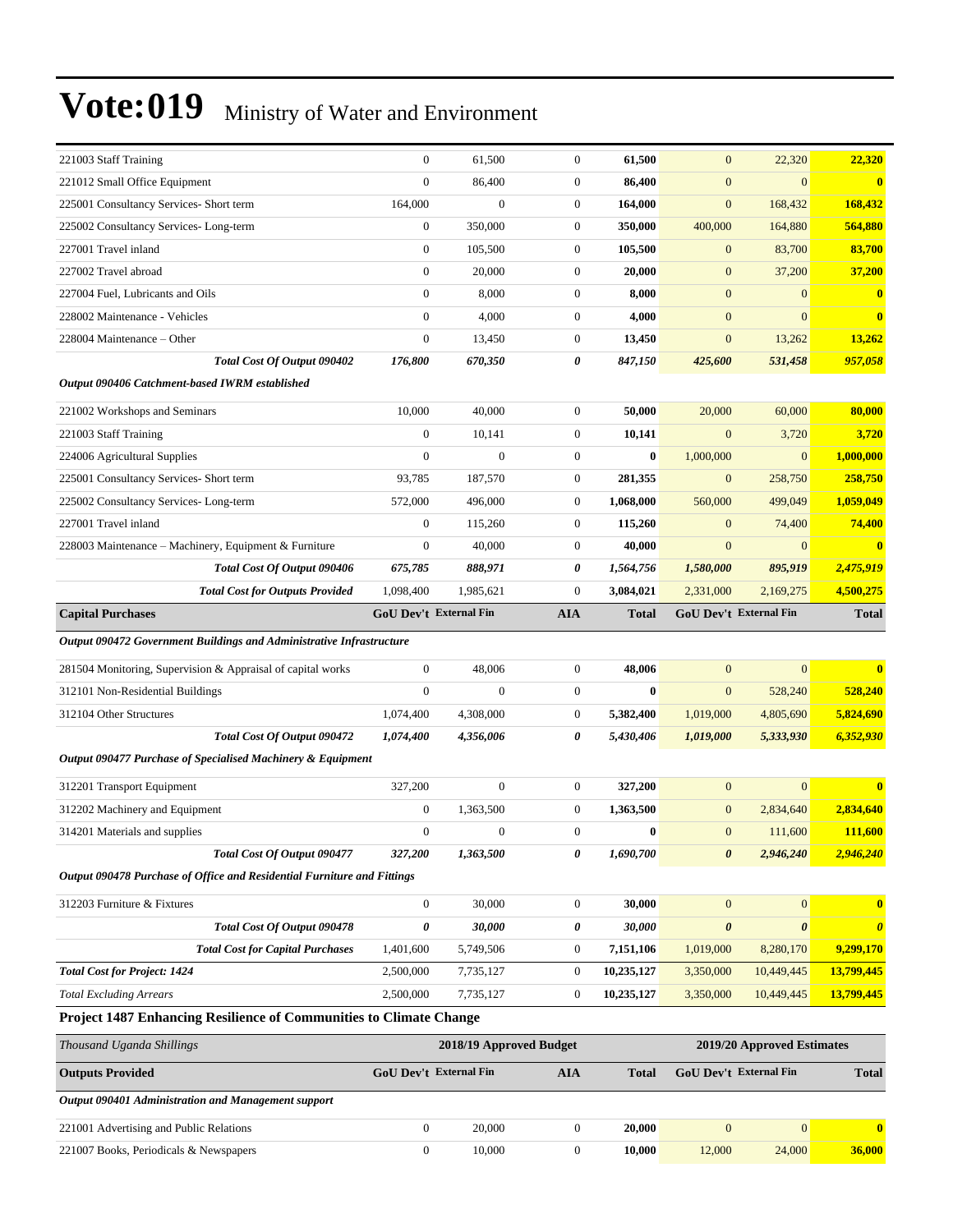| 221009 Welfare and Entertainment                                       | 9,500                  | 35,000                | $\boldsymbol{0}$ | 44,500       | 30,000                 | 36,000                | 66,000                |
|------------------------------------------------------------------------|------------------------|-----------------------|------------------|--------------|------------------------|-----------------------|-----------------------|
| 221011 Printing, Stationery, Photocopying and Binding                  | 11,000                 | 479,200               | $\boldsymbol{0}$ | 490,200      | 38,000                 | 450,000               | 488,000               |
| 221012 Small Office Equipment                                          | $\boldsymbol{0}$       | 15,000                | $\boldsymbol{0}$ | 15,000       | 20,000                 | 56,000                | 76,000                |
| 225001 Consultancy Services- Short term                                | $\boldsymbol{0}$       | $\mathbf{0}$          | $\boldsymbol{0}$ | $\bf{0}$     | $\mathbf{0}$           | 188,026               | 188,026               |
| 227001 Travel inland                                                   | $\boldsymbol{0}$       | 30,800                | $\boldsymbol{0}$ | 30,800       | $\mathbf{0}$           | 80,000                | 80,000                |
| 227002 Travel abroad                                                   | $\boldsymbol{0}$       | 50,000                | $\boldsymbol{0}$ | 50,000       | $\mathbf{0}$           | $\mathbf{0}$          | $\mathbf{0}$          |
| 227004 Fuel, Lubricants and Oils                                       | $\mathbf{0}$           | 40,000                | $\boldsymbol{0}$ | 40,000       | $\mathbf{0}$           | 42,000                | 42,000                |
| 228002 Maintenance - Vehicles                                          | $\mathbf{0}$           | $\mathbf{0}$          | $\boldsymbol{0}$ | $\bf{0}$     | 10,000                 | $\mathbf{0}$          | 10,000                |
| Total Cost Of Output 090401                                            | 20,500                 | 680,000               | 0                | 700,500      | 110,000                | 876,026               | 986,026               |
| Output 090406 Catchment-based IWRM established                         |                        |                       |                  |              |                        |                       |                       |
| 211102 Contract Staff Salaries                                         | 130,000                | $\boldsymbol{0}$      | $\boldsymbol{0}$ | 130,000      | 181,566                | $\mathbf{0}$          | 181,566               |
| 211103 Allowances (Inc. Casuals, Temporary)                            | $\mathbf{0}$           | $\mathbf{0}$          | $\boldsymbol{0}$ | $\bf{0}$     | 30,000                 | $\mathbf{0}$          | 30,000                |
| 212101 Social Security Contributions                                   | 9,000                  | $\mathbf{0}$          | $\boldsymbol{0}$ | 9,000        | 18,156                 | $\mathbf{0}$          | 18,156                |
| 221002 Workshops and Seminars                                          | 20,500                 | 40,000                | $\boldsymbol{0}$ | 60,500       | $\boldsymbol{0}$       | $\mathbf{0}$          | $\bf{0}$              |
| 221003 Staff Training                                                  | $\boldsymbol{0}$       | $\mathbf{0}$          | $\boldsymbol{0}$ | $\bf{0}$     | 40,000                 | $\mathbf{0}$          | 40,000                |
| 221008 Computer supplies and Information Technology (IT)               | 10,000                 | 100,000               | $\boldsymbol{0}$ | 110,000      | 20,000                 | $\mathbf{0}$          | 20,000                |
| 222001 Telecommunications                                              | $\mathbf{0}$           | $\mathbf{0}$          | $\boldsymbol{0}$ | $\bf{0}$     | 12,000                 | $\mathbf{0}$          | 12,000                |
| 223005 Electricity                                                     | $\mathbf{0}$           | $\mathbf{0}$          | $\boldsymbol{0}$ | $\bf{0}$     | 10,000                 | $\mathbf{0}$          | 10,000                |
| 223006 Water                                                           | $\overline{0}$         | $\mathbf{0}$          | $\boldsymbol{0}$ | $\bf{0}$     | 10,000                 | $\mathbf{0}$          | 10,000                |
| 224004 Cleaning and Sanitation                                         | $\boldsymbol{0}$       | $\mathbf{0}$          | $\boldsymbol{0}$ | $\bf{0}$     | 10,000                 | $\mathbf{0}$          | 10,000                |
| 225001 Consultancy Services- Short term                                | $\boldsymbol{0}$       | 344,000               | $\boldsymbol{0}$ | 344,000      | $\mathbf{0}$           | $\Omega$              | $\bf{0}$              |
| 225002 Consultancy Services-Long-term                                  | $\mathbf{0}$           | 437,026               | $\boldsymbol{0}$ | 437,026      | $\mathbf{0}$           | 150,000               | 150,000               |
| 227001 Travel inland                                                   | 60,000                 | 280,000               | $\boldsymbol{0}$ | 340,000      | 128,000                | $\mathbf{0}$          | 128,000               |
| 227002 Travel abroad                                                   | $\boldsymbol{0}$       | $\boldsymbol{0}$      | $\boldsymbol{0}$ | $\bf{0}$     | 40,000                 | $\mathbf{0}$          | 40,000                |
| 227004 Fuel, Lubricants and Oils                                       | 70,000                 | $\boldsymbol{0}$      | $\boldsymbol{0}$ | 70,000       | 150,000                | $\mathbf{0}$          | 150,000               |
| 228002 Maintenance - Vehicles                                          | 20,000                 | $\mathbf{0}$          | $\boldsymbol{0}$ | 20,000       | 40,000                 | $\mathbf{0}$          | 40,000                |
| Total Cost Of Output 090406                                            | 319,500                | 1,201,026             | 0                | 1,520,526    | 689,722                | 150,000               | 839,722               |
| <b>Total Cost for Outputs Provided</b>                                 | 340,000                | 1,881,026             | $\boldsymbol{0}$ | 2,221,026    | 799,722                | 1,026,026             | 1,825,748             |
| <b>Capital Purchases</b>                                               | GoU Dev't External Fin |                       | <b>AIA</b>       | <b>Total</b> | GoU Dev't External Fin |                       | <b>Total</b>          |
| Output 090472 Government Buildings and Administrative Infrastructure   |                        |                       |                  |              |                        |                       |                       |
| 312101 Non-Residential Buildings                                       | 80,000                 | 645,000               | $\boldsymbol{0}$ | 725,000      | 50,000                 | 300,000               | 350,000               |
| 312104 Other Structures                                                | 300,000                | $\boldsymbol{0}$      | $\boldsymbol{0}$ | 300,000      | 650,278                | 1,200,000             | 1,850,278             |
| Total Cost Of Output 090472                                            | 380,000                | 645,000               | 0                | 1,025,000    | 700,278                | 1,500,000             | 2,200,278             |
| Output 090475 Purchase of Motor Vehicles and Other Transport Equipment |                        |                       |                  |              |                        |                       |                       |
| 312201 Transport Equipment                                             | 280,000                | $\boldsymbol{0}$      | $\boldsymbol{0}$ | 280,000      | $\mathbf{0}$           | $\mathbf{0}$          | $\bf{0}$              |
| Total Cost Of Output 090475                                            | 280,000                | $\boldsymbol{\theta}$ | 0                | 280,000      | 0                      | $\boldsymbol{\theta}$ | $\boldsymbol{\theta}$ |
| <b>Total Cost for Capital Purchases</b>                                | 660,000                | 645,000               | $\boldsymbol{0}$ | 1,305,000    | 700,278                | 1,500,000             | 2,200,278             |
| <b>Total Cost for Project: 1487</b>                                    | 1,000,000              | 2,526,026             | $\boldsymbol{0}$ | 3,526,026    | 1,500,000              | 2,526,026             | 4,026,026             |
| <b>Total Excluding Arrears</b>                                         | 1,000,000              | 2,526,026             | $\boldsymbol{0}$ | 3,526,026    | 1,500,000              | 2,526,026             | 4,026,026             |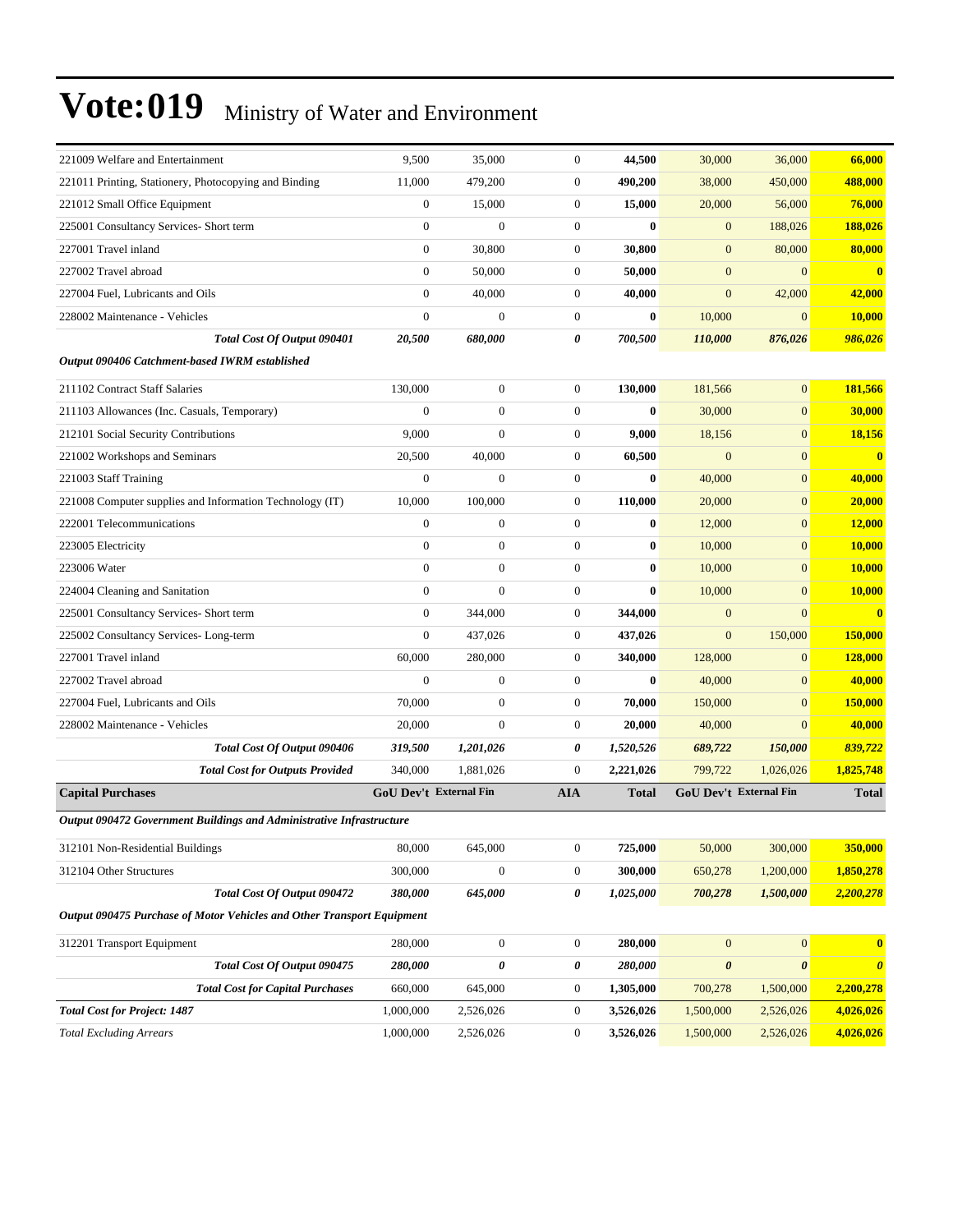#### **Project 1522 Inner Murchison Bay Cleanup Project**

| Thousand Uganda Shillings                                                     |                               | 2018/19 Approved Budget |                  |              |         | 2019/20 Approved Estimates    |               |
|-------------------------------------------------------------------------------|-------------------------------|-------------------------|------------------|--------------|---------|-------------------------------|---------------|
| <b>Outputs Provided</b>                                                       | GoU Dev't External Fin        |                         | AIA              | <b>Total</b> |         | <b>GoU Dev't External Fin</b> | <b>Total</b>  |
| Output 090401 Administration and Management support                           |                               |                         |                  |              |         |                               |               |
| 211102 Contract Staff Salaries                                                | $\boldsymbol{0}$              | $\boldsymbol{0}$        | $\boldsymbol{0}$ | $\bf{0}$     | 48,000  | $\overline{0}$                | 48,000        |
| 221003 Staff Training                                                         | $\boldsymbol{0}$              | $\boldsymbol{0}$        | $\boldsymbol{0}$ | $\bf{0}$     | 50,000  | $\overline{0}$                | 50,000        |
| 221007 Books, Periodicals & Newspapers                                        | $\overline{0}$                | $\boldsymbol{0}$        | $\boldsymbol{0}$ | $\bf{0}$     | 5,000   | $\boldsymbol{0}$              | 5,000         |
| 221008 Computer supplies and Information Technology (IT)                      | $\boldsymbol{0}$              | $\boldsymbol{0}$        | $\mathbf{0}$     | $\bf{0}$     | 25,000  | $\mathbf{0}$                  | 25,000        |
| 221011 Printing, Stationery, Photocopying and Binding                         | $\overline{0}$                | $\boldsymbol{0}$        | $\boldsymbol{0}$ | $\bf{0}$     | 20,000  | $\boldsymbol{0}$              | 20,000        |
| 227001 Travel inland                                                          | $\boldsymbol{0}$              | $\boldsymbol{0}$        | $\boldsymbol{0}$ | $\bf{0}$     | 32,000  | $\overline{0}$                | 32,000        |
| 227004 Fuel, Lubricants and Oils                                              | $\overline{0}$                | $\boldsymbol{0}$        | $\mathbf{0}$     | $\bf{0}$     | 8,000   | $\overline{0}$                | 8,000         |
| Total Cost Of Output 090401                                                   | 0                             | 0                       | 0                | 0            | 188,000 | $\boldsymbol{\theta}$         | 188,000       |
| Output 090404 The quality of water resources regularly monitored and assessed |                               |                         |                  |              |         |                               |               |
| 221003 Staff Training                                                         | $\boldsymbol{0}$              | $\boldsymbol{0}$        | $\boldsymbol{0}$ | $\bf{0}$     | 50,000  | $\overline{0}$                | 50,000        |
| 224006 Agricultural Supplies                                                  | $\overline{0}$                | $\boldsymbol{0}$        | $\boldsymbol{0}$ | $\bf{0}$     | 100,000 | $\overline{0}$                | 100,000       |
| 225002 Consultancy Services-Long-term                                         | $\boldsymbol{0}$              | $\boldsymbol{0}$        | $\boldsymbol{0}$ | $\bf{0}$     | 364,500 | $\mathbf{0}$                  | 364,500       |
| 227001 Travel inland                                                          | $\boldsymbol{0}$              | $\boldsymbol{0}$        | $\boldsymbol{0}$ | $\bf{0}$     | 40,000  | $\boldsymbol{0}$              | 40,000        |
| 227004 Fuel, Lubricants and Oils                                              | $\overline{0}$                | $\boldsymbol{0}$        | $\mathbf{0}$     | $\bf{0}$     | 12,000  | $\boldsymbol{0}$              | <b>12,000</b> |
| 228003 Maintenance – Machinery, Equipment & Furniture                         | $\boldsymbol{0}$              | $\boldsymbol{0}$        | $\mathbf{0}$     | $\bf{0}$     | 55,000  | $\mathbf{0}$                  | 55,000        |
| Total Cost Of Output 090404                                                   | 0                             | 0                       | $\pmb{\theta}$   | 0            | 621,500 | $\boldsymbol{\theta}$         | 621,500       |
| Output 090405 Water resources rationally planned, allocated and regulated     |                               |                         |                  |              |         |                               |               |
| 227001 Travel inland                                                          | $\boldsymbol{0}$              | $\boldsymbol{0}$        | $\boldsymbol{0}$ | $\bf{0}$     | 24,000  | $\overline{0}$                | 24,000        |
| 227004 Fuel, Lubricants and Oils                                              | $\overline{0}$                | $\boldsymbol{0}$        | $\mathbf{0}$     | $\bf{0}$     | 4,000   | $\overline{0}$                | 4,000         |
| Total Cost Of Output 090405                                                   | 0                             | 0                       | 0                | 0            | 28,000  | $\boldsymbol{\theta}$         | 28,000        |
| Output 090406 Catchment-based IWRM established                                |                               |                         |                  |              |         |                               |               |
| 225001 Consultancy Services- Short term                                       | $\boldsymbol{0}$              | $\boldsymbol{0}$        | $\boldsymbol{0}$ | $\bf{0}$     | 25,000  | $\overline{0}$                | 25,000        |
| Total Cost Of Output 090406                                                   | 0                             | 0                       | $\pmb{\theta}$   | 0            | 25,000  | $\boldsymbol{\theta}$         | <b>25,000</b> |
| <b>Total Cost for Outputs Provided</b>                                        | $\mathbf{0}$                  | $\boldsymbol{0}$        | $\boldsymbol{0}$ | $\bf{0}$     | 862,500 | $\overline{0}$                | 862,500       |
| <b>Capital Purchases</b>                                                      | <b>GoU Dev't External Fin</b> |                         | <b>AIA</b>       | <b>Total</b> |         | GoU Dev't External Fin        | <b>Total</b>  |
| Output 090472 Government Buildings and Administrative Infrastructure          |                               |                         |                  |              |         |                               |               |
| 312101 Non-Residential Buildings                                              | $\boldsymbol{0}$              | $\boldsymbol{0}$        | $\boldsymbol{0}$ | $\bf{0}$     | 50,000  | $\overline{0}$                | 50,000        |
| Total Cost Of Output 090472                                                   | 0                             | 0                       | 0                | 0            | 50,000  | $\pmb{\theta}$                | 50,000        |
| Output 090477 Purchase of Specialised Machinery & Equipment                   |                               |                         |                  |              |         |                               |               |
| 312202 Machinery and Equipment                                                | $\boldsymbol{0}$              | $\boldsymbol{0}$        | $\mathbf{0}$     | $\bf{0}$     | 10,000  | $\mathbf{0}$                  | 10,000        |
| Total Cost Of Output 090477                                                   | $\theta$                      | 0                       | 0                | 0            | 10,000  | $\boldsymbol{\theta}$         | 10,000        |
| Output 090478 Purchase of Office and Residential Furniture and Fittings       |                               |                         |                  |              |         |                               |               |
| 312203 Furniture & Fixtures                                                   | $\boldsymbol{0}$              | $\boldsymbol{0}$        | $\boldsymbol{0}$ | $\bf{0}$     | 10,000  | $\overline{0}$                | <b>10,000</b> |
| Total Cost Of Output 090478                                                   | 0                             | 0                       | 0                | 0            | 10,000  | $\boldsymbol{\theta}$         | 10,000        |
| <b>Total Cost for Capital Purchases</b>                                       | $\boldsymbol{0}$              | $\boldsymbol{0}$        | $\boldsymbol{0}$ | $\bf{0}$     | 70,000  | $\mathbf{0}$                  | 70,000        |
| <b>Total Cost for Project: 1522</b>                                           | $\boldsymbol{0}$              | $\boldsymbol{0}$        | $\boldsymbol{0}$ | $\bf{0}$     | 932,500 | $\mathbf{0}$                  | 932,500       |
| <b>Total Excluding Arrears</b>                                                | $\boldsymbol{0}$              | $\boldsymbol{0}$        | $\boldsymbol{0}$ | $\bf{0}$     | 932,500 | $\mathbf{0}$                  | 932,500       |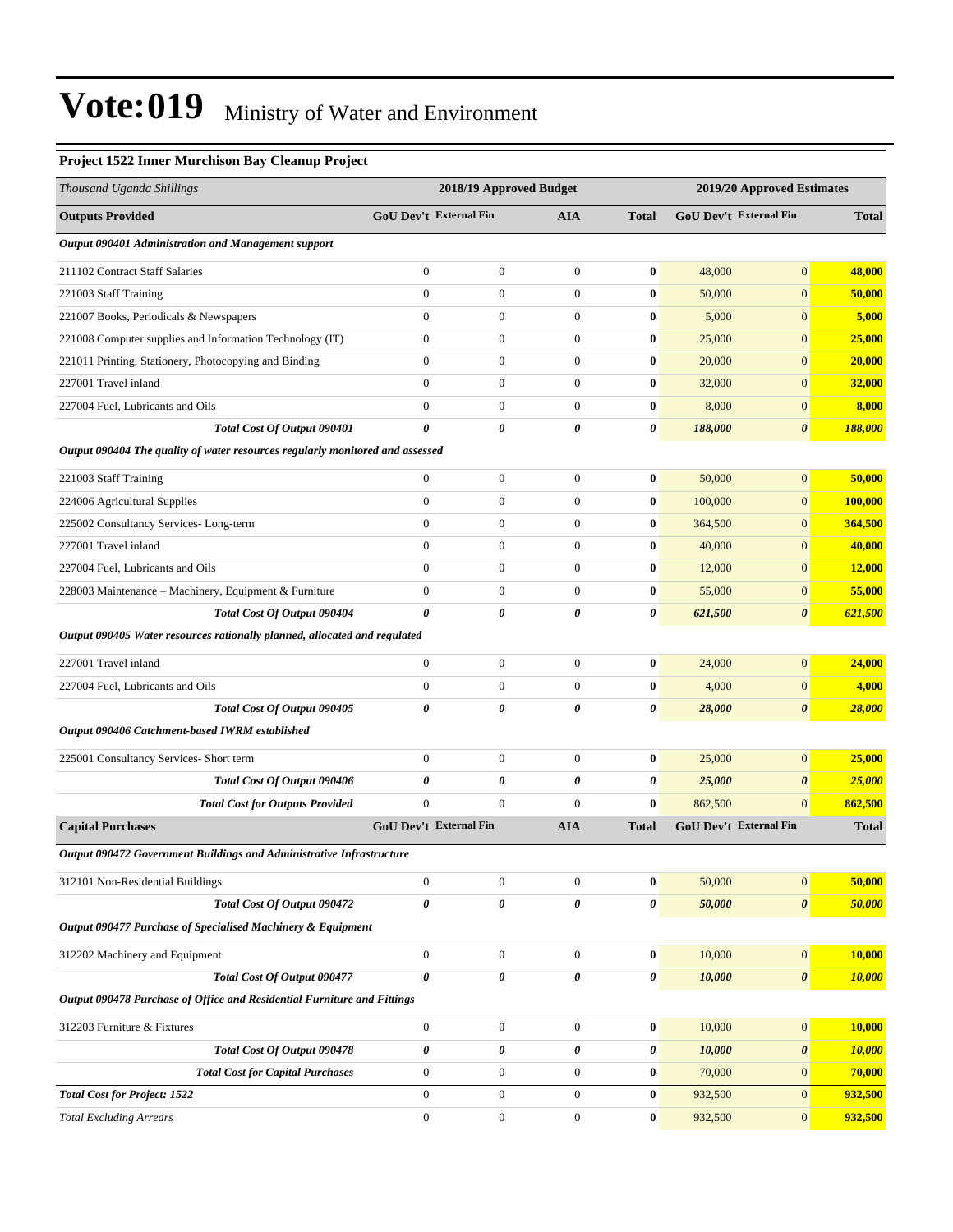| Thousand Uganda Shillings                                                   |                       | 2018/19 Approved Budget       |                  |              |                  | 2019/20 Approved Estimates |               |  |
|-----------------------------------------------------------------------------|-----------------------|-------------------------------|------------------|--------------|------------------|----------------------------|---------------|--|
| <b>Outputs Provided</b>                                                     |                       | <b>GoU Dev't External Fin</b> | <b>AIA</b>       | <b>Total</b> |                  | GoU Dev't External Fin     | <b>Total</b>  |  |
| Output 090401 Administration and Management support                         |                       |                               |                  |              |                  |                            |               |  |
| 221009 Welfare and Entertainment                                            | $\overline{0}$        | $\boldsymbol{0}$              | $\boldsymbol{0}$ | $\bf{0}$     | 20,000           | $\mathbf{0}$               | 20,000        |  |
| 221011 Printing, Stationery, Photocopying and Binding                       | $\boldsymbol{0}$      | $\boldsymbol{0}$              | $\boldsymbol{0}$ | $\bf{0}$     | 16,000           | $\mathbf{0}$               | 16,000        |  |
| 221012 Small Office Equipment                                               | $\boldsymbol{0}$      | $\boldsymbol{0}$              | $\mathbf{0}$     | $\bf{0}$     | 10,000           | $\mathbf{0}$               | 10,000        |  |
| Total Cost Of Output 090401                                                 | $\boldsymbol{\theta}$ | 0                             | $\pmb{\theta}$   | 0            | 46,000           | $\boldsymbol{\theta}$      | 46,000        |  |
| Output 090403 Water resources availability regularly monitored and assessed |                       |                               |                  |              |                  |                            |               |  |
| 211102 Contract Staff Salaries                                              | $\boldsymbol{0}$      | $\boldsymbol{0}$              | $\mathbf{0}$     | $\bf{0}$     | 81,208           | $\mathbf{0}$               | 81,208        |  |
| 211103 Allowances (Inc. Casuals, Temporary)                                 | $\overline{0}$        | $\boldsymbol{0}$              | $\overline{0}$   | $\bf{0}$     | 10,000           | $\mathbf{0}$               | <b>10,000</b> |  |
| 212101 Social Security Contributions                                        | $\overline{0}$        | $\boldsymbol{0}$              | $\boldsymbol{0}$ | $\bf{0}$     | 8,121            | $\mathbf{0}$               | 8,121         |  |
| 225001 Consultancy Services- Short term                                     | $\boldsymbol{0}$      | $\boldsymbol{0}$              | $\boldsymbol{0}$ | $\bf{0}$     | $\mathbf{0}$     | 200,000                    | 200,000       |  |
| 225002 Consultancy Services-Long-term                                       | $\boldsymbol{0}$      | $\boldsymbol{0}$              | $\mathbf{0}$     | $\bf{0}$     | $\mathbf{0}$     | 400,000                    | 400,000       |  |
| 227001 Travel inland                                                        | $\boldsymbol{0}$      | $\boldsymbol{0}$              | $\mathbf{0}$     | $\bf{0}$     | 20,000           | $\mathbf{0}$               | 20,000        |  |
| 227004 Fuel, Lubricants and Oils                                            | $\overline{0}$        | $\boldsymbol{0}$              | $\mathbf{0}$     | $\bf{0}$     | 20,000           | $\mathbf{0}$               | 20,000        |  |
| 228002 Maintenance - Vehicles                                               | $\overline{0}$        | $\boldsymbol{0}$              | $\boldsymbol{0}$ | $\bf{0}$     | 20,000           | $\mathbf{0}$               | 20,000        |  |
| 228003 Maintenance - Machinery, Equipment & Furniture                       | $\boldsymbol{0}$      | $\boldsymbol{0}$              | $\mathbf{0}$     | $\bf{0}$     | 10,000           | $\mathbf{0}$               | 10,000        |  |
| Total Cost Of Output 090403                                                 | $\pmb{\theta}$        | 0                             | 0                | 0            | 169,329          | 600,000                    | 769,329       |  |
| Output 090406 Catchment-based IWRM established                              |                       |                               |                  |              |                  |                            |               |  |
| 211102 Contract Staff Salaries                                              | $\boldsymbol{0}$      | $\boldsymbol{0}$              | $\boldsymbol{0}$ | $\bf{0}$     | 71,208           | $\mathbf{0}$               | 71,208        |  |
| 211103 Allowances (Inc. Casuals, Temporary)                                 | $\overline{0}$        | $\boldsymbol{0}$              | $\mathbf{0}$     | $\bf{0}$     | 10,000           | $\boldsymbol{0}$           | <b>10,000</b> |  |
| 212201 Social Security Contributions                                        | $\boldsymbol{0}$      | $\boldsymbol{0}$              | $\boldsymbol{0}$ | $\bf{0}$     | 7,121            | $\mathbf{0}$               | 7,121         |  |
| 225001 Consultancy Services- Short term                                     | $\boldsymbol{0}$      | $\boldsymbol{0}$              | $\boldsymbol{0}$ | $\bf{0}$     | $\boldsymbol{0}$ | 3,500,000                  | 3,500,000     |  |
| 225002 Consultancy Services-Long-term                                       | $\mathbf{0}$          | $\boldsymbol{0}$              | $\mathbf{0}$     | $\bf{0}$     | 49,000           | 5,000,000                  | 5,049,000     |  |
| 227001 Travel inland                                                        | $\boldsymbol{0}$      | $\boldsymbol{0}$              | $\mathbf{0}$     | $\bf{0}$     | 50,000           | $\mathbf{0}$               | 50,000        |  |
| 227004 Fuel, Lubricants and Oils                                            | $\overline{0}$        | $\boldsymbol{0}$              | $\mathbf{0}$     | $\bf{0}$     | 50,000           | $\mathbf{0}$               | 50,000        |  |
| 228002 Maintenance - Vehicles                                               | $\mathbf{0}$          | $\boldsymbol{0}$              | $\mathbf{0}$     | $\bf{0}$     | 7,342            | $\mathbf{0}$               | 7,342         |  |
| Total Cost Of Output 090406                                                 | $\pmb{\theta}$        | 0                             | $\pmb{\theta}$   | 0            | 244,671          | 8,500,000                  | 8,744,671     |  |
| <b>Total Cost for Outputs Provided</b>                                      | $\boldsymbol{0}$      | $\boldsymbol{0}$              | $\mathbf{0}$     | $\bf{0}$     | 460,000          | 9,100,000                  | 9,560,000     |  |
| <b>Capital Purchases</b>                                                    |                       | GoU Dev't External Fin        | <b>AIA</b>       | <b>Total</b> |                  | GoU Dev't External Fin     | <b>Total</b>  |  |
| Output 090472 Government Buildings and Administrative Infrastructure        |                       |                               |                  |              |                  |                            |               |  |
| 312101 Non-Residential Buildings                                            | $\boldsymbol{0}$      | $\boldsymbol{0}$              | $\boldsymbol{0}$ | $\bf{0}$     | 100,000          | 2,065,529                  | 2,165,529     |  |
| 312104 Other Structures                                                     | $\boldsymbol{0}$      | $\boldsymbol{0}$              | $\mathbf{0}$     | $\bf{0}$     | 100,000          | 5,000,000                  | 5,100,000     |  |
| Total Cost Of Output 090472                                                 | 0                     | 0                             | 0                | 0            | 200,000          | 7,065,529                  | 7,265,529     |  |
| <b>Total Cost for Capital Purchases</b>                                     | $\boldsymbol{0}$      | $\boldsymbol{0}$              | $\boldsymbol{0}$ | $\bf{0}$     | 200,000          | 7,065,529                  | 7,265,529     |  |
| <b>Total Cost for Project: 1530</b>                                         | $\mathbf{0}$          | $\boldsymbol{0}$              | $\boldsymbol{0}$ | $\bf{0}$     | 660,000          | 16,165,529                 | 16,825,529    |  |
| <b>Total Excluding Arrears</b>                                              | $\boldsymbol{0}$      | $\boldsymbol{0}$              | $\mathbf{0}$     | $\bf{0}$     | 660,000          | 16,165,529                 | 16,825,529    |  |
|                                                                             | GoU                   | <b>External Fin</b>           | <b>AIA</b>       | <b>Total</b> | GoU              | <b>External Fin</b>        | <b>Total</b>  |  |
| <b>Total Cost for Programme 04</b>                                          | 11,468,621            | 10,469,153                    | $\bf{0}$         | 21,937,774   | 15,879,121       | 30,369,000                 | 46,248,121    |  |
| <b>Total Excluding Arrears</b>                                              | 11,468,621            | 10,469,153                    | $\overline{0}$   | 21,937,774   | 15,879,121       | 30,369,000                 | 46,248,121    |  |

#### **Project 1530 Integrated Water Resources Management and Development Project (IWMDP)**

*Programme :0905 Natural Resources Management*

*Recurrent Budget Estimates*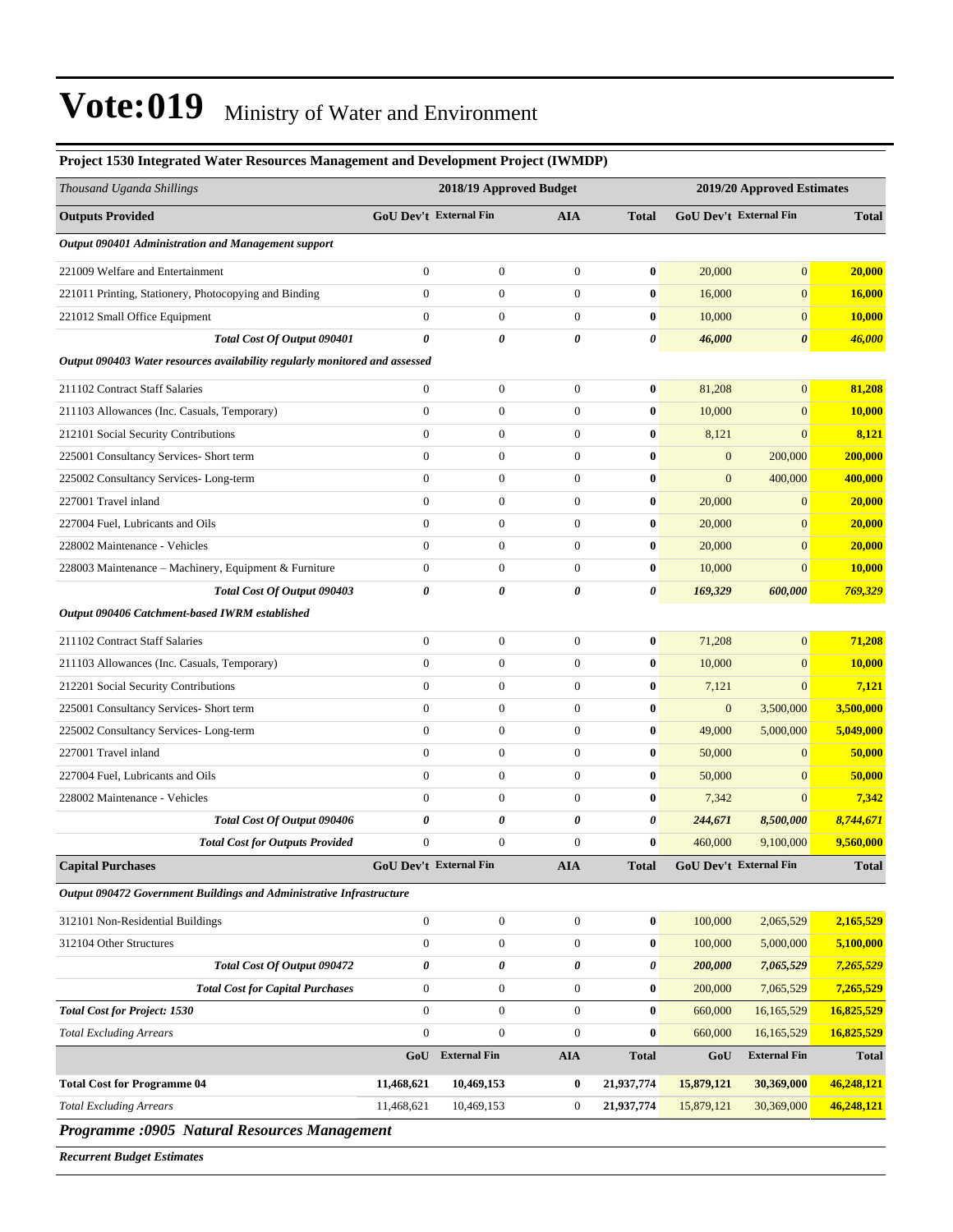#### **SubProgramme 14 Environment Support Services**

| Thousand Uganda Shillings                                                         |                  | 2018/19 Approved Budget |                  |              |                       | 2019/20 Approved Estimates |              |  |
|-----------------------------------------------------------------------------------|------------------|-------------------------|------------------|--------------|-----------------------|----------------------------|--------------|--|
| <b>Outputs Provided</b>                                                           | Wage             | Non Wage                | AIA              | <b>Total</b> | Wage                  | Non Wage                   | <b>Total</b> |  |
| <b>Output 090501 Promotion of Knowledge of Enviroment and Natural Resources</b>   |                  |                         |                  |              |                       |                            |              |  |
| 221002 Workshops and Seminars                                                     | $\mathbf{0}$     | 60,000                  | $\boldsymbol{0}$ | 60,000       | $\mathbf{0}$          | $\mathbf{0}$               | $\bf{0}$     |  |
| 221011 Printing, Stationery, Photocopying and Binding                             | $\boldsymbol{0}$ | 20,000                  | $\boldsymbol{0}$ | 20,000       | $\boldsymbol{0}$      | 15,000                     | 15,000       |  |
| 227001 Travel inland                                                              | $\boldsymbol{0}$ | $\boldsymbol{0}$        | $\boldsymbol{0}$ | $\bf{0}$     | $\boldsymbol{0}$      | 20,000                     | 20,000       |  |
| <b>Total Cost of Output 01</b>                                                    | 0                | 80,000                  | 0                | 80,000       | $\boldsymbol{\theta}$ | 35,000                     | 35,000       |  |
| Output 090502 Restoration of degraded and Protection of ecosystems                |                  |                         |                  |              |                       |                            |              |  |
| 223001 Property Expenses                                                          | $\boldsymbol{0}$ | 187,040                 | $\overline{0}$   | 187,040      | $\boldsymbol{0}$      | 471,598                    | 471,598      |  |
| <b>Total Cost of Output 02</b>                                                    | 0                | 187,040                 | 0                | 187,040      | $\pmb{\theta}$        | 471,598                    | 471,598      |  |
| Output 090503 Policy, Planning, Legal and Institutional Framework.                |                  |                         |                  |              |                       |                            |              |  |
| 225002 Consultancy Services-Long-term                                             | $\boldsymbol{0}$ | 281,700                 | $\boldsymbol{0}$ | 281,700      | $\boldsymbol{0}$      | $\mathbf{0}$               | $\bf{0}$     |  |
| 227004 Fuel, Lubricants and Oils                                                  | $\mathbf{0}$     | $\boldsymbol{0}$        | $\boldsymbol{0}$ | $\bf{0}$     | $\boldsymbol{0}$      | 6,000                      | 6,000        |  |
| <b>Total Cost of Output 03</b>                                                    | 0                | 281,700                 | 0                | 281,700      | $\boldsymbol{\theta}$ | 6,000                      | 6,000        |  |
| Output 090504 Coordination, Monitoring, Inspection, Mobilisation and Supervision. |                  |                         |                  |              |                       |                            |              |  |
| 221002 Workshops and Seminars                                                     | $\boldsymbol{0}$ | 7,500                   | $\boldsymbol{0}$ | 7,500        | $\boldsymbol{0}$      | $\mathbf{0}$               | $\bf{0}$     |  |
| 227001 Travel inland                                                              | $\boldsymbol{0}$ | 30,900                  | $\boldsymbol{0}$ | 30,900       | $\boldsymbol{0}$      | 23,542                     | 23,542       |  |
| <b>Total Cost of Output 04</b>                                                    | $\pmb{\theta}$   | 38,400                  | 0                | 38,400       | $\boldsymbol{\theta}$ | 23,542                     | 23,542       |  |
| Output 090505 Capacity building and Technical back-stopping.                      |                  |                         |                  |              |                       |                            |              |  |
| 221003 Staff Training                                                             | $\boldsymbol{0}$ | 15,000                  | $\boldsymbol{0}$ | 15,000       | $\mathbf{0}$          | 66,000                     | 66,000       |  |
| <b>Total Cost of Output 05</b>                                                    | 0                | 15,000                  | 0                | 15,000       | $\boldsymbol{\theta}$ | 66,000                     | 66,000       |  |
| <b>Output 090506 Administration and Management Support</b>                        |                  |                         |                  |              |                       |                            |              |  |
| 211101 General Staff Salaries                                                     | 159,455          | $\boldsymbol{0}$        | $\boldsymbol{0}$ | 159,455      | 159,455               | $\mathbf{0}$               | 159,455      |  |
| 221007 Books, Periodicals & Newspapers                                            | $\mathbf{0}$     | 3,520                   | $\boldsymbol{0}$ | 3,520        | $\mathbf{0}$          | 3,520                      | 3,520        |  |
| 221009 Welfare and Entertainment                                                  | $\boldsymbol{0}$ | 7,000                   | $\boldsymbol{0}$ | 7,000        | $\boldsymbol{0}$      | 7,000                      | 7,000        |  |
| 221011 Printing, Stationery, Photocopying and Binding                             | $\boldsymbol{0}$ | 8,000                   | $\boldsymbol{0}$ | 8,000        | $\boldsymbol{0}$      | 8,000                      | 8,000        |  |
| 221012 Small Office Equipment                                                     | $\boldsymbol{0}$ | 2,000                   | $\boldsymbol{0}$ | 2,000        | $\boldsymbol{0}$      | 2,000                      | 2,000        |  |
| 227004 Fuel, Lubricants and Oils                                                  | $\boldsymbol{0}$ | 55,302                  | $\boldsymbol{0}$ | 55,302       | $\boldsymbol{0}$      | 55,302                     | 55,302       |  |
| 228002 Maintenance - Vehicles                                                     | $\mathbf{0}$     | 7,100                   | $\mathbf{0}$     | 7,100        | $\boldsymbol{0}$      | 7,100                      | 7,100        |  |
| <b>Total Cost of Output 06</b>                                                    | 159,455          | 82,922                  | 0                | 242,377      | 159,455               | 82,922                     | 242,377      |  |
| <b>Total Cost Of Outputs Provided</b>                                             | 159,455          | 685,062                 | $\boldsymbol{0}$ | 844,517      | 159,455               | 685,062                    | 844,517      |  |
| <b>Total Cost for SubProgramme 14</b>                                             | 159,455          | 685,062                 | $\bf{0}$         | 844,517      | 159,455               | 685,062                    | 844,517      |  |
| <b>Total Excluding Arrears</b>                                                    | 159,455          | 685,062                 | $\boldsymbol{0}$ | 844,517      | 159,455               | 685,062                    | 844,517      |  |
| <b>SubProgramme 15 Forestry Support Services</b>                                  |                  |                         |                  |              |                       |                            |              |  |
| Thousand Uganda Shillings                                                         |                  | 2018/19 Approved Budget |                  |              |                       | 2019/20 Approved Estimates |              |  |
| <b>Outputs Provided</b>                                                           | Wage             | Non Wage                | AIA              | <b>Total</b> | Wage                  | Non Wage                   | <b>Total</b> |  |
| Output 090501 Promotion of Knowledge of Enviroment and Natural Resources          |                  |                         |                  |              |                       |                            |              |  |
| 221001 Advertising and Public Relations                                           | $\mathbf{0}$     | 30,000                  | $\boldsymbol{0}$ | 30,000       | $\boldsymbol{0}$      | 30,000                     | 30,000       |  |

| 221001 Advertising and Public Relations               | 30.000 | .30.000       | 30.000 V | 30.000 |
|-------------------------------------------------------|--------|---------------|----------|--------|
| 221011 Printing, Stationery, Photocopying and Binding | 20.000 | <b>20.000</b> | 20,000   | 20.000 |
| 227001 Travel inland                                  | 20.000 | <b>20.000</b> | 20,000   | 20,000 |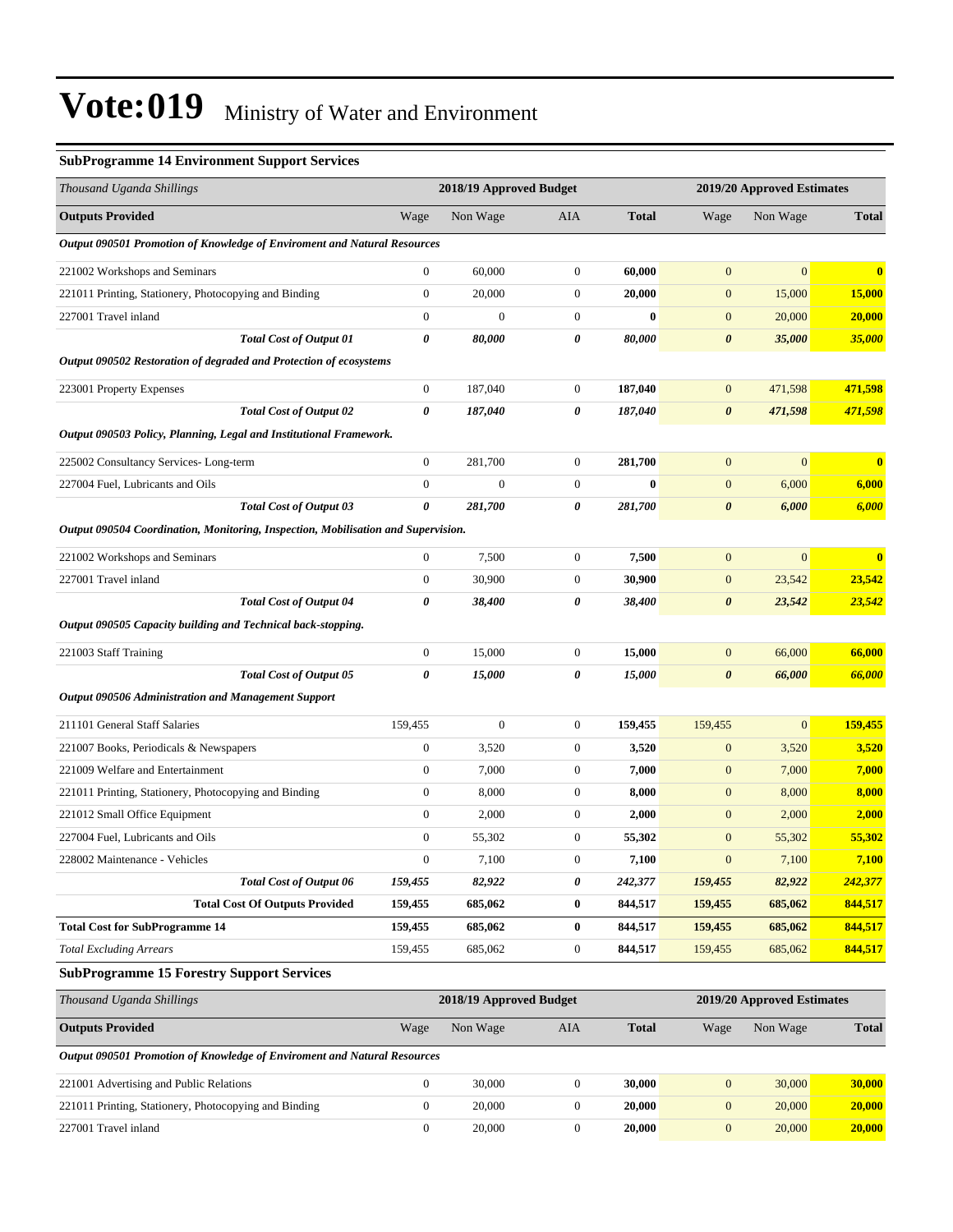| 227004 Fuel, Lubricants and Oils                                                  | $\mathbf{0}$     | 20,000                  | $\mathbf{0}$     | 20,000       | $\mathbf{0}$          | 20,000                     | 20,000       |
|-----------------------------------------------------------------------------------|------------------|-------------------------|------------------|--------------|-----------------------|----------------------------|--------------|
| <b>Total Cost of Output 01</b>                                                    | 0                | 90,000                  | 0                | 90,000       | $\boldsymbol{\theta}$ | 90,000                     | 90,000       |
| Output 090502 Restoration of degraded and Protection of ecosystems                |                  |                         |                  |              |                       |                            |              |
| 211103 Allowances (Inc. Casuals, Temporary)                                       | $\boldsymbol{0}$ | 33,000                  | $\boldsymbol{0}$ | 33,000       | $\mathbf{0}$          | $\mathbf{0}$               | $\mathbf{0}$ |
| 224006 Agricultural Supplies                                                      | $\boldsymbol{0}$ | 2,097,000               | $\boldsymbol{0}$ | 2,097,000    | $\mathbf{0}$          | 1,800,000                  | 1,800,000    |
| 227001 Travel inland                                                              | $\boldsymbol{0}$ | 40,000                  | $\boldsymbol{0}$ | 40,000       | $\mathbf{0}$          | $\mathbf{0}$               | $\bf{0}$     |
| <b>Total Cost of Output 02</b>                                                    | 0                | 2,170,000               | 0                | 2,170,000    | 0                     | 1,800,000                  | 1,800,000    |
| Output 090503 Policy, Planning, Legal and Institutional Framework.                |                  |                         |                  |              |                       |                            |              |
| 211103 Allowances (Inc. Casuals, Temporary)                                       | $\boldsymbol{0}$ | 40,000                  | $\mathbf{0}$     | 40,000       | $\mathbf{0}$          | 60,000                     | 60,000       |
| 221002 Workshops and Seminars                                                     | $\mathbf{0}$     | 30,000                  | $\mathbf{0}$     | 30,000       | $\mathbf{0}$          | 30,000                     | 30,000       |
| 221011 Printing, Stationery, Photocopying and Binding                             | $\boldsymbol{0}$ | 20,000                  | $\boldsymbol{0}$ | 20,000       | $\mathbf{0}$          | 16,000                     | 16,000       |
| 225002 Consultancy Services-Long-term                                             | $\boldsymbol{0}$ | $\mathbf{0}$            | $\boldsymbol{0}$ | $\bf{0}$     | $\mathbf{0}$          | 80,000                     | 80,000       |
| <b>Total Cost of Output 03</b>                                                    | 0                | 90,000                  | 0                | 90,000       | $\boldsymbol{\theta}$ | 186,000                    | 186,000      |
| Output 090504 Coordination, Monitoring, Inspection, Mobilisation and Supervision. |                  |                         |                  |              |                       |                            |              |
| 211103 Allowances (Inc. Casuals, Temporary)                                       | $\boldsymbol{0}$ | 20,000                  | $\mathbf{0}$     | 20,000       | $\mathbf{0}$          | 20,000                     | 20,000       |
| 221002 Workshops and Seminars                                                     | $\boldsymbol{0}$ | 20,000                  | $\boldsymbol{0}$ | 20,000       | $\mathbf{0}$          | 20,000                     | 20,000       |
| 227001 Travel inland                                                              | $\boldsymbol{0}$ | 20,000                  | $\mathbf{0}$     | 20,000       | $\mathbf{0}$          | 20,000                     | 20,000       |
| <b>Total Cost of Output 04</b>                                                    | 0                | 60,000                  | 0                | 60,000       | 0                     | 60,000                     | 60,000       |
| Output 090506 Administration and Management Support                               |                  |                         |                  |              |                       |                            |              |
| 211101 General Staff Salaries                                                     | 166,832          | $\mathbf{0}$            | $\boldsymbol{0}$ | 166,832      | 166,832               | $\mathbf{0}$               | 166,832      |
| 221009 Welfare and Entertainment                                                  | $\boldsymbol{0}$ | 5,000                   | $\mathbf{0}$     | 5,000        | $\mathbf{0}$          | 12,000                     | 12,000       |
| 221011 Printing, Stationery, Photocopying and Binding                             | $\boldsymbol{0}$ | 10,000                  | $\boldsymbol{0}$ | 10,000       | $\mathbf{0}$          | 12,000                     | 12,000       |
| 223005 Electricity                                                                | $\boldsymbol{0}$ | 2,000                   | $\mathbf{0}$     | 2,000        | $\mathbf{0}$          | 2,000                      | 2,000        |
| 223006 Water                                                                      | $\boldsymbol{0}$ | 2,000                   | $\boldsymbol{0}$ | 2,000        | $\mathbf{0}$          | 2,000                      | 2,000        |
| 227004 Fuel, Lubricants and Oils                                                  | $\boldsymbol{0}$ | 12,000                  | $\boldsymbol{0}$ | 12,000       | $\mathbf{0}$          | 37,471                     | 37,471       |
| 228002 Maintenance - Vehicles                                                     | $\mathbf{0}$     | 12,471                  | $\mathbf{0}$     | 12,471       | $\mathbf{0}$          | 12,000                     | 12,000       |
| Total Cost of Output 06                                                           | 166,832          | 43,471                  | 0                | 210,303      | 166,832               | 77,471                     | 244,303      |
| <b>Total Cost Of Outputs Provided</b>                                             | 166,832          | 2,453,471               | $\bf{0}$         | 2,620,303    | 166,832               | 2,213,471                  | 2,380,303    |
| <b>Outputs Funded</b>                                                             | Wage             | Non Wage                | AIA              | <b>Total</b> | Wage                  | Non Wage                   | <b>Total</b> |
| Output 090551 Operational support to private institutions                         |                  |                         |                  |              |                       |                            |              |
| 263104 Transfers to other govt. Units (Current)                                   | $\boldsymbol{0}$ | $\boldsymbol{0}$        | $\boldsymbol{0}$ | $\pmb{0}$    | $\boldsymbol{0}$      | 40,000                     | 40,000       |
| o/w Support to the Environment Protection police force                            | $\theta$         | $\theta$                | $\theta$         | $\bf{0}$     | $\boldsymbol{\theta}$ | 40,000                     | 40,000       |
| <b>Total Cost of Output 51</b>                                                    | 0                | 0                       | 0                | 0            | 0                     | 40,000                     | 40,000       |
| <b>Total Cost Of Outputs Funded</b>                                               | $\bf{0}$         | $\bf{0}$                | $\bf{0}$         | $\bf{0}$     | $\bf{0}$              | 40,000                     | 40,000       |
| <b>Total Cost for SubProgramme 15</b>                                             | 166,832          | 2,453,471               | $\bf{0}$         | 2,620,303    | 166,832               | 2,253,471                  | 2,420,303    |
| <b>Total Excluding Arrears</b>                                                    | 166,832          | 2,453,471               | $\boldsymbol{0}$ | 2,620,303    | 166,832               | 2,253,471                  | 2,420,303    |
| <b>SubProgramme 16 Wetland Management Services</b>                                |                  |                         |                  |              |                       |                            |              |
| Thousand Uganda Shillings                                                         |                  | 2018/19 Approved Budget |                  |              |                       | 2019/20 Approved Estimates |              |
| <b>Outputs Provided</b>                                                           | Wage             | Non Wage                | AIA              | <b>Total</b> | Wage                  | Non Wage                   | <b>Total</b> |
| Output 090501 Promotion of Knowledge of Enviroment and Natural Resources          |                  |                         |                  |              |                       |                            |              |
| 211102 Contract Staff Salaries                                                    | 30,000           | $\boldsymbol{0}$        | $\boldsymbol{0}$ | 30,000       | $\boldsymbol{0}$      | 0                          | $\mathbf{0}$ |

212201 Social Security Contributions 0 3,000 0 **3,000** 0 0 **0**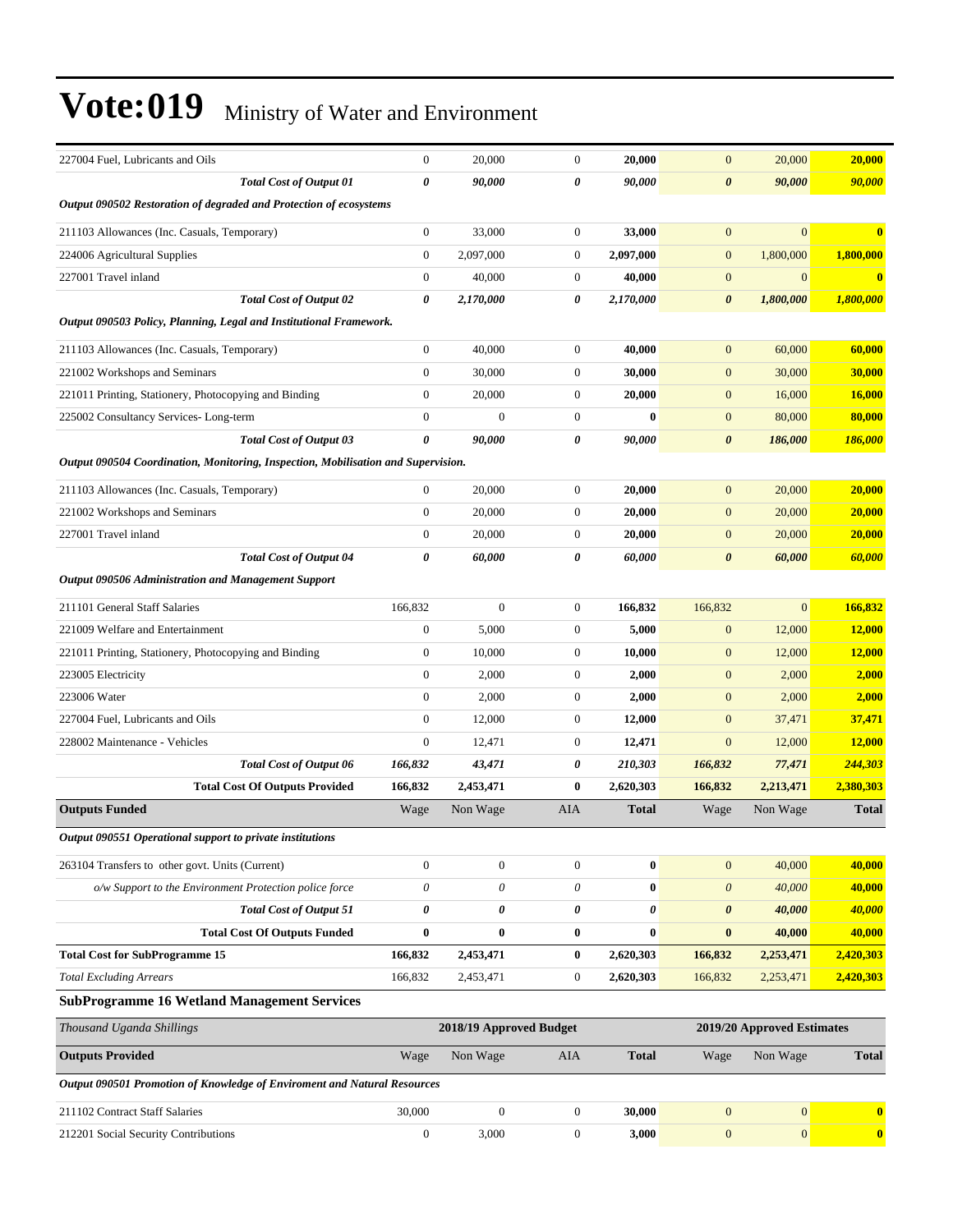| 221001 Advertising and Public Relations                                           | $\mathbf{0}$     | 5,431            | $\mathbf{0}$     | 5,431   | $\mathbf{0}$          | $\mathbf{0}$          | $\bf{0}$              |
|-----------------------------------------------------------------------------------|------------------|------------------|------------------|---------|-----------------------|-----------------------|-----------------------|
| 221007 Books, Periodicals & Newspapers                                            | $\mathbf{0}$     | 1,200            | $\boldsymbol{0}$ | 1,200   | $\mathbf{0}$          | $\mathbf{0}$          | $\mathbf{0}$          |
| 221011 Printing, Stationery, Photocopying and Binding                             | $\boldsymbol{0}$ | 10,000           | $\boldsymbol{0}$ | 10,000  | $\mathbf{0}$          | $\mathbf{0}$          | $\mathbf{0}$          |
| 223001 Property Expenses                                                          | $\boldsymbol{0}$ | 200,000          | $\boldsymbol{0}$ | 200,000 | $\mathbf{0}$          | $\mathbf{0}$          | $\bf{0}$              |
| 225002 Consultancy Services-Long-term                                             | $\mathbf{0}$     | 100,000          | $\theta$         | 100,000 | $\mathbf{0}$          | $\mathbf{0}$          | $\bf{0}$              |
| 226002 Licenses                                                                   | $\mathbf{0}$     | 14,960           | $\mathbf{0}$     | 14,960  | $\mathbf{0}$          | $\mathbf{0}$          | $\bf{0}$              |
| 227001 Travel inland                                                              | $\overline{0}$   | 10,040           | $\boldsymbol{0}$ | 10,040  | $\mathbf{0}$          | $\mathbf{0}$          | $\mathbf{0}$          |
| 227004 Fuel, Lubricants and Oils                                                  | $\boldsymbol{0}$ | 10,000           | $\boldsymbol{0}$ | 10,000  | $\mathbf{0}$          | $\mathbf{0}$          | $\bf{0}$              |
| 228002 Maintenance - Vehicles                                                     | $\mathbf{0}$     | 5,000            | $\boldsymbol{0}$ | 5,000   | $\mathbf{0}$          | $\mathbf{0}$          | $\bf{0}$              |
| 228003 Maintenance - Machinery, Equipment & Furniture                             | $\mathbf{0}$     | 2,000            | $\boldsymbol{0}$ | 2,000   | $\mathbf{0}$          | $\mathbf{0}$          | $\bf{0}$              |
| <b>Total Cost of Output 01</b>                                                    | 30,000           | 361,631          | 0                | 391,631 | $\boldsymbol{\theta}$ | $\boldsymbol{\theta}$ | $\boldsymbol{\theta}$ |
| Output 090502 Restoration of degraded and Protection of ecosystems                |                  |                  |                  |         |                       |                       |                       |
| 211102 Contract Staff Salaries                                                    | 50,000           | $\mathbf{0}$     | $\boldsymbol{0}$ | 50,000  | $\mathbf{0}$          | $\overline{0}$        | $\bf{0}$              |
| 211103 Allowances (Inc. Casuals, Temporary)                                       | $\mathbf{0}$     | 10,000           | $\theta$         | 10,000  | $\mathbf{0}$          | $\mathbf{0}$          | $\mathbf{0}$          |
| 223001 Property Expenses                                                          | $\mathbf{0}$     | 836,046          | $\boldsymbol{0}$ | 836,046 | $\mathbf{0}$          | $\mathbf{0}$          | $\bf{0}$              |
| 223005 Electricity                                                                | $\mathbf{0}$     | 12,000           | $\boldsymbol{0}$ | 12,000  | $\mathbf{0}$          | $\mathbf{0}$          | $\bf{0}$              |
| 227001 Travel inland                                                              | $\mathbf{0}$     | 20,000           | $\boldsymbol{0}$ | 20,000  | $\mathbf{0}$          | $\mathbf{0}$          | $\bf{0}$              |
| 227004 Fuel, Lubricants and Oils                                                  | $\overline{0}$   | 10,000           | $\boldsymbol{0}$ | 10,000  | $\mathbf{0}$          | $\mathbf{0}$          | $\bf{0}$              |
| 228002 Maintenance - Vehicles                                                     | $\mathbf{0}$     | 7,563            | $\boldsymbol{0}$ | 7,563   | $\mathbf{0}$          | $\mathbf{0}$          | $\mathbf{0}$          |
| <b>Total Cost of Output 02</b>                                                    | 50,000           | 895,609          | 0                | 945,609 | $\boldsymbol{\theta}$ | $\boldsymbol{\theta}$ | $\boldsymbol{\theta}$ |
| Output 090503 Policy, Planning, Legal and Institutional Framework.                |                  |                  |                  |         |                       |                       |                       |
| 211102 Contract Staff Salaries                                                    | 20,000           | $\mathbf{0}$     | $\boldsymbol{0}$ | 20,000  | $\mathbf{0}$          | $\mathbf{0}$          | $\mathbf{0}$          |
| 211103 Allowances (Inc. Casuals, Temporary)                                       | $\mathbf{0}$     | 4,000            | $\mathbf{0}$     | 4,000   | $\mathbf{0}$          | $\mathbf{0}$          | $\bf{0}$              |
| 221002 Workshops and Seminars                                                     | $\overline{0}$   | 10,000           | $\boldsymbol{0}$ | 10,000  | $\mathbf{0}$          | $\mathbf{0}$          | $\mathbf{0}$          |
| 221007 Books, Periodicals & Newspapers                                            | $\boldsymbol{0}$ | 5,168            | $\boldsymbol{0}$ | 5,168   | $\mathbf{0}$          | $\mathbf{0}$          | $\mathbf{0}$          |
| 222001 Telecommunications                                                         | $\mathbf{0}$     | 1,232            | $\boldsymbol{0}$ | 1,232   | $\mathbf{0}$          | $\mathbf{0}$          | $\bf{0}$              |
| 225002 Consultancy Services-Long-term                                             | $\boldsymbol{0}$ | 100,000          | $\boldsymbol{0}$ | 100,000 | $\mathbf{0}$          | $\mathbf{0}$          | $\bf{0}$              |
| 227001 Travel inland                                                              | $\mathbf{0}$     | 10,000           | $\boldsymbol{0}$ | 10,000  | $\mathbf{0}$          | $\mathbf{0}$          | $\bf{0}$              |
| 227004 Fuel, Lubricants and Oils                                                  | $\mathbf{0}$     | 12,000           | $\mathbf{0}$     | 12,000  | $\mathbf{0}$          | $\mathbf{0}$          | $\bf{0}$              |
| 228002 Maintenance - Vehicles                                                     | $\mathbf{0}$     | 10,600           | $\boldsymbol{0}$ | 10,600  | $\mathbf{0}$          | $\mathbf{0}$          | $\mathbf{0}$          |
| Total Cost of Output 03                                                           | 20,000           | 153,000          | 0                | 173,000 | 0                     | $\boldsymbol{\theta}$ | $\boldsymbol{\theta}$ |
| Output 090504 Coordination, Monitoring, Inspection, Mobilisation and Supervision. |                  |                  |                  |         |                       |                       |                       |
| 211102 Contract Staff Salaries                                                    | 40,000           | $\boldsymbol{0}$ | $\boldsymbol{0}$ | 40,000  | $\boldsymbol{0}$      | $\boldsymbol{0}$      | $\bf{0}$              |
| 211103 Allowances (Inc. Casuals, Temporary)                                       | $\boldsymbol{0}$ | 4,000            | $\boldsymbol{0}$ | 4,000   | $\mathbf{0}$          | $\mathbf{0}$          | $\bf{0}$              |
| 212201 Social Security Contributions                                              | $\boldsymbol{0}$ | 4,000            | $\boldsymbol{0}$ | 4,000   | $\boldsymbol{0}$      | $\mathbf{0}$          | $\mathbf{0}$          |
| 221008 Computer supplies and Information Technology (IT)                          | $\boldsymbol{0}$ | 4,000            | $\boldsymbol{0}$ | 4,000   | $\boldsymbol{0}$      | $\mathbf{0}$          | $\mathbf{0}$          |
| 222001 Telecommunications                                                         | $\boldsymbol{0}$ | 1,000            | $\boldsymbol{0}$ | 1,000   | $\mathbf{0}$          | $\mathbf{0}$          | $\bf{0}$              |
| 223004 Guard and Security services                                                | $\mathbf{0}$     | 10,000           | $\boldsymbol{0}$ | 10,000  | $\mathbf{0}$          | $\mathbf{0}$          | $\mathbf{0}$          |
| 227001 Travel inland                                                              | 0                | 10,000           | $\boldsymbol{0}$ | 10,000  | $\mathbf{0}$          | $\mathbf{0}$          | $\bf{0}$              |
| 227004 Fuel, Lubricants and Oils                                                  | $\boldsymbol{0}$ | 10,000           | $\boldsymbol{0}$ | 10,000  | $\boldsymbol{0}$      | $\mathbf{0}$          | $\mathbf{0}$          |
| 228002 Maintenance - Vehicles                                                     | $\boldsymbol{0}$ | 8,000            | $\boldsymbol{0}$ | 8,000   | $\mathbf{0}$          | $\mathbf{0}$          | $\bf{0}$              |
| <b>Total Cost of Output 04</b>                                                    | 40,000           | 51,000           | 0                | 91,000  | $\boldsymbol{\theta}$ | $\boldsymbol{\theta}$ | $\boldsymbol{\theta}$ |
| Output 090505 Capacity building and Technical back-stopping.                      |                  |                  |                  |         |                       |                       |                       |
| 211102 Contract Staff Salaries                                                    | 20,000           | $\boldsymbol{0}$ | $\boldsymbol{0}$ | 20,000  | $\boldsymbol{0}$      | $\boldsymbol{0}$      | $\bf{0}$              |
|                                                                                   |                  |                  |                  |         |                       |                       |                       |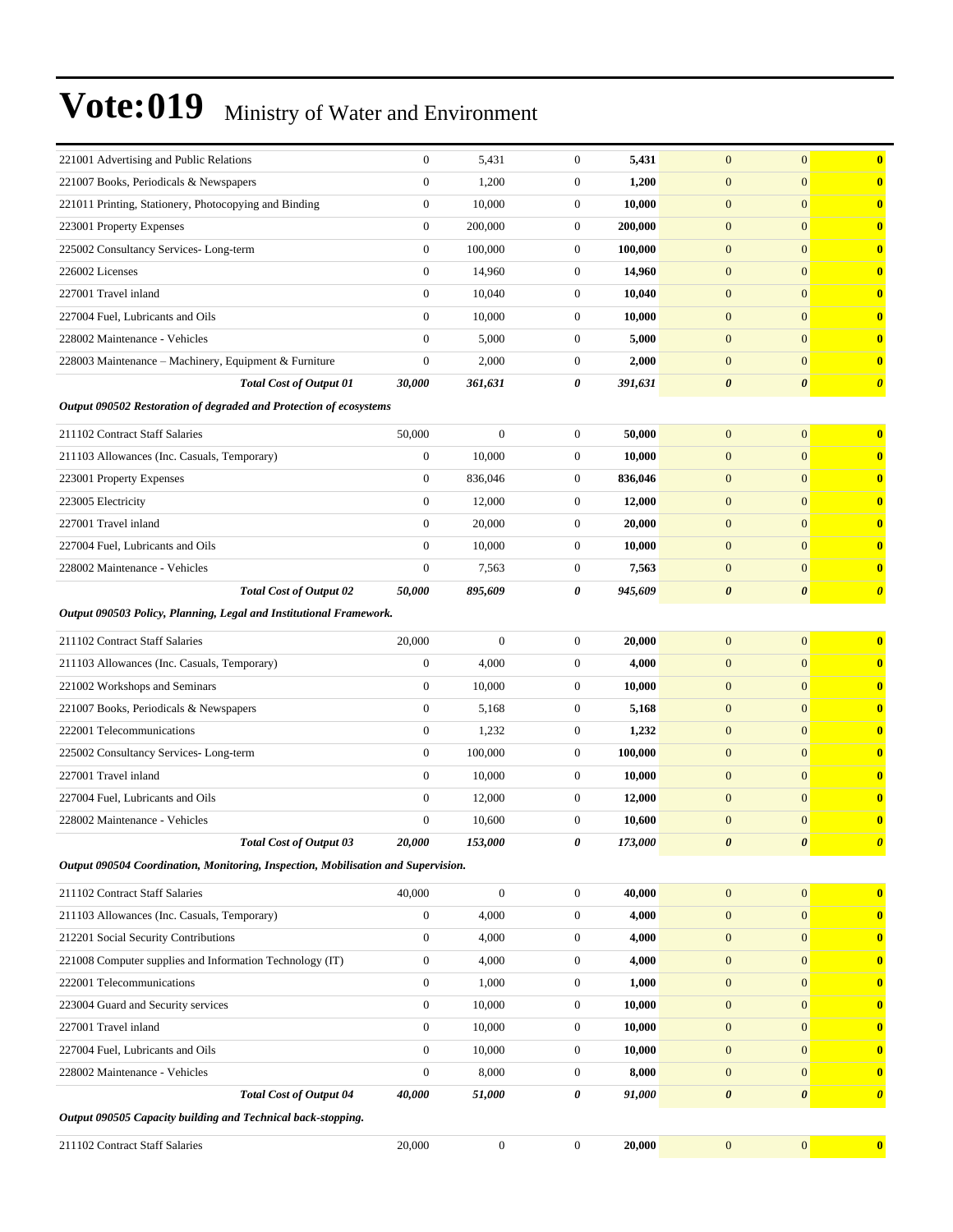| 212201 Social Security Contributions                                     | $\boldsymbol{0}$       | 1,956                   | $\boldsymbol{0}$ | 1,956        | $\mathbf{0}$              | $\mathbf{0}$               | $\bf{0}$              |
|--------------------------------------------------------------------------|------------------------|-------------------------|------------------|--------------|---------------------------|----------------------------|-----------------------|
| 221003 Staff Training                                                    | $\mathbf{0}$           | 25,599                  | $\mathbf{0}$     | 25,599       | $\mathbf{0}$              | $\mathbf{0}$               | $\bf{0}$              |
| 227001 Travel inland                                                     | $\mathbf{0}$           | 3,880                   | $\boldsymbol{0}$ | 3,880        | $\mathbf{0}$              | $\mathbf{0}$               | $\bf{0}$              |
| 227004 Fuel, Lubricants and Oils                                         | $\boldsymbol{0}$       | 4,565                   | $\boldsymbol{0}$ | 4,565        | $\mathbf{0}$              | $\mathbf{0}$               | $\mathbf{0}$          |
| <b>Total Cost of Output 05</b>                                           | 20,000                 | 36,000                  | 0                | 56,000       | $\boldsymbol{\theta}$     | $\boldsymbol{\theta}$      | $\boldsymbol{\theta}$ |
| <b>Output 090506 Administration and Management Support</b>               |                        |                         |                  |              |                           |                            |                       |
| 211101 General Staff Salaries                                            | 261,727                | $\boldsymbol{0}$        | $\mathbf{0}$     | 261,727      | 461,727                   | $\mathbf{0}$               | 461,727               |
| 211102 Contract Staff Salaries                                           | 40,000                 | $\boldsymbol{0}$        | $\boldsymbol{0}$ | 40.000       | $\boldsymbol{0}$          | $\mathbf{0}$               | $\mathbf{0}$          |
| 211103 Allowances (Inc. Casuals, Temporary)                              | $\mathbf{0}$           | 4,089                   | $\boldsymbol{0}$ | 4,089        | $\mathbf{0}$              | 5,089                      | 5,089                 |
| 212201 Social Security Contributions                                     | $\mathbf{0}$           | 4,000                   | $\mathbf{0}$     | 4,000        | $\mathbf{0}$              | $\mathbf{0}$               | $\mathbf{0}$          |
| 221007 Books, Periodicals & Newspapers                                   | $\boldsymbol{0}$       | $\overline{0}$          | $\boldsymbol{0}$ | $\bf{0}$     | $\boldsymbol{0}$          | 4,000                      | 4,000                 |
| 221009 Welfare and Entertainment                                         | $\boldsymbol{0}$       | 14,000                  | $\boldsymbol{0}$ | 14,000       | $\boldsymbol{0}$          | 14,000                     | <b>14,000</b>         |
| 221011 Printing, Stationery, Photocopying and Binding                    | $\mathbf{0}$           | 2,882                   | $\boldsymbol{0}$ | 2,882        | $\boldsymbol{0}$          | 4,882                      | 4,882                 |
| 221012 Small Office Equipment                                            | $\boldsymbol{0}$       | 4,000                   | $\boldsymbol{0}$ | 4,000        | $\mathbf{0}$              | 2,000                      | 2,000                 |
| 222002 Postage and Courier                                               | $\boldsymbol{0}$       | 1,000                   | $\mathbf{0}$     | 1,000        | $\mathbf{0}$              | $\mathbf{0}$               | $\mathbf{0}$          |
| 227001 Travel inland                                                     | $\boldsymbol{0}$       | 22,118                  | $\boldsymbol{0}$ | 22,118       | $\boldsymbol{0}$          | 20,118                     | 20,118                |
| 227004 Fuel, Lubricants and Oils                                         | $\mathbf{0}$           | 16,000                  | $\mathbf{0}$     | 16,000       | $\mathbf{0}$              | 16,000                     | <b>16,000</b>         |
| 228002 Maintenance - Vehicles                                            | $\boldsymbol{0}$       | 22,000                  | $\mathbf{0}$     | 22,000       | $\mathbf{0}$              | 20,000                     | 20,000                |
| <b>Total Cost of Output 06</b>                                           | 301,727                | 90,089                  | 0                | 391,816      | 461,727                   | 86,089                     | 547,816               |
| <b>Total Cost Of Outputs Provided</b>                                    | 461,727                | 1,587,329               | $\bf{0}$         | 2,049,056    | 461,727                   | 86,089                     | 547,816               |
| <b>Outputs Funded</b>                                                    | Wage                   | Non Wage                | AIA              | <b>Total</b> | Wage                      | Non Wage                   | <b>Total</b>          |
| Output 090551 Operational support to private institutions                |                        |                         |                  |              |                           |                            |                       |
| 263104 Transfers to other govt. Units (Current)                          | $\boldsymbol{0}$       | 1,100,000               | $\boldsymbol{0}$ | 1,100,000    | $\boldsymbol{0}$          | 656,725                    | 656,725               |
| o/w Support to the Environment Protection Police Unit                    | 0                      | 1,100,000               | 0                | 1,100,000    | $\boldsymbol{\mathit{0}}$ | $\boldsymbol{\theta}$      | $\bf{0}$              |
| o/w Support to EPPU and the RAMSAR center for East Africa.               | $\theta$               | 0                       | 0                | $\bf{0}$     | $\boldsymbol{\mathit{0}}$ | 656,725                    | 656,725               |
| <b>Total Cost of Output 51</b>                                           | 0                      | 1,100,000               | 0                | 1,100,000    | $\boldsymbol{\theta}$     | 656,725                    | 656,725               |
| <b>Total Cost Of Outputs Funded</b>                                      | $\bf{0}$               | 1,100,000               | $\bf{0}$         | 1,100,000    | $\bf{0}$                  | 656,725                    | 656,725               |
| <b>Total Cost for SubProgramme 16</b>                                    | 461,727                | 2,687,329               | $\bf{0}$         | 3,149,056    | 461,727                   | 742,814                    | 1,204,540             |
| <b>Total Excluding Arrears</b>                                           | 461,727                | 2,687,329               | $\boldsymbol{0}$ | 3,149,056    | 461,727                   | 742,814                    | 1,204,540             |
| <b>Development Budget Estimates</b>                                      |                        |                         |                  |              |                           |                            |                       |
| Project 1301 The National REDD-Plus Project                              |                        |                         |                  |              |                           |                            |                       |
| Thousand Uganda Shillings                                                |                        | 2018/19 Approved Budget |                  |              |                           | 2019/20 Approved Estimates |                       |
| <b>Outputs Provided</b>                                                  | GoU Dev't External Fin |                         | <b>AIA</b>       | <b>Total</b> | GoU Dev't External Fin    |                            | <b>Total</b>          |
| Output 090501 Promotion of Knowledge of Enviroment and Natural Resources |                        |                         |                  |              |                           |                            |                       |
| 221002 Workshops and Seminars                                            | 40,000                 | $\boldsymbol{0}$        | $\boldsymbol{0}$ | 40,000       | 40,000                    | $\boldsymbol{0}$           | 40,000                |
| 221011 Printing, Stationery, Photocopying and Binding                    | 12,000                 | $\boldsymbol{0}$        | $\boldsymbol{0}$ | 12,000       | 12,000                    | $\boldsymbol{0}$           | 12,000                |
| 227001 Travel inland                                                     | 40,000                 | $\boldsymbol{0}$        | $\boldsymbol{0}$ | 40,000       | 40,000                    | $\mathbf{0}$               | 40,000                |
| 227004 Fuel, Lubricants and Oils                                         | 8,000                  | $\boldsymbol{0}$        | $\boldsymbol{0}$ | 8,000        | 8,000                     | $\mathbf{0}$               | 8,000                 |
| Total Cost Of Output 090501                                              | 100,000                | 0                       | 0                | 100,000      | 100,000                   | $\pmb{\theta}$             | 100,000               |
| Output 090502 Restoration of degraded and Protection of ecosystems       |                        |                         |                  |              |                           |                            |                       |
| 221002 Workshops and Seminars                                            | 25,000                 | $\boldsymbol{0}$        | $\boldsymbol{0}$ | 25,000       | 25,000                    | $\boldsymbol{0}$           | 25,000                |
| 227001 Travel inland                                                     | 35,000                 | $\boldsymbol{0}$        | $\boldsymbol{0}$ | 35,000       | 35,000                    | $\mathbf{0}$               | 35,000                |
|                                                                          |                        |                         |                  |              |                           |                            |                       |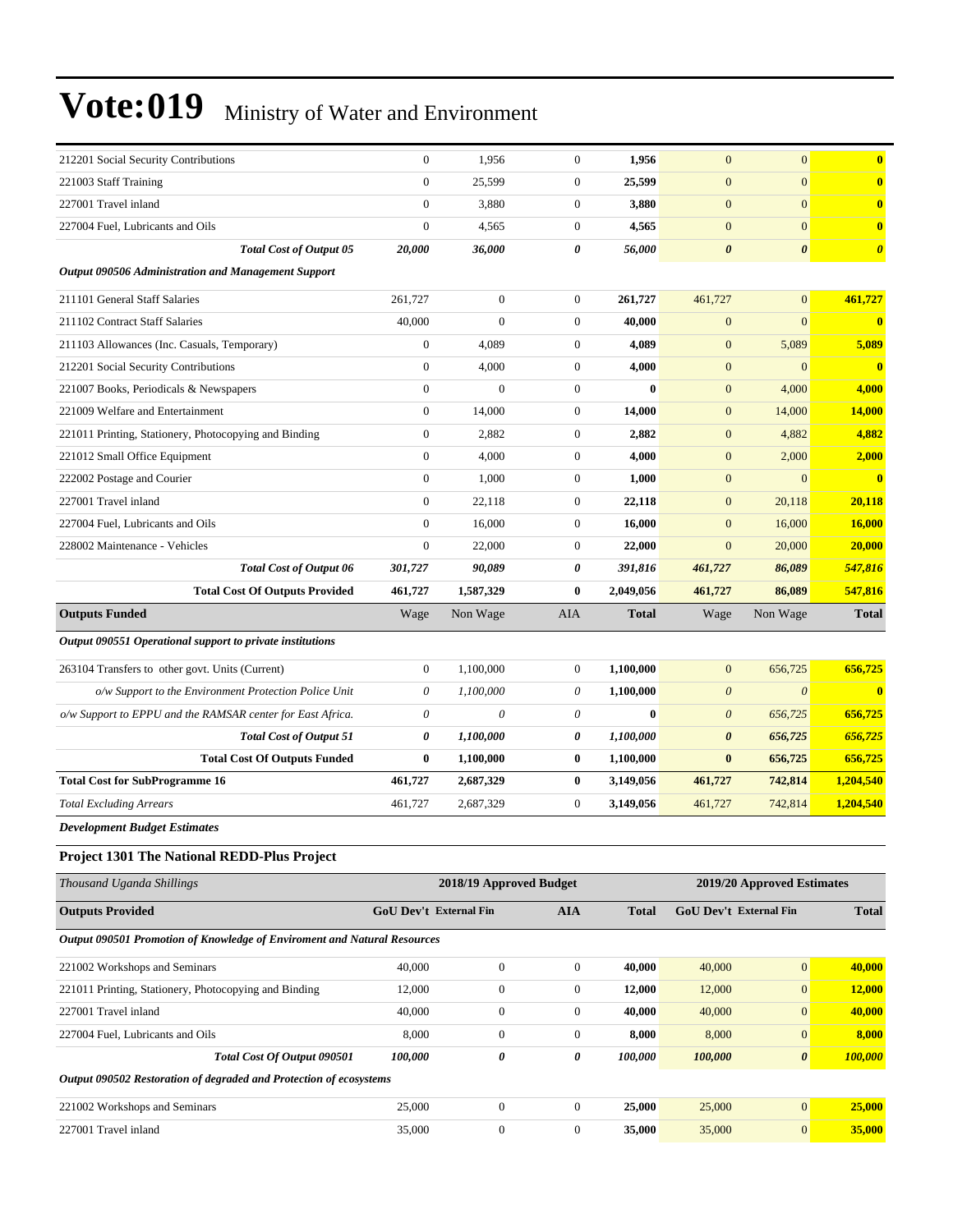| 227004 Fuel. Lubricants and Oils                                                            | 10,000                        | $\boldsymbol{0}$        | $\boldsymbol{0}$ | 10,000       | 10,000                        | $\mathbf{0}$               | 10,000        |
|---------------------------------------------------------------------------------------------|-------------------------------|-------------------------|------------------|--------------|-------------------------------|----------------------------|---------------|
| Total Cost Of Output 090502                                                                 | 70,000                        | 0                       | 0                | 70,000       | 70,000                        | $\boldsymbol{\theta}$      | 70,000        |
| Output 090503 Policy, Planning, Legal and Institutional Framework.                          |                               |                         |                  |              |                               |                            |               |
| 211102 Contract Staff Salaries                                                              | 118,144                       | $\boldsymbol{0}$        | $\boldsymbol{0}$ | 118,144      | 118,144                       | $\mathbf{0}$               | 118,144       |
| 212101 Social Security Contributions                                                        | 10,000                        | $\boldsymbol{0}$        | $\boldsymbol{0}$ | 10,000       | 10,000                        | $\boldsymbol{0}$           | <b>10,000</b> |
| 221002 Workshops and Seminars                                                               | 6,000                         | $\boldsymbol{0}$        | 0                | 6,000        | 6,000                         | $\mathbf{0}$               | 6,000         |
| 221011 Printing, Stationery, Photocopying and Binding                                       | 4,000                         | $\boldsymbol{0}$        | $\overline{0}$   | 4,000        | 4,000                         | $\mathbf{0}$               | 4,000         |
| 225001 Consultancy Services- Short term                                                     | 120,000                       | $\boldsymbol{0}$        | $\overline{0}$   | 120,000      | 80,000                        | $\mathbf{0}$               | 80,000        |
| Total Cost Of Output 090503                                                                 | 258,144                       | 0                       | 0                | 258,144      | 218,144                       | $\boldsymbol{\theta}$      | 218,144       |
| Output 090504 Coordination, Monitoring, Inspection, Mobilisation and Supervision.           |                               |                         |                  |              |                               |                            |               |
| 227001 Travel inland                                                                        | 14,000                        | $\boldsymbol{0}$        | $\overline{0}$   | 14,000       | 14,000                        | $\mathbf{0}$               | 14,000        |
| 227004 Fuel, Lubricants and Oils                                                            | 10,000                        | $\boldsymbol{0}$        | $\overline{0}$   | 10,000       | 10,000                        | $\mathbf{0}$               | 10,000        |
| 228002 Maintenance - Vehicles                                                               | 10,000                        | $\boldsymbol{0}$        | $\boldsymbol{0}$ | 10,000       | 10,000                        | $\boldsymbol{0}$           | <b>10,000</b> |
| Total Cost Of Output 090504                                                                 | 34,000                        | 0                       | 0                | 34,000       | 34,000                        | $\boldsymbol{\theta}$      | 34,000        |
| Output 090505 Capacity building and Technical back-stopping.                                |                               |                         |                  |              |                               |                            |               |
| 221003 Staff Training                                                                       | 20,000                        | $\boldsymbol{0}$        | $\overline{0}$   | 20,000       | 20,000                        | $\boldsymbol{0}$           | 20,000        |
| 225002 Consultancy Services-Long-term                                                       | $\boldsymbol{0}$              | $\boldsymbol{0}$        | $\overline{0}$   | $\bf{0}$     | 598,442                       | $\boldsymbol{0}$           | 598,442       |
| 227001 Travel inland                                                                        | 20,000                        | $\boldsymbol{0}$        | 0                | 20,000       | 50,000                        | $\mathbf{0}$               | 50,000        |
| 227002 Travel abroad                                                                        | 50,000                        | $\boldsymbol{0}$        | $\boldsymbol{0}$ | 50,000       | 60,000                        | $\boldsymbol{0}$           | 60,000        |
| Total Cost Of Output 090505                                                                 | 90,000                        | 0                       | 0                | 90,000       | 728,442                       | $\boldsymbol{\theta}$      | 728,442       |
| <b>Output 090506 Administration and Management Support</b>                                  |                               |                         |                  |              |                               |                            |               |
| 221009 Welfare and Entertainment                                                            | 16,000                        | $\boldsymbol{0}$        | $\overline{0}$   | 16,000       | 16,000                        | $\boldsymbol{0}$           | 16,000        |
| 221011 Printing, Stationery, Photocopying and Binding                                       | 14,856                        | $\boldsymbol{0}$        | $\overline{0}$   | 14,856       | 14,856                        | $\mathbf{0}$               | 14,856        |
| 222001 Telecommunications                                                                   | 4,000                         | $\boldsymbol{0}$        | 0                | 4,000        | 4,000                         | $\mathbf{0}$               | 4,000         |
| 223005 Electricity                                                                          | 4,000                         | $\boldsymbol{0}$        | $\boldsymbol{0}$ | 4,000        | 4,000                         | $\mathbf{0}$               | 4,000         |
| 223006 Water                                                                                | 4,000                         | $\boldsymbol{0}$        | $\overline{0}$   | 4,000        | 4,000                         | $\mathbf{0}$               | 4,000         |
| 228002 Maintenance - Vehicles                                                               | 5,000                         | $\boldsymbol{0}$        | $\overline{0}$   | 5,000        | 5,000                         | $\mathbf{0}$               | 5,000         |
| Total Cost Of Output 090506                                                                 | 47,856                        | 0                       | 0                | 47,856       | 47,856                        | $\pmb{\theta}$             | 47,856        |
| <b>Total Cost for Outputs Provided</b>                                                      | 600,000                       | $\boldsymbol{0}$        | $\mathbf{0}$     | 600,000      | 1,198,442                     | $\mathbf{0}$               | 1,198,442     |
| <b>Capital Purchases</b>                                                                    | <b>GoU Dev't External Fin</b> |                         | <b>AIA</b>       | <b>Total</b> | <b>GoU Dev't External Fin</b> |                            | <b>Total</b>  |
| <b>Output 090579 Acquisition of Other Capital Assets</b>                                    |                               |                         |                  |              |                               |                            |               |
| 312301 Cultivated Assets                                                                    | 2,400,000                     | $\boldsymbol{0}$        | $\overline{0}$   | 2,400,000    | 2,400,000                     | $\mathbf{0}$               | 2,400,000     |
| Total Cost Of Output 090579                                                                 | 2,400,000                     | 0                       | 0                | 2,400,000    | 2,400,000                     | $\boldsymbol{\theta}$      | 2,400,000     |
| <b>Total Cost for Capital Purchases</b>                                                     | 2,400,000                     | $\boldsymbol{0}$        | $\overline{0}$   | 2,400,000    | 2,400,000                     | $\boldsymbol{0}$           | 2,400,000     |
| <b>Total Cost for Project: 1301</b>                                                         | 3,000,000                     | $\boldsymbol{0}$        | $\overline{0}$   | 3,000,000    | 3,598,442                     | $\boldsymbol{0}$           | 3,598,442     |
| <b>Total Excluding Arrears</b>                                                              | 3,000,000                     | $\boldsymbol{0}$        | $\overline{0}$   | 3,000,000    | 3,598,442                     | $\mathbf{0}$               | 3,598,442     |
| Project 1417 Farm Income Enhancement and Forestry Conservation Project Phase II (FIEFOC II) |                               |                         |                  |              |                               |                            |               |
| Thousand Uganda Shillings                                                                   |                               | 2018/19 Approved Budget |                  |              |                               | 2019/20 Approved Estimates |               |
| <b>Outputs Provided</b>                                                                     | <b>GoU Dev't External Fin</b> |                         | <b>AIA</b>       | <b>Total</b> | GoU Dev't External Fin        |                            | <b>Total</b>  |
| Output 090501 Promotion of Knowledge of Enviroment and Natural Resources                    |                               |                         |                  |              |                               |                            |               |
| 211103 Allowances (Inc. Casuals, Temporary)                                                 | 80,000                        | $\boldsymbol{0}$        | $\overline{0}$   | 80,000       | $\mathbf{0}$                  | $\boldsymbol{0}$           | $\bf{0}$      |
| 221001 Advertising and Public Relations                                                     | 100,000                       | $\boldsymbol{0}$        | $\boldsymbol{0}$ | 100,000      | $\mathbf{0}$                  | $\mathbf{0}$               | $\bullet$     |
|                                                                                             |                               |                         |                  |              |                               |                            |               |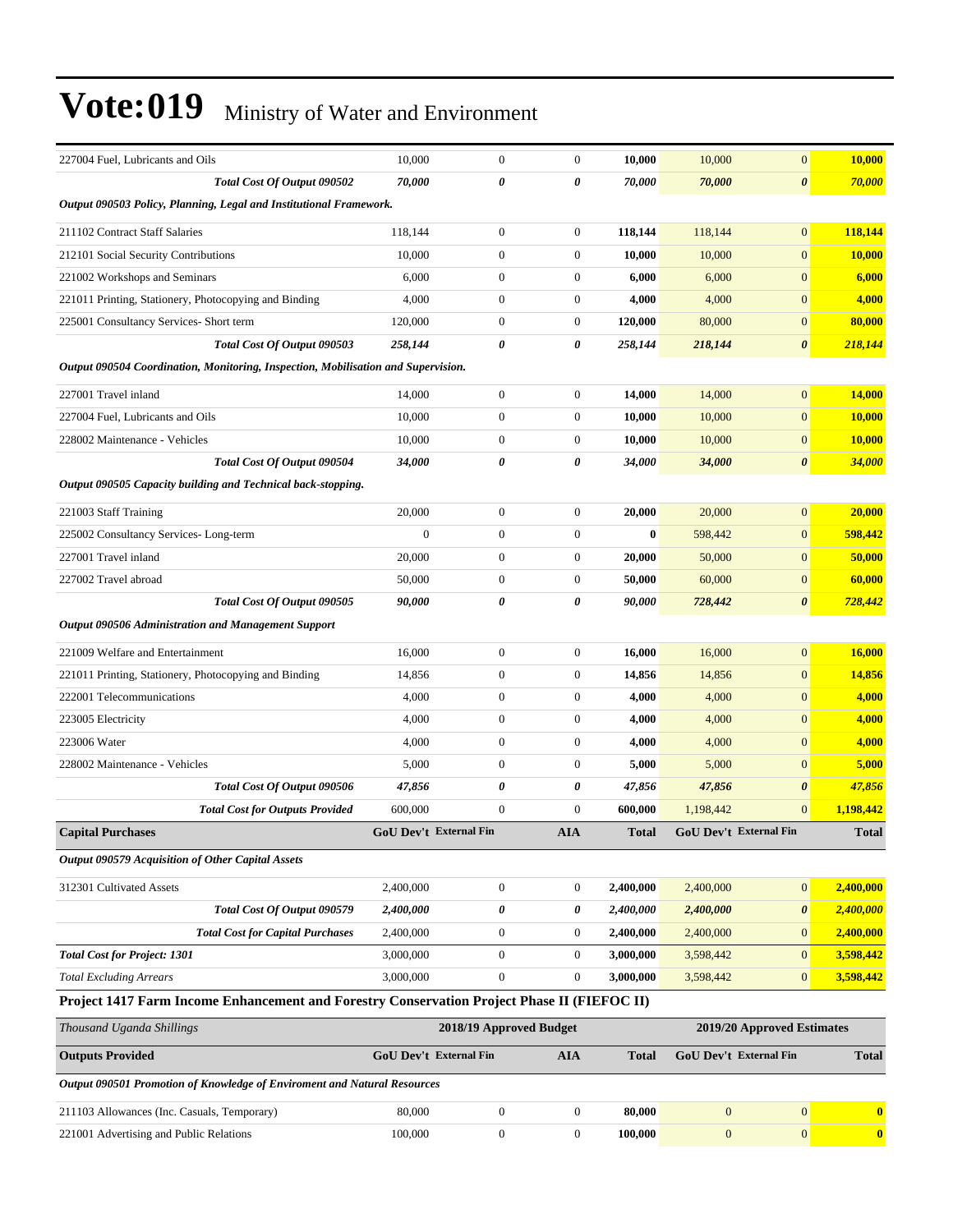| 221011 Printing, Stationery, Photocopying and Binding                             | 50,000           | $\boldsymbol{0}$ | $\boldsymbol{0}$ | 50,000     | 20,000           | $\overline{0}$   | 20,000         |
|-----------------------------------------------------------------------------------|------------------|------------------|------------------|------------|------------------|------------------|----------------|
| 225001 Consultancy Services- Short term                                           | 200,000          | 205,980          | $\boldsymbol{0}$ | 405,980    | $\overline{0}$   | 205,980          | 205,980        |
| 227001 Travel inland                                                              | 70,000           | $\mathbf{0}$     | $\boldsymbol{0}$ | 70,000     | $\overline{0}$   | $\mathbf{0}$     | $\mathbf{0}$   |
| Total Cost Of Output 090501                                                       | 500,000          | 205,980          | 0                | 705,980    | 20,000           | 205,980          | 225,980        |
| Output 090502 Restoration of degraded and Protection of ecosystems                |                  |                  |                  |            |                  |                  |                |
| 211103 Allowances (Inc. Casuals, Temporary)                                       | $\mathbf{0}$     | $\mathbf{0}$     | $\boldsymbol{0}$ | $\bf{0}$   | $\overline{0}$   | 124,875          | 124,875        |
| 221002 Workshops and Seminars                                                     | $\mathbf{0}$     | 100,000          | $\boldsymbol{0}$ | 100,000    | $\mathbf{0}$     | $\theta$         |                |
| 221011 Printing, Stationery, Photocopying and Binding                             | 80,000           | 200,000          | $\boldsymbol{0}$ | 280,000    | 6,000            | 199,980          | 205,980        |
| 225001 Consultancy Services- Short term                                           | 250,000          | 550,055          | $\boldsymbol{0}$ | 800,055    | 8,000            | 550,000          | 558,000        |
| 225002 Consultancy Services-Long-term                                             | $\mathbf{0}$     | 500,000          | $\boldsymbol{0}$ | 500,000    | $\mathbf{0}$     | 625,000          | 625,000        |
| 227001 Travel inland                                                              | 80,000           | 150,000          | $\boldsymbol{0}$ | 230,000    | $\overline{0}$   | $\mathbf{0}$     |                |
| 227004 Fuel, Lubricants and Oils                                                  | 40,000           | 100,000          | $\mathbf{0}$     | 140,000    | 6,000            | 100,200          | 106,200        |
| Total Cost Of Output 090502                                                       | 450,000          | 1,600,055        | 0                | 2,050,055  | 20,000           | 1,600,055        | 1,620,055      |
| Output 090503 Policy, Planning, Legal and Institutional Framework.                |                  |                  |                  |            |                  |                  |                |
| 211103 Allowances (Inc. Casuals, Temporary)                                       | 50,000           | 100,000          | $\boldsymbol{0}$ | 150,000    | $\overline{0}$   | $\overline{0}$   |                |
| 221002 Workshops and Seminars                                                     | $\boldsymbol{0}$ | 100,000          | $\mathbf{0}$     | 100,000    | 10,000           | 100,000          | <b>110,000</b> |
| 225001 Consultancy Services- Short term                                           | 100,000          | 500,000          | $\boldsymbol{0}$ | 600,000    | $\mathbf{0}$     | 500,000          | 500,000        |
| 225002 Consultancy Services-Long-term                                             | 200,000          | 500,000          | $\mathbf{0}$     | 700,000    | $\mathbf{0}$     | 755,000          | 755,000        |
| 227001 Travel inland                                                              | 50,000           | 55,000           | $\boldsymbol{0}$ | 105,000    | $\overline{0}$   | $\overline{0}$   |                |
| 227004 Fuel, Lubricants and Oils                                                  | 20,000           | 100,000          | $\boldsymbol{0}$ | 120,000    | $\mathbf{0}$     | $\mathbf{0}$     | 0              |
| Total Cost Of Output 090503                                                       | 420,000          | 1,355,000        | 0                | 1,775,000  | 10,000           | 1,355,000        | 1,365,000      |
| Output 090504 Coordination, Monitoring, Inspection, Mobilisation and Supervision. |                  |                  |                  |            |                  |                  |                |
| 211102 Contract Staff Salaries                                                    | $\mathbf{0}$     | $\mathbf{0}$     | $\boldsymbol{0}$ | $\bf{0}$   | 380,000          | $\overline{0}$   | 380,000        |
| 211103 Allowances (Inc. Casuals, Temporary)                                       | 80,000           | 100,000          | $\boldsymbol{0}$ | 180,000    | $\overline{0}$   | $\overline{0}$   |                |
| 225001 Consultancy Services- Short term                                           | $\boldsymbol{0}$ | $\boldsymbol{0}$ | $\boldsymbol{0}$ | $\bf{0}$   | $\mathbf{0}$     | 1,766,084        | 1,766,084      |
| 225002 Consultancy Services-Long-term                                             | $\mathbf{0}$     | 1,496,084        | $\boldsymbol{0}$ | 1,496,084  | $\mathbf{0}$     | 480,000          | 480,000        |
| 227001 Travel inland                                                              | 80,000           | 500,000          | $\boldsymbol{0}$ | 580,000    | 20,000           | 200,000          | 220,000        |
| 227004 Fuel, Lubricants and Oils                                                  | 20,000           | 200,000          | $\boldsymbol{0}$ | 220,000    | $\mathbf{0}$     | $\mathbf{0}$     |                |
| 228002 Maintenance - Vehicles                                                     | 20,000           | 150,000          | $\boldsymbol{0}$ | 170,000    | $\mathbf{0}$     | $\theta$         |                |
| Total Cost Of Output 090504                                                       | 200,000          | 2.446.084        | 0                | 2.646.084  | 400,000          | 2,446,084        | 2,846,084      |
| Output 090505 Capacity building and Technical back-stopping.                      |                  |                  |                  |            |                  |                  |                |
| 211103 Allowances (Inc. Casuals, Temporary)                                       | 10,420           | 100,000          | $\boldsymbol{0}$ | 110,420    | 50,000           | $\mathbf{0}$     | 50,000         |
| 221001 Advertising and Public Relations                                           | 100,000          | 300,000          | $\boldsymbol{0}$ | 400,000    | $\mathbf{0}$     | $\boldsymbol{0}$ | $\bf{0}$       |
| 221002 Workshops and Seminars                                                     | 20,000           | 100,000          | $\boldsymbol{0}$ | 120,000    | $\boldsymbol{0}$ | $\mathbf{0}$     | $\bf{0}$       |
| 221003 Staff Training                                                             | 20,000           | 200,000          | $\boldsymbol{0}$ | 220,000    | $\mathbf{0}$     | $\boldsymbol{0}$ | $\bf{0}$       |
| 222001 Telecommunications                                                         | 20,000           | 39,000           | $\boldsymbol{0}$ | 59,000     | $\boldsymbol{0}$ | $\boldsymbol{0}$ | $\bf{0}$       |
| 225001 Consultancy Services- Short term                                           | 200,000          | 5,429,938        | $\boldsymbol{0}$ | 5,629,938  | $\mathbf{0}$     | 6,000,000        | 6,000,000      |
| 225002 Consultancy Services-Long-term                                             | 360,000          | 9,000,000        | $\boldsymbol{0}$ | 9,360,000  | $\boldsymbol{0}$ | 9,268,938        | 9,268,938      |
| 227001 Travel inland                                                              | 20,000           | 50,000           | $\boldsymbol{0}$ | 70,000     | $\boldsymbol{0}$ | $\mathbf{0}$     |                |
| 227004 Fuel, Lubricants and Oils                                                  | 20,000           | 50,000           | $\boldsymbol{0}$ | 70,000     | $\mathbf{0}$     | $\mathbf{0}$     | $\bf{0}$       |
| Total Cost Of Output 090505                                                       | 770,420          | 15,268,938       | 0                | 16,039,358 | 50,000           | 15,268,938       | 15,318,938     |
| Output 090506 Administration and Management Support                               |                  |                  |                  |            |                  |                  |                |
| 211102 Contract Staff Salaries                                                    | 380,000          | 988,000          | $\boldsymbol{0}$ | 1,368,000  | $\mathbf{0}$     | $\mathbf{0}$     | $\bf{0}$       |
| 211103 Allowances (Inc. Casuals, Temporary)                                       | 20,000           | 10,000           | $\boldsymbol{0}$ | 30,000     | 20,000           | 10,000           | 30,000         |
|                                                                                   |                  |                  |                  |            |                  |                  |                |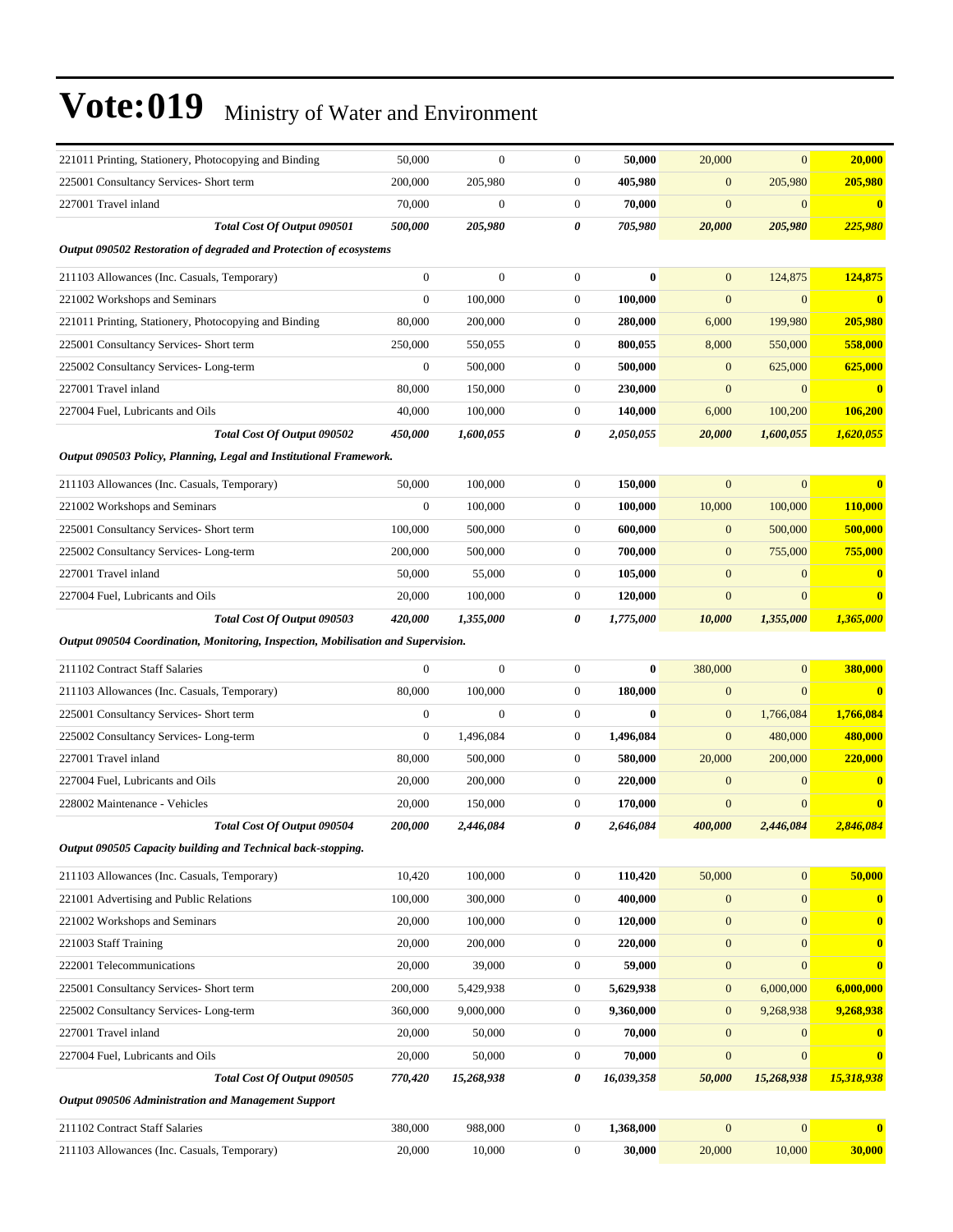| 130,000                                                                 | $\mathbf{0}$     | $\boldsymbol{0}$                                 | 130,000      | 99,000                | $\mathbf{0}$          | 99,000                 |
|-------------------------------------------------------------------------|------------------|--------------------------------------------------|--------------|-----------------------|-----------------------|------------------------|
| $\boldsymbol{0}$                                                        | 200,000          | $\boldsymbol{0}$                                 | 200,000      | $\boldsymbol{0}$      | $\mathbf{0}$          | $\bf{0}$               |
| 20,000                                                                  | 400,000          | $\boldsymbol{0}$                                 | 420,000      | $\mathbf{0}$          | $\mathbf{0}$          | $\mathbf{0}$           |
| 20,000                                                                  | 20,000           | $\boldsymbol{0}$                                 | 40,000       | 20,000                | 50,000                | 70,000                 |
| 20,000                                                                  | 50,000           | $\boldsymbol{0}$                                 | 70,000       | 20,000                | 50,000                | 70,000                 |
| 20,000                                                                  | 60,000           | $\boldsymbol{0}$                                 | 80,000       | 23,000                | 60,000                | 83,000                 |
| 100,000                                                                 | 50,000           | $\boldsymbol{0}$                                 | 150,000      | $\mathbf{0}$          | $\mathbf{0}$          | $\bf{0}$               |
| 2,680                                                                   | $\boldsymbol{0}$ | $\boldsymbol{0}$                                 | 2,680        | $\boldsymbol{0}$      | $\mathbf{0}$          | $\mathbf{0}$           |
| 5,000                                                                   | 20,000           | $\boldsymbol{0}$                                 | 25,000       | $\overline{0}$        | $\mathbf{0}$          | $\bf{0}$               |
| 4,000                                                                   | $\boldsymbol{0}$ | $\boldsymbol{0}$                                 | 4,000        | 4,000                 | $\mathbf{0}$          | 4,000                  |
| 4,000                                                                   | $\mathbf{0}$     | $\boldsymbol{0}$                                 | 4,000        | 4,000                 | $\mathbf{0}$          | 4,000                  |
| $\mathbf{0}$                                                            | $\overline{0}$   | $\boldsymbol{0}$                                 | $\bf{0}$     | $\mathbf{0}$          | 1,758,000             | 1,758,000              |
| 20,000                                                                  | 80,000           | $\boldsymbol{0}$                                 | 100,000      | $\mathbf{0}$          | $\mathbf{0}$          | $\bf{0}$               |
| 77,080                                                                  | 160,000          | $\boldsymbol{0}$                                 | 237,080      | 40,000                | 160,000               | 200,000                |
| 20,000                                                                  | 50,000           | $\boldsymbol{0}$                                 | 70,000       | 20,000                | 50,000                | 70,000                 |
| 20,000                                                                  | 50,000           | $\boldsymbol{0}$                                 | 70,000       | $\overline{0}$        | $\mathbf{0}$          | $\bf{0}$               |
| 862,760                                                                 | 2,138,000        | 0                                                | 3,000,760    | 250,000               | 2,138,000             | 2,388,000              |
| 3,203,180                                                               | 23,014,057       | $\boldsymbol{0}$                                 | 26,217,237   | 750,000               | 23,014,057            | 23,764,057             |
|                                                                         |                  | <b>AIA</b>                                       | <b>Total</b> |                       |                       | <b>Total</b>           |
| Output 090572 Government Buildings and Administrative Infrastructure    |                  |                                                  |              |                       |                       |                        |
| $\boldsymbol{0}$                                                        | $\overline{0}$   | $\boldsymbol{0}$                                 | $\bf{0}$     | $\overline{0}$        | $\overline{0}$        | $\bf{0}$               |
| 24,396,790                                                              | 69,133,350       | $\boldsymbol{0}$                                 | 93,530,140   | 18,580,000            | 74,259,446            | 92,839,446             |
| 24,396,790                                                              | 69,133,350       | 0                                                | 93,530,140   | 18,580,000            | 74,259,446            | 92,839,446             |
| Output 090575 Purchase of Motor Vehicles and Other Transport Equipment  |                  |                                                  |              |                       |                       |                        |
| 112,320                                                                 | 1,954,888        | $\boldsymbol{0}$                                 | 2,067,208    | $\boldsymbol{0}$      | $\mathbf{0}$          | $\bf{0}$               |
| 112,320                                                                 | 1,954,888        | 0                                                | 2,067,208    | $\boldsymbol{\theta}$ | $\boldsymbol{\theta}$ | $\boldsymbol{\theta}$  |
| Output 090576 Purchase of Office and ICT Equipment, including Software  |                  |                                                  |              |                       |                       |                        |
| 19,170                                                                  | 106,500          | $\boldsymbol{0}$                                 | 125,670      | 20,000                | 106,500               | 126,500                |
| 19,170                                                                  | 106,500          | 0                                                | 125,670      | 20,000                | 106,500               | <b>126,500</b>         |
| Output 090577 Purchase of Specialised Machinery & Equipment             |                  |                                                  |              |                       |                       |                        |
| 5,000                                                                   | 3,176,208        | $\boldsymbol{0}$                                 | 3,181,208    | 10,000                | $\boldsymbol{0}$      | 10,000                 |
| 5,000                                                                   | 3,176,208        | 0                                                | 3,181,208    | 10,000                | $\pmb{\theta}$        | 10,000                 |
| Output 090578 Purchase of Office and Residential Furniture and Fittings |                  |                                                  |              |                       |                       |                        |
|                                                                         |                  | $\boldsymbol{0}$                                 | 25,000       | 20,000                | 25,000                | 45,000                 |
|                                                                         |                  |                                                  |              |                       |                       |                        |
| 5,000                                                                   | 20,000           | 0                                                | 25,000       | 20,000                | 25,000                | 45,000                 |
|                                                                         |                  |                                                  |              |                       |                       |                        |
| 4,400,000                                                               | 1,200,000        | $\boldsymbol{0}$                                 | 5,600,000    | 4,400,000             | 1,200,000             | 5,600,000              |
| 4,400,000                                                               | 1,200,000        | 0                                                | 5,600,000    | 4,400,000             | 1,200,000             | 5,600,000              |
| 28,938,280                                                              | 75,590,946       | $\boldsymbol{0}$                                 | 104,529,226  | 23,030,000            | 75,590,946            | 98,620,946             |
| 32,141,460                                                              | 98,605,003       | $\boldsymbol{0}$                                 | 130,746,463  | 23,780,000            | 98,605,003            | 122,385,003            |
|                                                                         |                  | <b>GoU Dev't External Fin</b><br>5,000<br>20,000 |              |                       |                       | GoU Dev't External Fin |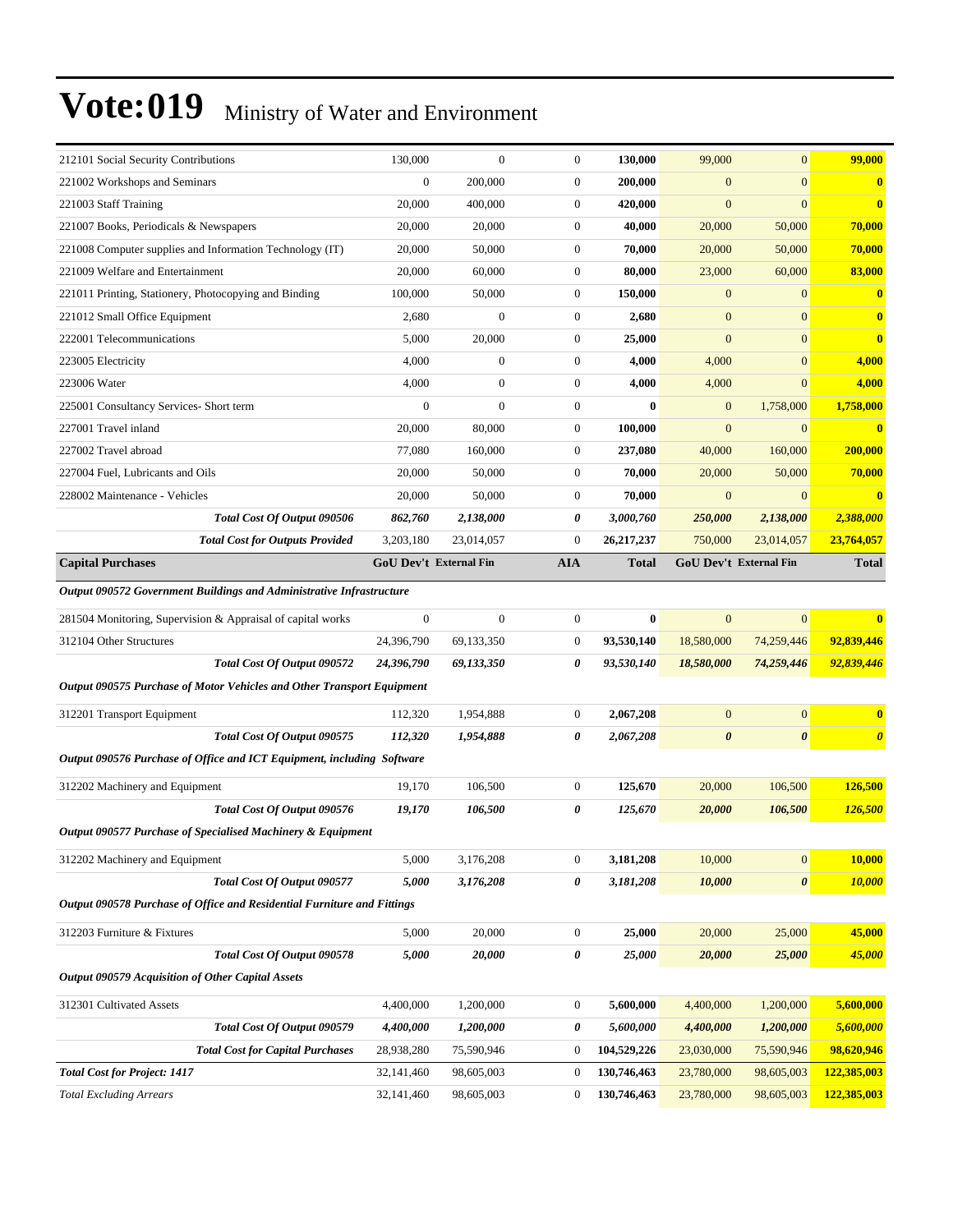### **Project 1520 Building Resilient Communities, Wetland Ecosystems and Associated Catchments in Uganda** *Thousand Uganda Shillings* **2018/19 Approved Budget 2019/20 Approved Estimates Outputs Provided GoU Dev't External Fin AIA Total GoU Dev't External Fin Total** *Output 090501 Promotion of Knowledge of Enviroment and Natural Resources* 221001 Advertising and Public Relations 0 0 0 **0** 4,000 0 **4,000** 221007 Books, Periodicals & Newspapers 0 0 0 **0** 5,168 0 **5,168** 221011 Printing, Stationery, Photocopying and Binding 0 0 0 **0** 2,500 0 **2,500** 223001 Property Expenses 0 0 0 **0** 40,000 0 **40,000** 225001 Consultancy Services- Short term 0 0 0 **0** 17,300 0 **17,300** 227001 Travel inland 0 0 0 **0** 5,000 0 **5,000** 228003 Maintenance ±Machinery, Equipment & Furniture 0 0 0 **0** 2,000 0 **2,000** *Total Cost Of Output 090501 0 0 0 0 75,968 0 75,968 Output 090502 Restoration of degraded and Protection of ecosystems* 211103 Allowances (Inc. Casuals, Temporary) 0 0 0 **0** 10,000 0 **10,000** 223001 Property Expenses 0 0 0 **0** 1,842,888 0 **1,842,888** 223005 Electricity 0 0 0 **0** 12,000 0 **12,000** 227001 Travel inland 0 0 0 **0** 20,000 0 **20,000** 227004 Fuel, Lubricants and Oils 0 0 0 **0** 10,000 0 **10,000** 228002 Maintenance - Vehicles 0 0 0 **0** 7,000 0 **7,000** *Total Cost Of Output 090502 0 0 0 0 1,901,888 0 1,901,888 Output 090503 Policy, Planning, Legal and Institutional Framework.* 211103 Allowances (Inc. Casuals, Temporary) 0 0 0 **0** 4,000 0 **4,000** 221002 Workshops and Seminars 0 0 0 **0** 10,000 0 **10,000** 221007 Books, Periodicals & Newspapers 0 0 0 **0** 1,200 0 **1,200** 222001 Telecommunications 0 0 0 **0** 1,232 0 **1,232** 225002 Consultancy Services- Long-term 0 0 0 **0** 100,000 0 **100,000** 227001 Travel inland 0 0 0 **0** 10,000 0 **10,000** 227004 Fuel, Lubricants and Oils 0 0 0 **0** 12,000 0 **12,000** 228002 Maintenance - Vehicles 0 0 0 **0** 10,600 0 **10,600** *Total Cost Of Output 090503 0 0 0 0 149,032 0 149,032 Output 090504 Coordination, Monitoring, Inspection, Mobilisation and Supervision.* 211103 Allowances (Inc. Casuals, Temporary) 20,000 0 0 **20,000** 0 0 **0** 222001 Telecommunications 0 0 0 **0** 5,000 0 **5,000** 227001 Travel inland 0 0 0 **0** 10,000 0 **10,000** 227004 Fuel, Lubricants and Oils 0 0 0 **0** 30,000 0 **30,000** 228002 Maintenance - Vehicles 0 0 0 **0** 20,000 0 **20,000** *Total Cost Of Output 090504 20,000 0 0 20,000 65,000 0 65,000 Output 090505 Capacity building and Technical back-stopping.* 221003 Staff Training 0 0 0 **0** 25,599 0 **25,599** 227004 Fuel, Lubricants and Oils 0 0 0 **0** 4,565 0 **4,565** *Total Cost Of Output 090505 0 0 0 0 30,164 0 30,164 Output 090506 Administration and Management Support* 211102 Contract Staff Salaries 0 0 0 **0** 583,273 0 **583,273**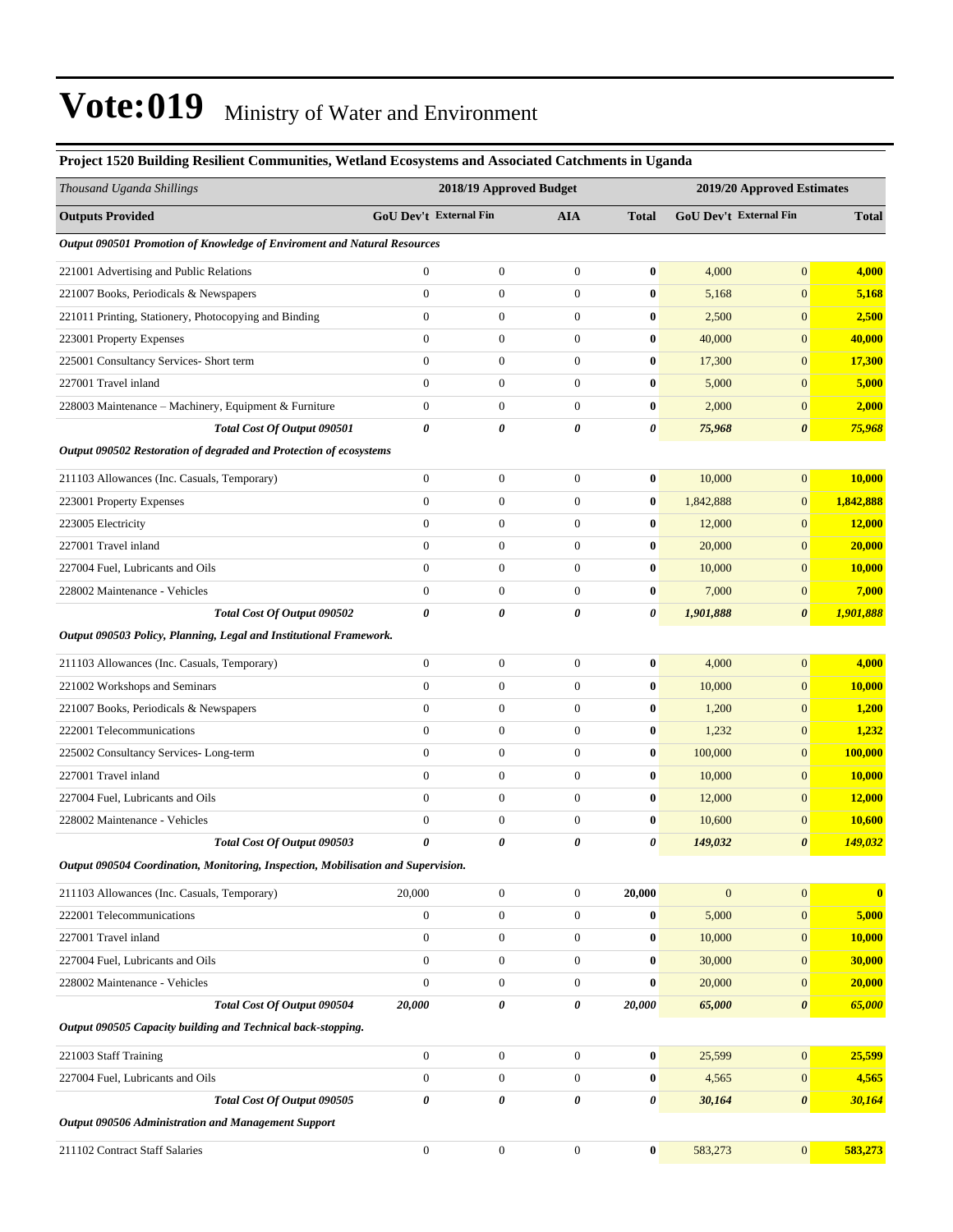| Programme :0906 Weather, Climate and Climate Change                                                                                                                                                                                                                                                                                                |                              |                               |                          |                      |                               |                          |                    |
|----------------------------------------------------------------------------------------------------------------------------------------------------------------------------------------------------------------------------------------------------------------------------------------------------------------------------------------------------|------------------------------|-------------------------------|--------------------------|----------------------|-------------------------------|--------------------------|--------------------|
| <b>Total Excluding Arrears</b>                                                                                                                                                                                                                                                                                                                     | 41,775,336                   | 98,605,003                    | $\mathbf{0}$             | 140,380,338          | 35,148,802                    | 98,605,003               | 133,753,805        |
| <b>Total Cost for Programme 05</b>                                                                                                                                                                                                                                                                                                                 | 41,775,336                   | 98,605,003                    | $\bf{0}$                 | 140,380,338          | 35,148,802                    | 98,605,003               | 133,753,805        |
|                                                                                                                                                                                                                                                                                                                                                    | GoU                          | <b>External Fin</b>           | <b>AIA</b>               | <b>Total</b>         | GoU                           | <b>External Fin</b>      | <b>Total</b>       |
| <b>Total Excluding Arrears</b>                                                                                                                                                                                                                                                                                                                     | 20,000                       | $\overline{0}$                | $\Omega$                 | 20,000               | 3,301,000                     | $\Omega$                 | 3,301,000          |
| <b>Total Cost for Project: 1520</b>                                                                                                                                                                                                                                                                                                                | 20,000                       | $\boldsymbol{0}$              | $\overline{0}$           | 20,000               | 3,301,000                     | $\mathbf{0}$             | 3,301,000          |
| <b>Total Cost for Outputs Funded</b>                                                                                                                                                                                                                                                                                                               | $\mathbf{0}$                 | $\overline{0}$                | $\mathbf{0}$             | $\mathbf{0}$         | 350,000                       | $\overline{0}$           | 350,000            |
| Total Cost Of Output 090551                                                                                                                                                                                                                                                                                                                        | 0                            | 0                             | $\pmb{\theta}$           | 0                    | 350,000                       | $\boldsymbol{\theta}$    | 350,000            |
| 263104 Transfers to other govt. Units (Current)<br>o/w 20 digital cameras, 16 vehicle tyres, 5 computers,2<br>printers, 1 set of furniture and 2 vehicles for EPPU operations<br>procured; 40 Environment Protection Police Unit (EPPU)<br>trained and facilitated to conduct wetland monitoring and<br>enforcement for compliance to regulations; | $\boldsymbol{0}$<br>$\theta$ | $\boldsymbol{0}$<br>$\theta$  | $\mathbf{0}$<br>$\theta$ | $\bf{0}$<br>$\bf{0}$ | 350,000<br>350,000            | $\mathbf{0}$<br>$\theta$ | 350,000<br>350,000 |
| Output 090551 Operational support to private institutions                                                                                                                                                                                                                                                                                          |                              |                               |                          |                      |                               |                          |                    |
| <b>Outputs Funded</b>                                                                                                                                                                                                                                                                                                                              |                              | <b>GoU Dev't External Fin</b> | <b>AIA</b>               | <b>Total</b>         | <b>GoU Dev't External Fin</b> |                          | <b>Total</b>       |
| <b>Total Cost for Outputs Provided</b>                                                                                                                                                                                                                                                                                                             | 20,000                       | $\boldsymbol{0}$              | $\mathbf{0}$             | 20,000               | 2,951,000                     | $\mathbf{0}$             | 2,951,000          |
| <b>Total Cost Of Output 090506</b>                                                                                                                                                                                                                                                                                                                 | 0                            | $\theta$                      | $\theta$                 | 0                    | 728,948                       | $\boldsymbol{\theta}$    | 728,948            |
| 228002 Maintenance - Vehicles                                                                                                                                                                                                                                                                                                                      | $\Omega$                     | $\mathbf{0}$                  | $\mathbf{0}$             | $\bf{0}$             | 22,000                        | $\mathbf{0}$             | 22,000             |
| 227004 Fuel, Lubricants and Oils                                                                                                                                                                                                                                                                                                                   | $\Omega$                     | $\Omega$                      | $\Omega$                 | $\bf{0}$             | 16,000                        | $\Omega$                 | 16,000             |
| 227001 Travel inland                                                                                                                                                                                                                                                                                                                               | $\mathbf{0}$                 | $\overline{0}$                | $\overline{0}$           | $\bf{0}$             | 22,118                        | $\mathbf{0}$             | 22.118             |
| 222002 Postage and Courier                                                                                                                                                                                                                                                                                                                         | $\overline{0}$               | $\boldsymbol{0}$              | $\mathbf{0}$             | $\bf{0}$             | 1,800                         | $\mathbf{0}$             | 1,800              |
| 221012 Small Office Equipment                                                                                                                                                                                                                                                                                                                      | $\mathbf{0}$                 | $\mathbf{0}$                  | $\mathbf{0}$             | $\bf{0}$             | 4,000                         | $\mathbf{0}$             | 4.000              |
| 221011 Printing, Stationery, Photocopying and Binding                                                                                                                                                                                                                                                                                              | $\overline{0}$               | $\boldsymbol{0}$              | $\mathbf{0}$             | $\bf{0}$             | 2,882                         | $\mathbf{0}$             | 2,882              |
| 221009 Welfare and Entertainment                                                                                                                                                                                                                                                                                                                   | $\overline{0}$               | $\overline{0}$                | $\overline{0}$           | $\bf{0}$             | 14,000                        | $\overline{0}$           | 14,000             |
| 212101 Social Security Contributions                                                                                                                                                                                                                                                                                                               | $\mathbf{0}$                 | $\mathbf{0}$                  | $\Omega$                 | $\bf{0}$             | 58,785                        | $\mathbf{0}$             | 58,785             |
| 211103 Allowances (Inc. Casuals, Temporary)                                                                                                                                                                                                                                                                                                        | $\theta$                     | $\Omega$                      | $\theta$                 | $\mathbf{0}$         | 4,089                         | $\Omega$                 | 4,089              |

*Recurrent Budget Estimates*

#### **SubProgramme 24 Climate Change Programme**

| Thousand Uganda Shillings                                  |                  | 2018/19 Approved Budget |                |              | 2019/20 Approved Estimates |                |                         |
|------------------------------------------------------------|------------------|-------------------------|----------------|--------------|----------------------------|----------------|-------------------------|
| <b>Outputs Provided</b>                                    | Wage             | Non Wage                | <b>AIA</b>     | <b>Total</b> | Wage                       | Non Wage       | <b>Total</b>            |
| Output 090602 Policy legal and institutional framework     |                  |                         |                |              |                            |                |                         |
| 221002 Workshops and Seminars                              | $\overline{0}$   | 15,000                  | $\overline{0}$ | 15,000       | $\mathbf{0}$               | 15,000         | 15,000                  |
| 227001 Travel inland                                       | $\overline{0}$   | 15,000                  | $\overline{0}$ | 15,000       | $\mathbf{0}$               | 16,001         | 16,001                  |
| 227004 Fuel, Lubricants and Oils                           | $\overline{0}$   | $\mathbf{0}$            | $\overline{0}$ | $\mathbf{0}$ | $\mathbf{0}$               | 20,000         | 20,000                  |
| <b>Total Cost of Output 02</b>                             | 0                | 30,000                  | 0              | 30,000       | $\boldsymbol{\theta}$      | 51,001         | 51,001                  |
| <b>Output 090603 Administration and Management Support</b> |                  |                         |                |              |                            |                |                         |
| 211101 General Staff Salaries                              | 122,654          | $\Omega$                | $\overline{0}$ | 122,654      | 122,654                    | $\mathbf{0}$   | 122,654                 |
| 211102 Contract Staff Salaries                             | 400,000          | $\overline{0}$          | $\overline{0}$ | 400,000      | 400,000                    | $\overline{0}$ | 400,000                 |
| 221011 Printing, Stationery, Photocopying and Binding      | $\boldsymbol{0}$ | 4,000                   | $\overline{0}$ | 4,000        | $\mathbf{0}$               | 4,000          | 4,000                   |
| 222003 Information and communications technology (ICT)     | $\theta$         | 9,228                   | $\overline{0}$ | 9,228        | $\mathbf{0}$               | $\overline{0}$ | $\overline{\mathbf{0}}$ |
| 227001 Travel inland                                       | $\mathbf{0}$     | $\mathbf{0}$            | $\overline{0}$ | $\bf{0}$     | $\mathbf{0}$               | 9,227          | 9,227                   |
| 227004 Fuel, Lubricants and Oils                           | $\Omega$         | 16,000                  | $\Omega$       | 16,000       | $\mathbf{0}$               | 15,000         | 15,000                  |
| 228002 Maintenance - Vehicles                              | $\overline{0}$   | 8,000                   | $\overline{0}$ | 8,000        | $\mathbf{0}$               | 5,000          | 5,000                   |
| <b>Total Cost of Output 03</b>                             | 522,654          | 37,228                  | 0              | 559,882      | 522,654                    | 33,227         | 555,881                 |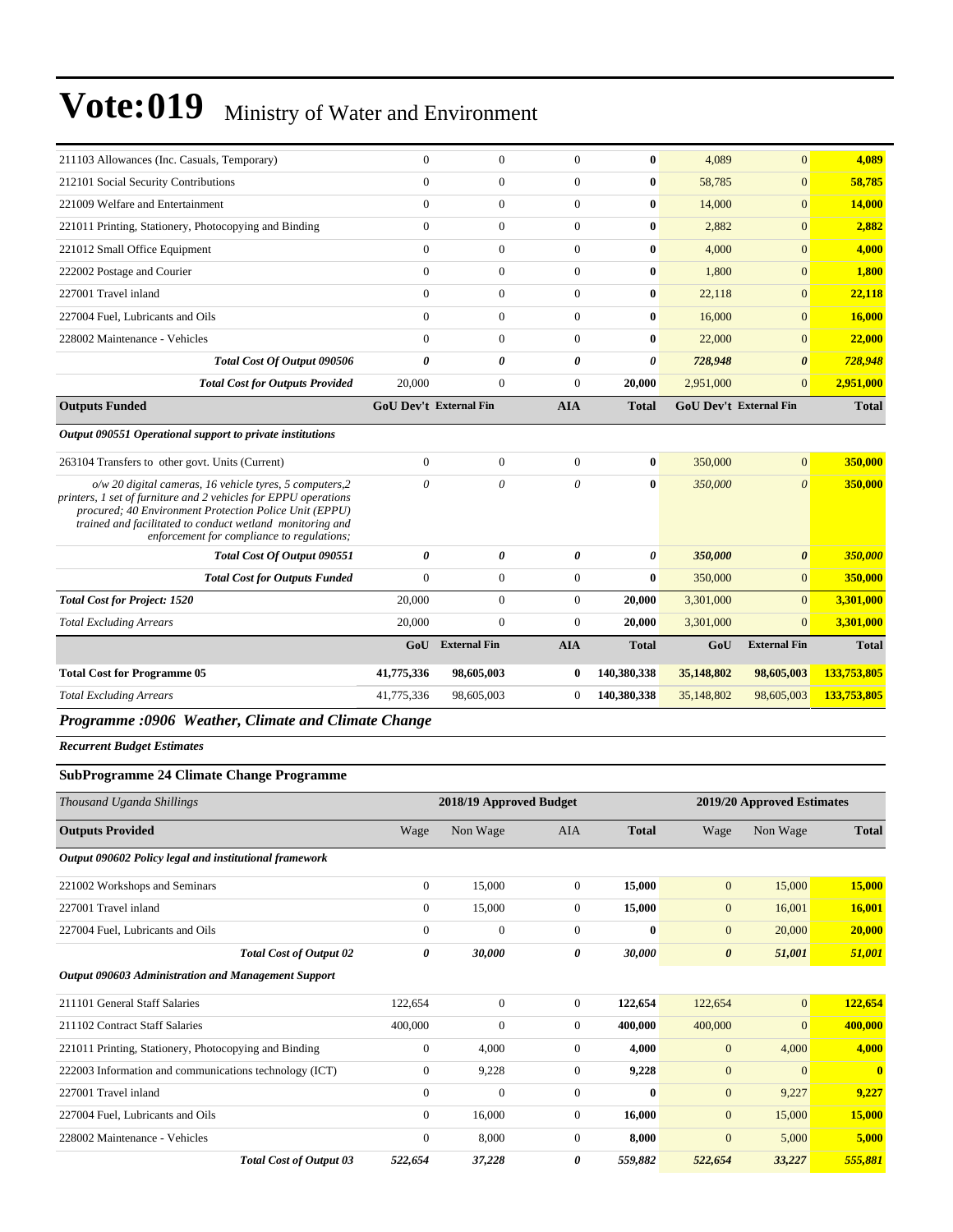| Output 090604 Adaptation and Mitigation measures.         |                  |                         |                  |              |                       |                            |               |
|-----------------------------------------------------------|------------------|-------------------------|------------------|--------------|-----------------------|----------------------------|---------------|
| 227001 Travel inland                                      | $\boldsymbol{0}$ | 30,000                  | $\overline{0}$   | 30,000       | $\mathbf{0}$          | 43,000                     | 43,000        |
| 227004 Fuel, Lubricants and Oils                          | $\boldsymbol{0}$ | 20,000                  | $\boldsymbol{0}$ | 20,000       | $\mathbf{0}$          | 10,000                     | 10,000        |
| <b>Total Cost of Output 04</b>                            | 0                | 50,000                  | 0                | 50,000       | $\boldsymbol{\theta}$ | 53,000                     | 53,000        |
| <b>Total Cost Of Outputs Provided</b>                     | 522,654          | 117,228                 | $\bf{0}$         | 639,882      | 522,654               | 137,228                    | 659,882       |
| <b>Total Cost for SubProgramme 24</b>                     | 522,654          | 117,228                 | $\bf{0}$         | 639,882      | 522,654               | 137,228                    | 659,882       |
| <b>Total Excluding Arrears</b>                            | 522,654          | 117,228                 | $\mathbf{0}$     | 639,882      | 522,654               | 137,228                    | 659,882       |
| N/A                                                       |                  |                         |                  |              |                       |                            |               |
|                                                           | GoU              | <b>External Fin</b>     | <b>AIA</b>       | <b>Total</b> | GoU                   | <b>External Fin</b>        | <b>Total</b>  |
| <b>Total Cost for Programme 06</b>                        | 639,882          | $\bf{0}$                | $\bf{0}$         | 639,882      | 659,882               | $\bf{0}$                   | 659,882       |
| <b>Total Excluding Arrears</b>                            | 639,882          | $\mathbf{0}$            | $\boldsymbol{0}$ | 639,882      | 659,882               | $\boldsymbol{0}$           | 659,882       |
| Programme :0949 Policy, Planning and Support Services     |                  |                         |                  |              |                       |                            |               |
| <b>Recurrent Budget Estimates</b>                         |                  |                         |                  |              |                       |                            |               |
| <b>SubProgramme 01 Finance and Administration</b>         |                  |                         |                  |              |                       |                            |               |
| Thousand Uganda Shillings                                 |                  | 2018/19 Approved Budget |                  |              |                       | 2019/20 Approved Estimates |               |
| <b>Outputs Provided</b>                                   | Wage             | Non Wage                | AIA              | <b>Total</b> | Wage                  | Non Wage                   | <b>Total</b>  |
| Output 094901 Policy, Planning, Budgeting and Monitoring. |                  |                         |                  |              |                       |                            |               |
| 211101 General Staff Salaries                             | 2,047,073        | $\mathbf{0}$            | $\boldsymbol{0}$ | 2,047,073    | 2,865,356             | $\boldsymbol{0}$           | 2,865,356     |
| 211103 Allowances (Inc. Casuals, Temporary)               | $\boldsymbol{0}$ | 5,500                   | $\mathbf{0}$     | 5,500        | $\mathbf{0}$          | $\mathbf{0}$               | $\bf{0}$      |
| 212102 Pension for General Civil Service                  | $\boldsymbol{0}$ | 2,615,663               | $\mathbf{0}$     | 2,615,663    | $\mathbf{0}$          | 3,304,872                  | 3,304,872     |
| 212106 Validation of old Pensioners                       | $\boldsymbol{0}$ | $\boldsymbol{0}$        | $\boldsymbol{0}$ | $\bf{0}$     | $\mathbf{0}$          | 13,500                     | 13,500        |
| 213001 Medical expenses (To employees)                    | $\boldsymbol{0}$ | 5,000                   | $\boldsymbol{0}$ | 5,000        | $\mathbf{0}$          | 20,000                     | 20,000        |
| 213002 Incapacity, death benefits and funeral expenses    | $\boldsymbol{0}$ | 7,898                   | $\mathbf{0}$     | 7,898        | $\mathbf{0}$          | 10,050                     | 10,050        |
| 213004 Gratuity Expenses                                  | $\boldsymbol{0}$ | 609,271                 | $\boldsymbol{0}$ | 609,271      | $\mathbf{0}$          | 636,189                    | 636,189       |
| 221003 Staff Training                                     | $\boldsymbol{0}$ | $\mathbf{0}$            | $\boldsymbol{0}$ | $\bf{0}$     | $\mathbf{0}$          | 5,000                      | 5,000         |
| 221006 Commissions and related charges                    | $\boldsymbol{0}$ | 10,000                  | $\boldsymbol{0}$ | 10,000       | $\mathbf{0}$          | $\mathbf{0}$               | $\bf{0}$      |
| 221007 Books, Periodicals & Newspapers                    | $\boldsymbol{0}$ | 10,000                  | $\boldsymbol{0}$ | 10,000       | $\mathbf{0}$          | $\mathbf{0}$               | $\bf{0}$      |
| 221008 Computer supplies and Information Technology (IT)  | $\boldsymbol{0}$ | 20,000                  | $\boldsymbol{0}$ | 20,000       | $\mathbf{0}$          | 11,343                     | 11,343        |
| 221009 Welfare and Entertainment                          | $\boldsymbol{0}$ | 15,000                  | $\mathbf{0}$     | 15,000       | $\mathbf{0}$          | 15,000                     | <b>15,000</b> |
| 221016 IFMS Recurrent costs                               | $\boldsymbol{0}$ | 10,000                  | $\boldsymbol{0}$ | 10,000       | $\boldsymbol{0}$      | 4,000                      | 4,000         |
| 221020 IPPS Recurrent Costs                               | $\boldsymbol{0}$ | $\boldsymbol{0}$        | $\mathbf{0}$     | $\bf{0}$     | $\mathbf{0}$          | 14,951                     | 14,951        |
| 223004 Guard and Security services                        | $\boldsymbol{0}$ | 3,300                   | $\mathbf{0}$     | 3,300        | $\mathbf{0}$          | $\mathbf{0}$               | $\bf{0}$      |
| 223005 Electricity                                        | $\boldsymbol{0}$ | 5,000                   | $\boldsymbol{0}$ | 5,000        | $\mathbf{0}$          | 5,000                      | 5,000         |
| 223006 Water                                              | $\boldsymbol{0}$ | 16,750                  | $\boldsymbol{0}$ | 16,750       | $\mathbf{0}$          | $\mathbf{0}$               | $\bf{0}$      |
| 227001 Travel inland                                      | $\boldsymbol{0}$ | $\boldsymbol{0}$        | $\boldsymbol{0}$ | $\bf{0}$     | $\mathbf{0}$          | 8,800                      | 8,800         |
| 227004 Fuel, Lubricants and Oils                          | $\boldsymbol{0}$ | 4,000                   | $\mathbf{0}$     | 4,000        | $\boldsymbol{0}$      | 11,000                     | 11,000        |
| <b>Total Cost of Output 01</b>                            | 2,047,073        | 3,337,381               | 0                | 5,384,454    | 2,865,356             | 4,059,705                  | 6,925,061     |
| Output 094902 Ministerial and Top management services.    |                  |                         |                  |              |                       |                            |               |
| 211101 General Staff Salaries                             | 645,558          | $\boldsymbol{0}$        | $\boldsymbol{0}$ | 645,558      | $\mathbf{0}$          | $\boldsymbol{0}$           | $\bf{0}$      |
| 211103 Allowances (Inc. Casuals, Temporary)               | $\boldsymbol{0}$ | $\mathbf{0}$            | $\boldsymbol{0}$ | $\bf{0}$     | $\mathbf{0}$          | 19,800                     | <b>19,800</b> |
| 212102 Pension for General Civil Service                  | $\boldsymbol{0}$ | 197,527                 | $\boldsymbol{0}$ | 197,527      | $\mathbf{0}$          | $\mathbf{0}$               | $\bf{0}$      |
| 213004 Gratuity Expenses                                  | $\boldsymbol{0}$ | 4,918                   | $\mathbf{0}$     | 4,918        | $\mathbf{0}$          | $\mathbf{0}$               | $\mathbf{0}$  |

221003 Staff Training 0 0 0 **0** 0 7,700 **7,700**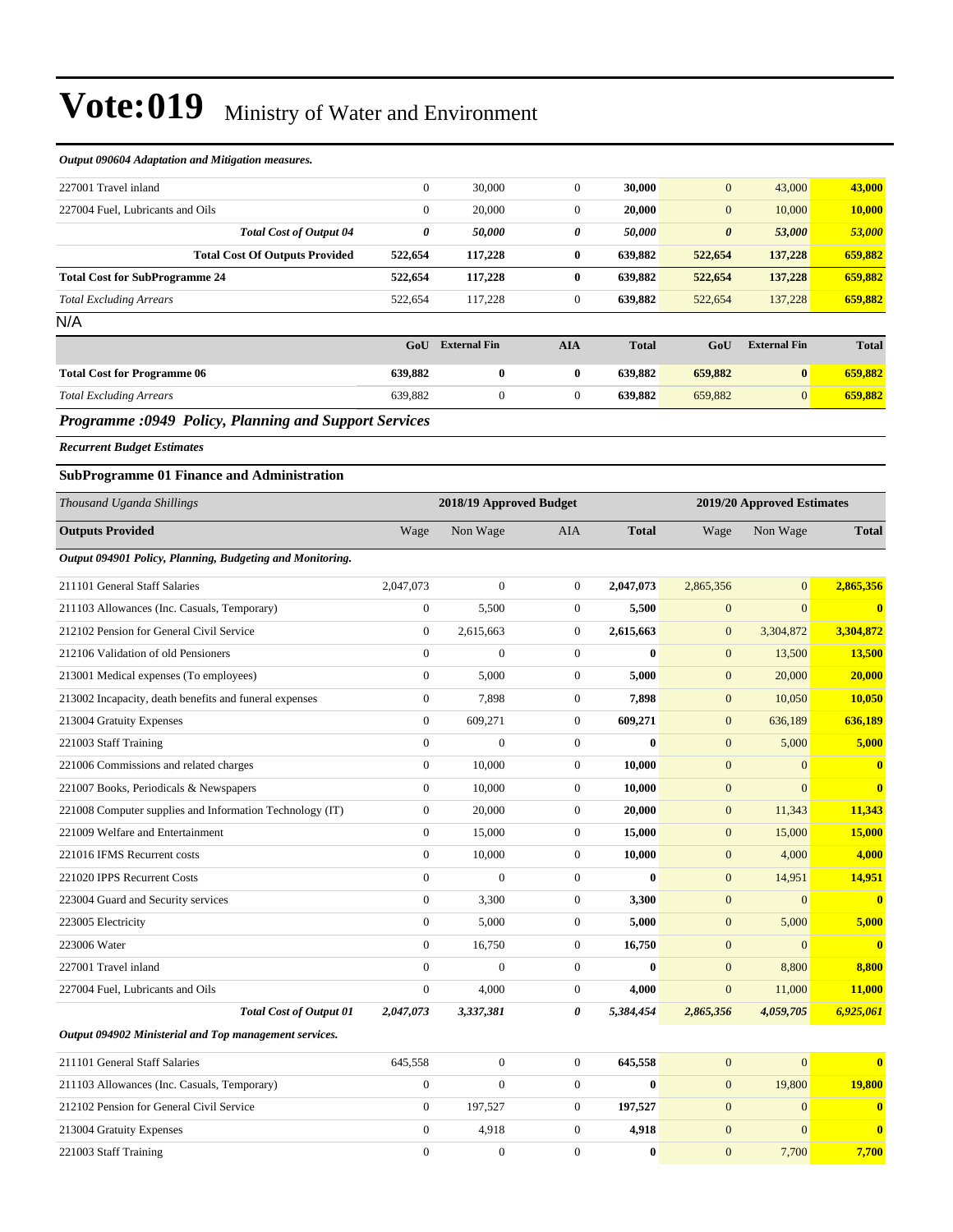| 221007 Books, Periodicals & Newspapers                   | 0                | $\boldsymbol{0}$ | $\mathbf{0}$     | $\bf{0}$ | $\mathbf{0}$<br>4,000            | 4,000    |
|----------------------------------------------------------|------------------|------------------|------------------|----------|----------------------------------|----------|
| 221008 Computer supplies and Information Technology (IT) | $\overline{0}$   | $\boldsymbol{0}$ | $\overline{0}$   | 0        | $\mathbf{0}$<br>15,000           | 15,000   |
| 221009 Welfare and Entertainment                         | $\boldsymbol{0}$ | $\boldsymbol{0}$ | $\boldsymbol{0}$ | $\bf{0}$ | $\mathbf{0}$<br>12,500           | 12,500   |
| 221011 Printing, Stationery, Photocopying and Binding    | $\boldsymbol{0}$ | $\boldsymbol{0}$ | $\boldsymbol{0}$ | 0        | $\mathbf{0}$<br>18,000           | 18,000   |
| 221012 Small Office Equipment                            | $\overline{0}$   | $\boldsymbol{0}$ | $\overline{0}$   | $\bf{0}$ | $\mathbf{0}$<br>4,000            | 4,000    |
| 221016 IFMS Recurrent costs                              | $\overline{0}$   | $\mathbf{0}$     | $\overline{0}$   | $\bf{0}$ | $\mathbf{0}$<br>11,250           | 11,250   |
| 221017 Subscriptions                                     | $\overline{0}$   | $\boldsymbol{0}$ | $\overline{0}$   | $\bf{0}$ | $\mathbf{0}$<br>10,000           | 10,000   |
| 222001 Telecommunications                                | $\boldsymbol{0}$ | $\mathbf{0}$     | $\boldsymbol{0}$ | $\bf{0}$ | $\mathbf{0}$<br>15,000           | 15,000   |
| 222002 Postage and Courier                               | $\boldsymbol{0}$ | $\boldsymbol{0}$ | $\boldsymbol{0}$ | 0        | $\mathbf{0}$<br>7,450            | 7,450    |
| 223004 Guard and Security services                       | $\overline{0}$   | $\boldsymbol{0}$ | $\overline{0}$   | $\bf{0}$ | $\mathbf{0}$<br>7,500            | 7,500    |
| 223005 Electricity                                       | $\boldsymbol{0}$ | 6,400            | $\boldsymbol{0}$ | 6,400    | $\mathbf{0}$<br>10,000           | 10,000   |
| 223006 Water                                             | $\overline{0}$   | 4,682            | $\boldsymbol{0}$ | 4,682    | $\boldsymbol{0}$<br>$\mathbf{0}$ | $\bf{0}$ |
| 224005 Uniforms, Beddings and Protective Gear            | $\boldsymbol{0}$ | $\boldsymbol{0}$ | $\boldsymbol{0}$ | 0        | $\mathbf{0}$<br>20,000           | 20,000   |
| 227001 Travel inland                                     | $\boldsymbol{0}$ | $\boldsymbol{0}$ | $\boldsymbol{0}$ | $\bf{0}$ | $\mathbf{0}$<br>21,450           | 21,450   |
| 227004 Fuel, Lubricants and Oils                         | $\overline{0}$   | $\mathbf{0}$     | $\overline{0}$   | $\bf{0}$ | $\mathbf{0}$<br>24,250           | 24,250   |
| 228002 Maintenance - Vehicles                            | $\overline{0}$   | $\boldsymbol{0}$ | $\boldsymbol{0}$ | $\bf{0}$ | $\mathbf{0}$<br>18,000           | 18,000   |
| 228003 Maintenance – Machinery, Equipment & Furniture    | $\overline{0}$   | $\mathbf{0}$     | $\boldsymbol{0}$ | $\bf{0}$ | $\mathbf{0}$<br>14,000           | 14,000   |
| <b>Total Cost of Output 02</b>                           | 645,558          | 213,527          | 0                | 859,085  | $\boldsymbol{\theta}$<br>239,900 | 239,900  |
| <b>Output 094903 Ministry Support Services</b>           |                  |                  |                  |          |                                  |          |
| 211103 Allowances (Inc. Casuals, Temporary)              | $\boldsymbol{0}$ | 5,500            | $\boldsymbol{0}$ | 5,500    | $\mathbf{0}$<br>6,600            | 6,600    |
| 212102 Pension for General Civil Service                 | $\boldsymbol{0}$ | 148,100          | $\boldsymbol{0}$ | 148,100  | $\mathbf{0}$<br>$\boldsymbol{0}$ | $\bf{0}$ |
| 213004 Gratuity Expenses                                 | $\boldsymbol{0}$ | 4,000            | $\boldsymbol{0}$ | 4,000    | $\mathbf{0}$<br>$\overline{0}$   | $\bf{0}$ |
| 221009 Welfare and Entertainment                         | $\overline{0}$   | $\boldsymbol{0}$ | $\overline{0}$   | $\bf{0}$ | $\mathbf{0}$<br>15,000           | 15,000   |
| 223004 Guard and Security services                       | $\boldsymbol{0}$ | $\mathbf{0}$     | $\overline{0}$   | 0        | $\mathbf{0}$<br>6,000            | 6,000    |
| 223005 Electricity                                       | $\boldsymbol{0}$ | 4,000            | $\boldsymbol{0}$ | 4,000    | $\mathbf{0}$<br>10,000           | 10,000   |
| 223006 Water                                             | $\boldsymbol{0}$ | 5,000            | $\boldsymbol{0}$ | 5,000    | $\boldsymbol{0}$<br>12,000       | 12,000   |
| 224004 Cleaning and Sanitation                           | $\boldsymbol{0}$ | $\boldsymbol{0}$ | 0                | $\bf{0}$ | $\mathbf{0}$<br>15,000           | 15,000   |
| 225002 Consultancy Services-Long-term                    | $\overline{0}$   | $\mathbf{0}$     | $\overline{0}$   | $\bf{0}$ | $\mathbf{0}$<br>100,000          | 100,000  |
| 227001 Travel inland                                     | $\boldsymbol{0}$ | 6,700            | $\boldsymbol{0}$ | 6,700    | $\mathbf{0}$<br>8,800            | 8,800    |
| 227004 Fuel, Lubricants and Oils                         | $\boldsymbol{0}$ | 2,500            | $\boldsymbol{0}$ | 2,500    | $\mathbf{0}$<br>11,700           | 11,700   |
| 228002 Maintenance - Vehicles                            | $\overline{0}$   | 3,200            | $\mathbf{0}$     | 3,200    | $\mathbf{0}$<br>9,000            | 9,000    |
| <b>Total Cost of Output 03</b>                           | 0                | 179,000          | 0                | 179,000  | 194,100<br>$\boldsymbol{\theta}$ | 194,100  |
| <b>Output 094919 Human Resource Management Services</b>  |                  |                  |                  |          |                                  |          |
| 211103 Allowances (Inc. Casuals, Temporary)              | $\boldsymbol{0}$ | 2,200            | $\overline{0}$   | 2,200    | $\boldsymbol{0}$<br>10,450       | 10,450   |
| 212106 Validation of old Pensioners                      | $\boldsymbol{0}$ | $\boldsymbol{0}$ | $\boldsymbol{0}$ | 0        | $\boldsymbol{0}$<br>130,000      | 130,000  |
| 213001 Medical expenses (To employees)                   | $\boldsymbol{0}$ | $\boldsymbol{0}$ | $\boldsymbol{0}$ | $\bf{0}$ | $\boldsymbol{0}$<br>10,000       | 10,000   |
| 213002 Incapacity, death benefits and funeral expenses   | $\boldsymbol{0}$ | $\boldsymbol{0}$ | $\boldsymbol{0}$ | $\bf{0}$ | $\boldsymbol{0}$<br>10,000       | 10,000   |
| 221001 Advertising and Public Relations                  | $\boldsymbol{0}$ | 2,433            | $\boldsymbol{0}$ | 2,433    | $\boldsymbol{0}$<br>$\mathbf{0}$ | $\bf{0}$ |
| 221003 Staff Training                                    | $\boldsymbol{0}$ | $\boldsymbol{0}$ | $\boldsymbol{0}$ | $\bf{0}$ | $\boldsymbol{0}$<br>13,500       | 13,500   |
| 221004 Recruitment Expenses                              | $\boldsymbol{0}$ | 19,000           | $\mathbf{0}$     | 19,000   | $\boldsymbol{0}$<br>20,000       | 20,000   |
| 221008 Computer supplies and Information Technology (IT) | $\boldsymbol{0}$ | 12,000           | $\boldsymbol{0}$ | 12,000   | $\mathbf{0}$<br>50,000           | 50,000   |
| 221009 Welfare and Entertainment                         | $\boldsymbol{0}$ | 15,000           | $\boldsymbol{0}$ | 15,000   | $\boldsymbol{0}$<br>16,000       | 16,000   |
| 221011 Printing, Stationery, Photocopying and Binding    | $\boldsymbol{0}$ | 15,000           | $\boldsymbol{0}$ | 15,000   | $\boldsymbol{0}$<br>14,000       | 14,000   |
| 221020 IPPS Recurrent Costs                              | $\boldsymbol{0}$ | 30,000           | $\boldsymbol{0}$ | 30,000   | $\boldsymbol{0}$<br>112,500      | 112,500  |
| 222001 Telecommunications                                | $\boldsymbol{0}$ | 3,600            | $\boldsymbol{0}$ | 3,600    | $\boldsymbol{0}$<br>1,763        | 1,763    |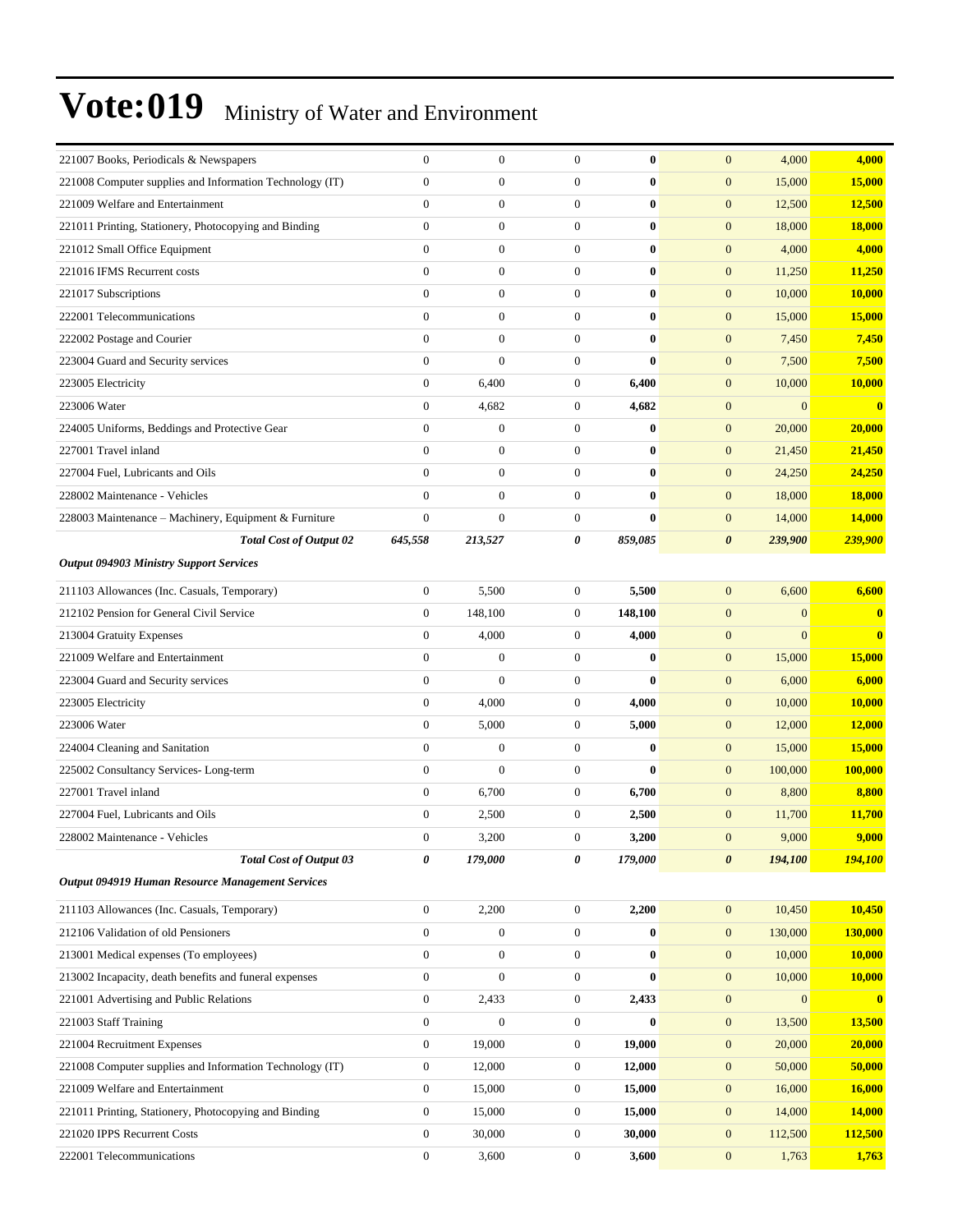| 222003 Information and communications technology (ICT)                               | $\overline{0}$   | $\mathbf{0}$            | $\overline{0}$   | $\bf{0}$     | $\mathbf{0}$          | 30,000                     | <b>30,000</b> |
|--------------------------------------------------------------------------------------|------------------|-------------------------|------------------|--------------|-----------------------|----------------------------|---------------|
| 227001 Travel inland                                                                 | $\mathbf{0}$     | 15,400                  | $\mathbf{0}$     | 15,400       | $\mathbf{0}$          | 22,000                     | 22,000        |
| 227004 Fuel, Lubricants and Oils                                                     | $\overline{0}$   | $\boldsymbol{0}$        | $\mathbf{0}$     | $\bf{0}$     | $\boldsymbol{0}$      | 26,250                     | 26,250        |
| <b>Total Cost of Output 19</b>                                                       | 0                | 114,633                 | 0                | 114,633      | $\boldsymbol{\theta}$ | 466,463                    | 466,463       |
| <b>Output 094920 Records Management Services</b>                                     |                  |                         |                  |              |                       |                            |               |
| 211103 Allowances (Inc. Casuals, Temporary)                                          | $\boldsymbol{0}$ | $\boldsymbol{0}$        | $\boldsymbol{0}$ | $\bf{0}$     | $\mathbf{0}$          | 6,600                      | 6,600         |
| 212106 Validation of old Pensioners                                                  | $\mathbf{0}$     | $\boldsymbol{0}$        | $\mathbf{0}$     | $\bf{0}$     | $\mathbf{0}$          | 30,000                     | 30,000        |
| 221003 Staff Training                                                                | $\mathbf{0}$     | 6,000                   | $\mathbf{0}$     | 6,000        | $\boldsymbol{0}$      | 11,100                     | 11,100        |
| 221004 Recruitment Expenses                                                          | $\overline{0}$   | $\overline{0}$          | $\boldsymbol{0}$ | $\bf{0}$     | $\mathbf{0}$          | 9,000                      | 9,000         |
| 221011 Printing, Stationery, Photocopying and Binding                                | $\mathbf{0}$     | 3,000                   | $\mathbf{0}$     | 3,000        | $\mathbf{0}$          | 14,000                     | 14,000        |
| 221020 IPPS Recurrent Costs                                                          | $\boldsymbol{0}$ | $\overline{0}$          | $\mathbf{0}$     | $\bf{0}$     | $\mathbf{0}$          | 5,900                      | 5,900         |
| 222002 Postage and Courier                                                           | $\mathbf{0}$     | 12,000                  | $\boldsymbol{0}$ | 12,000       | $\mathbf{0}$          | $\mathbf{0}$               | $\bf{0}$      |
| 227001 Travel inland                                                                 | $\mathbf{0}$     | 7,500                   | $\mathbf{0}$     | 7,500        | $\mathbf{0}$          | 20,900                     | 20,900        |
| 227004 Fuel, Lubricants and Oils                                                     | $\overline{0}$   | 9,200                   | $\mathbf{0}$     | 9,200        | $\mathbf{0}$          | 12,500                     | 12,500        |
| 228002 Maintenance - Vehicles                                                        | $\overline{0}$   | 7,300                   | $\mathbf{0}$     | 7,300        | $\mathbf{0}$          | $\overline{0}$             | $\bf{0}$      |
| <b>Total Cost of Output 20</b>                                                       | 0                | 45,000                  | 0                | 45,000       | $\boldsymbol{\theta}$ | 110,000                    | 110,000       |
| <b>Total Cost Of Outputs Provided</b>                                                | 2,692,631        | 3,889,541               | $\bf{0}$         | 6,582,172    | 2,865,356             | 5,070,168                  | 7,935,525     |
| <b>Outputs Funded</b>                                                                | Wage             | Non Wage                | <b>AIA</b>       | <b>Total</b> | Wage                  | Non Wage                   | <b>Total</b>  |
| Output 094951 Membership to International Organisations and support to LGs and NGOs. |                  |                         |                  |              |                       |                            |               |
| 262101 Contributions to International Organisations (Current)                        | $\boldsymbol{0}$ | 20,000                  | $\boldsymbol{0}$ | 20,000       | $\mathbf{0}$          | 30,000                     | 30,000        |
| o/w Contributions to International Organisations (Current)                           | 0                | 20,000                  | 0                | 20,000       | $\theta$              | $\boldsymbol{\theta}$      | $\bf{0}$      |
| o/w Contributions to International Organisations (Current)                           | 0                | 0                       | 0                | $\mathbf{0}$ | $\boldsymbol{\theta}$ | 30,000                     | 30,000        |
| <b>Total Cost of Output 51</b>                                                       | 0                | 20,000                  | 0                | 20,000       | $\boldsymbol{\theta}$ | 30,000                     | 30,000        |
| <b>Total Cost Of Outputs Funded</b>                                                  | $\bf{0}$         | 20,000                  | $\bf{0}$         | 20,000       | $\bf{0}$              | 30,000                     | <b>30,000</b> |
| <b>Arrears</b>                                                                       | Wage             | Non Wage                | AIA              | <b>Total</b> | Wage                  | Non Wage                   | <b>Total</b>  |
| Output 094999 Arrears                                                                |                  |                         |                  |              |                       |                            |               |
|                                                                                      |                  |                         |                  |              |                       |                            |               |
| 321608 General Public Service Pension arrears (Budgeting)                            | $\boldsymbol{0}$ | 102,353                 | $\mathbf{0}$     | 102,353      | $\mathbf{0}$          | 4,348                      | 4,348         |
| <b>Total Cost of Output 99</b>                                                       | 0                | 102,353                 | 0                | 102,353      | $\boldsymbol{\theta}$ | 4,348                      | 4,348         |
| <b>Total Cost Of Arrears</b>                                                         | $\bf{0}$         | 102,353                 | $\bf{0}$         | 102,353      | $\bf{0}$              | 4,348                      | 4,348         |
| <b>Total Cost for SubProgramme 01</b>                                                | 2,692,631        | 4,011,894               | $\bf{0}$         | 6,704,525    | 2,865,356             | 5,104,517                  | 7,969,873     |
| <b>Total Excluding Arrears</b>                                                       | 2,692,631        | 3,909,541               | $\mathbf{0}$     | 6,602,172    | 2,865,356             | 5,100,168                  | 7,965,525     |
| <b>SubProgramme 08 Office of Director DWD</b>                                        |                  |                         |                  |              |                       |                            |               |
| Thousand Uganda Shillings                                                            |                  | 2018/19 Approved Budget |                  |              |                       | 2019/20 Approved Estimates |               |
| <b>Outputs Provided</b>                                                              | Wage             | Non Wage                | AIA              | <b>Total</b> | Wage                  | Non Wage                   | <b>Total</b>  |
| Output 094901 Policy, Planning, Budgeting and Monitoring.                            |                  |                         |                  |              |                       |                            |               |
| 211103 Allowances (Inc. Casuals, Temporary)                                          | $\boldsymbol{0}$ | 4,400                   | $\boldsymbol{0}$ | 4,400        | $\boldsymbol{0}$      | 4,400                      | 4,400         |
| 221007 Books, Periodicals & Newspapers                                               | $\boldsymbol{0}$ | 9,000                   | $\boldsymbol{0}$ | 9,000        | $\boldsymbol{0}$      | 10,000                     | 10,000        |
| 221008 Computer supplies and Information Technology (IT)                             | $\boldsymbol{0}$ | 10,000                  | $\boldsymbol{0}$ | 10,000       | $\boldsymbol{0}$      | 14,000                     | 14,000        |
| 221009 Welfare and Entertainment                                                     | $\boldsymbol{0}$ | 6,220                   | $\boldsymbol{0}$ | 6,220        | $\boldsymbol{0}$      | 7,950                      | 7,950         |
| 221011 Printing, Stationery, Photocopying and Binding                                | $\mathbf{0}$     | 10,000                  | $\boldsymbol{0}$ | 10,000       | $\boldsymbol{0}$      | 10,000                     | 10,000        |
| 222001 Telecommunications                                                            | 0                | 4,081                   | $\mathbf{0}$     | 4,081        | $\mathbf{0}$          | $\mathbf{0}$               | $\bf{0}$      |
| 223005 Electricity                                                                   | $\boldsymbol{0}$ | 2,000                   | $\boldsymbol{0}$ | 2,000        | $\boldsymbol{0}$      | $\overline{0}$             | $\bf{0}$      |
| 227001 Travel inland                                                                 | $\boldsymbol{0}$ | 6,050                   | $\boldsymbol{0}$ | 6,050        | $\boldsymbol{0}$      | 6,050                      | 6,050         |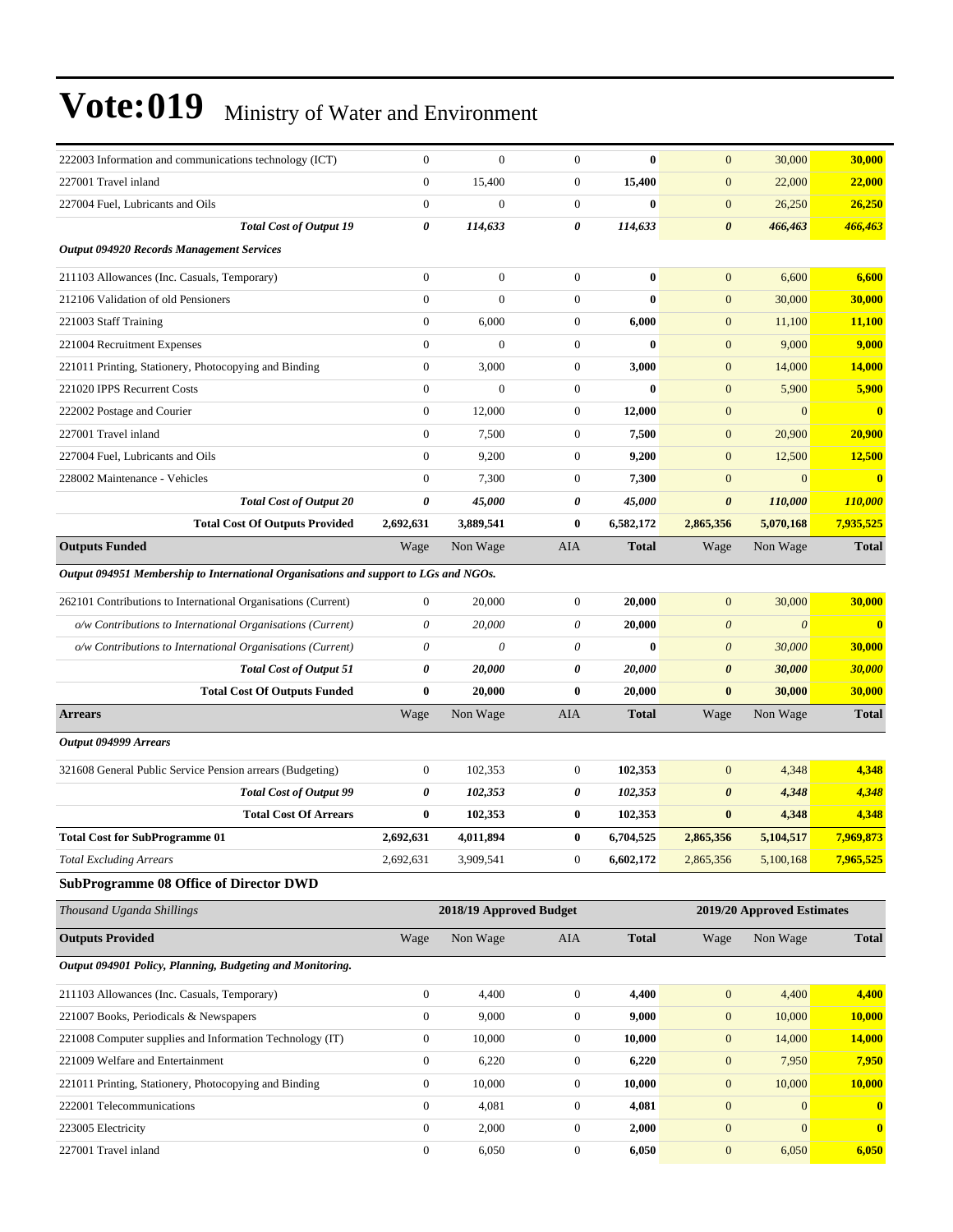| 227004 Fuel, Lubricants and Oils                          |                                       | $\boldsymbol{0}$ | 12,370                  | $\mathbf{0}$     | 12,370       | $\mathbf{0}$          | 12,000                     | 12,000        |
|-----------------------------------------------------------|---------------------------------------|------------------|-------------------------|------------------|--------------|-----------------------|----------------------------|---------------|
|                                                           | <b>Total Cost of Output 01</b>        | 0                | 64,121                  | 0                | 64,121       | 0                     | 64,400                     | 64,400        |
| Output 094902 Ministerial and Top management services.    |                                       |                  |                         |                  |              |                       |                            |               |
| 211101 General Staff Salaries                             |                                       | 37,564           | $\overline{0}$          | $\mathbf{0}$     | 37,564       | 37,564                | $\overline{0}$             | 37,564        |
| 211103 Allowances (Inc. Casuals, Temporary)               |                                       | $\boldsymbol{0}$ | 4,070                   | $\mathbf{0}$     | 4,070        | $\boldsymbol{0}$      | 6,050                      | 6,050         |
| 221009 Welfare and Entertainment                          |                                       | $\boldsymbol{0}$ | $\boldsymbol{0}$        | $\mathbf{0}$     | $\bf{0}$     | $\mathbf{0}$          | 5,600                      | 5,600         |
| 222001 Telecommunications                                 |                                       | $\boldsymbol{0}$ | 4,000                   | $\mathbf{0}$     | 4,000        | $\boldsymbol{0}$      | 2,076                      | 2,076         |
| 227001 Travel inland                                      |                                       | $\boldsymbol{0}$ | 8,117                   | $\mathbf{0}$     | 8,117        | $\boldsymbol{0}$      | 8,250                      | 8,250         |
|                                                           | <b>Total Cost of Output 02</b>        | 37,564           | 16,187                  | 0                | 53,751       | 37,564                | 21,976                     | 59,539        |
| <b>Output 094903 Ministry Support Services</b>            |                                       |                  |                         |                  |              |                       |                            |               |
| 211103 Allowances (Inc. Casuals, Temporary)               |                                       | $\mathbf{0}$     | 4,950                   | $\mathbf{0}$     | 4,950        | $\mathbf{0}$          | 5,500                      | 5,500         |
| 221009 Welfare and Entertainment                          |                                       | $\boldsymbol{0}$ | 13,228                  | $\mathbf{0}$     | 13,228       | $\boldsymbol{0}$      | 14,000                     | 14,000        |
| 221012 Small Office Equipment                             |                                       | $\boldsymbol{0}$ | 10,000                  | $\mathbf{0}$     | 10,000       | $\mathbf{0}$          | 7,500                      | 7,500         |
| 222001 Telecommunications                                 |                                       | $\mathbf{0}$     | 3,200                   | $\mathbf{0}$     | 3,200        | $\mathbf{0}$          | 3,050                      | 3,050         |
| 223005 Electricity                                        |                                       | $\mathbf{0}$     | 5,000                   | $\mathbf{0}$     | 5,000        | $\boldsymbol{0}$      | 2,000                      | 2,000         |
| 223006 Water                                              |                                       | $\mathbf{0}$     | 5,000                   | $\mathbf{0}$     | 5,000        | $\boldsymbol{0}$      | 2,000                      | 2,000         |
| 227001 Travel inland                                      |                                       | $\mathbf{0}$     | 11,000                  | $\boldsymbol{0}$ | 11,000       | $\mathbf{0}$          | 15,950                     | 15,950        |
| 227002 Travel abroad                                      |                                       | $\mathbf{0}$     | 12,100                  | $\mathbf{0}$     | 12,100       | $\boldsymbol{0}$      | $\mathbf{0}$               | $\mathbf{0}$  |
| 227004 Fuel, Lubricants and Oils                          |                                       | $\boldsymbol{0}$ | 14,890                  | $\mathbf{0}$     | 14,890       | $\mathbf{0}$          | 24,000                     | 24,000        |
| 228002 Maintenance - Vehicles                             |                                       | $\mathbf{0}$     | 8,700                   | $\mathbf{0}$     | 8,700        | $\boldsymbol{0}$      | 8,000                      | 8,000         |
|                                                           | <b>Total Cost of Output 03</b>        | 0                | 88,068                  | 0                | 88,068       | $\boldsymbol{\theta}$ | 82,000                     | 82,000        |
|                                                           | <b>Total Cost Of Outputs Provided</b> | 37,564           | 168,376                 | $\bf{0}$         | 205,939      | 37,564                | 168,376                    | 205,939       |
| <b>Total Cost for SubProgramme 08</b>                     |                                       | 37,564           | 168,376                 | $\bf{0}$         | 205,939      | 37,564                | 168,376                    | 205,939       |
| <b>Total Excluding Arrears</b>                            |                                       | 37,564           | 168,376                 | $\mathbf{0}$     | 205,939      | 37,564                | 168,376                    | 205,939       |
| <b>SubProgramme 09 Planning</b>                           |                                       |                  |                         |                  |              |                       |                            |               |
| Thousand Uganda Shillings                                 |                                       |                  | 2018/19 Approved Budget |                  |              |                       | 2019/20 Approved Estimates |               |
| <b>Outputs Provided</b>                                   |                                       | Wage             | Non Wage                | AIA              | <b>Total</b> | Wage                  | Non Wage                   | <b>Total</b>  |
| Output 094901 Policy, Planning, Budgeting and Monitoring. |                                       |                  |                         |                  |              |                       |                            |               |
| 211101 General Staff Salaries                             |                                       | 165,748          | $\overline{0}$          | $\mathbf{0}$     | 165,748      | 165,748               | $\mathbf{0}$               | 165,748       |
| 211103 Allowances (Inc. Casuals, Temporary)               |                                       | $\boldsymbol{0}$ | 5,500                   | $\boldsymbol{0}$ | 5,500        | $\mathbf{0}$          | 12,100                     | 12,100        |
| 221007 Books, Periodicals & Newspapers                    |                                       | $\mathbf{0}$     | 10,000                  | $\boldsymbol{0}$ | 10,000       | $\mathbf{0}$          | 15,000                     | 15,000        |
| 221008 Computer supplies and Information Technology (IT)  |                                       | $\boldsymbol{0}$ | $\boldsymbol{0}$        | $\boldsymbol{0}$ | $\bf{0}$     | $\boldsymbol{0}$      | 25,000                     | 25,000        |
| 221009 Welfare and Entertainment                          |                                       | $\boldsymbol{0}$ | 15,000                  | $\boldsymbol{0}$ | 15,000       | $\boldsymbol{0}$      | 25,000                     | 25,000        |
| 221011 Printing, Stationery, Photocopying and Binding     |                                       | $\mathbf{0}$     | $\boldsymbol{0}$        | $\mathbf{0}$     | $\bf{0}$     | $\boldsymbol{0}$      | 20,000                     | 20,000        |
| 221012 Small Office Equipment                             |                                       | $\boldsymbol{0}$ | $\boldsymbol{0}$        | $\boldsymbol{0}$ | $\bf{0}$     | $\boldsymbol{0}$      | 15,000                     | 15,000        |
| 225001 Consultancy Services- Short term                   |                                       | $\mathbf{0}$     | $\boldsymbol{0}$        | $\boldsymbol{0}$ | $\bf{0}$     | $\mathbf{0}$          | 12,350                     | <b>12,350</b> |
| 227001 Travel inland                                      |                                       | $\boldsymbol{0}$ | $\boldsymbol{0}$        | $\boldsymbol{0}$ | $\bf{0}$     | $\boldsymbol{0}$      | 19,800                     | <b>19,800</b> |
| 227004 Fuel, Lubricants and Oils                          |                                       | $\mathbf{0}$     | 39,500                  | $\boldsymbol{0}$ | 39,500       | $\boldsymbol{0}$      | 42,750                     | 42,750        |
| 228002 Maintenance - Vehicles                             |                                       | $\boldsymbol{0}$ | $\overline{0}$          | $\boldsymbol{0}$ | $\bf{0}$     | $\boldsymbol{0}$      | 10,000                     | 10,000        |
|                                                           | <b>Total Cost of Output 01</b>        | 165,748          | 70,000                  | 0                | 235,748      | 165,748               | 197,000                    | 362,748       |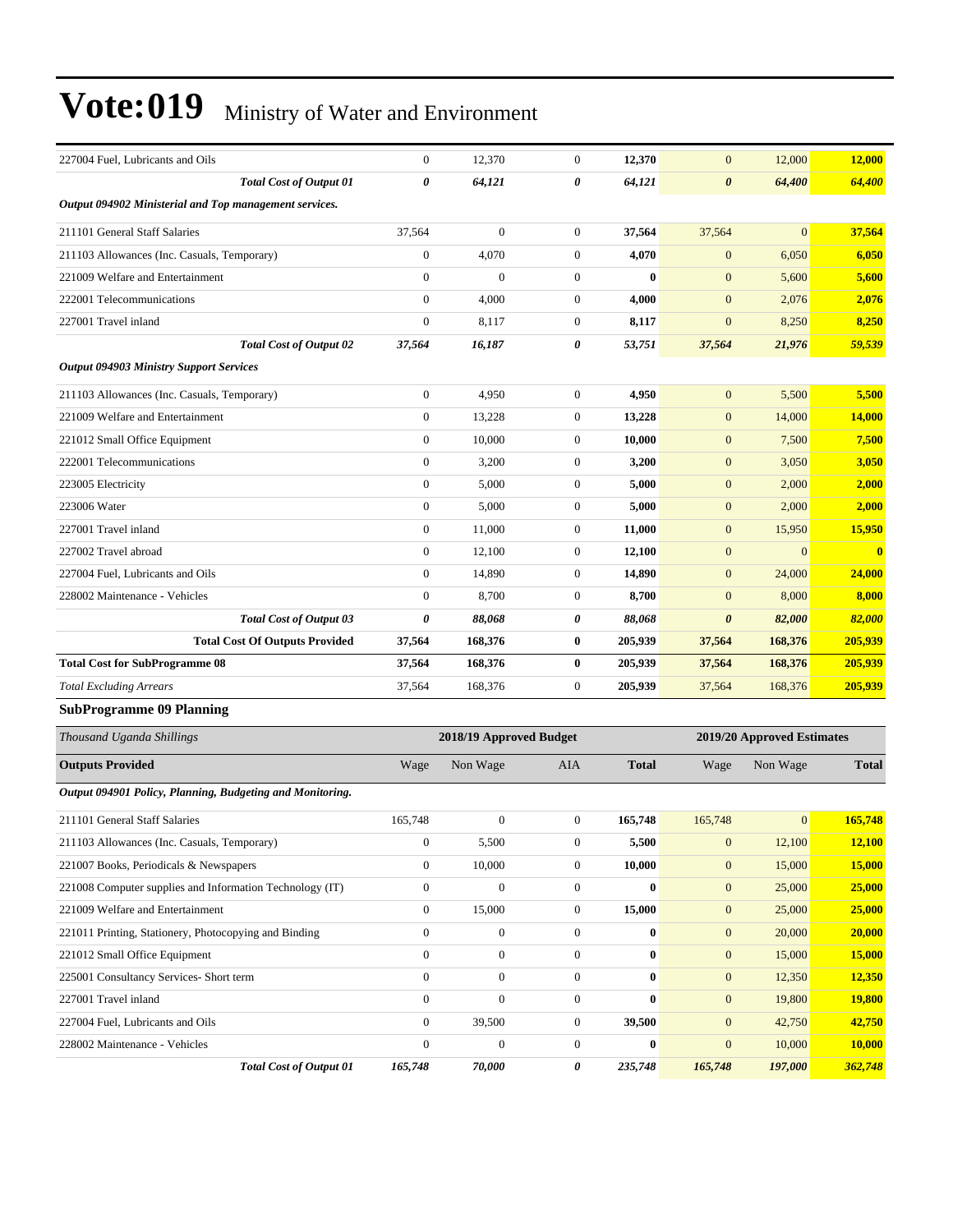#### *Output 094902 Ministerial and Top management services.*

| 211103 Allowances (Inc. Casuals, Temporary)                                                  | $\boldsymbol{0}$ | 48,400                  | $\boldsymbol{0}$ | 48,400       | $\mathbf{0}$              | 48,400                     | 48,400                |
|----------------------------------------------------------------------------------------------|------------------|-------------------------|------------------|--------------|---------------------------|----------------------------|-----------------------|
| 221002 Workshops and Seminars                                                                | $\boldsymbol{0}$ | 10,000                  | $\boldsymbol{0}$ | 10,000       | $\mathbf{0}$              | 10,000                     | <b>10,000</b>         |
| 221003 Staff Training                                                                        | $\boldsymbol{0}$ | 10,000                  | $\boldsymbol{0}$ | 10,000       | $\boldsymbol{0}$          | 10,000                     | 10,000                |
| 221007 Books, Periodicals & Newspapers                                                       | $\mathbf{0}$     | $\overline{0}$          | $\boldsymbol{0}$ | $\bf{0}$     | $\boldsymbol{0}$          | 10,000                     | 10,000                |
| 221008 Computer supplies and Information Technology (IT)                                     | $\boldsymbol{0}$ | $\boldsymbol{0}$        | $\boldsymbol{0}$ | $\bf{0}$     | $\mathbf{0}$              | 10,000                     | 10,000                |
| 221009 Welfare and Entertainment                                                             | $\mathbf{0}$     | $\overline{0}$          | $\boldsymbol{0}$ | $\bf{0}$     | $\mathbf{0}$              | 10,000                     | 10,000                |
| 221011 Printing, Stationery, Photocopying and Binding                                        | $\mathbf{0}$     | 14,100                  | $\boldsymbol{0}$ | 14,100       | $\mathbf{0}$              | 15,000                     | <b>15,000</b>         |
| 221012 Small Office Equipment                                                                | $\mathbf{0}$     | $\boldsymbol{0}$        | $\mathbf{0}$     | $\bf{0}$     | $\mathbf{0}$              | 10,000                     | 10,000                |
| 227001 Travel inland                                                                         | $\boldsymbol{0}$ | 27,500                  | $\boldsymbol{0}$ | 27,500       | $\boldsymbol{0}$          | 37,400                     | 37,400                |
| 227004 Fuel, Lubricants and Oils                                                             | $\boldsymbol{0}$ | 20,000                  | $\boldsymbol{0}$ | 20,000       | $\mathbf{0}$              | 19,200                     | 19,200                |
| <b>Total Cost of Output 02</b>                                                               | 0                | 130,000                 | 0                | 130,000      | $\boldsymbol{\theta}$     | 180,000                    | 180,000               |
| <b>Output 094903 Ministry Support Services</b>                                               |                  |                         |                  |              |                           |                            |                       |
| 211103 Allowances (Inc. Casuals, Temporary)                                                  | $\boldsymbol{0}$ | 13,070                  | $\boldsymbol{0}$ | 13,070       | $\mathbf{0}$              | 12,980                     | 12,980                |
| 213004 Gratuity Expenses                                                                     | $\boldsymbol{0}$ | 18,000                  | $\boldsymbol{0}$ | 18,000       | $\boldsymbol{0}$          | $\mathbf{0}$               | $\mathbf{0}$          |
| 221003 Staff Training                                                                        | $\boldsymbol{0}$ | 16,000                  | $\boldsymbol{0}$ | 16,000       | $\boldsymbol{0}$          | 10,000                     | 10,000                |
| 221009 Welfare and Entertainment                                                             | $\mathbf{0}$     | 8,930                   | $\mathbf{0}$     | 8,930        | $\mathbf{0}$              | 11,000                     | 11,000                |
| 221011 Printing, Stationery, Photocopying and Binding                                        | $\boldsymbol{0}$ | $\boldsymbol{0}$        | $\boldsymbol{0}$ | $\bf{0}$     | $\mathbf{0}$              | 15,000                     | 15,000                |
| 225001 Consultancy Services- Short term                                                      | $\mathbf{0}$     | $\overline{0}$          | $\boldsymbol{0}$ | $\bf{0}$     | $\mathbf{0}$              | 47,020                     | 47.020                |
| 225002 Consultancy Services-Long-term                                                        | $\boldsymbol{0}$ | 132,000                 | $\boldsymbol{0}$ | 132,000      | $\mathbf{0}$              | 160,000                    | 160,000               |
| 227001 Travel inland                                                                         | $\mathbf{0}$     | 66,000                  | $\boldsymbol{0}$ | 66,000       | $\boldsymbol{0}$          | 66,000                     | 66,000                |
| 227004 Fuel, Lubricants and Oils                                                             | $\mathbf{0}$     | 20,000                  | $\mathbf{0}$     | 20,000       | $\mathbf{0}$              | 28,000                     | 28,000                |
| Total Cost of Output 03                                                                      | 0                | 274,000                 | 0                | 274,000      | $\boldsymbol{\theta}$     | 350,000                    | 350,000               |
| <b>Total Cost Of Outputs Provided</b>                                                        | 165,748          | 474,000                 | $\bf{0}$         | 639,748      | 165,748                   | 727,000                    | 892,748               |
|                                                                                              |                  |                         | AIA              | <b>Total</b> | Wage                      | Non Wage                   |                       |
| <b>Outputs Funded</b>                                                                        | Wage             | Non Wage                |                  |              |                           |                            | <b>Total</b>          |
| Output 094951 Membership to International Organisations and support to LGs and NGOs.         |                  |                         |                  |              |                           |                            |                       |
| 263104 Transfers to other govt. Units (Current)                                              | $\boldsymbol{0}$ | 538,060                 | $\mathbf{0}$     | 538,060      | $\mathbf{0}$              | 650,810                    | 650,810               |
|                                                                                              | $\theta$         | 538,060                 | 0                | 538,060      | $\boldsymbol{\mathit{0}}$ | $\boldsymbol{\theta}$      | $\bf{0}$              |
| o/w Transfers to other govt. Units (Current)<br>o/w Transfers to other govt. Units (Current) | $\theta$         | 0                       | 0                | $\bf{0}$     | $\boldsymbol{\theta}$     | 650,810                    | 650,810               |
| <b>Total Cost of Output 51</b>                                                               | 0                | 538,060                 | 0                | 538,060      | $\boldsymbol{\theta}$     | 650,810                    | 650,810               |
| <b>Total Cost Of Outputs Funded</b>                                                          | $\bf{0}$         | 538,060                 | $\bf{0}$         | 538,060      | $\bf{0}$                  | 650,810                    | 650,810               |
| <b>Total Cost for SubProgramme 09</b>                                                        | 165,748          | 1,012,060               | $\bf{0}$         | 1,177,807    | 165,748                   | 1,377,810                  | 1,543,558             |
| <b>Total Excluding Arrears</b>                                                               | 165,748          | 1,012,060               | $\boldsymbol{0}$ | 1,177,807    | 165,748                   | 1,377,810                  | 1,543,558             |
| <b>SubProgramme 17 Office of Director DWRM</b>                                               |                  |                         |                  |              |                           |                            |                       |
| Thousand Uganda Shillings                                                                    |                  | 2018/19 Approved Budget |                  |              |                           | 2019/20 Approved Estimates |                       |
| <b>Outputs Provided</b>                                                                      | Wage             | Non Wage                | AIA              | <b>Total</b> | Wage                      | Non Wage                   | <b>Total</b>          |
| Output 094901 Policy, Planning, Budgeting and Monitoring.                                    |                  |                         |                  |              |                           |                            |                       |
| 221011 Printing, Stationery, Photocopying and Binding                                        | $\mathbf{0}$     | 10,000                  | $\boldsymbol{0}$ | 10,000       | $\boldsymbol{0}$          | $\mathbf{0}$               | $\mathbf{0}$          |
| 227001 Travel inland                                                                         | $\boldsymbol{0}$ | 40,000                  | $\boldsymbol{0}$ | 40,000       | $\mathbf{0}$              | $\mathbf{0}$               | $\bf{0}$              |
| 227004 Fuel, Lubricants and Oils                                                             | $\boldsymbol{0}$ | 60,000                  | 0                | 60,000       | $\mathbf{0}$              | $\mathbf{0}$               | $\bf{0}$              |
| <b>Total Cost of Output 01</b>                                                               | $\pmb{\theta}$   | 110,000                 | 0                | 110,000      | $\pmb{\theta}$            | $\boldsymbol{\theta}$      | $\boldsymbol{\theta}$ |
| Output 094902 Ministerial and Top management services.                                       |                  |                         |                  |              |                           |                            |                       |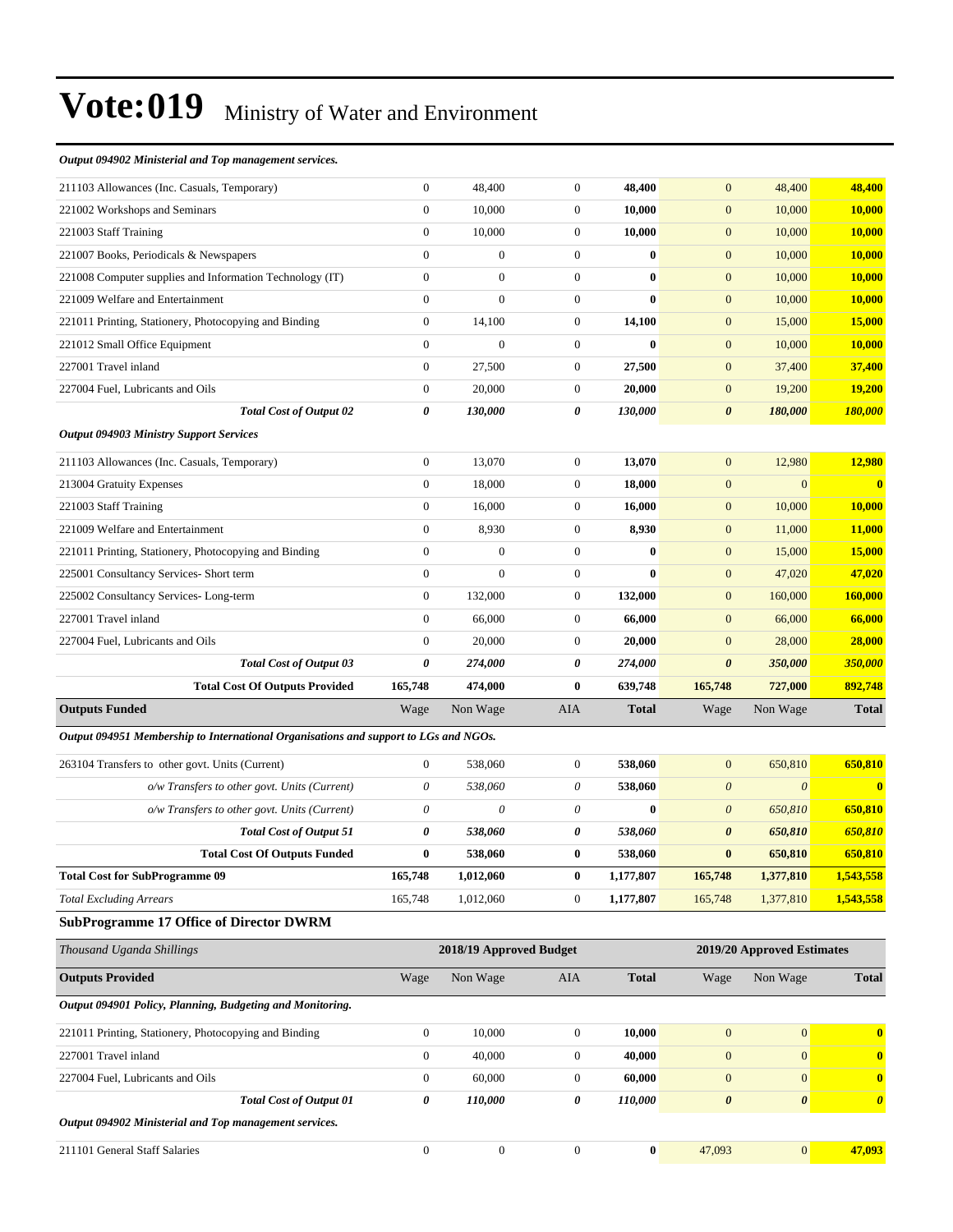| 211103 Allowances (Inc. Casuals, Temporary)                                          | $\boldsymbol{0}$      | 12,100                  | $\mathbf{0}$              | 12,100           | $\mathbf{0}$          | $\mathbf{0}$               | $\bf{0}$              |
|--------------------------------------------------------------------------------------|-----------------------|-------------------------|---------------------------|------------------|-----------------------|----------------------------|-----------------------|
| 221009 Welfare and Entertainment                                                     | $\mathbf{0}$          | 4,000                   | $\boldsymbol{0}$          | 4,000            | $\boldsymbol{0}$      | 4,000                      | 4,000                 |
| 223006 Water                                                                         | $\boldsymbol{0}$      | 2,000                   | $\boldsymbol{0}$          | 2,000            | $\mathbf{0}$          | $\mathbf{0}$               | $\bf{0}$              |
| 227001 Travel inland                                                                 | $\boldsymbol{0}$      | 7,700                   | $\mathbf{0}$              | 7,700            | $\boldsymbol{0}$      | 6,000                      | 6,000                 |
| 227004 Fuel, Lubricants and Oils                                                     | $\mathbf{0}$          | 10,000                  | $\boldsymbol{0}$          | 10,000           | $\mathbf{0}$          | 4,000                      | 4,000                 |
| 228002 Maintenance - Vehicles                                                        | $\boldsymbol{0}$      | 4,200                   | $\mathbf{0}$              | 4,200            | $\mathbf{0}$          | $\mathbf{0}$               | $\mathbf{0}$          |
| <b>Total Cost of Output 02</b>                                                       | 0                     | 40,000                  | 0                         | 40,000           | 47,093                | 14,000                     | 61,093                |
| <b>Output 094903 Ministry Support Services</b>                                       |                       |                         |                           |                  |                       |                            |                       |
| 211103 Allowances (Inc. Casuals, Temporary)                                          | $\boldsymbol{0}$      | $\boldsymbol{0}$        | $\mathbf{0}$              | $\bf{0}$         | $\mathbf{0}$          | 10,000                     | 10,000                |
| 221007 Books, Periodicals & Newspapers                                               | $\boldsymbol{0}$      | $\boldsymbol{0}$        | $\boldsymbol{0}$          | $\bf{0}$         | $\boldsymbol{0}$      | 8,000                      | 8,000                 |
| 221009 Welfare and Entertainment                                                     | $\boldsymbol{0}$      | $\mathbf{0}$            | $\boldsymbol{0}$          | $\bf{0}$         | $\mathbf{0}$          | 8,000                      | 8,000                 |
| 221011 Printing, Stationery, Photocopying and Binding                                | $\boldsymbol{0}$      | $\boldsymbol{0}$        | $\mathbf{0}$              | $\bf{0}$         | $\mathbf{0}$          | 8,000                      | 8,000                 |
| 221012 Small Office Equipment                                                        | $\mathbf{0}$          | $\mathbf{0}$            | $\overline{0}$            | $\bf{0}$         | $\mathbf{0}$          | 5,000                      | 5,000                 |
| 223005 Electricity                                                                   | $\mathbf{0}$          | $\boldsymbol{0}$        | $\boldsymbol{0}$          | $\bf{0}$         | $\mathbf{0}$          | 10,000                     | 10,000                |
| 223006 Water                                                                         | $\boldsymbol{0}$      | $\boldsymbol{0}$        | $\boldsymbol{0}$          | $\bf{0}$         | $\mathbf{0}$          | 8,000                      | 8,000                 |
| 227001 Travel inland                                                                 | $\boldsymbol{0}$      | $\mathbf{0}$            | $\mathbf{0}$              | $\bf{0}$         | $\mathbf{0}$          | 35,000                     | 35,000                |
| 227002 Travel abroad                                                                 | $\boldsymbol{0}$      | $\boldsymbol{0}$        | $\mathbf{0}$              | $\bf{0}$         | $\mathbf{0}$          | 10,890                     | 10,890                |
| 227004 Fuel, Lubricants and Oils                                                     | $\mathbf{0}$          | $\mathbf{0}$            | $\overline{0}$            | $\bf{0}$         | $\boldsymbol{0}$      | 20,000                     | 20,000                |
| 228002 Maintenance - Vehicles                                                        | $\boldsymbol{0}$      | $\mathbf{0}$            | $\boldsymbol{0}$          | $\bf{0}$         | $\mathbf{0}$          | 11,110                     | 11,110                |
| <b>Total Cost of Output 03</b>                                                       | $\pmb{\theta}$        | $\boldsymbol{\theta}$   | 0                         | 0                | $\boldsymbol{\theta}$ | 134,000                    | 134,000               |
| <b>Output 094919 Human Resource Management Services</b>                              |                       |                         |                           |                  |                       |                            |                       |
| 211101 General Staff Salaries                                                        | 47,093                | $\boldsymbol{0}$        | $\boldsymbol{0}$          | 47,093           | $\mathbf{0}$          | $\mathbf{0}$               | $\bf{0}$              |
| <b>Total Cost of Output 19</b>                                                       | 47,093                | 0                       | 0                         | 47,093           | $\boldsymbol{\theta}$ | $\boldsymbol{\theta}$      | $\boldsymbol{\theta}$ |
| <b>Total Cost Of Outputs Provided</b>                                                | 47,093                | 150,000                 | $\bf{0}$                  | 197,093          | 47,093                | 148,000                    | 195,093               |
| <b>Outputs Funded</b>                                                                | Wage                  | Non Wage                | AIA                       | <b>Total</b>     | Wage                  | Non Wage                   | <b>Total</b>          |
| Output 094951 Membership to International Organisations and support to LGs and NGOs. |                       |                         |                           |                  |                       |                            |                       |
| 262101 Contributions to International Organisations (Current)                        | $\boldsymbol{0}$      | $\boldsymbol{0}$        | $\mathbf{0}$              | $\bf{0}$         | $\mathbf{0}$          | 2,000                      | 2,000                 |
| o/w Contributions to International Organizations (Current)                           | $\boldsymbol{\theta}$ | $\boldsymbol{\theta}$   | $\boldsymbol{\mathit{0}}$ | $\bf{0}$         | $\boldsymbol{\theta}$ | 2,000                      | 2,000                 |
| Total Cost of Output 51                                                              | 0                     | 0                       | 0                         | 0                | $\boldsymbol{\theta}$ | 2,000                      | 2,000                 |
| <b>Total Cost Of Outputs Funded</b>                                                  | $\bf{0}$              | $\bf{0}$                | $\bf{0}$                  | $\bf{0}$         | $\bf{0}$              | 2,000                      | 2,000                 |
| <b>Total Cost for SubProgramme 17</b>                                                | 47,093                | 150,000                 | $\boldsymbol{0}$          | 197,093          | 47,093                | 150,000                    | 197,093               |
| <b>Total Excluding Arrears</b>                                                       | 47,093                | 150,000                 | $\boldsymbol{0}$          | 197,093          | 47,093                | 150,000                    | 197,093               |
| <b>SubProgramme 18 Office of the Director DEA</b>                                    |                       |                         |                           |                  |                       |                            |                       |
| Thousand Uganda Shillings                                                            |                       | 2018/19 Approved Budget |                           |                  |                       | 2019/20 Approved Estimates |                       |
| <b>Outputs Provided</b>                                                              | Wage                  | Non Wage                | AIA                       | <b>Total</b>     | Wage                  | Non Wage                   | <b>Total</b>          |
| Output 094901 Policy, Planning, Budgeting and Monitoring.                            |                       |                         |                           |                  |                       |                            |                       |
|                                                                                      |                       |                         |                           |                  |                       |                            |                       |
|                                                                                      |                       |                         |                           |                  |                       |                            |                       |
| 221009 Welfare and Entertainment                                                     | $\boldsymbol{0}$      | 2,900                   | $\boldsymbol{0}$          | 2,900            | $\boldsymbol{0}$      | 4,000                      | 4,000                 |
| 227001 Travel inland                                                                 | $\boldsymbol{0}$      | $\boldsymbol{0}$        | $\boldsymbol{0}$          | $\boldsymbol{0}$ | $\boldsymbol{0}$      | 5,500                      | 5,500                 |
| 227004 Fuel, Lubricants and Oils                                                     | $\boldsymbol{0}$      | 8,664                   | $\boldsymbol{0}$          | 8,664            | $\mathbf{0}$          | 3,060                      | 3,060                 |
| <b>Total Cost of Output 01</b>                                                       | $\pmb{\theta}$        | 11,564                  | 0                         | 11,564           | $\pmb{\theta}$        | 12,560                     | 12,560                |
| Output 094902 Ministerial and Top management services.                               |                       |                         |                           |                  |                       |                            |                       |
| 211101 General Staff Salaries                                                        | 37,564                | $\mathbf{0}$            | $\boldsymbol{0}$          | 37,564           | 37,564                | $\boldsymbol{0}$           | 37,564                |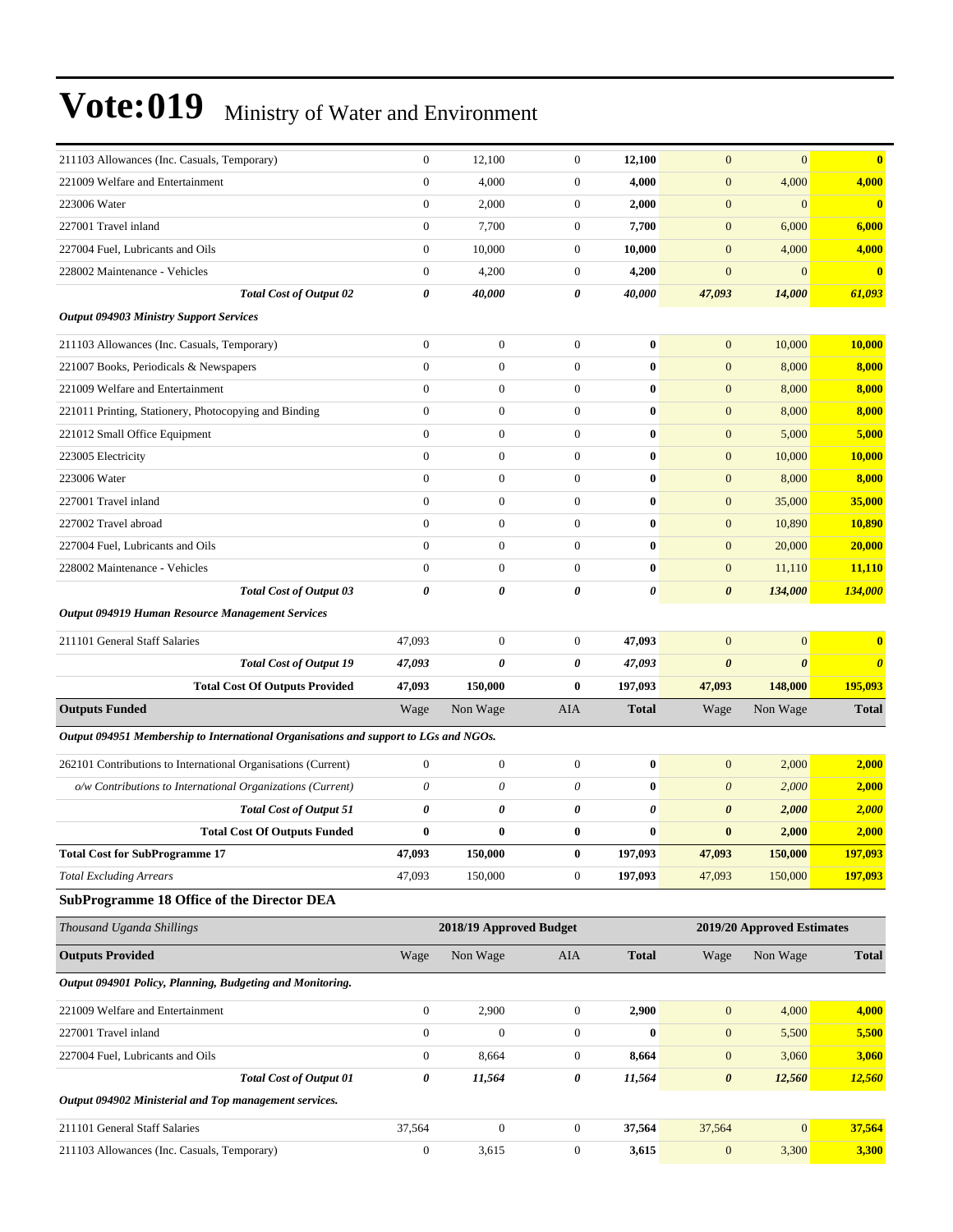| 221009 Welfare and Entertainment                                                     | $\mathbf{0}$     | $\mathbf{0}$            | $\overline{0}$   | $\bf{0}$     | $\mathbf{0}$          | 2,700                      | 2,700                   |
|--------------------------------------------------------------------------------------|------------------|-------------------------|------------------|--------------|-----------------------|----------------------------|-------------------------|
| 222001 Telecommunications                                                            | $\mathbf{0}$     | 5,000                   | $\boldsymbol{0}$ | 5,000        | $\mathbf{0}$          | 1,000                      | 1,000                   |
| 224004 Cleaning and Sanitation                                                       | $\boldsymbol{0}$ | 5,000                   | $\mathbf{0}$     | 5,000        | $\boldsymbol{0}$      | 2,000                      | 2,000                   |
| 227001 Travel inland                                                                 | $\mathbf{0}$     | 9,350                   | $\boldsymbol{0}$ | 9,350        | $\boldsymbol{0}$      | 9,240                      | 9,240                   |
| <b>Total Cost of Output 02</b>                                                       | 37,564           | 22,965                  | 0                | 60,529       | 37,564                | 18,240                     | 55,804                  |
| <b>Output 094903 Ministry Support Services</b>                                       |                  |                         |                  |              |                       |                            |                         |
| 211103 Allowances (Inc. Casuals, Temporary)                                          | $\mathbf{0}$     | 22,000                  | $\mathbf{0}$     | 22,000       | $\mathbf{0}$          | 22,000                     | 22,000                  |
| 213001 Medical expenses (To employees)                                               | $\boldsymbol{0}$ | 6,000                   | $\boldsymbol{0}$ | 6,000        | $\mathbf{0}$          | $\mathbf{0}$               | $\overline{\mathbf{0}}$ |
| 221003 Staff Training                                                                | $\mathbf{0}$     | $\mathbf{0}$            | $\mathbf{0}$     | $\bf{0}$     | $\mathbf{0}$          | 16,050                     | <b>16,050</b>           |
| 221007 Books, Periodicals & Newspapers                                               | $\boldsymbol{0}$ | 1,800                   | $\boldsymbol{0}$ | 1,800        | $\mathbf{0}$          | 2,000                      | 2,000                   |
| 221008 Computer supplies and Information Technology (IT)                             | $\boldsymbol{0}$ | 15,000                  | $\boldsymbol{0}$ | 15,000       | $\mathbf{0}$          | 7,000                      | 7,000                   |
| 221009 Welfare and Entertainment                                                     | $\mathbf{0}$     | 12,000                  | $\mathbf{0}$     | 12,000       | $\boldsymbol{0}$      | 8,420                      | 8,420                   |
| 221011 Printing, Stationery, Photocopying and Binding                                | $\mathbf{0}$     | 3,000                   | $\boldsymbol{0}$ | 3,000        | $\mathbf{0}$          | 10,000                     | <b>10,000</b>           |
| 221012 Small Office Equipment                                                        | $\mathbf{0}$     | 8,000                   | $\mathbf{0}$     | 8,000        | $\mathbf{0}$          | 6,000                      | 6,000                   |
| 222001 Telecommunications                                                            | $\boldsymbol{0}$ | 3,000                   | $\boldsymbol{0}$ | 3,000        | $\mathbf{0}$          | 3,000                      | 3,000                   |
| 223005 Electricity                                                                   | $\boldsymbol{0}$ | 3,000                   | $\boldsymbol{0}$ | 3,000        | $\mathbf{0}$          | 3,000                      | 3,000                   |
| 223006 Water                                                                         | $\mathbf{0}$     | 6,000                   | $\mathbf{0}$     | 6,000        | $\boldsymbol{0}$      | 5,000                      | 5,000                   |
| 227001 Travel inland                                                                 | $\mathbf{0}$     | 12,100                  | $\boldsymbol{0}$ | 12,100       | $\mathbf{0}$          | 13,310                     | <b>13,310</b>           |
| 227002 Travel abroad                                                                 | $\mathbf{0}$     | 10,890                  | $\mathbf{0}$     | 10,890       | $\mathbf{0}$          | 9,270                      | 9,270                   |
| 227004 Fuel, Lubricants and Oils                                                     | $\mathbf{0}$     | 9,681                   | $\boldsymbol{0}$ | 9,681        | $\mathbf{0}$          | 9,150                      | 9,150                   |
| <b>Total Cost of Output 03</b>                                                       | 0                | 112,471                 | 0                | 112,471      | $\boldsymbol{\theta}$ | 114,200                    | <b>114,200</b>          |
| <b>Total Cost Of Outputs Provided</b>                                                | 37,564           | 147,000                 | 0                | 184,564      | 37,564                | 145,000                    | 182,564                 |
| <b>Outputs Funded</b>                                                                | Wage             | Non Wage                | AIA              | <b>Total</b> | Wage                  | Non Wage                   | <b>Total</b>            |
| Output 094951 Membership to International Organisations and support to LGs and NGOs. |                  |                         |                  |              |                       |                            |                         |
|                                                                                      |                  |                         |                  |              |                       |                            |                         |
| 262101 Contributions to International Organisations (Current)                        | $\boldsymbol{0}$ | 3,000                   | $\boldsymbol{0}$ | 3,000        | $\mathbf{0}$          | 5,000                      | 5,000                   |
| o/w Contributions to International Organisations (Current)                           | $\theta$         | 3,000                   | 0                | 3,000        | $\boldsymbol{0}$      | $\theta$                   | $\mathbf{0}$            |
| o/w Contributions to International Organisations (Current)                           | $\theta$         | 0                       | 0                | $\bf{0}$     | $\boldsymbol{0}$      | 5,000                      | 5,000                   |
| <b>Total Cost of Output 51</b>                                                       | 0                | 3,000                   | 0                | 3,000        | $\boldsymbol{\theta}$ | 5,000                      | 5,000                   |
| <b>Total Cost Of Outputs Funded</b>                                                  | $\bf{0}$         | 3,000                   | 0                | 3,000        | $\bf{0}$              | 5,000                      | 5,000                   |
| <b>Total Cost for SubProgramme 18</b>                                                | 37,564           | 150,000                 | $\bf{0}$         | 187,564      | 37,564                | 150,000                    | 187,564                 |
| Total Excluding Arrears                                                              | 37,564           | 150,000                 | $\bf{0}$         | 187,564      | 37,564                | 150,000                    | <u>187,564</u>          |
| <b>SubProgramme 19 Internal Audit</b>                                                |                  |                         |                  |              |                       |                            |                         |
| Thousand Uganda Shillings                                                            |                  | 2018/19 Approved Budget |                  |              |                       | 2019/20 Approved Estimates |                         |
| <b>Outputs Provided</b>                                                              | Wage             | Non Wage                | AIA              | <b>Total</b> | Wage                  | Non Wage                   | <b>Total</b>            |
| Output 094902 Ministerial and Top management services.                               |                  |                         |                  |              |                       |                            |                         |
| 211101 General Staff Salaries                                                        | 46,150           | $\boldsymbol{0}$        | $\boldsymbol{0}$ | 46,150       | 46,150                | $\mathbf{0}$               | 46,150                  |
| 211103 Allowances (Inc. Casuals, Temporary)                                          | $\boldsymbol{0}$ | 8,800                   | $\boldsymbol{0}$ | 8,800        | $\boldsymbol{0}$      | 8,800                      | 8,800                   |
| 221003 Staff Training                                                                | $\boldsymbol{0}$ | 10,000                  | $\boldsymbol{0}$ | 10,000       | $\boldsymbol{0}$      | 20,000                     | 20,000                  |
| 221008 Computer supplies and Information Technology (IT)                             | $\boldsymbol{0}$ | 7,500                   | $\boldsymbol{0}$ | 7,500        | $\boldsymbol{0}$      | 15,000                     | <b>15,000</b>           |
| 221009 Welfare and Entertainment                                                     | $\boldsymbol{0}$ | 4,000                   | $\boldsymbol{0}$ | 4,000        | $\boldsymbol{0}$      | 7,150                      | 7,150                   |
| 221011 Printing, Stationery, Photocopying and Binding                                | $\boldsymbol{0}$ | 5,000                   | $\boldsymbol{0}$ | 5,000        | $\boldsymbol{0}$      | 6,000                      | 6,000                   |
| 221012 Small Office Equipment                                                        | $\boldsymbol{0}$ | 4,000                   | $\boldsymbol{0}$ | 4,000        | $\boldsymbol{0}$      | 4,000                      | 4,000                   |
| 221017 Subscriptions                                                                 | $\boldsymbol{0}$ | $\boldsymbol{0}$        | $\boldsymbol{0}$ | $\bf{0}$     | $\mathbf{0}$          | 9,000                      | 9,000                   |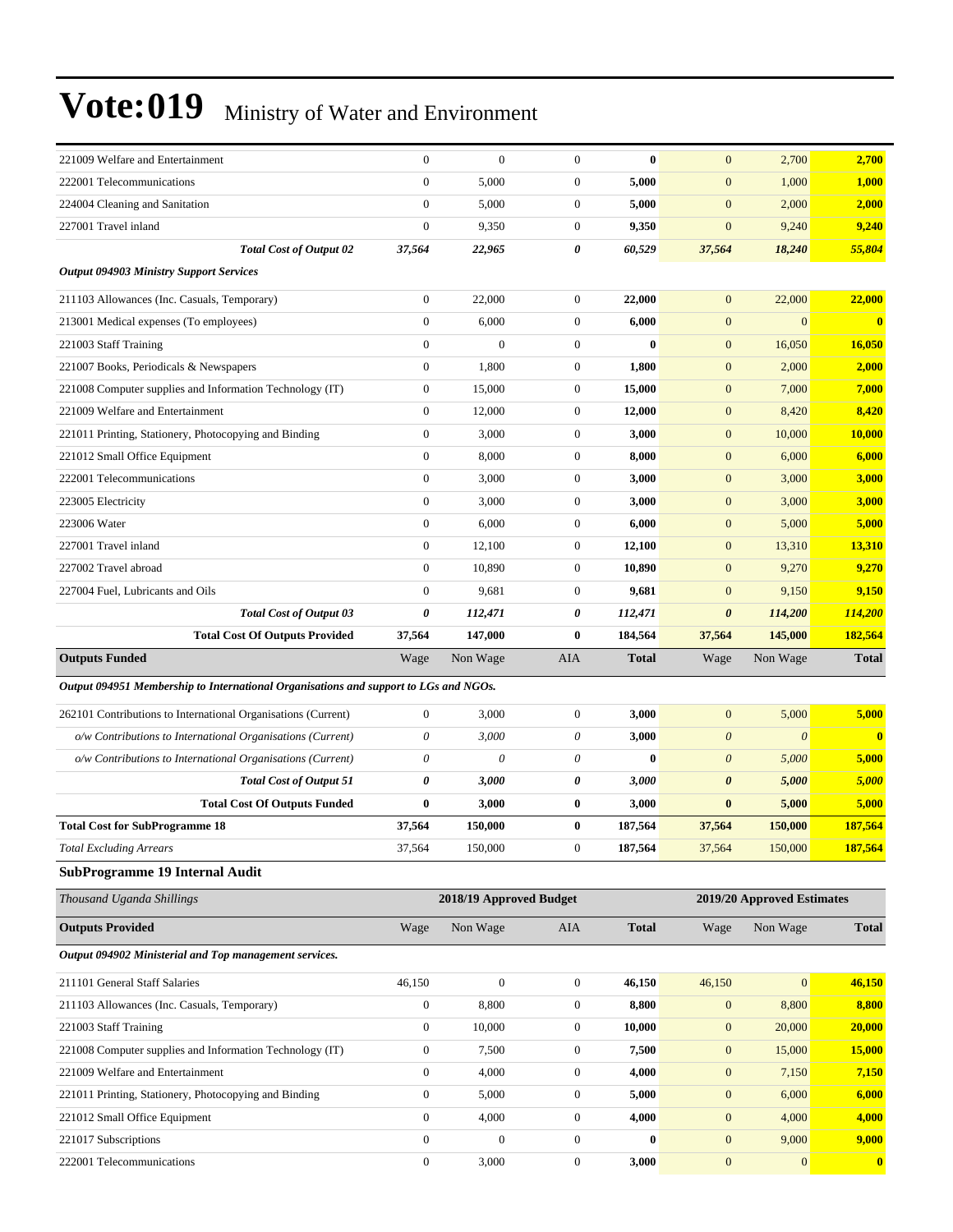| 227001 Travel inland                                                                                                                                                                                                                                                                                                               | $\Omega$     | 26,400       | $\mathbf{0}$                | 26,400       | $\overline{0}$                                                                                  | 35,200   | 35,200       |
|------------------------------------------------------------------------------------------------------------------------------------------------------------------------------------------------------------------------------------------------------------------------------------------------------------------------------------|--------------|--------------|-----------------------------|--------------|-------------------------------------------------------------------------------------------------|----------|--------------|
| 227004 Fuel, Lubricants and Oils                                                                                                                                                                                                                                                                                                   | $\Omega$     | 9,300        | $\mathbf{0}$                | 9,300        | $\overline{0}$                                                                                  | 12,500   | 12,500       |
| 228002 Maintenance - Vehicles                                                                                                                                                                                                                                                                                                      | $\mathbf{0}$ | $\mathbf{0}$ | $\boldsymbol{0}$            | $\bf{0}$     | $\mathbf{0}$                                                                                    | 8,000    | 8,000        |
| <b>Total Cost of Output 02</b>                                                                                                                                                                                                                                                                                                     | 46,150       | 78,000       | 0                           | 124,150      | 46,150                                                                                          | 125,650  | 171,800      |
| <b>Output 094903 Ministry Support Services</b>                                                                                                                                                                                                                                                                                     |              |              |                             |              |                                                                                                 |          |              |
| 211103 Allowances (Inc. Casuals, Temporary)                                                                                                                                                                                                                                                                                        | $\Omega$     | $\theta$     | $\mathbf{0}$                | $\mathbf{0}$ | $\overline{0}$                                                                                  | 14,300   | 14,300       |
| 221003 Staff Training                                                                                                                                                                                                                                                                                                              | $\Omega$     | 13,000       | $\boldsymbol{0}$            | 13,000       | $\mathbf{0}$                                                                                    | 27,500   | 27,500       |
| 221007 Books, Periodicals & Newspapers                                                                                                                                                                                                                                                                                             | $\mathbf{0}$ | 5,000        | $\mathbf{0}$                | 5,000        | $\overline{0}$                                                                                  | $\Omega$ | $\mathbf{0}$ |
| 221008 Computer supplies and Information Technology (IT)                                                                                                                                                                                                                                                                           | $\mathbf{0}$ | $\theta$     | $\mathbf{0}$                | $\bf{0}$     | $\mathbf{0}$                                                                                    | 16,000   | 16,000       |
| 221009 Welfare and Entertainment                                                                                                                                                                                                                                                                                                   | $\Omega$     | 6.000        | $\mathbf{0}$                | 6.000        | $\overline{0}$                                                                                  | 10,000   | 10.000       |
| 221011 Printing, Stationery, Photocopying and Binding                                                                                                                                                                                                                                                                              | $\mathbf{0}$ | 6,283        | $\boldsymbol{0}$            | 6,283        | $\overline{0}$                                                                                  | $\Omega$ | $\mathbf{0}$ |
| 221017 Subscriptions                                                                                                                                                                                                                                                                                                               | $\Omega$     | $\Omega$     | $\mathbf{0}$                | $\mathbf{0}$ | $\overline{0}$                                                                                  | 4,000    | 4,000        |
| 225001 Consultancy Services- Short term                                                                                                                                                                                                                                                                                            | $\mathbf{0}$ | 40,000       | $\mathbf{0}$                | 40.000       | $\overline{0}$                                                                                  | 81,083   | 81,083       |
| 227001 Travel inland                                                                                                                                                                                                                                                                                                               | $\mathbf{0}$ | $\mathbf{0}$ | $\mathbf{0}$                | $\bf{0}$     | $\overline{0}$                                                                                  | 21,450   | 21,450       |
| 227004 Fuel, Lubricants and Oils                                                                                                                                                                                                                                                                                                   | $\mathbf{0}$ | 16,200       | $\mathbf{0}$                | 16,200       | $\overline{0}$                                                                                  | 20,500   | 20,500       |
| 228002 Maintenance - Vehicles                                                                                                                                                                                                                                                                                                      | $\Omega$     | 15,000       | $\mathbf{0}$                | 15,000       | $\overline{0}$                                                                                  | 9,000    | 9,000        |
| <b>Total Cost of Output 03</b>                                                                                                                                                                                                                                                                                                     | 0            | 101,483      | 0                           | 101,483      | $\boldsymbol{\theta}$                                                                           | 203,833  | 203,833      |
| <b>Total Cost Of Outputs Provided</b>                                                                                                                                                                                                                                                                                              | 46,150       | 179,483      | $\bf{0}$                    | 225,632      | 46,150                                                                                          | 329,483  | 375,632      |
| <b>Total Cost for SubProgramme 19</b>                                                                                                                                                                                                                                                                                              | 46,150       | 179,483      | $\bf{0}$                    | 225,632      | 46,150                                                                                          | 329,483  | 375,632      |
| <b>Total Excluding Arrears</b>                                                                                                                                                                                                                                                                                                     | 46,150       | 179,483      | $\mathbf{0}$                | 225,632      | 46,150                                                                                          | 329,483  | 375,632      |
| SubProgramme 20 Nabyeya Forestry College                                                                                                                                                                                                                                                                                           |              |              |                             |              |                                                                                                 |          |              |
| $\mathbf{r}$ $\mathbf{r}$ $\mathbf{r}$ $\mathbf{r}$ $\mathbf{r}$ $\mathbf{r}$ $\mathbf{r}$ $\mathbf{r}$ $\mathbf{r}$ $\mathbf{r}$ $\mathbf{r}$ $\mathbf{r}$ $\mathbf{r}$ $\mathbf{r}$ $\mathbf{r}$ $\mathbf{r}$ $\mathbf{r}$ $\mathbf{r}$ $\mathbf{r}$ $\mathbf{r}$ $\mathbf{r}$ $\mathbf{r}$ $\mathbf{r}$ $\mathbf{r}$ $\mathbf{$ |              | 0.40101      | $\sim$ $\sim$ $\sim$ $\sim$ |              | $\begin{array}{c}\n\bullet \bullet \bullet \bullet \bullet \bullet \bullet \bullet \end{array}$ |          |              |

| Thousand Uganda Shillings                                |                | 2018/19 Approved Budget |              | 2019/20 Approved Estimates |                |                |              |
|----------------------------------------------------------|----------------|-------------------------|--------------|----------------------------|----------------|----------------|--------------|
| <b>Outputs Provided</b>                                  | Wage           | Non Wage                | <b>AIA</b>   | <b>Total</b>               | Wage           | Non Wage       | <b>Total</b> |
| <b>Output 094903 Ministry Support Services</b>           |                |                         |              |                            |                |                |              |
| 211101 General Staff Salaries                            | 172,828        | $\boldsymbol{0}$        | $\mathbf{0}$ | 172,828                    | 172,828        | $\overline{0}$ | 172,828      |
| 211103 Allowances (Inc. Casuals, Temporary)              | $\mathbf{0}$   | 12,100                  | $\Omega$     | 12,100                     | $\overline{0}$ | 7,100          | 7,100        |
| 221002 Workshops and Seminars                            | $\mathbf{0}$   | 12,000                  | $\Omega$     | 12,000                     | $\mathbf{0}$   | 7,000          | 7,000        |
| 221003 Staff Training                                    | $\mathbf{0}$   | 10,000                  | $\Omega$     | 10,000                     | $\mathbf{0}$   | 10,000         | 10,000       |
| 221007 Books, Periodicals & Newspapers                   | $\mathbf{0}$   | 10,000                  | $\Omega$     | 10,000                     | $\mathbf{0}$   | 10,000         | 10,000       |
| 221008 Computer supplies and Information Technology (IT) | $\mathbf{0}$   | 30,000                  | $\mathbf{0}$ | 30,000                     | $\mathbf{0}$   | 10,000         | 10,000       |
| 221009 Welfare and Entertainment                         | $\overline{0}$ | 150,000                 | $\mathbf{0}$ | 150,000                    | $\mathbf{0}$   | 206,000        | 206,000      |
| 221011 Printing, Stationery, Photocopying and Binding    | $\mathbf{0}$   | 20,975                  | $\mathbf{0}$ | 20,975                     | $\mathbf{0}$   | 10,975         | 10,975       |
| 221012 Small Office Equipment                            | $\overline{0}$ | 4,800                   | $\Omega$     | 4,800                      | $\mathbf{0}$   | 4,800          | 4,800        |
| 223004 Guard and Security services                       | $\overline{0}$ | 2,400                   | $\mathbf{0}$ | 2,400                      | $\mathbf{0}$   | 2,400          | 2,400        |
| 223005 Electricity                                       | $\mathbf{0}$   | 36,000                  | $\mathbf{0}$ | 36,000                     | $\mathbf{0}$   | 36,000         | 36,000       |
| 223006 Water                                             | $\mathbf{0}$   | 7,300                   | $\mathbf{0}$ | 7,300                      | $\mathbf{0}$   | 7,300          | 7,300        |
| 224004 Cleaning and Sanitation                           | $\mathbf{0}$   | 12,000                  | $\mathbf{0}$ | 12,000                     | $\mathbf{0}$   | 12,000         | 12,000       |
| 224005 Uniforms, Beddings and Protective Gear            | $\overline{0}$ | 3,000                   | $\mathbf{0}$ | 3,000                      | $\mathbf{0}$   | 3,000          | 3,000        |
| 227001 Travel inland                                     | $\overline{0}$ | 26,400                  | $\theta$     | 26,400                     | $\mathbf{0}$   | 10,450         | 10,450       |
| 227004 Fuel, Lubricants and Oils                         | $\mathbf{0}$   | 6,000                   | $\mathbf{0}$ | 6,000                      | $\mathbf{0}$   | 6,000          | 6,000        |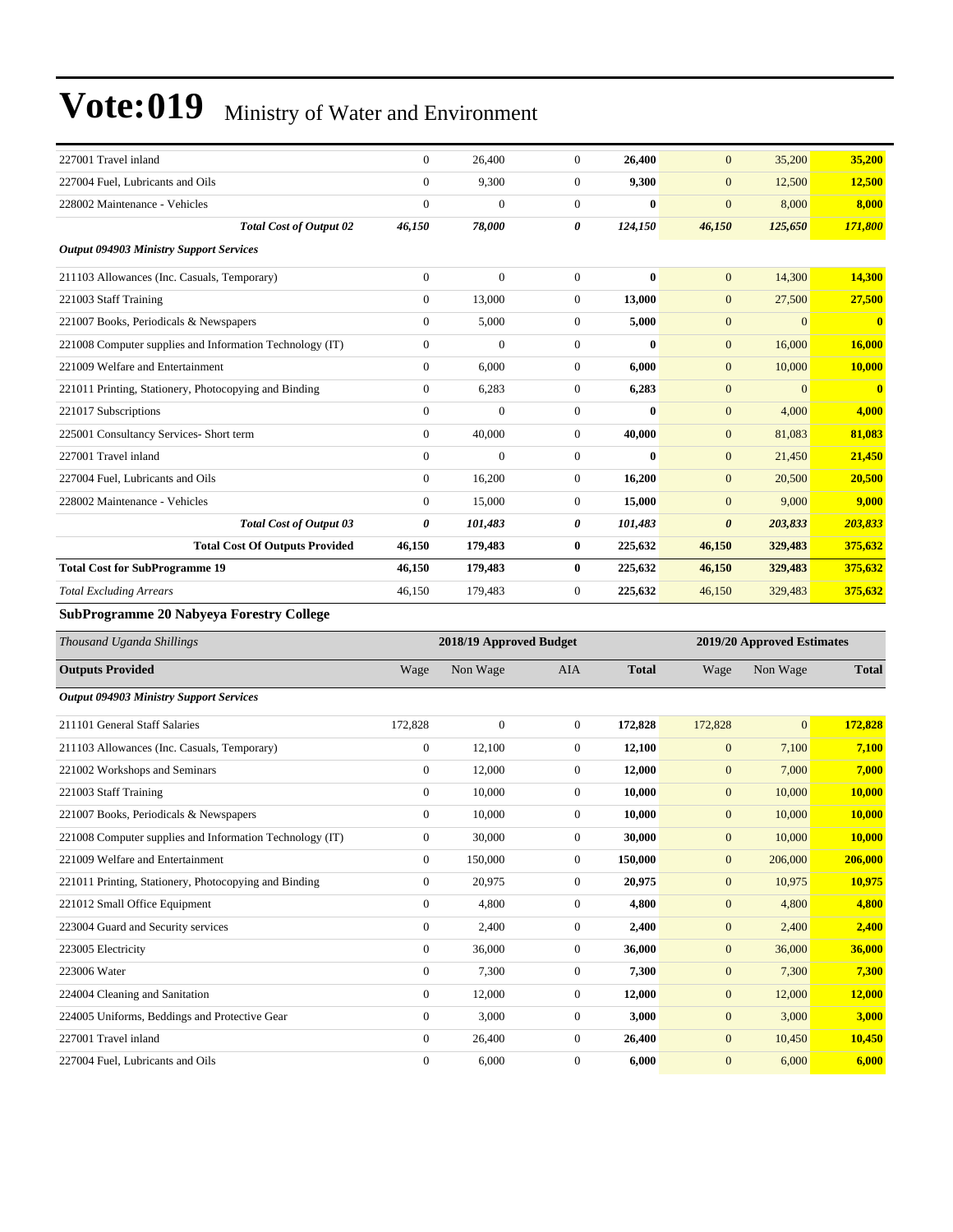| 228001 Maintenance - Civil            |         | 6.500   | υ | 6.500   | $\overline{0}$ | 6.450   | 6,450   |
|---------------------------------------|---------|---------|---|---------|----------------|---------|---------|
| <b>Total Cost of Output 03</b>        | 172.828 | 349,475 | 0 | 522,304 | 172,828        | 349,475 | 522,304 |
| <b>Total Cost Of Outputs Provided</b> | 172.828 | 349,475 | 0 | 522,304 | 172,828        | 349,475 | 522,304 |
| <b>Total Cost for SubProgramme 20</b> | 172.828 | 349,475 | 0 | 522,304 | 172,828        | 349,475 | 522,304 |
| <b>Total Excluding Arrears</b>        | 172.828 | 349,475 |   | 522,304 | 172,828        | 349,475 | 522,304 |

#### **SubProgramme 23 Water and Environment Liaison Programme**

| Thousand Uganda Shillings                                 | 2018/19 Approved Budget |                |                |              | 2019/20 Approved Estimates |                |                         |
|-----------------------------------------------------------|-------------------------|----------------|----------------|--------------|----------------------------|----------------|-------------------------|
| <b>Outputs Provided</b>                                   | Wage                    | Non Wage       | <b>AIA</b>     | <b>Total</b> | Wage                       | Non Wage       | <b>Total</b>            |
| Output 094901 Policy, Planning, Budgeting and Monitoring. |                         |                |                |              |                            |                |                         |
| 211101 General Staff Salaries                             | 91,482                  | $\mathbf{0}$   | $\overline{0}$ | 91,482       | 91,482                     | $\overline{0}$ | 91,482                  |
| 211103 Allowances (Inc. Casuals, Temporary)               | $\overline{0}$          | 7,800          | $\overline{0}$ | 7,800        | $\mathbf{0}$               | 20,000         | 20,000                  |
| 212101 Social Security Contributions                      | $\overline{0}$          | $\overline{0}$ | $\mathbf{0}$   | $\bf{0}$     | $\mathbf{0}$               | 10,000         | 10,000                  |
| 221001 Advertising and Public Relations                   | $\overline{0}$          | $\overline{0}$ | $\mathbf{0}$   | $\mathbf{0}$ | $\mathbf{0}$               | 10,000         | 10,000                  |
| 221002 Workshops and Seminars                             | $\overline{0}$          | 21,000         | $\overline{0}$ | 21,000       | $\mathbf{0}$               | $\overline{0}$ | $\mathbf{0}$            |
| 221003 Staff Training                                     | $\overline{0}$          | 20,000         | $\overline{0}$ | 20,000       | $\overline{0}$             | $\overline{0}$ | $\overline{\mathbf{0}}$ |
| 221007 Books, Periodicals & Newspapers                    | $\overline{0}$          | $\overline{0}$ | $\Omega$       | $\mathbf{0}$ | $\mathbf{0}$               | 2,000          | 2,000                   |
| 221009 Welfare and Entertainment                          | $\overline{0}$          | $\overline{0}$ | $\mathbf{0}$   | $\mathbf{0}$ | $\mathbf{0}$               | 3,000          | 3,000                   |
| 221011 Printing, Stationery, Photocopying and Binding     | $\overline{0}$          | $\mathbf{0}$   | $\mathbf{0}$   | $\mathbf{0}$ | $\mathbf{0}$               | 5,000          | 5,000                   |
| 225001 Consultancy Services- Short term                   | $\overline{0}$          | 36,224         | $\overline{0}$ | 36,224       | $\mathbf{0}$               | 30,000         | 30,000                  |
| 227001 Travel inland                                      | $\Omega$                | $\mathbf{0}$   | $\mathbf{0}$   | $\mathbf{0}$ | $\overline{0}$             | 10,000         | 10,000                  |
| 227004 Fuel, Lubricants and Oils                          | $\overline{0}$          | 14,976         | $\overline{0}$ | 14,976       | $\mathbf{0}$               | 10,000         | 10,000                  |
| <b>Total Cost of Output 01</b>                            | 91,482                  | 100,000        | 0              | 191,482      | 91,482                     | 100,000        | 191,482                 |
| <b>Total Cost Of Outputs Provided</b>                     | 91,482                  | 100,000        | $\bf{0}$       | 191,482      | 91,482                     | 100,000        | 191,482                 |
| <b>Total Cost for SubProgramme 23</b>                     | 91,482                  | 100,000        | $\bf{0}$       | 191,482      | 91,482                     | 100,000        | 191,482                 |
| <b>Total Excluding Arrears</b>                            | 91,482                  | 100,000        | $\mathbf{0}$   | 191,482      | 91,482                     | 100,000        | 191,482                 |

*Development Budget Estimates*

#### **Project 0151 Policy and Management Support**

| Thousand Uganda Shillings                                 |                               | 2018/19 Approved Budget |                | 2019/20 Approved Estimates |                               |              |              |
|-----------------------------------------------------------|-------------------------------|-------------------------|----------------|----------------------------|-------------------------------|--------------|--------------|
| <b>Outputs Provided</b>                                   | <b>GoU Dev't External Fin</b> |                         | <b>AIA</b>     | <b>Total</b>               | <b>GoU Dev't External Fin</b> |              | <b>Total</b> |
| Output 094901 Policy, Planning, Budgeting and Monitoring. |                               |                         |                |                            |                               |              |              |
| 211102 Contract Staff Salaries                            | 71,400                        | 108,900                 | $\overline{0}$ | 180,300                    | 71,429                        | $\mathbf{0}$ | 71,429       |
| 211103 Allowances (Inc. Casuals, Temporary)               | 77,000                        | 175,000                 | $\mathbf{0}$   | 252,000                    | 38,500                        | 70,000       | 108,500      |
| 212101 Social Security Contributions                      | 7,200                         | 14,250                  | $\mathbf{0}$   | 21,450                     | $\overline{0}$                | $\Omega$     | $\bf{0}$     |
| 212201 Social Security Contributions                      | $\overline{0}$                | $\mathbf{0}$            | $\Omega$       | $\bf{0}$                   | 7,143                         | $\mathbf{0}$ | 7,143        |
| 221001 Advertising and Public Relations                   | 285,000                       | $\boldsymbol{0}$        | $\theta$       | 285,000                    | 20,000                        | 320,000      | 340,000      |
| 221002 Workshops and Seminars                             | $\theta$                      | 500,619                 | $\mathbf{0}$   | 500,619                    | 40,000                        | 80,000       | 120,000      |
| 221003 Staff Training                                     | $\mathbf{0}$                  | $\mathbf{0}$            | $\mathbf{0}$   | $\bf{0}$                   | 45,000                        | 300,000      | 345,000      |
| 221008 Computer supplies and Information Technology (IT)  | $\mathbf{0}$                  | $\overline{0}$          | $\mathbf{0}$   | $\bf{0}$                   | 100,000                       | $\mathbf{0}$ | 100,000      |
| 221009 Welfare and Entertainment                          | 12,000                        | $\boldsymbol{0}$        | $\mathbf{0}$   | 12,000                     | $\overline{0}$                | $\Omega$     | $\bf{0}$     |
| 221011 Printing, Stationery, Photocopying and Binding     | 18,000                        | $\mathbf{0}$            | $\overline{0}$ | 18,000                     | $\overline{0}$                | $\Omega$     | $\mathbf{0}$ |
| 225001 Consultancy Services- Short term                   | $\theta$                      | 600,000                 | $\mathbf{0}$   | 600,000                    | 85,000                        | 850,000      | 935,000      |
| 225002 Consultancy Services-Long-term                     | $\mathbf{0}$                  | 800,000                 | $\Omega$       | 800,000                    | $\overline{0}$                | 1,600,000    | 1,600,000    |
| 227001 Travel inland                                      | 10,010                        | 13,200                  | $\mathbf{0}$   | 23,210                     | 40,000                        | 10,000       | 50,000       |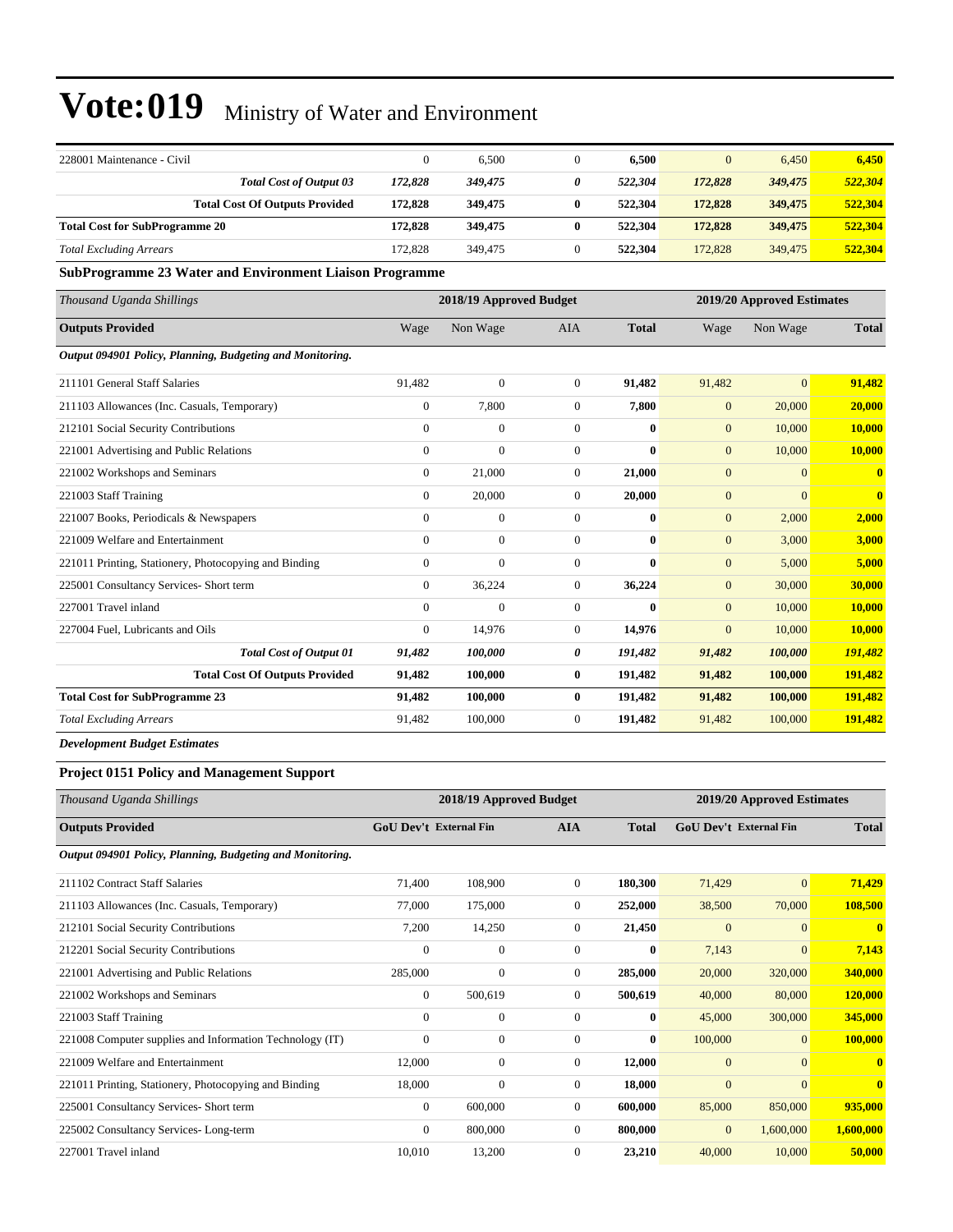| 227002 Travel abroad                                                 | $\overline{0}$                | $\overline{0}$   | $\mathbf{0}$     | $\bf{0}$         | 10,000       | $\mathbf{0}$           | 10,000                  |
|----------------------------------------------------------------------|-------------------------------|------------------|------------------|------------------|--------------|------------------------|-------------------------|
| 227004 Fuel, Lubricants and Oils                                     | 4,388                         | 29,999           | $\boldsymbol{0}$ | 34,387           | 20,000       | 12,000                 | 32,000                  |
| 228002 Maintenance - Vehicles                                        | $\mathfrak{2}$                | 32               | $\boldsymbol{0}$ | 34               | 7,929        | $\mathbf{0}$           | 7,929                   |
| Total Cost Of Output 094901                                          | 485,000                       | 2,242,000        | 0                | 2,727,000        | 485,000      | 3,242,000              | 3,727,000               |
| Output 094902 Ministerial and Top management services.               |                               |                  |                  |                  |              |                        |                         |
| 211102 Contract Staff Salaries                                       | 107,143                       | 217,658          | 0                | 324,801          | 107,143      | $\mathbf{0}$           | 107,143                 |
| 211103 Allowances (Inc. Casuals, Temporary)                          | 66,000                        | 136,000          | $\mathbf{0}$     | 202,000          | 33,000       | $\mathbf{0}$           | 33,000                  |
| 212101 Social Security Contributions                                 | 10,740                        | 20,000           | $\mathbf{0}$     | 30,740           | $\mathbf{0}$ | $\mathbf{0}$           | $\overline{\mathbf{0}}$ |
| 212201 Social Security Contributions                                 | $\boldsymbol{0}$              | $\mathbf{0}$     | $\mathbf{0}$     | $\bf{0}$         | 8,659        | $\mathbf{0}$           | 8,659                   |
| 221001 Advertising and Public Relations                              | 15,000                        | 45,000           | $\boldsymbol{0}$ | 60,000           | 15,000       | $\mathbf{0}$           | 15,000                  |
| 221002 Workshops and Seminars                                        | $\mathbf{0}$                  | 250,000          | $\boldsymbol{0}$ | 250,000          | 170,000      | $\mathbf{0}$           | <b>170,000</b>          |
| 221003 Staff Training                                                | $\theta$                      | $\boldsymbol{0}$ | $\mathbf{0}$     | $\bf{0}$         | 96,000       | $\mathbf{0}$           | 96,000                  |
| 221008 Computer supplies and Information Technology (IT)             | $\mathbf{0}$                  | $\overline{0}$   | $\boldsymbol{0}$ | $\bf{0}$         | 20,000       | $\mathbf{0}$           | 20,000                  |
| 225001 Consultancy Services- Short term                              | 300,000                       | 376,372          | $\boldsymbol{0}$ | 676,372          | 150,000      | 90,000                 | 240,000                 |
| 225002 Consultancy Services-Long-term                                | $\boldsymbol{0}$              | 507,000          | $\boldsymbol{0}$ | 507,000          | 200,000      | 2,400,000              | 2,600,000               |
| 227001 Travel inland                                                 | 22,000                        | $\boldsymbol{0}$ | $\boldsymbol{0}$ | 22,000           | 50,000       | $\mathbf{0}$           | 50,000                  |
| 227004 Fuel. Lubricants and Oils                                     | 23,800                        | $\boldsymbol{0}$ | $\mathbf{0}$     | 23,800           | 46,028       | 63,372                 | 109,400                 |
| 228002 Maintenance - Vehicles                                        | 118,488                       | 1,342            | $\mathbf{0}$     | 119,830          | 17,341       | $\mathbf{0}$           | 17,341                  |
| 228004 Maintenance – Other                                           | 50,000                        | $\mathbf{0}$     | $\boldsymbol{0}$ | 50,000           | $\mathbf{0}$ | $\mathbf{0}$           | $\mathbf{0}$            |
| Total Cost Of Output 094902                                          | 713,171                       | 1,553,372        | 0                | 2,266,543        | 913,171      | 2,553,372              | 3,466,543               |
| <b>Output 094903 Ministry Support Services</b>                       |                               |                  |                  |                  |              |                        |                         |
| 211102 Contract Staff Salaries                                       | 71,429                        | 108,829          | $\boldsymbol{0}$ | 180,258          | 71,429       | $\overline{0}$         | 71,429                  |
| 211103 Allowances (Inc. Casuals, Temporary)                          | 33,000                        | 77,000           | $\boldsymbol{0}$ | 110,000          | 33,000       | $\mathbf{0}$           | 33,000                  |
| 212101 Social Security Contributions                                 | 7,521                         | 15,043           | $\boldsymbol{0}$ | 22,564           | $\mathbf{0}$ | $\mathbf{0}$           | $\bf{0}$                |
| 212201 Social Security Contributions                                 | $\mathbf{0}$                  | $\boldsymbol{0}$ | $\mathbf{0}$     | $\bf{0}$         | 7,521        | $\mathbf{0}$           | 7,521                   |
| 221002 Workshops and Seminars                                        | 10,000                        | 1,280,000        | $\boldsymbol{0}$ | 1,290,000        | 96,000       | $\overline{0}$         | 96,000                  |
| 221003 Staff Training                                                | 27,500                        | 128,000          | $\boldsymbol{0}$ | 155,500          | 25,000       | $\boldsymbol{0}$       | 25,000                  |
| 221011 Printing, Stationery, Photocopying and Binding                | 75,000                        | 160,000          | $\boldsymbol{0}$ | 235,000          | 75,000       | $\mathbf{0}$           | 75,000                  |
| 221012 Small Office Equipment                                        | 400                           | $\boldsymbol{0}$ | $\boldsymbol{0}$ | 400              | $\mathbf{0}$ | $\mathbf{0}$           | $\boldsymbol{0}$        |
| 222001 Telecommunications                                            | $\boldsymbol{0}$              | $\overline{0}$   | $\boldsymbol{0}$ | $\boldsymbol{0}$ | $\mathbf{0}$ | $\mathbf{0}$           | $\mathbf{0}$            |
| 225001 Consultancy Services- Short term                              | 149,750                       | 200,000          | 0                | 349,750          | 80,000       | 460,000                | 540,000                 |
| 225002 Consultancy Services-Long-term                                | $\boldsymbol{0}$              | 344,822          | 0                | 344,822          | $\mathbf{0}$ | 3,200,000              | 3,200,000               |
| 227001 Travel inland                                                 | 22,000                        | 55,000           | $\boldsymbol{0}$ | 77,000           | 22,000       | 60,000                 | 82,000                  |
| 227002 Travel abroad                                                 | $\boldsymbol{0}$              | $\boldsymbol{0}$ | $\boldsymbol{0}$ | $\bf{0}$         | 10,000       | $\mathbf{0}$           | <b>10,000</b>           |
| 227004 Fuel, Lubricants and Oils                                     | 23,800                        | 1,306            | 0                | 25,106           | 20,050       | 55,628                 | 75,678                  |
| 228002 Maintenance - Vehicles                                        | 29,600                        | 30,000           | 0                | 59,600           | 10,000       | $\mathbf{0}$           | <b>10,000</b>           |
| Total Cost Of Output 094903                                          | 450,000                       | 2,400,000        | 0                | 2,850,000        | 450,000      | 3,775,628              | 4,225,628               |
| <b>Total Cost for Outputs Provided</b>                               | 1,648,171                     | 6,195,372        | 0                | 7,843,543        | 1,848,171    | 9,571,000              | 11,419,171              |
| <b>Capital Purchases</b>                                             | <b>GoU Dev't External Fin</b> |                  | AIA              | <b>Total</b>     |              | GoU Dev't External Fin | <b>Total</b>            |
| Output 094972 Government Buildings and Administrative Infrastructure |                               |                  |                  |                  |              |                        |                         |
| 312101 Non-Residential Buildings                                     | $\boldsymbol{0}$              | $\boldsymbol{0}$ | $\boldsymbol{0}$ | $\bf{0}$         | 1,808,829    | $\mathbf{0}$           | 1,808,829               |
| 312104 Other Structures                                              | 3,558,829                     | $\boldsymbol{0}$ | 0                | 3,558,829        | 3,500,000    | $\mathbf{0}$           | 3,500,000               |
| Total Cost Of Output 094972                                          | 3,558,829                     | 0                | 0                | 3,558,829        | 5,308,829    | $\boldsymbol{\theta}$  | 5,308,829               |
|                                                                      |                               |                  |                  |                  |              |                        |                         |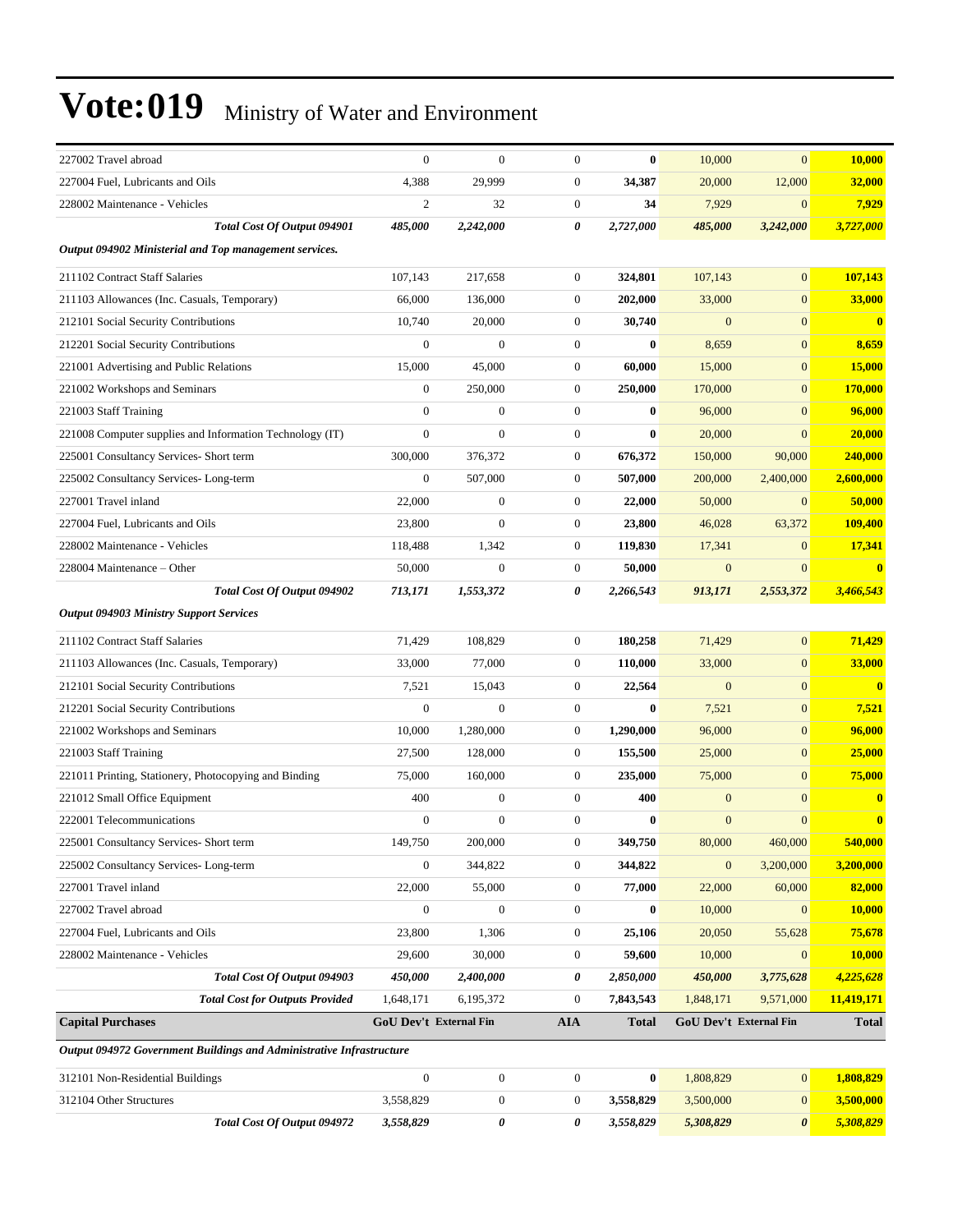| Output 094975 Purchase of Motor Vehicles and Other Transport Equipment  |                               |                  |                  |                  |                        |                       |                            |
|-------------------------------------------------------------------------|-------------------------------|------------------|------------------|------------------|------------------------|-----------------------|----------------------------|
| 312201 Transport Equipment                                              | 150,000                       | $\mathbf{0}$     | $\mathbf{0}$     | 150,000          | $\mathbf{0}$           | $\mathbf{0}$          | $\bf{0}$                   |
| Total Cost Of Output 094975                                             | 150,000                       | 0                | 0                | 150,000          | $\boldsymbol{\theta}$  | $\boldsymbol{\theta}$ | $\boldsymbol{\theta}$      |
| Output 094976 Purchase of Office and ICT Equipment, including Software  |                               |                  |                  |                  |                        |                       |                            |
| 312213 ICT Equipment                                                    | $\boldsymbol{0}$              | $\boldsymbol{0}$ | $\boldsymbol{0}$ | $\bf{0}$         | 100,000                | $\mathbf{0}$          | 100,000                    |
| Total Cost Of Output 094976                                             | $\boldsymbol{\theta}$         | 0                | 0                | 0                | 100,000                | $\boldsymbol{\theta}$ | 100,000                    |
| Output 094978 Purchase of Office and Residential Furniture and Fittings |                               |                  |                  |                  |                        |                       |                            |
| 312211 Office Equipment                                                 | $\mathbf{0}$                  | 800,000          | $\boldsymbol{0}$ | 800,000          | $\mathbf{0}$           | $\mathbf{0}$          | $\bf{0}$                   |
| Total Cost Of Output 094978                                             | $\boldsymbol{\theta}$         | 800,000          | 0                | 800,000          | 0                      | $\boldsymbol{\theta}$ | $\boldsymbol{\theta}$      |
| <b>Total Cost for Capital Purchases</b>                                 | 3,708,829                     | 800,000          | $\boldsymbol{0}$ | 4,508,829        | 5,408,829              | $\overline{0}$        | 5,408,829                  |
| <b>Arrears</b>                                                          | <b>GoU Dev't External Fin</b> |                  | <b>AIA</b>       | <b>Total</b>     | GoU Dev't External Fin |                       | <b>Total</b>               |
| Output 094999 Arrears                                                   |                               |                  |                  |                  |                        |                       |                            |
| 321605 Domestic arrears (Budgeting)                                     | $\mathbf{0}$                  | $\boldsymbol{0}$ | $\mathbf{0}$     | $\bf{0}$         | 1,420,743              | $\mathbf{0}$          | 1.420.743                  |
| Total Cost Of Output 094999                                             | 0                             | 0                | 0                | 0                | 1,420,743              | $\boldsymbol{\theta}$ | 1,420,743                  |
| <b>Total Cost for Arrears</b>                                           | $\mathbf{0}$                  | $\mathbf{0}$     | $\boldsymbol{0}$ | $\bf{0}$         | 1,420,743              | $\mathbf{0}$          | 1,420,743                  |
| <b>Total Cost for Project: 0151</b>                                     | 5,357,000                     | 6,995,372        | $\boldsymbol{0}$ | 12,352,372       | 8,677,743              | 9,571,000             | 18,248,743                 |
| <b>Total Excluding Arrears</b>                                          | 5,357,000                     | 6,995,372        | $\boldsymbol{0}$ | 12,352,372       | 7,257,000              | 9,571,000             | 16,828,000                 |
| Project 1190 Support to Nabyeya Forestry College Project                |                               |                  |                  |                  |                        |                       |                            |
| Thousand Uganda Shillings                                               | 2018/19 Approved Budget       |                  |                  |                  |                        |                       | 2019/20 Approved Estimates |
| <b>Outputs Provided</b>                                                 | GoU Dev't External Fin        |                  | <b>AIA</b>       | <b>Total</b>     | GoU Dev't External Fin |                       | <b>Total</b>               |
| Output 094901 Policy, Planning, Budgeting and Monitoring.               |                               |                  |                  |                  |                        |                       |                            |
| 211102 Contract Staff Salaries                                          | 180,000                       | $\boldsymbol{0}$ | $\mathbf{0}$     | 180,000          | 200,000                | $\boldsymbol{0}$      | 200,000                    |
| 211103 Allowances (Inc. Casuals, Temporary)                             | 80,000                        | $\boldsymbol{0}$ | 0                | 80,000           | 85,030                 | $\mathbf{0}$          | 85,030                     |
| 212201 Social Security Contributions                                    | $\mathbf{0}$                  | $\mathbf{0}$     | $\boldsymbol{0}$ | $\bf{0}$         | 30,000                 | $\mathbf{0}$          | 30,000                     |
| 221003 Staff Training                                                   | 10,000                        | $\boldsymbol{0}$ | $\boldsymbol{0}$ | 10,000           | 12,000                 | $\mathbf{0}$          | <b>12,000</b>              |
| 221009 Welfare and Entertainment                                        | 8,000                         | $\boldsymbol{0}$ | $\boldsymbol{0}$ | 8,000            | 10,000                 | $\mathbf{0}$          | <b>10,000</b>              |
| 221011 Printing, Stationery, Photocopying and Binding                   | 16,000                        | $\mathbf{0}$     | $\mathbf{0}$     | 16,000           | 20,000                 | $\boldsymbol{0}$      | 20,000                     |
| 223005 Electricity                                                      | 12,000                        | 0                | 0                | 12,000           | 15,000                 | $\mathbf{0}$          | 15,000                     |
| 223006 Water                                                            | 4,000                         | $\overline{0}$   | $\mathbf{0}$     | 4,000            | 10,000                 | $\mathbf{0}$          | 10,000                     |
| 224006 Agricultural Supplies                                            | 40,000                        | $\boldsymbol{0}$ | $\boldsymbol{0}$ | 40,000           | 60,000                 | $\mathbf{0}$          | 60,000                     |
| 227001 Travel inland                                                    | 40,040                        | $\boldsymbol{0}$ | $\boldsymbol{0}$ | 40,040           | 41,030                 | $\mathbf{0}$          | 41,030                     |
| 227004 Fuel, Lubricants and Oils                                        | 65,980                        | $\boldsymbol{0}$ | $\boldsymbol{0}$ | 65,980           | 69,940                 | $\boldsymbol{0}$      | 69,940                     |
| Total Cost Of Output 094901                                             | 456,020                       | 0                | 0                | 456,020          | 553,000                | $\boldsymbol{\theta}$ | 553,000                    |
| <b>Output 094903 Ministry Support Services</b>                          |                               |                  |                  |                  |                        |                       |                            |
| 211102 Contract Staff Salaries                                          | 7,200                         | $\boldsymbol{0}$ | $\boldsymbol{0}$ | 7,200            | 8,000                  | $\boldsymbol{0}$      | 8,000                      |
| 212101 Social Security Contributions                                    | $\boldsymbol{0}$              | $\boldsymbol{0}$ | $\boldsymbol{0}$ | $\boldsymbol{0}$ | 1,200                  | $\mathbf{0}$          | 1,200                      |
| 212201 Social Security Contributions                                    | 7,800                         | $\boldsymbol{0}$ | $\boldsymbol{0}$ | 7,800            | $\boldsymbol{0}$       | $\mathbf{0}$          | $\mathbf{0}$               |
| 221007 Books, Periodicals & Newspapers                                  | 26,400                        | $\boldsymbol{0}$ | $\boldsymbol{0}$ | 26,400           | 10,000                 | $\mathbf{0}$          | 10,000                     |
| 221009 Welfare and Entertainment                                        | 17,000                        | $\boldsymbol{0}$ | $\boldsymbol{0}$ | 17,000           | 33,400                 | $\mathbf{0}$          | 33,400                     |
| 221012 Small Office Equipment                                           | 9,000                         | $\boldsymbol{0}$ | $\boldsymbol{0}$ | 9,000            | 8,997                  | $\boldsymbol{0}$      | 8,997                      |
| 227002 Travel abroad                                                    | 8,000                         | $\boldsymbol{0}$ | $\boldsymbol{0}$ | 8,000            | 4,000                  | $\mathbf{0}$          | 4,000                      |
| 227004 Fuel, Lubricants and Oils                                        | 20,000                        | $\boldsymbol{0}$ | $\mathbf{0}$     | 20,000           | 25,000                 | $\vert 0 \vert$       | 25,000                     |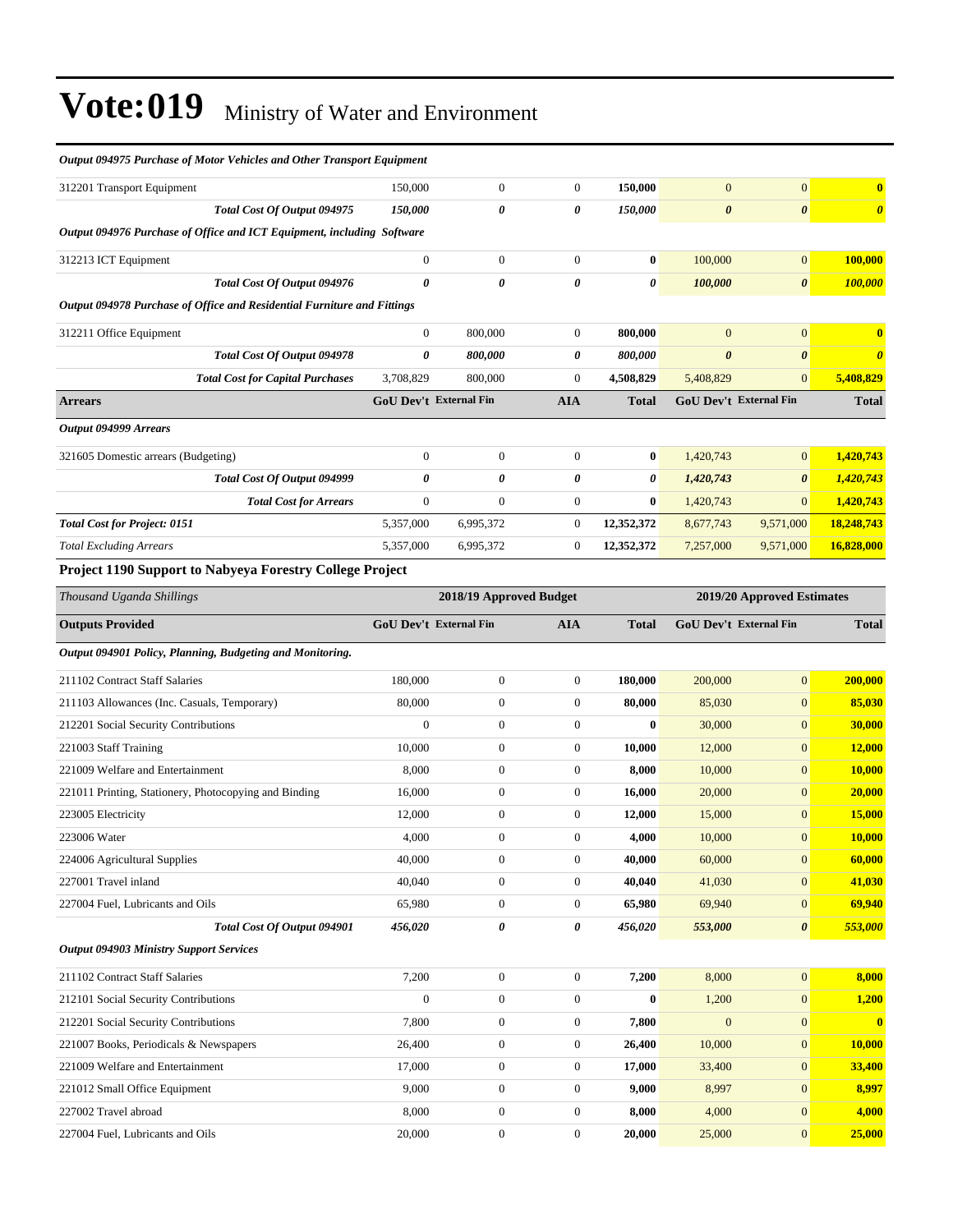| 228001 Maintenance - Civil                                                         | 400,580                                               | $\boldsymbol{0}$      | $\mathbf{0}$          | 400,580        | 579,711                       | $\mathbf{0}$          | 579,711               |
|------------------------------------------------------------------------------------|-------------------------------------------------------|-----------------------|-----------------------|----------------|-------------------------------|-----------------------|-----------------------|
| Total Cost Of Output 094903                                                        | 495,980                                               | $\boldsymbol{\theta}$ | 0                     | 495,980        | 670,308                       | $\boldsymbol{\theta}$ | 670,308               |
| <b>Total Cost for Outputs Provided</b>                                             | 952,000                                               | $\mathbf{0}$          | $\boldsymbol{0}$      | 952,000        | 1,223,308                     | $\mathbf{0}$          | 1,223,308             |
| <b>Capital Purchases</b>                                                           | <b>GoU Dev't External Fin</b>                         |                       | <b>AIA</b>            | <b>Total</b>   | <b>GoU Dev't External Fin</b> |                       | <b>Total</b>          |
| Output 094972 Government Buildings and Administrative Infrastructure               |                                                       |                       |                       |                |                               |                       |                       |
| 312101 Non-Residential Buildings                                                   | 726,397                                               | $\mathbf{0}$          | $\mathbf{0}$          | 726,397        | 904,800                       | $\mathbf{0}$          | 904,800               |
| <b>Total Cost Of Output 094972</b>                                                 | 726,397                                               | 0                     | 0                     | 726,397        | 904,800                       | $\boldsymbol{\theta}$ | 904,800               |
| Output 094975 Purchase of Motor Vehicles and Other Transport Equipment             |                                                       |                       |                       |                |                               |                       |                       |
| 312201 Transport Equipment                                                         | 400,000                                               | $\mathbf{0}$          | $\boldsymbol{0}$      | 400,000        | $\mathbf{0}$                  | $\mathbf{0}$          |                       |
| Total Cost Of Output 094975                                                        | 400,000                                               | 0                     | 0                     | 400,000        | $\boldsymbol{\theta}$         | $\boldsymbol{\theta}$ | $\boldsymbol{\theta}$ |
| Output 094976 Purchase of Office and ICT Equipment, including Software             |                                                       |                       |                       |                |                               |                       |                       |
| 312213 ICT Equipment                                                               | 50,000                                                | $\boldsymbol{0}$      | $\mathbf{0}$          | 50,000         | 50,000                        | $\mathbf{0}$          | 50,000                |
| Total Cost Of Output 094976                                                        | 50,000                                                | 0                     | $\boldsymbol{\theta}$ | 50,000         | 50,000                        | $\boldsymbol{\theta}$ | 50,000                |
| Output 094978 Purchase of Office and Residential Furniture and Fittings            |                                                       |                       |                       |                |                               |                       |                       |
| 312203 Furniture & Fixtures                                                        | 20,000                                                | $\mathbf{0}$          | $\mathbf{0}$          | 20,000         | 20,000                        | $\mathbf{0}$          | 20,000                |
| Total Cost Of Output 094978                                                        | 20,000                                                | 0                     | 0                     | 20,000         | 20,000                        | $\boldsymbol{\theta}$ | 20,000                |
| <b>Total Cost for Capital Purchases</b>                                            | 1,196,397                                             | $\mathbf{0}$          | $\mathbf{0}$          | 1,196,397      | 974,800                       | $\mathbf{0}$          | 974,800               |
| <b>Total Cost for Project: 1190</b>                                                | 2,148,397                                             | $\boldsymbol{0}$      | $\boldsymbol{0}$      | 2,148,397      | 2,198,108                     | $\mathbf{0}$          | 2,198,108             |
| <b>Total Excluding Arrears</b>                                                     | 2,148,397                                             | $\mathbf{0}$          | $\mathbf{0}$          | 2,148,397      | 2,198,108                     | $\mathbf{0}$          | 2,198,108             |
| Project 1530 Integrated Water Resources Management and Development Project (IWMDP) |                                                       |                       |                       |                |                               |                       |                       |
| Thousand Uganda Shillings                                                          | 2018/19 Approved Budget<br>2019/20 Approved Estimates |                       |                       |                |                               |                       |                       |
| <b>Outputs Provided</b>                                                            | GoU Dev't External Fin                                |                       | <b>AIA</b>            | <b>Total</b>   | GoU Dev't External Fin        |                       | <b>Total</b>          |
| Output 094901 Policy, Planning, Budgeting and Monitoring.                          |                                                       |                       |                       |                |                               |                       |                       |
| 211102 Contract Staff Salaries                                                     | $\boldsymbol{0}$                                      | $\boldsymbol{0}$      | $\boldsymbol{0}$      | $\bf{0}$       | 100,000                       | $\Omega$              | 100,000               |
| 225002 Consultancy Services-Long-term                                              | $\overline{0}$                                        | $\mathbf{0}$          | $\boldsymbol{0}$      | $\bf{0}$       | $\mathbf{0}$                  | 787,648               | 787,648               |
| 227001 Travel inland                                                               | $\mathbf{0}$                                          | $\mathbf{0}$          | $\boldsymbol{0}$      | $\bf{0}$       | 20,000                        | 61,800                | 81,800                |
| 227004 Fuel, Lubricants and Oils                                                   | $\overline{0}$                                        |                       |                       |                |                               |                       |                       |
| 228002 Maintenance - Vehicles                                                      |                                                       | $\boldsymbol{0}$      | $\boldsymbol{0}$      | $\bf{0}$       | 9,992                         | $\mathbf{0}$          | 9,992                 |
|                                                                                    | $\boldsymbol{0}$                                      | $\boldsymbol{0}$      | $\boldsymbol{0}$      | $\bf{0}$       | $\mathbf{0}$                  | 28,490                | 28,490                |
| Total Cost Of Output 094901                                                        |                                                       | 0                     | 0                     | 0              | 129,992                       | 877,938               | 1,007,930             |
| Output 094902 Ministerial and Top management services.                             |                                                       |                       |                       |                |                               |                       |                       |
| 211103 Allowances (Inc. Casuals, Temporary)                                        | $\boldsymbol{0}$                                      | $\boldsymbol{0}$      | $\mathbf{0}$          | $\pmb{0}$      | 10,000                        | $\mathbf{0}$          | 10,000                |
| 221003 Staff Training                                                              | $\boldsymbol{0}$                                      | $\mathbf{0}$          | $\boldsymbol{0}$      | $\bf{0}$       | $\mathbf{0}$                  | 185,000               | 185,000               |
| 225001 Consultancy Services- Short term                                            | $\boldsymbol{0}$                                      | $\boldsymbol{0}$      | $\boldsymbol{0}$      | $\bf{0}$       | 100,000                       | 667,355               | 767,355               |
| 227001 Travel inland                                                               | $\boldsymbol{0}$                                      | $\boldsymbol{0}$      | $\boldsymbol{0}$      | $\bf{0}$       | 20,000                        | $\mathbf{0}$          | 20,000                |
| 227004 Fuel, Lubricants and Oils                                                   | $\boldsymbol{0}$                                      | $\boldsymbol{0}$      | $\boldsymbol{0}$      | $\pmb{0}$      | 20,000                        | $\mathbf{0}$          | 20,000                |
| Total Cost Of Output 094902                                                        | $\pmb{\theta}$                                        | 0                     | $\pmb{\theta}$        | $\pmb{\theta}$ | 150,000                       | 852,355               | 1,002,355             |
| <b>Output 094903 Ministry Support Services</b>                                     |                                                       |                       |                       |                |                               |                       |                       |
| 211102 Contract Staff Salaries                                                     | $\boldsymbol{0}$                                      | $\boldsymbol{0}$      | $\mathbf{0}$          | $\pmb{0}$      | 57,000                        | $\mathbf{0}$          | 57,000                |
| 211103 Allowances (Inc. Casuals, Temporary)                                        | $\boldsymbol{0}$                                      | $\boldsymbol{0}$      | $\mathbf{0}$          | $\bf{0}$       | $\mathbf{0}$                  | 59,200                | 59,200                |
| 221001 Advertising and Public Relations                                            | $\boldsymbol{0}$                                      | $\mathbf{0}$          | $\boldsymbol{0}$      | $\bf{0}$       | $\overline{0}$                | 14,800                | 14,800                |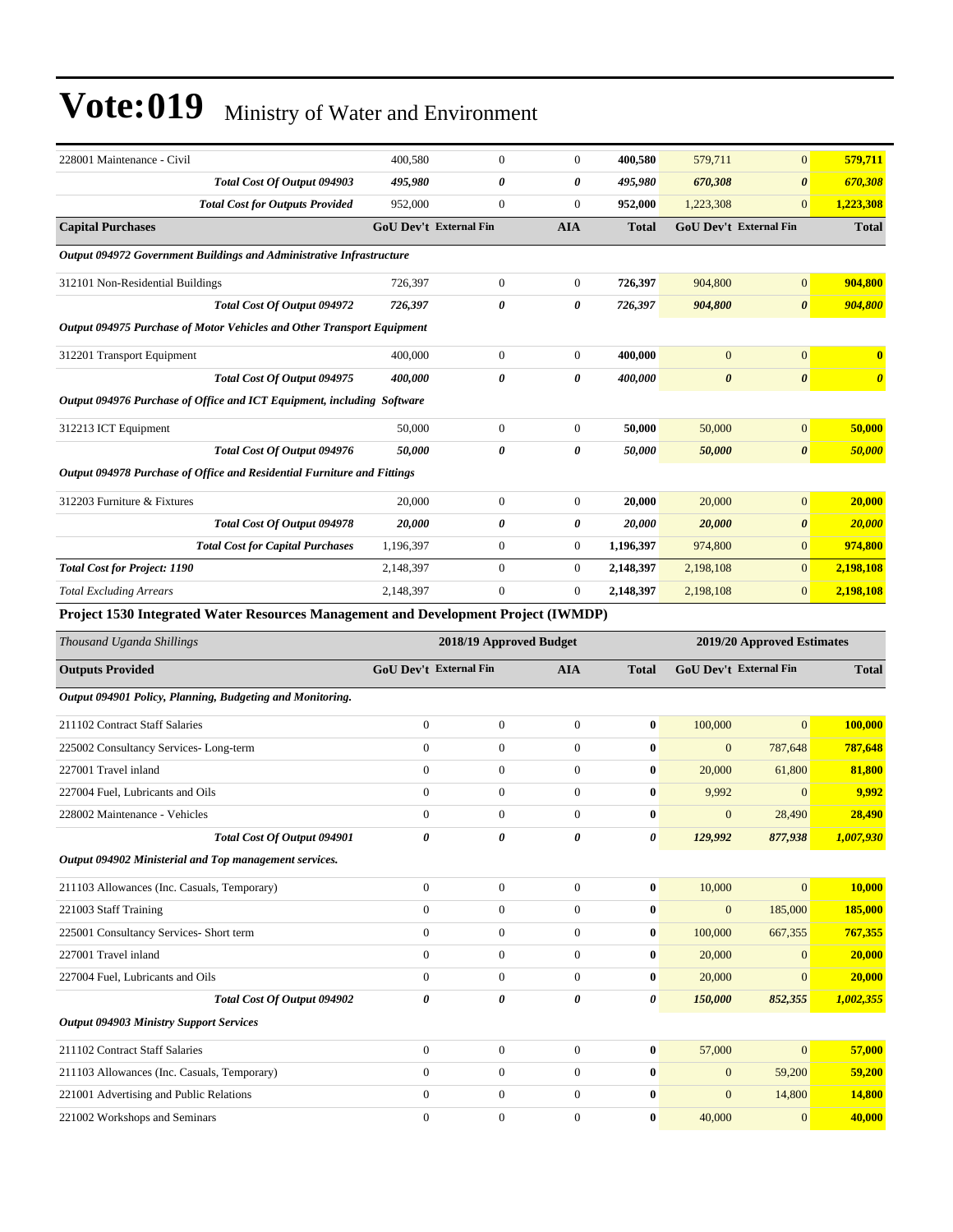| $\mathbf{0}$                                                           | $\mathbf{0}$                                                         | $\mathbf{0}$                  | $\bf{0}$              | $\mathbf{0}$          | 82,769                | 82,769                        |
|------------------------------------------------------------------------|----------------------------------------------------------------------|-------------------------------|-----------------------|-----------------------|-----------------------|-------------------------------|
| $\mathbf{0}$                                                           | $\overline{0}$                                                       | $\overline{0}$                | $\bf{0}$              | $\mathbf{0}$          | 29,600                | 29,600                        |
| $\mathbf{0}$                                                           | $\overline{0}$                                                       | $\overline{0}$                | $\bf{0}$              | $\mathbf{0}$          | 7,400                 | 7,400                         |
| $\Omega$                                                               | $\overline{0}$                                                       | $\theta$                      | $\bf{0}$              | $\mathbf{0}$          | 2,664                 | 2,664                         |
| $\boldsymbol{0}$                                                       | $\boldsymbol{0}$                                                     | $\overline{0}$                | $\bf{0}$              | $\mathbf{0}$          | 1,468,900             | 1,468,900                     |
| $\theta$                                                               | $\overline{0}$                                                       | $\overline{0}$                | $\bf{0}$              | 20,000                | $\Omega$              | 20,000                        |
| $\Omega$                                                               | $\overline{0}$                                                       | $\overline{0}$                | $\bf{0}$              | 33,000                | 29,600                | 62,600                        |
| $\boldsymbol{\theta}$                                                  | 0                                                                    | 0                             | $\boldsymbol{\theta}$ | 150,000               | 1,694,933             | 1,844,933                     |
| $\mathbf{0}$                                                           | $\overline{0}$                                                       | $\overline{0}$                | $\bf{0}$              | 429,992               | 3,425,227             | 3,855,219                     |
|                                                                        |                                                                      | <b>AIA</b>                    | <b>Total</b>          |                       |                       | <b>Total</b>                  |
|                                                                        |                                                                      |                               |                       |                       |                       |                               |
| $\boldsymbol{0}$                                                       | $\mathbf{0}$                                                         | $\overline{0}$                | $\bf{0}$              | 2,000,000             | $\mathbf{0}$          | 2,000,000                     |
| $\theta$                                                               | 0                                                                    | 0                             | 0                     | 2,000,000             | $\boldsymbol{\theta}$ | 2,000,000                     |
|                                                                        |                                                                      |                               |                       |                       |                       |                               |
| Output 094975 Purchase of Motor Vehicles and Other Transport Equipment |                                                                      |                               |                       |                       |                       |                               |
|                                                                        |                                                                      |                               |                       |                       |                       |                               |
| $\mathbf{0}$                                                           | $\mathbf{0}$                                                         | $\overline{0}$                | $\bf{0}$              | $\overline{0}$        | $\overline{0}$        | $\mathbf{0}$                  |
| $\mathbf{0}$                                                           | $\overline{0}$                                                       | $\overline{0}$                | $\bf{0}$              | $\mathbf{0}$          | 2,683,480             | 2,683,480                     |
| $\theta$                                                               | 0                                                                    | 0                             | $\boldsymbol{\theta}$ | $\boldsymbol{\theta}$ | 2,683,481             | 2,683,481                     |
| $\mathbf{0}$                                                           | $\boldsymbol{0}$                                                     | $\boldsymbol{0}$              | $\bf{0}$              | 2,000,000             | 2,683,481             | 4,683,481                     |
| $\theta$                                                               | $\Omega$                                                             | $\Omega$                      | $\mathbf{0}$          | 2,429,992             | 6,108,707             | 8,538,699                     |
| $\Omega$                                                               | $\overline{0}$                                                       | $\overline{0}$                | $\bf{0}$              | 2,429,992             | 6,108,707             | 8,538,699                     |
| GoU                                                                    | <b>External Fin</b>                                                  | <b>AIA</b>                    | <b>Total</b>          | GoU                   | <b>External Fin</b>   | <b>Total</b>                  |
| 16,917,744                                                             | 6,995,372                                                            | 0                             | 23,913,116            | 24,499,287            | 15,679,707            | 40,178,995                    |
| 16,815,391                                                             | 6,995,372                                                            | $\mathbf{0}$                  | 23,810,763            | 23,074,196            | 15,679,707            | 38,753,903                    |
| GoU                                                                    | <b>External Fin</b>                                                  | <b>AIA</b>                    | <b>Total</b>          | GoU                   | <b>External Fin.</b>  | <b>Total</b>                  |
| 235,062,929                                                            | 624,203,936                                                          | 0                             | 859,266,865           | 421,551,992           | 523,287,440           | 944,839,431                   |
|                                                                        | Output 094972 Government Buildings and Administrative Infrastructure | <b>GoU Dev't External Fin</b> |                       |                       |                       | <b>GoU Dev't External Fin</b> |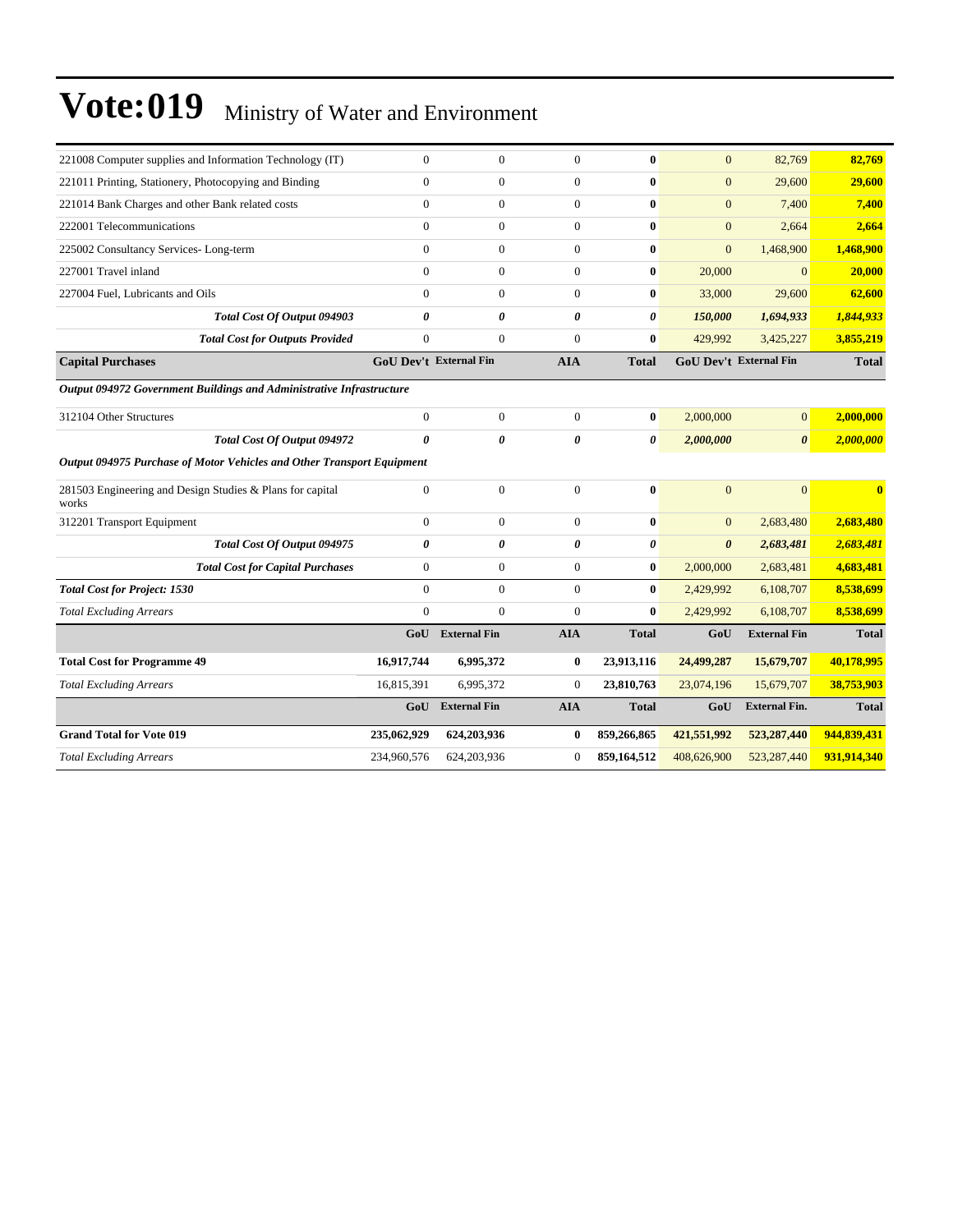### *Table V4: External Financing to the vote*

| <b>Million Uganda Shillings</b>                                                                                 | 2018/19 Approved Budget | 2019/20 Approved Estimates |
|-----------------------------------------------------------------------------------------------------------------|-------------------------|----------------------------|
|                                                                                                                 | <b>Total</b>            | <b>Total</b>               |
| 0151 Policy and Management Support                                                                              | 6,995.37                | 9,571.00                   |
| 400 MULTI-LATERAL DEVELOPMENT PARTNERS                                                                          | 6,995.37                | 0.00                       |
| 401 Africa Development Bank (ADB)                                                                               | 0.00                    | 9,571.00                   |
| 0163 Support to RWS Project                                                                                     | 1,017.00                | 0.00                       |
| 401 Africa Development Bank (ADB)                                                                               | 1,017.00                | 0.00                       |
| 0168 Urban Water Reform                                                                                         | 1,269.00                | 0.00                       |
| 401 Africa Development Bank (ADB)                                                                               | 1,269.00                | 0.00                       |
| 1188 Protection of Lake Victoria-Kampala Sanitation Program                                                     | 102,876.40              | 33,750.36                  |
| 401 Africa Development Bank (ADB)                                                                               | 102,876.40              | 0.00                       |
| 513 France                                                                                                      | 0.00                    | 33,750.36                  |
| 1193 Kampala Water Lake Victoria Water and Sanitation Project                                                   | 360,550.24              | 0.00                       |
| 401 Africa Development Bank (ADB)                                                                               | 360,550.24              | 0.00                       |
| 1302 Support for Hydro-Power Devt and Operations on River Nile                                                  | 0.00                    | 510.00                     |
| 401 Africa Development Bank (ADB)                                                                               | 0.00                    | 510.00                     |
| 1348 Water Management Zones Project                                                                             | 208.00                  | 718.00                     |
| 400 MULTI-LATERAL DEVELOPMENT PARTNERS                                                                          | 0.00                    | 718.00                     |
| 420 Joint (Multi/Basket) Financing                                                                              | 208.00                  | 0.00                       |
| 1359 Piped Water in Rural Areas                                                                                 | 41,421.76               | 42,438.76                  |
| 401 Africa Development Bank (ADB)                                                                               | 41,421.76               | 0.00                       |
| 410 International Development Association (IDA)                                                                 | 0.00                    | 42,438.76                  |
| 1399 Karamoja Small Town and Rural growth Centers Water Supply and<br><b>Sanitation Project</b>                 | 1,000.00                | 0.00                       |
| 400 MULTI-LATERAL DEVELOPMENT PARTNERS                                                                          | 1,000.00                | 0.00                       |
| 1417 Farm Income Enhancement and Forestry Conservation Project Phase II<br>(FIEFOC II)                          | 98,605.00               | 98,605.00                  |
| 410 International Development Association (IDA)                                                                 | 98,605.00               | 98,605.00                  |
| 1424 Multi-Lateral Lakes Edward & Albert Integrated Fisheries and Water<br><b>Resources Management (LEAFII)</b> | 7,735.13                | 10,449.45                  |
| 410 International Development Association (IDA)                                                                 | 7,735.13                | 10,449.45                  |
| 1487 Enhancing Resilience of Communities to Climate Change                                                      | 2,526.03                | 2,526.03                   |
| 400 MULTI-LATERAL DEVELOPMENT PARTNERS                                                                          | 0.00                    | 2,526.03                   |
| 401 Africa Development Bank (ADB)                                                                               | 2,526.03                | 0.00                       |
| 1523 Water for Production Phase II                                                                              | 0.00                    | 10,398.00                  |
| 514 Germany Fed. Rep.                                                                                           | 0.00                    | 10,398.00                  |
| 1524 Water and Sanitation Development Facility - East-Phase II                                                  | 0.00                    | 3,676.00                   |
| 410 International Development Association (IDA)                                                                 | 0.00                    | 3,676.00                   |
| 1529 Strategic Towns Water Supply and Sanitation Project (STWSSP)                                               | 0.00                    | 25,944.26                  |
| 401 Africa Development Bank (ADB)                                                                               | 0.00                    | 25,944.26                  |
| 1530 Integrated Water Resources Management and Development Project<br>(IWMDP)                                   | 0.00                    | 177,607.63                 |
| 410 International Development Association (IDA)                                                                 | 0.00                    | 173,007.63                 |
| 514 Germany Fed. Rep.                                                                                           | 0.00                    | 4,600.00                   |
| 1531 South Western Cluster (SWC) Project                                                                        | 0.00                    | 52,341.36                  |
| 410 International Development Association (IDA)                                                                 | 0.00                    | 52,341.36                  |